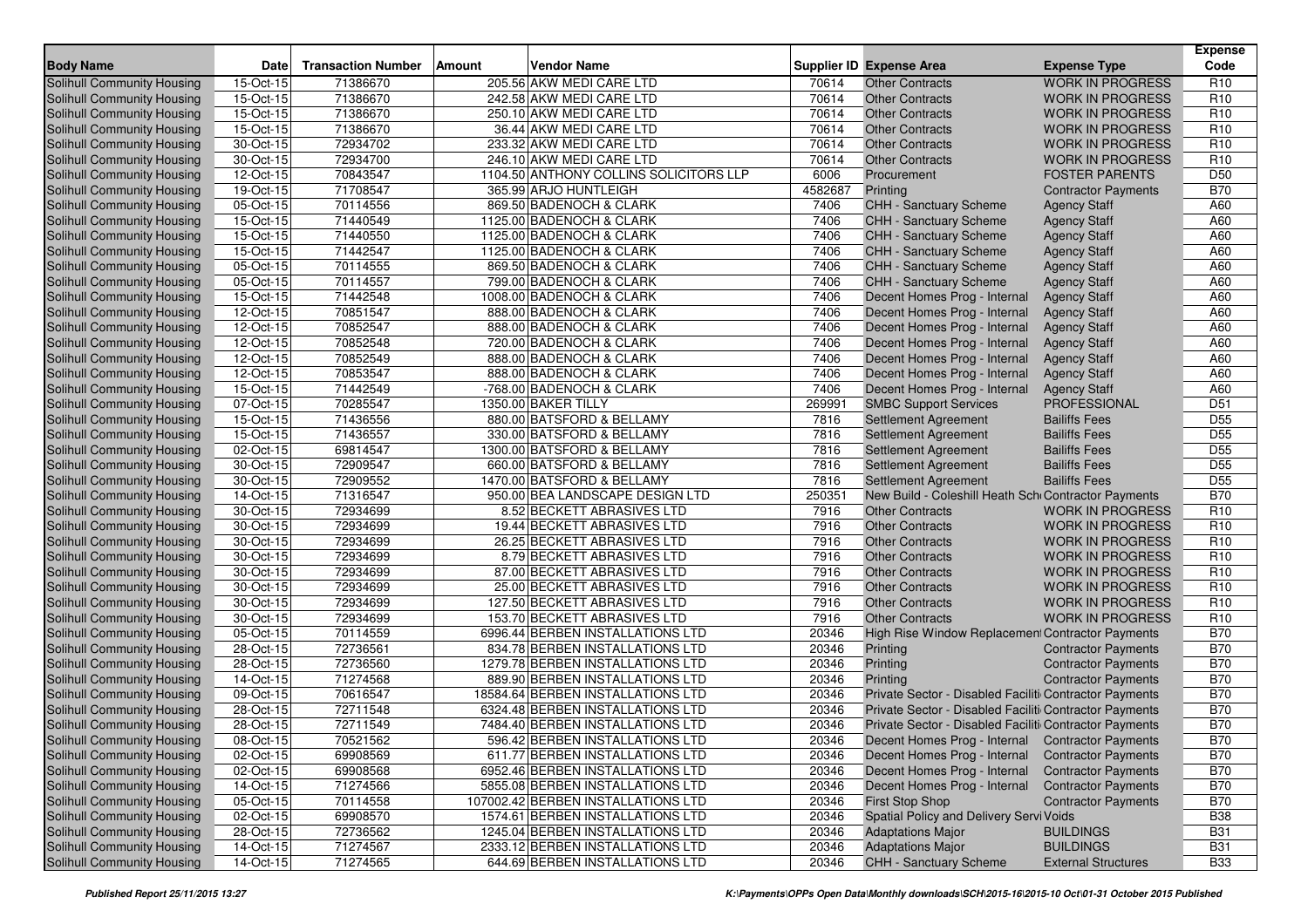| <b>Body Name</b>                  | <b>Date</b> | <b>Transaction Number</b> | <b>Vendor Name</b><br>Amount               |         | <b>Supplier ID Expense Area</b>                        | <b>Expense Type</b>          | <b>Expense</b><br>Code |
|-----------------------------------|-------------|---------------------------|--------------------------------------------|---------|--------------------------------------------------------|------------------------------|------------------------|
| Solihull Community Housing        | 08-Oct-15   | 70521561                  | 765.64 BERBEN INSTALLATIONS LTD            | 20346   | <b>Direct-Fire Precaution Works</b>                    | <b>M&amp;E Costs</b>         | <b>B92</b>             |
| Solihull Community Housing        | 08-Oct-15   | 70521560                  | 765.64 BERBEN INSTALLATIONS LTD            | 20346   | <b>Direct-Fire Precaution Works</b>                    | <b>M&amp;E Costs</b>         | <b>B92</b>             |
| <b>Solihull Community Housing</b> | 28-Oct-15   | 72683547                  | 576.25 BERBEN INSTALLATIONS LTD            | 20346   | <b>Direct-Fire Precaution Works</b>                    | <b>M&amp;E Costs</b>         | <b>B92</b>             |
| Solihull Community Housing        | 14-Oct-15   | 71274564                  | 765.64 BERBEN INSTALLATIONS LTD            | 20346   | <b>Direct-Fire Precaution Works</b>                    | <b>M&amp;E Costs</b>         | <b>B92</b>             |
| Solihull Community Housing        | 28-Oct-15   | 72685547                  | -576.25 BERBEN INSTALLATIONS LTD           | 20346   | <b>Direct-Fire Precaution Works</b>                    | M&E Costs                    | <b>B92</b>             |
| Solihull Community Housing        | 15-Oct-15   | 71451547                  | 3230.00 BLUEBELL GUEST HOUSE               | 4821686 | <b>Housing Aid &amp; Homelessness</b>                  | <b>B&amp;B</b> Accommodation | <b>B23</b>             |
| Solihull Community Housing        | 15-Oct-15   | 71451547                  | 1600.00 BLUEBELL GUEST HOUSE               | 4821686 | Housing Aid & Homelessness                             | <b>B&amp;B Accommodation</b> | <b>B23</b>             |
| Solihull Community Housing        | 30-Oct-15   | 72909553                  | 4830.00 BLUEBELL GUEST HOUSE               | 4821686 | Housing Aid & Homelessness                             | <b>B&amp;B</b> Accommodation | <b>B23</b>             |
| Solihull Community Housing        | 30-Oct-15   | 72909554                  | 4830.00 BLUEBELL GUEST HOUSE               | 4821686 | Housing Aid & Homelessness                             | <b>B&amp;B</b> Accommodation | <b>B23</b>             |
| Solihull Community Housing        | 13-Oct-15   | 71142547                  | 47330.00 BRITISH GAS NEW HEATING           | 8811687 | <b>First Stop Shop</b>                                 | <b>Contractor Payments</b>   | <b>B70</b>             |
| Solihull Community Housing        | 27-Oct-15   | 72575587                  | 853.50 BROPHY RIAZ AND PARTNERS CHARTERED  | 167258  | Private Sector - Disabled Faciliti Contractor Payments |                              | <b>B70</b>             |
| Solihull Community Housing        | 27-Oct-15   | 72575588                  | 1908.56 BROPHY RIAZ AND PARTNERS CHARTERED | 167258  | Private Sector - Disabled Faciliti Contractor Payments |                              | <b>B70</b>             |
| Solihull Community Housing        | 27-Oct-15   | 72575589                  | 2499.44 BROPHY RIAZ AND PARTNERS CHARTERED | 167258  | Private Sector - Disabled Faciliti Contractor Payments |                              | <b>B70</b>             |
| Solihull Community Housing        | 09-Oct-15   | 70680547                  | 4598.30 BROPHY RIAZ AND PARTNERS CHARTERED | 167258  | Private Sector - Disabled Faciliti Contractor Payments |                              | <b>B70</b>             |
| Solihull Community Housing        | 30-Oct-15   | 72934687                  | 232.81 BUILDBASE                           | 56468   | <b>Other Contracts</b>                                 | <b>WORK IN PROGRESS</b>      | R <sub>10</sub>        |
| Solihull Community Housing        | 15-Oct-15   | 71386660                  | 249.90 BUILDBASE                           | 56468   | <b>Other Contracts</b>                                 | <b>WORK IN PROGRESS</b>      | R <sub>10</sub>        |
| Solihull Community Housing        | 15-Oct-15   | 71451552                  | 5383.33 BURROWS HOME COMFORTS LTD          | 273054  | <b>Fire Protection Works</b>                           | <b>Contractor Payments</b>   | <b>B70</b>             |
| Solihull Community Housing        | 28-Oct-15   | 72736557                  | 237.33 C & C FLOORING                      | 164498  | Decent Homes Prog - Internal Contractor Payments       |                              | <b>B70</b>             |
| Solihull Community Housing        | 28-Oct-15   | 72736551                  | 298.05 C & C FLOORING                      | 164498  | Spatial Policy and Delivery Servi Voids                |                              | <b>B38</b>             |
| Solihull Community Housing        | 21-Oct-15   | 72093555                  | 389.06 C & C FLOORING                      | 164498  | Spatial Policy and Delivery Servi Voids                |                              | <b>B38</b>             |
| Solihull Community Housing        | 21-Oct-15   | 72093554                  | 213.80 C & C FLOORING                      | 164498  | Spatial Policy and Delivery Servi Voids                |                              | <b>B38</b>             |
| Solihull Community Housing        | 08-Oct-15   | 70521552                  | 236.68 C & C FLOORING                      | 164498  | Spatial Policy and Delivery Servi Voids                |                              | <b>B38</b>             |
| Solihull Community Housing        | 08-Oct-15   | 70521551                  | 298.05 C & C FLOORING                      | 164498  | Spatial Policy and Delivery Servi Voids                |                              | <b>B38</b>             |
| Solihull Community Housing        | 28-Oct-15   | 72736552                  | 267.25 C & C FLOORING                      | 164498  | <b>Adaptations Major</b>                               | <b>BUILDINGS</b>             | <b>B31</b>             |
| Solihull Community Housing        | 14-Oct-15   | 71274561                  | 263.02 C & C FLOORING                      | 164498  | <b>Adaptations Major</b>                               | <b>BUILDINGS</b>             | <b>B31</b>             |
| Solihull Community Housing        | 14-Oct-15   | 71274560                  | 348.36 C & C FLOORING                      | 164498  | <b>Adaptations Major</b>                               | <b>BUILDINGS</b>             | <b>B31</b>             |
| Solihull Community Housing        | 14-Oct-15   | 71274555                  | 232.24 C & C FLOORING                      | 164498  | <b>Adaptations Major</b>                               | <b>BUILDINGS</b>             | <b>B31</b>             |
| Solihull Community Housing        | 14-Oct-15   | 71274554                  | 267.25 C & C FLOORING                      | 164498  | <b>Adaptations Major</b>                               | <b>BUILDINGS</b>             | <b>B31</b>             |
| Solihull Community Housing        | 14-Oct-15   | 71274552                  | 290.30 C & C FLOORING                      | 164498  | <b>Adaptations Major</b>                               | <b>BUILDINGS</b>             | <b>B31</b>             |
| Solihull Community Housing        | 14-Oct-15   | 71274551                  | 389.54 C & C FLOORING                      | 164498  | <b>Adaptations Major</b>                               | <b>BUILDINGS</b>             | <b>B31</b>             |
| Solihull Community Housing        | 14-Oct-15   | 71274549                  | 213.80 C & C FLOORING                      | 164498  | <b>Adaptations Major</b>                               | <b>BUILDINGS</b>             | <b>B31</b>             |
| Solihull Community Housing        | 14-Oct-15   | 71274548                  | 247.63 C & C FLOORING                      | 164498  | <b>Adaptations Major</b>                               | <b>BUILDINGS</b>             | <b>B31</b>             |
| Solihull Community Housing        | 21-Oct-15   | 72093557                  | 348.36 C & C FLOORING                      | 164498  | <b>Adaptations Major</b>                               | <b>BUILDINGS</b>             | <b>B31</b>             |
| Solihull Community Housing        | 21-Oct-15   | 72093556                  | 213.80 C & C FLOORING                      | 164498  | <b>Adaptations Major</b>                               | <b>BUILDINGS</b>             | <b>B31</b>             |
| Solihull Community Housing        | 14-Oct-15   | 71274563                  | 253.83 C & C FLOORING                      | 164498  | CHH - Sanctuary Scheme                                 | <b>BUILDINGS</b>             | <b>B31</b>             |
| Solihull Community Housing        | 14-Oct-15   | 71274557                  | 339.09 C & C FLOORING                      | 164498  | CHH - Sanctuary Scheme                                 | <b>BUILDINGS</b>             | <b>B31</b>             |
| Solihull Community Housing        | 14-Oct-15   | 71274556                  | 690.48 C & C FLOORING                      | 164498  | CHH - Sanctuary Scheme                                 | <b>BUILDINGS</b>             | <b>B31</b>             |
| Solihull Community Housing        | 08-Oct-15   | 70521559                  | 280.00 C & C FLOORING                      | 164498  | CHH - Sanctuary Scheme                                 | <b>BUILDINGS</b>             | <b>B31</b>             |
| Solihull Community Housing        | 08-Oct-15   | 70521557                  | 262.28 C & C FLOORING                      | 164498  | CHH - Sanctuary Scheme                                 | <b>BUILDINGS</b>             | <b>B31</b>             |
| Solihull Community Housing        | 30-Oct-15   | 72934690                  | 130.00 CAPITOL JOINERY                     | 66253   | <b>Other Contracts</b>                                 | <b>WORK IN PROGRESS</b>      | R <sub>10</sub>        |
| Solihull Community Housing        | 30-Oct-15   | 72934692                  | 212.50 CAPITOL JOINERY                     | 66253   | <b>Other Contracts</b>                                 | <b>WORK IN PROGRESS</b>      | R <sub>10</sub>        |
| Solihull Community Housing        | 30-Oct-15   | 72934690                  | 169.40 CAPITOL JOINERY                     | 66253   | <b>Other Contracts</b>                                 | <b>WORK IN PROGRESS</b>      | R <sub>10</sub>        |
| Solihull Community Housing        | 30-Oct-15   | 72934690                  | 274.60 CAPITOL JOINERY                     | 66253   | <b>Other Contracts</b>                                 | <b>WORK IN PROGRESS</b>      | R <sub>10</sub>        |
| Solihull Community Housing        | 30-Oct-15   | 72934690                  | 15.00 CAPITOL JOINERY                      | 66253   | <b>Other Contracts</b>                                 | <b>WORK IN PROGRESS</b>      | R <sub>10</sub>        |
| Solihull Community Housing        | 16-Oct-15   | 71576557                  | 776.00 CAVERSHAM ENTERPRISES LTD           | 8261687 | <b>CHH - Sanctuary Scheme</b>                          | <b>Agency Staff</b>          | A60                    |
| Solihull Community Housing        | 05-Oct-15   | 70114562                  | 888.00 CAVERSHAM ENTERPRISES LTD           | 8261687 | CHH - Sanctuary Scheme                                 | <b>Agency Staff</b>          | A60                    |
| Solihull Community Housing        | 16-Oct-15   | 71576564                  | 888.00 CAVERSHAM ENTERPRISES LTD           | 8261687 | Business Support - MST Back O Agency Staff             |                              | A60                    |
| Solihull Community Housing        | 16-Oct-15   | 71576557                  | 112.00 CAVERSHAM ENTERPRISES LTD           | 8261687 | Business Support - MST Back O Agency Staff             |                              | A60                    |
| Solihull Community Housing        | 28-Oct-15   | 72686547                  | 888.00 CAVERSHAM ENTERPRISES LTD           | 8261687 | Business Support - MST Back O Agency Staff             |                              | A60                    |
| Solihull Community Housing        | 16-Oct-15   | 71576567                  | 888.00 CAVERSHAM ENTERPRISES LTD           | 8261687 | Business Support - MST Back O Agency Staff             |                              | A60                    |
| Solihull Community Housing        | 05-Oct-15   | 70114560                  | 1050.00 CDC TECHNICAL SERVICES LTD         | 2212688 | <b>SRB</b>                                             | <b>Contractor Payments</b>   | <b>B70</b>             |
| Solihull Community Housing        | 09-Oct-15   | 70628548                  | 260.00 CEL ELECTRICAL                      | 138018  | Catering                                               | <b>Utility Related Works</b> | <b>B34</b>             |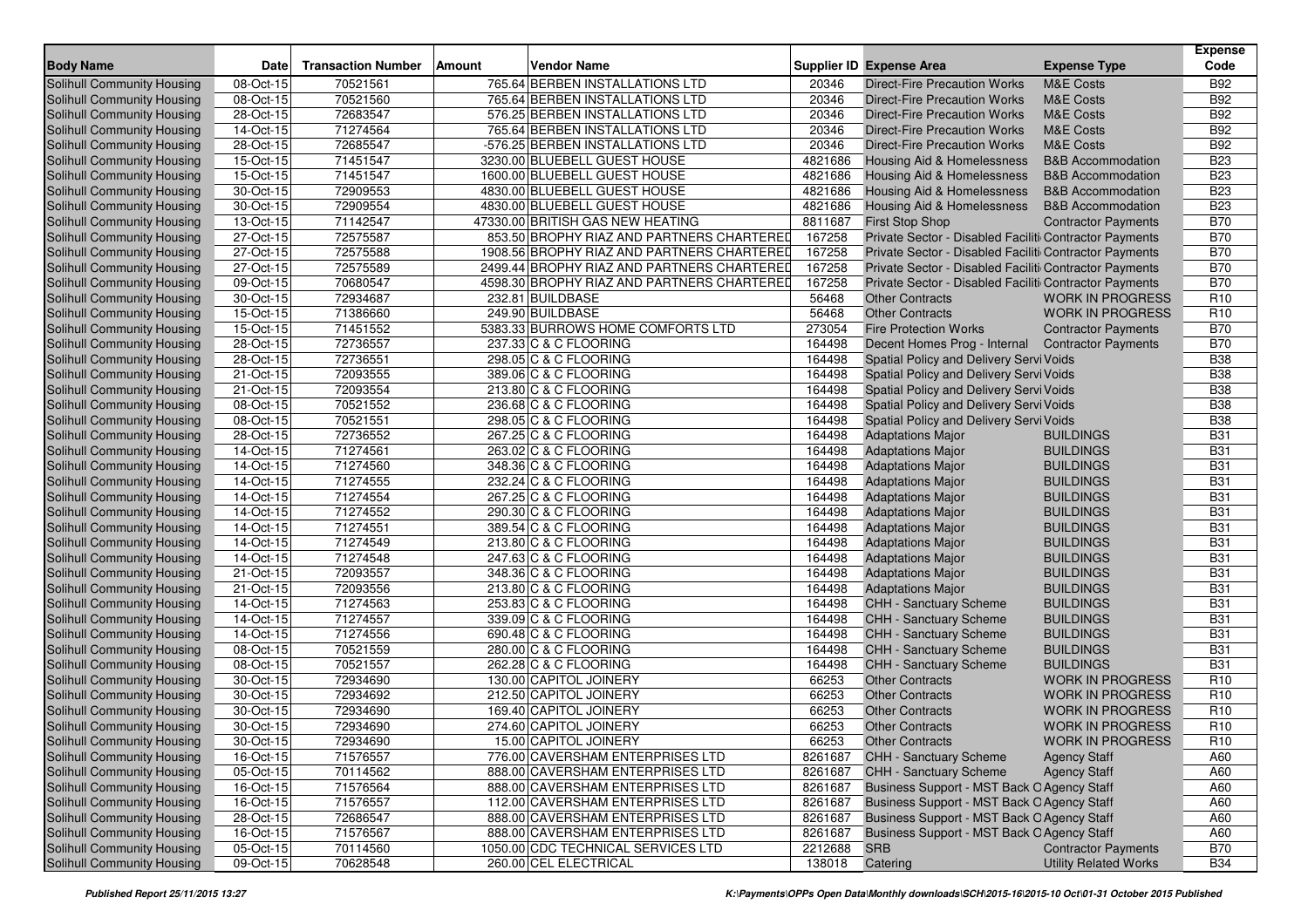| <b>Body Name</b>                  | Date                    | <b>Transaction Number</b> | <b>Amount</b><br>Vendor Name              |         | <b>Supplier ID Expense Area</b>                     | <b>Expense Type</b>                 | <b>Expense</b><br>Code |
|-----------------------------------|-------------------------|---------------------------|-------------------------------------------|---------|-----------------------------------------------------|-------------------------------------|------------------------|
| Solihull Community Housing        | 05-Oct-15               | 70114563                  | 450.00 CHUBB ELECTRONIC SECURITY SYSTEMS  | 189539  | <b>Frontline Offices</b>                            | <b>GROUNDS</b>                      | <b>B30</b>             |
| <b>Solihull Community Housing</b> | 05-Oct-15               | 70114565                  | 289.75 CHUBB ELECTRONIC SECURITY SYSTEMS  | 189539  | <b>Frontline Offices</b>                            | <b>GROUNDS</b>                      | <b>B30</b>             |
| Solihull Community Housing        | 05-Oct-15               | 70114564                  | -450.00 CHUBB ELECTRONIC SECURITY SYSTEMS | 189539  | <b>Frontline Offices</b>                            | <b>GROUNDS</b>                      | <b>B30</b>             |
| Solihull Community Housing        | $\overline{19}$ -Oct-15 | 71711547                  | 273.00 CLEARWATER TECHNOLOGY LTD          | 121213  | Client ¿ H & S Water Risk                           | Kerble                              | <b>B13</b>             |
| Solihull Community Housing        | 28-Oct-15               | 72686548                  | 2000.00 CLOUD DIALOGS LTD                 | 3203694 | <b>IT Strategy</b>                                  | <b>ICT Services &amp; Consultan</b> | D38                    |
| Solihull Community Housing        | 13-Oct-15               | 71144547                  | 406.98 DANIEL OWEN LTD                    | 9360687 | Capital Expenditure (Non Currer Payables Accounts   |                                     | S91                    |
| Solihull Community Housing        | 15-Oct-15               | 71451553                  | 1677.21 DANIEL OWEN LTD                   | 9360687 | CHH - Sanctuary Scheme                              | <b>Agency Staff</b>                 | A60                    |
| Solihull Community Housing        | 13-Oct-15               | 71145547                  | 1677.21 DANIEL OWEN LTD                   | 9360687 | <b>CHH - Sanctuary Scheme</b>                       | <b>Agency Staff</b>                 | A60                    |
| Solihull Community Housing        | 28-Oct-15               | 72711564                  | 1648.28 DANIEL OWEN LTD                   | 9360687 | CHH - Sanctuary Scheme                              | <b>Agency Staff</b>                 | A60                    |
| Solihull Community Housing        | 28-Oct-15               | 72711566                  | 1588.50 DANIEL OWEN LTD                   | 9360687 | <b>CHH - Sanctuary Scheme</b>                       | <b>Agency Staff</b>                 | A60                    |
| Solihull Community Housing        | 30-Oct-15               | 72912547                  | 1677.21 DANIEL OWEN LTD                   | 9360687 | CHH - Sanctuary Scheme                              | <b>Agency Staff</b>                 | A60                    |
| Solihull Community Housing        | 28-Oct-15               | 72711569                  | 368.15 DANIEL OWEN LTD                    | 9360687 | Local Land Charges-LDC                              | <b>Agency Staff</b>                 | A60                    |
| Solihull Community Housing        | 28-Oct-15               | 72711570                  | 368.15 DANIEL OWEN LTD                    | 9360687 | Local Land Charges-LDC                              | <b>Agency Staff</b>                 | A60                    |
| Solihull Community Housing        | 26-Oct-15               | 72474547                  | 408.59 DANIEL OWEN LTD                    | 9360687 | <b>Other Contracts</b>                              | <b>Agency Staff</b>                 | A60                    |
| Solihull Community Housing        | 26-Oct-15               | 72474548                  | 408.59 DANIEL OWEN LTD                    | 9360687 | <b>Other Contracts</b>                              | <b>Agency Staff</b>                 | A60                    |
| Solihull Community Housing        | 28-Oct-15               | 72736567                  | 95.00 DMW ENVIRONMENTAL                   | 281856  | Gas Warm Air/B'boiler/Storage I Contractor Payments |                                     | <b>B70</b>             |
| <b>Solihull Community Housing</b> | 28-Oct-15               | 72736567                  | 225.00 DMW ENVIRONMENTAL                  | 281856  | Gas Warm Air/B'boiler/Storage I Contractor Payments |                                     | <b>B70</b>             |
| Solihull Community Housing        | 28-Oct-15               | 72736567                  | 95.00 DMW ENVIRONMENTAL                   | 281856  | Gas Warm Air/B'boiler/Storage I Contractor Payments |                                     | <b>B70</b>             |
| Solihull Community Housing        | 28-Oct-15               | 72736567                  | 135.00 DMW ENVIRONMENTAL                  | 281856  | Gas Warm Air/B'boiler/Storage I Contractor Payments |                                     | <b>B70</b>             |
| Solihull Community Housing        | 28-Oct-15               | 72736567                  | 95.00 DMW ENVIRONMENTAL                   | 281856  | Gas Warm Air/B'boiler/Storage I Contractor Payments |                                     | <b>B70</b>             |
| <b>Solihull Community Housing</b> | 28-Oct-15               | 72736567                  | 225.00 DMW ENVIRONMENTAL                  | 281856  | Gas Warm Air/B'boiler/Storage I Contractor Payments |                                     | <b>B70</b>             |
| Solihull Community Housing        | 28-Oct-15               | 72736564                  | 135.00 DMW ENVIRONMENTAL                  | 281856  | Health & Safety - Other                             | <b>Contractor Payments</b>          | <b>B70</b>             |
| Solihull Community Housing        | 28-Oct-15               | 72736564                  | 135.00 DMW ENVIRONMENTAL                  | 281856  | Health & Safety - Other                             | <b>Contractor Payments</b>          | <b>B70</b>             |
| Solihull Community Housing        | 28-Oct-15               | 72736564                  | 135.00 DMW ENVIRONMENTAL                  | 281856  | Health & Safety - Other                             | <b>Contractor Payments</b>          | <b>B70</b>             |
| Solihull Community Housing        | 28-Oct-15               | 72736564                  | 135.00 DMW ENVIRONMENTAL                  | 281856  | Health & Safety - Other                             | <b>Contractor Payments</b>          | <b>B70</b>             |
| Solihull Community Housing        | 28-Oct-15               | 72736564                  | 135.00 DMW ENVIRONMENTAL                  | 281856  | Health & Safety - Other                             | <b>Contractor Payments</b>          | <b>B70</b>             |
| Solihull Community Housing        | 28-Oct-15               | 72736564                  | 135.00 DMW ENVIRONMENTAL                  | 281856  | Health & Safety - Other                             | <b>Contractor Payments</b>          | <b>B70</b>             |
| Solihull Community Housing        | 28-Oct-15               | 72736564                  | 135.00 DMW ENVIRONMENTAL                  | 281856  | Health & Safety - Other                             | <b>Contractor Payments</b>          | <b>B70</b>             |
| Solihull Community Housing        | 28-Oct-15               | 72736564                  | 135.00 DMW ENVIRONMENTAL                  | 281856  | Health & Safety - Other                             | <b>Contractor Payments</b>          | <b>B70</b>             |
| Solihull Community Housing        | 28-Oct-15               | 72736564                  | 225.00 DMW ENVIRONMENTAL                  | 281856  | Health & Safety - Other                             | <b>Contractor Payments</b>          | <b>B70</b>             |
| Solihull Community Housing        | 28-Oct-15               | 72736564                  | 225.00 DMW ENVIRONMENTAL                  | 281856  | Health & Safety - Other                             | <b>Contractor Payments</b>          | <b>B70</b>             |
| Solihull Community Housing        | 28-Oct-15               | 72736565                  | 85.00 DMW ENVIRONMENTAL                   | 281856  | <b>Adaptations Major</b>                            | <b>BUILDINGS</b>                    | <b>B31</b>             |
| Solihull Community Housing        | 28-Oct-15               | 72736565                  | 135.00 DMW ENVIRONMENTAL                  | 281856  | <b>Adaptations Major</b>                            | <b>BUILDINGS</b>                    | <b>B31</b>             |
| Solihull Community Housing        | 28-Oct-15               | 72736565                  | 85.00 DMW ENVIRONMENTAL                   | 281856  | <b>Adaptations Major</b>                            | <b>BUILDINGS</b>                    | <b>B31</b>             |
| Solihull Community Housing        | 28-Oct-15               | 72736565                  | 85.00 DMW ENVIRONMENTAL                   | 281856  | <b>Adaptations Major</b>                            | <b>BUILDINGS</b>                    | <b>B31</b>             |
| Solihull Community Housing        | 28-Oct-15               | 72736565                  | 135.00 DMW ENVIRONMENTAL                  | 281856  | <b>Adaptations Major</b>                            | <b>BUILDINGS</b>                    | <b>B31</b>             |
| Solihull Community Housing        | 28-Oct-15               | 72736565                  | 135.00 DMW ENVIRONMENTAL                  | 281856  | <b>Adaptations Major</b>                            | <b>BUILDINGS</b>                    | <b>B31</b>             |
| Solihull Community Housing        | 28-Oct-15               | 72736565                  | 135.00 DMW ENVIRONMENTAL                  | 281856  | <b>Adaptations Major</b>                            | <b>BUILDINGS</b>                    | <b>B31</b>             |
| Solihull Community Housing        | 28-Oct-15               | 72736565                  | 85.00 DMW ENVIRONMENTAL                   | 281856  | <b>Adaptations Major</b>                            | <b>BUILDINGS</b>                    | <b>B31</b>             |
| Solihull Community Housing        | 28-Oct-15               | 72736565                  | 85.00 DMW ENVIRONMENTAL                   | 281856  | <b>Adaptations Major</b>                            | <b>BUILDINGS</b>                    | <b>B31</b>             |
| Solihull Community Housing        | 28-Oct-15               | 72736565                  | 85.00 DMW ENVIRONMENTAL                   | 281856  | <b>Adaptations Major</b>                            | <b>BUILDINGS</b>                    | <b>B31</b>             |
| <b>Solihull Community Housing</b> | 28-Oct-15               | 72736566                  | 95.00 DMW ENVIRONMENTAL                   | 281856  | CHH - Sanctuary Scheme                              | <b>BUILDINGS</b>                    | <b>B31</b>             |
| Solihull Community Housing        | 28-Oct-15               | 72736566                  | 135.00 DMW ENVIRONMENTAL                  | 281856  | <b>CHH - Sanctuary Scheme</b>                       | <b>BUILDINGS</b>                    | <b>B31</b>             |
| Solihull Community Housing        | 28-Oct-15               | 72736566                  | 135.00 DMW ENVIRONMENTAL                  | 281856  | CHH - Sanctuary Scheme                              | <b>BUILDINGS</b>                    | <b>B31</b>             |
| Solihull Community Housing        | 28-Oct-15               | 72736566                  | 135.00 DMW ENVIRONMENTAL                  | 281856  | CHH - Sanctuary Scheme                              | <b>BUILDINGS</b>                    | <b>B31</b>             |
| Solihull Community Housing        | 28-Oct-15               | 72736566                  | 95.00 DMW ENVIRONMENTAL                   | 281856  | CHH - Sanctuary Scheme                              | <b>BUILDINGS</b>                    | <b>B31</b>             |
| Solihull Community Housing        | 28-Oct-15               | 72736566                  | 95.00 DMW ENVIRONMENTAL                   | 281856  | CHH - Sanctuary Scheme                              | <b>BUILDINGS</b>                    | <b>B31</b>             |
| Solihull Community Housing        | $28-Oct-15$             | 72736566                  | 135.00 DMW ENVIRONMENTAL                  | 281856  | CHH - Sanctuary Scheme                              | <b>BUILDINGS</b>                    | <b>B31</b>             |
| Solihull Community Housing        | 28-Oct-15               | 72736566                  | 135.00 DMW ENVIRONMENTAL                  | 281856  | <b>CHH - Sanctuary Scheme</b>                       | <b>BUILDINGS</b>                    | <b>B31</b>             |
| Solihull Community Housing        | 28-Oct-15               | 72736566                  | 135.00 DMW ENVIRONMENTAL                  | 281856  | CHH - Sanctuary Scheme                              | <b>BUILDINGS</b>                    | <b>B31</b>             |
| Solihull Community Housing        | 28-Oct-15               | 72736566                  | 95.00 DMW ENVIRONMENTAL                   | 281856  | CHH - Sanctuary Scheme                              | <b>BUILDINGS</b>                    | <b>B31</b>             |
| Solihull Community Housing        | 28-Oct-15               | 72736566                  | 95.00 DMW ENVIRONMENTAL                   | 281856  | <b>CHH - Sanctuary Scheme</b>                       | <b>BUILDINGS</b>                    | <b>B31</b>             |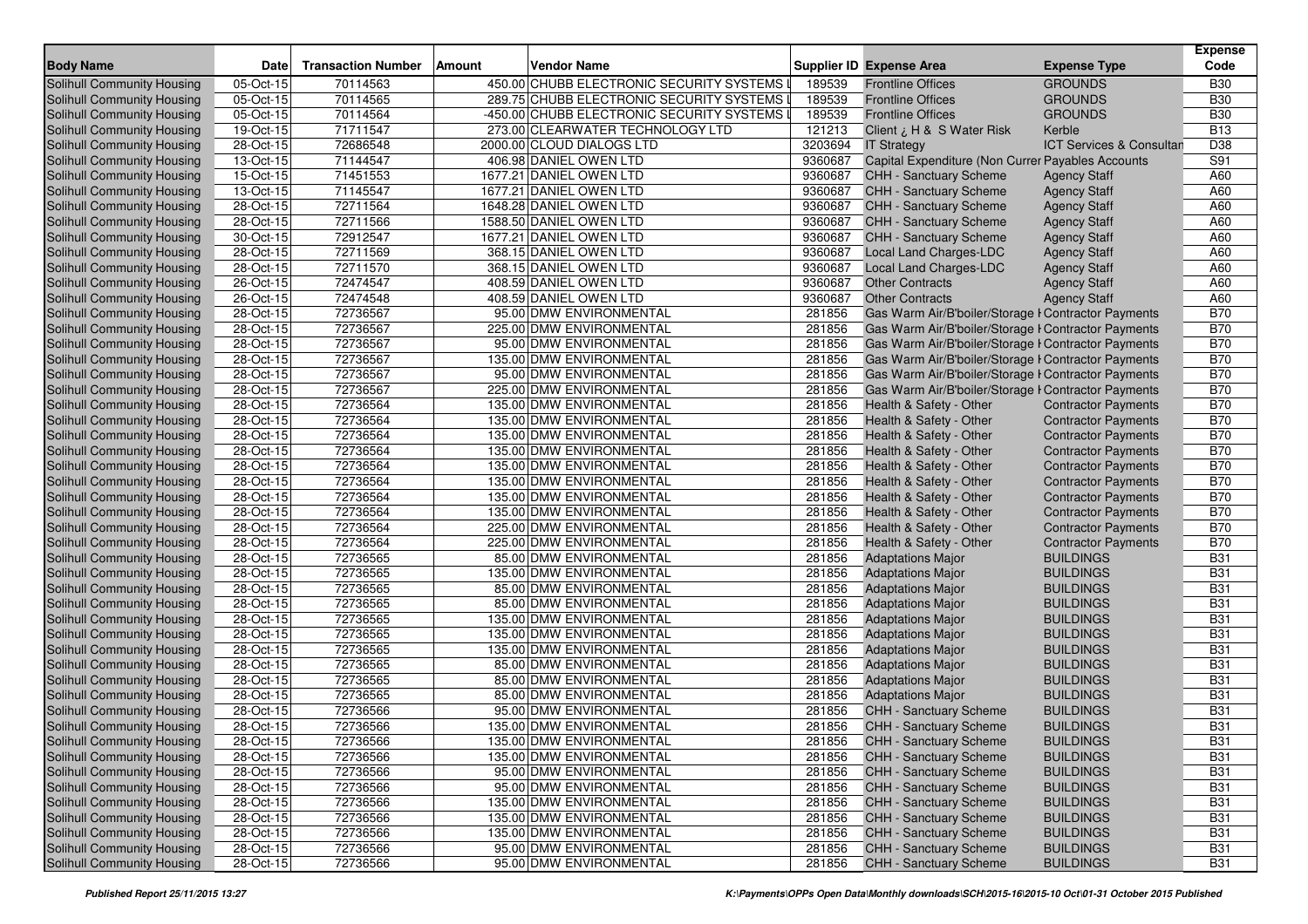| <b>Body Name</b>                  | Date         | <b>Transaction Number</b> | Vendor Name<br>Amount    |        | Supplier ID Expense Area                            | <b>Expense Type</b>        | <b>Expense</b><br>Code |
|-----------------------------------|--------------|---------------------------|--------------------------|--------|-----------------------------------------------------|----------------------------|------------------------|
| <b>Solihull Community Housing</b> | 28-Oct-15    | 72736566                  | 95.00 DMW ENVIRONMENTAL  | 281856 | CHH - Sanctuary Scheme                              | <b>BUILDINGS</b>           | <b>B31</b>             |
| Solihull Community Housing        | 28-Oct-15    | 72736566                  | 95.00 DMW ENVIRONMENTAL  | 281856 | <b>CHH - Sanctuary Scheme</b>                       | <b>BUILDINGS</b>           | <b>B31</b>             |
| Solihull Community Housing        | 28-Oct-15    | 72736566                  | 225.00 DMW ENVIRONMENTAL | 281856 | <b>CHH - Sanctuary Scheme</b>                       | <b>BUILDINGS</b>           | <b>B31</b>             |
| Solihull Community Housing        | 28-Oct-15    | 72736566                  | 225.00 DMW ENVIRONMENTAL | 281856 | CHH - Sanctuary Scheme                              | <b>BUILDINGS</b>           | <b>B31</b>             |
| Solihull Community Housing        | 28-Oct-15    | 72736563                  | 95.00 DMW ENVIRONMENTAL  | 281856 | CHH - Sanctuary Scheme                              | <b>BUILDINGS</b>           | <b>B31</b>             |
| Solihull Community Housing        | 28-Oct-15    | 72736563                  | 95.00 DMW ENVIRONMENTAL  | 281856 | <b>CHH - Sanctuary Scheme</b>                       | <b>BUILDINGS</b>           | <b>B31</b>             |
| Solihull Community Housing        | 28-Oct-15    | 72736563                  | 95.00 DMW ENVIRONMENTAL  | 281856 | <b>CHH - Sanctuary Scheme</b>                       | <b>BUILDINGS</b>           | B31                    |
| Solihull Community Housing        | 28-Oct-15    | 72736563                  | 95.00 DMW ENVIRONMENTAL  | 281856 | CHH - Sanctuary Scheme                              | <b>BUILDINGS</b>           | <b>B31</b>             |
| <b>Solihull Community Housing</b> | 28-Oct-15    | 72736563                  | 95.00 DMW ENVIRONMENTAL  | 281856 | CHH - Sanctuary Scheme                              | <b>BUILDINGS</b>           | <b>B31</b>             |
| Solihull Community Housing        | 28-Oct-15    | 72736563                  | 95.00 DMW ENVIRONMENTAL  | 281856 | <b>CHH - Sanctuary Scheme</b>                       | <b>BUILDINGS</b>           | <b>B31</b>             |
| Solihull Community Housing        | 28-Oct-15    | 72736563                  | 95.00 DMW ENVIRONMENTAL  | 281856 | CHH - Sanctuary Scheme                              | <b>BUILDINGS</b>           | <b>B31</b>             |
| Solihull Community Housing        | 28-Oct-15    | 72736563                  | 95.00 DMW ENVIRONMENTAL  | 281856 | CHH - Sanctuary Scheme                              | <b>BUILDINGS</b>           | <b>B31</b>             |
| Solihull Community Housing        | 28-Oct-15    | 72736563                  | 95.00 DMW ENVIRONMENTAL  | 281856 | CHH - Sanctuary Scheme                              | <b>BUILDINGS</b>           | <b>B31</b>             |
| <b>Solihull Community Housing</b> | 28-Oct-15    | 72736563                  | 95.00 DMW ENVIRONMENTAL  | 281856 | <b>CHH - Sanctuary Scheme</b>                       | <b>BUILDINGS</b>           | <b>B31</b>             |
| Solihull Community Housing        | 28-Oct-15    | 72736563                  | 95.00 DMW ENVIRONMENTAL  | 281856 | CHH - Sanctuary Scheme                              | <b>BUILDINGS</b>           | <b>B31</b>             |
| Solihull Community Housing        | 28-Oct-15    | 72736563                  | 95.00 DMW ENVIRONMENTAL  | 281856 | CHH - Sanctuary Scheme                              | <b>BUILDINGS</b>           | <b>B31</b>             |
| Solihull Community Housing        | 28-Oct-15    | 72736563                  | 95.00 DMW ENVIRONMENTAL  | 281856 | <b>CHH - Sanctuary Scheme</b>                       | <b>BUILDINGS</b>           | <b>B31</b>             |
| Solihull Community Housing        | 28-Oct-15    | 72736563                  | 95.00 DMW ENVIRONMENTAL  | 281856 | CHH - Sanctuary Scheme                              | <b>BUILDINGS</b>           | <b>B31</b>             |
| Solihull Community Housing        | 28-Oct-15    | 72736563                  | 95.00 DMW ENVIRONMENTAL  | 281856 | <b>CHH - Sanctuary Scheme</b>                       | <b>BUILDINGS</b>           | <b>B31</b>             |
| Solihull Community Housing        | 28-Oct-15    | 72736563                  | 95.00 DMW ENVIRONMENTAL  | 281856 | CHH - Sanctuary Scheme                              | <b>BUILDINGS</b>           | <b>B31</b>             |
| <b>Solihull Community Housing</b> | 28-Oct-15    | 72736563                  | 95.00 DMW ENVIRONMENTAL  | 281856 | CHH - Sanctuary Scheme                              | <b>BUILDINGS</b>           | <b>B31</b>             |
| Solihull Community Housing        | 28-Oct-15    | 72736563                  | 225.00 DMW ENVIRONMENTAL | 281856 | <b>CHH - Sanctuary Scheme</b>                       | <b>BUILDINGS</b>           | <b>B31</b>             |
| <b>Solihull Community Housing</b> | 28-Oct-15    | 72736563                  | 225.00 DMW ENVIRONMENTAL | 281856 | CHH - Sanctuary Scheme                              | <b>BUILDINGS</b>           | <b>B31</b>             |
| Solihull Community Housing        | 28-Oct-15    | 72736566                  | 95.00 DMW ENVIRONMENTAL  | 281856 | CHH - Sanctuary Scheme                              | <b>BUILDINGS</b>           | <b>B31</b>             |
| Solihull Community Housing        | 28-Oct-15    | 72736566                  | 225.00 DMW ENVIRONMENTAL | 281856 | CHH - Sanctuary Scheme                              | <b>BUILDINGS</b>           | <b>B31</b>             |
| Solihull Community Housing        | 06-Oct-15    | 70114568                  | 43500.00 DODD GROUP      | 164798 | Gas Warm Air/B'boiler/Storage I Contractor Payments |                            | <b>B70</b>             |
| Solihull Community Housing        | 23-Oct-15    | 72344547                  | 87000.00 DODD GROUP      | 164798 | Gas Warm Air/B'boiler/Storage I Contractor Payments |                            | <b>B70</b>             |
| Solihull Community Housing        | 27-Oct-15    | 72596601                  | 266.36 DODD GROUP        | 164798 | <b>Pitched Re-roofing</b>                           | <b>Contractor Payments</b> | <b>B70</b>             |
| Solihull Community Housing        | 27-Oct-15    | 72599649                  | 251.20 DODD GROUP        | 164798 | Spatial Policy and Delivery Servi Voids             |                            | <b>B38</b>             |
| Solihull Community Housing        | 27-Oct-15    | 72599648                  | 229.05 DODD GROUP        | 164798 | Spatial Policy and Delivery Servi Voids             |                            | <b>B38</b>             |
| Solihull Community Housing        | 27-Oct-15    | 72599641                  | 235.57 DODD GROUP        | 164798 | Spatial Policy and Delivery Servi Voids             |                            | <b>B38</b>             |
| Solihull Community Housing        | 27-Oct-15    | 72599639                  | 275.95 DODD GROUP        | 164798 | Spatial Policy and Delivery Servi Voids             |                            | <b>B38</b>             |
| Solihull Community Housing        | 27-Oct-15    | 72599638                  | 385.05 DODD GROUP        | 164798 | Spatial Policy and Delivery Servi Voids             |                            | <b>B38</b>             |
| <b>Solihull Community Housing</b> | 27-Oct-15    | 72599636                  | 407.13 DODD GROUP        | 164798 | Spatial Policy and Delivery Servi Voids             |                            | <b>B38</b>             |
| Solihull Community Housing        | 27-Oct-15    | 72599635                  | 528.83 DODD GROUP        | 164798 | Spatial Policy and Delivery Servi Voids             |                            | <b>B38</b>             |
| Solihull Community Housing        | 27-Oct-15    | 72599634                  | 223.70 DODD GROUP        | 164798 | Spatial Policy and Delivery Servi Voids             |                            | <b>B38</b>             |
| Solihull Community Housing        | 27-Oct-15    | 72599739                  | 699.99 DODD GROUP        | 164798 | Spatial Policy and Delivery Servi Voids             |                            | <b>B38</b>             |
| Solihull Community Housing        | 27-Oct-15    | 72599737                  | 359.64 DODD GROUP        | 164798 | Spatial Policy and Delivery Servi Voids             |                            | <b>B38</b>             |
| <b>Solihull Community Housing</b> | 27-Oct-15    | 72599633                  | 327.41 DODD GROUP        | 164798 | Spatial Policy and Delivery Servi Voids             |                            | <b>B38</b>             |
| Solihull Community Housing        | 27-Oct-15    | 72599632                  | 330.88 DODD GROUP        | 164798 | Spatial Policy and Delivery Servi Voids             |                            | <b>B38</b>             |
| Solihull Community Housing        | 27-Oct-15    | 72599629                  | 1502.64 DODD GROUP       | 164798 | Spatial Policy and Delivery Servi Voids             |                            | <b>B38</b>             |
| Solihull Community Housing        | 27-Oct-15    | 72599628                  | 1661.12 DODD GROUP       | 164798 | Spatial Policy and Delivery Servi Voids             |                            | <b>B38</b>             |
| Solihull Community Housing        | 27-Oct-15    | 72599627                  | 428.27 DODD GROUP        | 164798 | Spatial Policy and Delivery Servi Voids             |                            | <b>B38</b>             |
| Solihull Community Housing        | 27-Oct-15    | 72599626                  | 1792.69 DODD GROUP       | 164798 | Spatial Policy and Delivery Servi Voids             |                            | <b>B38</b>             |
| Solihull Community Housing        | 27-Oct-15    | 72599812                  | 264.57 DODD GROUP        | 164798 | Spatial Policy and Delivery Servi Voids             |                            | <b>B38</b>             |
| Solihull Community Housing        | 27-Oct-15    | 72599808                  | 321.05 DODD GROUP        | 164798 | Spatial Policy and Delivery Servi Voids             |                            | <b>B38</b>             |
| Solihull Community Housing        | 27-Oct-15    | 72599624                  | 273.71 DODD GROUP        | 164798 | Spatial Policy and Delivery Servi Voids             |                            | <b>B38</b>             |
| Solihull Community Housing        | 27-Oct-15    | 72599623                  | 332.02 DODD GROUP        | 164798 | Spatial Policy and Delivery Servi Voids             |                            | <b>B38</b>             |
| <b>Solihull Community Housing</b> | 27-Oct-15    | 72599622                  | 483.04 DODD GROUP        | 164798 | Spatial Policy and Delivery Servi Voids             |                            | <b>B38</b>             |
| Solihull Community Housing        | 07-Oct-15    | 70311550                  | 1559.51 DODD GROUP       | 164798 | Spatial Policy and Delivery Servi Voids             |                            | <b>B38</b>             |
| Solihull Community Housing        | $07$ -Oct-15 | 70311551                  | 2072.74 DODD GROUP       | 164798 | Spatial Policy and Delivery Servi Voids             |                            | <b>B38</b>             |
| Solihull Community Housing        | 27-Oct-15    | 72599689                  | 716.59 DODD GROUP        | 164798 | Spatial Policy and Delivery Servi Voids             |                            | <b>B38</b>             |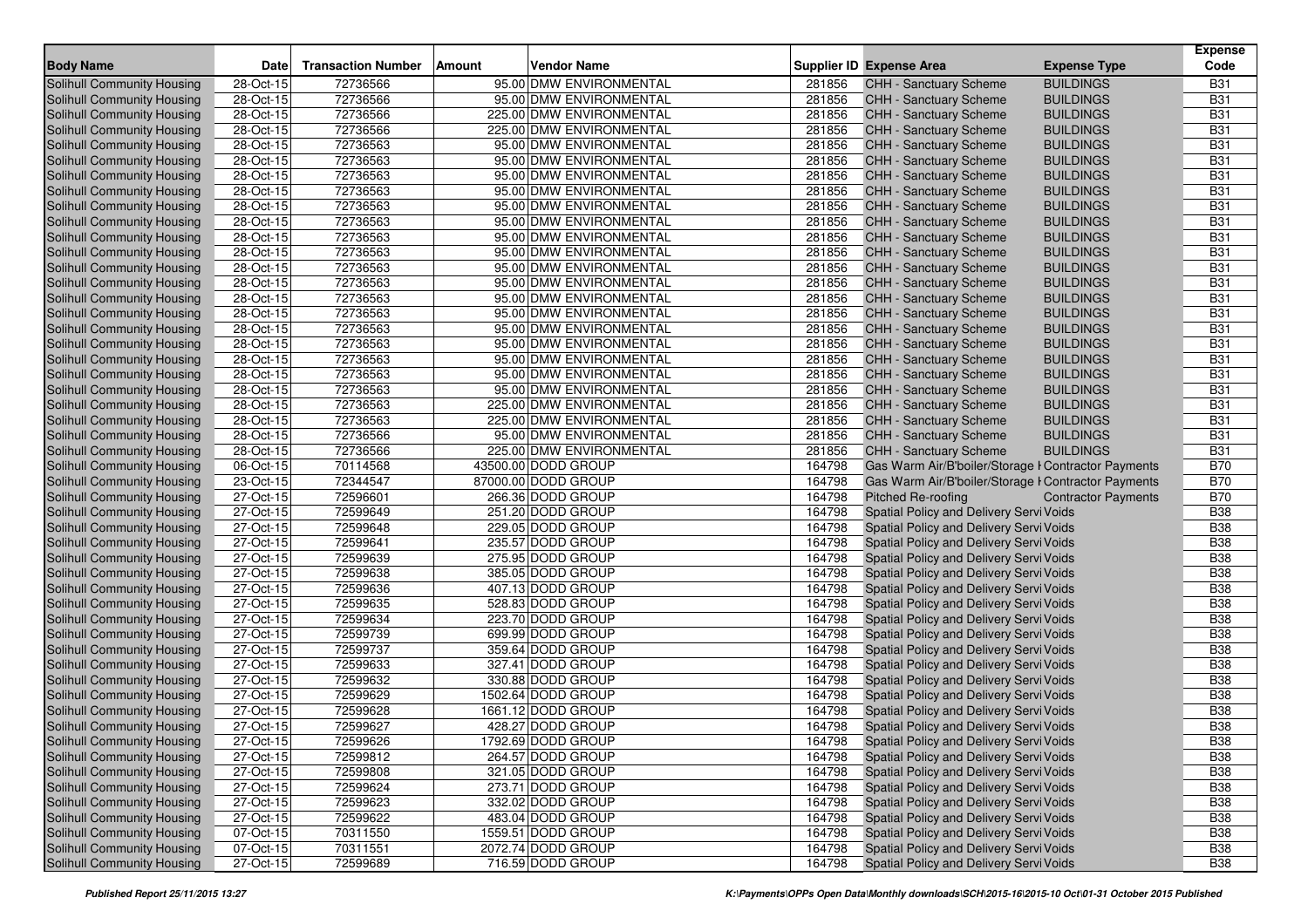| <b>Body Name</b>                  | Date                    | <b>Transaction Number</b> | <b>Amount</b> | <b>Vendor Name</b> |        | Supplier ID Expense Area                | <b>Expense Type</b> | <b>Expense</b><br>Code |
|-----------------------------------|-------------------------|---------------------------|---------------|--------------------|--------|-----------------------------------------|---------------------|------------------------|
| Solihull Community Housing        | 27-Oct-15               | 72599686                  |               | 1848.24 DODD GROUP | 164798 | Spatial Policy and Delivery Servi Voids |                     | <b>B38</b>             |
| <b>Solihull Community Housing</b> | 27-Oct-15               | 72599684                  |               | 884.17 DODD GROUP  | 164798 | Spatial Policy and Delivery Servi Voids |                     | <b>B38</b>             |
| <b>Solihull Community Housing</b> | 27-Oct-15               | 72599732                  |               | 518.19 DODD GROUP  | 164798 | Spatial Policy and Delivery Servi Voids |                     | <b>B38</b>             |
| Solihull Community Housing        | 27-Oct-15               | 72599726                  |               | 227.69 DODD GROUP  | 164798 | Spatial Policy and Delivery Servi Voids |                     | <b>B38</b>             |
| Solihull Community Housing        | 27-Oct-15               | 72599725                  |               | 408.07 DODD GROUP  | 164798 | Spatial Policy and Delivery Servi Voids |                     | <b>B38</b>             |
| Solihull Community Housing        | 27-Oct-15               | 72599723                  |               | 437.15 DODD GROUP  | 164798 | Spatial Policy and Delivery Servi Voids |                     | <b>B38</b>             |
| Solihull Community Housing        | 27-Oct-15               | 72599718                  |               | 398.56 DODD GROUP  | 164798 | Spatial Policy and Delivery Servi Voids |                     | <b>B38</b>             |
| Solihull Community Housing        | 27-Oct-15               | 72599717                  |               | 614.90 DODD GROUP  | 164798 | Spatial Policy and Delivery Servi Voids |                     | <b>B38</b>             |
| Solihull Community Housing        | 27-Oct-15               | 72599578                  |               | 2330.60 DODD GROUP | 164798 | Spatial Policy and Delivery Servi Voids |                     | <b>B38</b>             |
| Solihull Community Housing        | 27-Oct-15               | 72599842                  |               | 713.56 DODD GROUP  | 164798 | Spatial Policy and Delivery Servi Voids |                     | <b>B38</b>             |
| Solihull Community Housing        | 27-Oct-15               | 72599838                  |               | 501.45 DODD GROUP  | 164798 | Spatial Policy and Delivery Servi Voids |                     | <b>B38</b>             |
| Solihull Community Housing        | 27-Oct-15               | 72599835                  |               | 567.16 DODD GROUP  | 164798 | Spatial Policy and Delivery Servi Voids |                     | <b>B38</b>             |
| Solihull Community Housing        | 27-Oct-15               | 72599834                  |               | 1809.36 DODD GROUP | 164798 | Spatial Policy and Delivery Servi Voids |                     | <b>B38</b>             |
| <b>Solihull Community Housing</b> | 27-Oct-15               | 72599832                  |               | 615.26 DODD GROUP  | 164798 | Spatial Policy and Delivery Servi Voids |                     | <b>B38</b>             |
| Solihull Community Housing        | 27-Oct-15               | 72599831                  |               | 758.98 DODD GROUP  | 164798 | Spatial Policy and Delivery Servi Voids |                     | <b>B38</b>             |
| Solihull Community Housing        | 27-Oct-15               | 72599795                  |               | 278.23 DODD GROUP  | 164798 | Spatial Policy and Delivery Servi Voids |                     | <b>B38</b>             |
| Solihull Community Housing        | 27-Oct-15               | 72599793                  |               | 429.21 DODD GROUP  | 164798 | Spatial Policy and Delivery Servi Voids |                     | <b>B38</b>             |
| Solihull Community Housing        | $\overline{27}$ -Oct-15 | 72599791                  |               | 216.75 DODD GROUP  | 164798 | Spatial Policy and Delivery Servi Voids |                     | <b>B38</b>             |
| Solihull Community Housing        | 27-Oct-15               | 72599712                  |               | 601.93 DODD GROUP  | 164798 | Spatial Policy and Delivery Servi Voids |                     | <b>B38</b>             |
| Solihull Community Housing        | 27-Oct-15               | 72599706                  |               | 321.16 DODD GROUP  | 164798 | Spatial Policy and Delivery Servi Voids |                     | <b>B38</b>             |
| Solihull Community Housing        | 27-Oct-15               | 72599824                  |               | 615.43 DODD GROUP  | 164798 | Spatial Policy and Delivery Servi Voids |                     | <b>B38</b>             |
| Solihull Community Housing        | 27-Oct-15               | 72599784                  |               | 482.94 DODD GROUP  | 164798 | Spatial Policy and Delivery Servi Voids |                     | <b>B38</b>             |
| Solihull Community Housing        | 27-Oct-15               | 72599781                  |               | 398.20 DODD GROUP  | 164798 | Spatial Policy and Delivery Servi Voids |                     | <b>B38</b>             |
| Solihull Community Housing        | 27-Oct-15               | 72599675                  |               | 270.08 DODD GROUP  | 164798 | Spatial Policy and Delivery Servi Voids |                     | <b>B38</b>             |
| Solihull Community Housing        | 27-Oct-15               | 72599673                  |               | 640.88 DODD GROUP  | 164798 | Spatial Policy and Delivery Servi Voids |                     | <b>B38</b>             |
| Solihull Community Housing        | 27-Oct-15               | 72599821                  |               | 473.38 DODD GROUP  | 164798 | Spatial Policy and Delivery Servi Voids |                     | <b>B38</b>             |
| Solihull Community Housing        | 27-Oct-15               | 72599820                  |               | 1880.30 DODD GROUP | 164798 | Spatial Policy and Delivery Servi Voids |                     | <b>B38</b>             |
| Solihull Community Housing        | 27-Oct-15               | 72599699                  |               | 439.27 DODD GROUP  | 164798 | Spatial Policy and Delivery Servi Voids |                     | <b>B38</b>             |
| Solihull Community Housing        | 27-Oct-15               | 72599698                  |               | 749.65 DODD GROUP  | 164798 | Spatial Policy and Delivery Servi Voids |                     | <b>B38</b>             |
| Solihull Community Housing        | 27-Oct-15               | 72599615                  |               | 330.62 DODD GROUP  | 164798 | Spatial Policy and Delivery Servi Voids |                     | <b>B38</b>             |
| Solihull Community Housing        | 27-Oct-15               | 72599667                  |               | 315.10 DODD GROUP  | 164798 | Spatial Policy and Delivery Servi Voids |                     | <b>B38</b>             |
| Solihull Community Housing        | 27-Oct-15               | 72599666                  |               | 226.62 DODD GROUP  | 164798 | Spatial Policy and Delivery Servi Voids |                     | <b>B38</b>             |
| Solihull Community Housing        | 27-Oct-15               | 72599560                  |               | 1975.93 DODD GROUP | 164798 | Spatial Policy and Delivery Servi Voids |                     | <b>B38</b>             |
| Solihull Community Housing        | 27-Oct-15               | 72599553                  |               | 344.60 DODD GROUP  | 164798 | Spatial Policy and Delivery Servi Voids |                     | <b>B38</b>             |
| Solihull Community Housing        | 27-Oct-15               | 72599774                  |               | 230.68 DODD GROUP  | 164798 | Spatial Policy and Delivery Servi Voids |                     | <b>B38</b>             |
| Solihull Community Housing        | 27-Oct-15               | 72599773                  |               | 442.58 DODD GROUP  | 164798 | Spatial Policy and Delivery Servi Voids |                     | <b>B38</b>             |
| Solihull Community Housing        | 27-Oct-15               | 72599772                  |               | 619.83 DODD GROUP  | 164798 | Spatial Policy and Delivery Servi Voids |                     | <b>B38</b>             |
| Solihull Community Housing        | 27-Oct-15               | 72599770                  |               | 483.78 DODD GROUP  | 164798 | Spatial Policy and Delivery Servi Voids |                     | <b>B38</b>             |
| Solihull Community Housing        | 27-Oct-15               | 72599768                  |               | 1617.59 DODD GROUP | 164798 | Spatial Policy and Delivery Servi Voids |                     | <b>B38</b>             |
| Solihull Community Housing        | 27-Oct-15               | 72599765                  |               | 565.88 DODD GROUP  | 164798 | Spatial Policy and Delivery Servi Voids |                     | <b>B38</b>             |
| Solihull Community Housing        | 27-Oct-15               | 72599664                  |               | 590.93 DODD GROUP  | 164798 | Spatial Policy and Delivery Servi Voids |                     | <b>B38</b>             |
| Solihull Community Housing        | 27-Oct-15               | 72599663                  |               | 1617.45 DODD GROUP | 164798 | Spatial Policy and Delivery Servi Voids |                     | <b>B38</b>             |
| Solihull Community Housing        | 27-Oct-15               | 72599656                  |               | 594.77 DODD GROUP  | 164798 | Spatial Policy and Delivery Servi Voids |                     | <b>B38</b>             |
| Solihull Community Housing        | 27-Oct-15               | 72599652                  |               | 519.01 DODD GROUP  | 164798 | Spatial Policy and Delivery Servi Voids |                     | <b>B38</b>             |
| Solihull Community Housing        | 27-Oct-15               | 72599650                  |               | 357.95 DODD GROUP  | 164798 | Spatial Policy and Delivery Servi Voids |                     | <b>B38</b>             |
| Solihull Community Housing        | 27-Oct-15               | 72599764                  |               | 413.82 DODD GROUP  | 164798 | Spatial Policy and Delivery Servi Voids |                     | <b>B38</b>             |
| Solihull Community Housing        | 27-Oct-15               | 72599763                  |               | 215.04 DODD GROUP  | 164798 | Spatial Policy and Delivery Servi Voids |                     | <b>B38</b>             |
| Solihull Community Housing        | 27-Oct-15               | 72599759                  |               | 1478.35 DODD GROUP | 164798 | Spatial Policy and Delivery Servi Voids |                     | <b>B38</b>             |
| Solihull Community Housing        | 27-Oct-15               | 72599758                  |               | 339.82 DODD GROUP  | 164798 | Spatial Policy and Delivery Servi Voids |                     | <b>B38</b>             |
| Solihull Community Housing        | 27-Oct-15               | 72599756                  |               | 237.21 DODD GROUP  | 164798 | Spatial Policy and Delivery Servi Voids |                     | <b>B38</b>             |
| Solihull Community Housing        | 27-Oct-15               | 72599754                  |               | 349.87 DODD GROUP  | 164798 | Spatial Policy and Delivery Servi Voids |                     | <b>B38</b>             |
| Solihull Community Housing        | 27-Oct-15               | 72599752                  |               | 216.05 DODD GROUP  | 164798 | Spatial Policy and Delivery Servi Voids |                     | <b>B38</b>             |
|                                   |                         |                           |               |                    |        |                                         |                     |                        |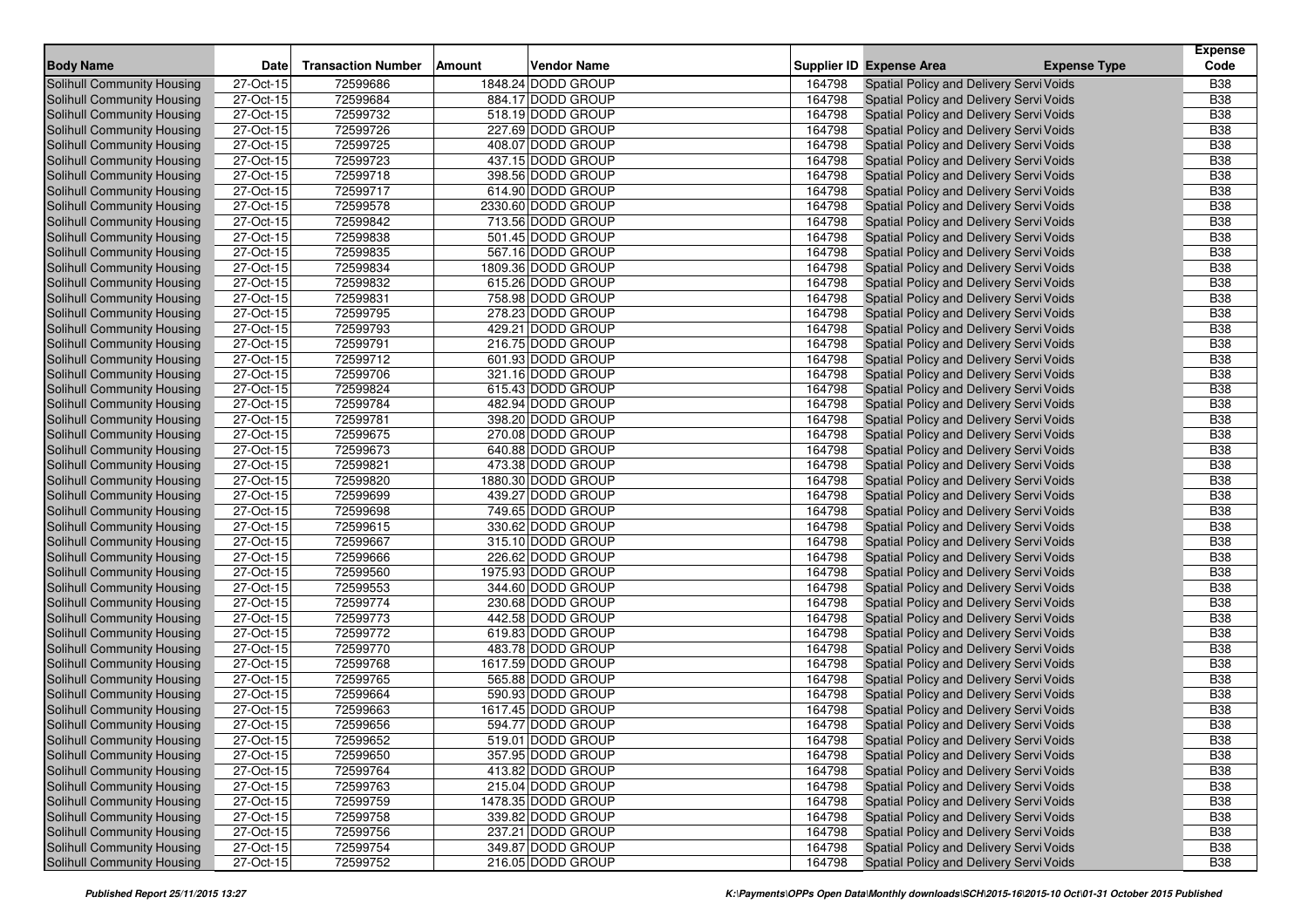| <b>Body Name</b>                  | Date      | <b>Transaction Number</b> | Vendor Name<br><b>Amount</b> |        | Supplier ID Expense Area  | <b>Expense Type</b>          | <b>Expense</b><br>Code |
|-----------------------------------|-----------|---------------------------|------------------------------|--------|---------------------------|------------------------------|------------------------|
| Solihull Community Housing        | 07-Oct-15 | 70338547                  | 431.78 DODD GROUP            | 164798 | <b>Adaptations Major</b>  | <b>BUILDINGS</b>             | <b>B31</b>             |
| Solihull Community Housing        | 27-Oct-15 | 72596600                  | 249.45 DODD GROUP            | 164798 | <b>Fradley BID</b>        | <b>BUILDINGS</b>             | <b>B31</b>             |
| Solihull Community Housing        | 19-Oct-15 | 71718548                  | 11755.13 DODD GROUP          | 164798 | <b>Electrical Testing</b> | <b>Utility Related Works</b> | <b>B34</b>             |
| Solihull Community Housing        | 19-Oct-15 | 71713547                  | 4786.52 DODD GROUP           | 164798 | <b>Electrical Testing</b> | <b>Utility Related Works</b> | <b>B34</b>             |
| Solihull Community Housing        | 26-Oct-15 | 72474549                  | 2322.87 DODD GROUP           | 164798 | <b>Electrical Testing</b> | <b>Utility Related Works</b> | <b>B34</b>             |
| Solihull Community Housing        | 05-Oct-15 | 70114567                  | 1407.80 DODD GROUP           | 164798 | <b>Electrical Testing</b> | <b>Utility Related Works</b> | <b>B34</b>             |
| Solihull Community Housing        | 19-Oct-15 | 71716547                  | 1689.36 DODD GROUP           | 164798 | <b>Electrical Testing</b> | <b>Utility Related Works</b> | <b>B34</b>             |
| <b>Solihull Community Housing</b> | 27-Oct-15 | 72595159                  | 470.84 DODD GROUP            | 164798 | Catering                  | <b>Utility Related Works</b> | <b>B34</b>             |
| Solihull Community Housing        | 27-Oct-15 | 72595343                  | 466.47 DODD GROUP            | 164798 | Catering                  | <b>Utility Related Works</b> | <b>B34</b>             |
| <b>Solihull Community Housing</b> | 27-Oct-15 | 72595332                  | 225.51 DODD GROUP            | 164798 | Catering                  | <b>Utility Related Works</b> | <b>B34</b>             |
| Solihull Community Housing        | 27-Oct-15 | 72595247                  | 305.49 DODD GROUP            | 164798 | Catering                  | <b>Utility Related Works</b> | <b>B34</b>             |
| Solihull Community Housing        | 27-Oct-15 | 72595244                  | 278.23 DODD GROUP            | 164798 | Catering                  | <b>Utility Related Works</b> | <b>B34</b>             |
| <b>Solihull Community Housing</b> | 27-Oct-15 | 72594995                  | 221.24 DODD GROUP            | 164798 | Catering                  | <b>Utility Related Works</b> | <b>B34</b>             |
| Solihull Community Housing        | 27-Oct-15 | 72595147                  | 356.39 DODD GROUP            | 164798 | Catering                  | <b>Utility Related Works</b> | <b>B34</b>             |
| Solihull Community Housing        | 27-Oct-15 | 72595131                  | 333.96 DODD GROUP            | 164798 | Catering                  | <b>Utility Related Works</b> | <b>B34</b>             |
| Solihull Community Housing        | 27-Oct-15 | 72595070                  | 256.37 DODD GROUP            | 164798 | Catering                  | <b>Utility Related Works</b> | <b>B34</b>             |
| Solihull Community Housing        | 27-Oct-15 | 72595426                  | 298.46 DODD GROUP            | 164798 | Catering                  | <b>Utility Related Works</b> | <b>B34</b>             |
| Solihull Community Housing        | 27-Oct-15 | 72595162                  | 228.19 DODD GROUP            | 164798 | Catering                  | <b>Utility Related Works</b> | <b>B34</b>             |
| Solihull Community Housing        | 27-Oct-15 | 72595310                  | 349.38 DODD GROUP            | 164798 | Catering                  | <b>Utility Related Works</b> | <b>B34</b>             |
| Solihull Community Housing        | 27-Oct-15 | 72595309                  | 445.77 DODD GROUP            | 164798 | Catering                  | <b>Utility Related Works</b> | <b>B34</b>             |
| Solihull Community Housing        | 27-Oct-15 | 72595280                  | 244.00 DODD GROUP            | 164798 | Catering                  | <b>Utility Related Works</b> | <b>B34</b>             |
| Solihull Community Housing        | 27-Oct-15 | 72595403                  | 534.71 DODD GROUP            | 164798 | Catering                  | <b>Utility Related Works</b> | <b>B34</b>             |
| Solihull Community Housing        | 27-Oct-15 | 72595394                  | 220.67 DODD GROUP            | 164798 | Catering                  | <b>Utility Related Works</b> | <b>B34</b>             |
| Solihull Community Housing        | 27-Oct-15 | 72595366                  | 433.95 DODD GROUP            | 164798 | Catering                  | <b>Utility Related Works</b> | <b>B34</b>             |
| Solihull Community Housing        | 27-Oct-15 | 72595315                  | 276.05 DODD GROUP            | 164798 | Catering                  | <b>Utility Related Works</b> | <b>B34</b>             |
| Solihull Community Housing        | 27-Oct-15 | 72595238                  | 749.64 DODD GROUP            | 164798 | Catering                  | <b>Utility Related Works</b> | <b>B34</b>             |
| <b>Solihull Community Housing</b> | 27-Oct-15 | 72594967                  | 280.18 DODD GROUP            | 164798 | Catering                  | <b>Utility Related Works</b> | <b>B34</b>             |
| Solihull Community Housing        | 27-Oct-15 | 72594950                  | 236.92 DODD GROUP            | 164798 | Catering                  | <b>Utility Related Works</b> | <b>B34</b>             |
| Solihull Community Housing        | 27-Oct-15 | 72594938                  | 228.68 DODD GROUP            | 164798 | Catering                  | <b>Utility Related Works</b> | <b>B34</b>             |
| Solihull Community Housing        | 27-Oct-15 | 72594930                  | 270.76 DODD GROUP            | 164798 | Catering                  | <b>Utility Related Works</b> | <b>B34</b>             |
| <b>Solihull Community Housing</b> | 27-Oct-15 | 72594996                  | 235.32 DODD GROUP            | 164798 | Catering                  | <b>Utility Related Works</b> | <b>B34</b>             |
| Solihull Community Housing        | 27-Oct-15 | 72595134                  | 265.97 DODD GROUP            | 164798 | Catering                  | <b>Utility Related Works</b> | <b>B34</b>             |
| Solihull Community Housing        | 27-Oct-15 | 72595118                  | 631.78 DODD GROUP            | 164798 | Catering                  | <b>Utility Related Works</b> | <b>B34</b>             |
| Solihull Community Housing        | 27-Oct-15 | 72595115                  | 270.31 DODD GROUP            | 164798 | Catering                  | <b>Utility Related Works</b> | <b>B34</b>             |
| <b>Solihull Community Housing</b> | 27-Oct-15 | 72595110                  | 279.57 DODD GROUP            | 164798 | Catering                  | <b>Utility Related Works</b> | <b>B34</b>             |
| <b>Solihull Community Housing</b> | 27-Oct-15 | 72595105                  | 279.57 DODD GROUP            | 164798 | Catering                  | <b>Utility Related Works</b> | <b>B34</b>             |
| Solihull Community Housing        | 27-Oct-15 | 72595092                  | 242.04 DODD GROUP            | 164798 | Catering                  | <b>Utility Related Works</b> | <b>B34</b>             |
| <b>Solihull Community Housing</b> | 27-Oct-15 | 72595442                  | 275.22 DODD GROUP            | 164798 | Catering                  | <b>Utility Related Works</b> | <b>B34</b>             |
| Solihull Community Housing        | 27-Oct-15 | 72595437                  | 220.67 DODD GROUP            | 164798 | Catering                  | <b>Utility Related Works</b> | <b>B34</b>             |
| Solihull Community Housing        | 27-Oct-15 | 72595209                  | 270.76 DODD GROUP            | 164798 | Catering                  | <b>Utility Related Works</b> | <b>B34</b>             |
| Solihull Community Housing        | 27-Oct-15 | 72595192                  | 257.33 DODD GROUP            | 164798 | Catering                  | <b>Utility Related Works</b> | <b>B34</b>             |
| Solihull Community Housing        | 27-Oct-15 | 72595423                  | 270.76 DODD GROUP            | 164798 | Catering                  | <b>Utility Related Works</b> | <b>B34</b>             |
| Solihull Community Housing        | 27-Oct-15 | 72595418                  | 214.31 DODD GROUP            | 164798 | Catering                  | <b>Utility Related Works</b> | <b>B34</b>             |
| Solihull Community Housing        | 27-Oct-15 | 72595416                  | 265.44 DODD GROUP            | 164798 | Catering                  | <b>Utility Related Works</b> | <b>B34</b>             |
| Solihull Community Housing        | 27-Oct-15 | 72594675                  | 218.69 DODD GROUP            | 164798 | Catering                  | <b>Utility Related Works</b> | <b>B34</b>             |
| Solihull Community Housing        | 27-Oct-15 | 72594911                  | 323.68 DODD GROUP            | 164798 | Catering                  | <b>Utility Related Works</b> | <b>B34</b>             |
| Solihull Community Housing        | 27-Oct-15 | 72594910                  | 327.90 DODD GROUP            | 164798 | Catering                  | <b>Utility Related Works</b> | <b>B34</b>             |
| Solihull Community Housing        | 27-Oct-15 | 72594908                  | 317.37 DODD GROUP            | 164798 | Catering                  | <b>Utility Related Works</b> | <b>B34</b>             |
| Solihull Community Housing        | 27-Oct-15 | 72595054                  | 349.05 DODD GROUP            | 164798 | Catering                  | <b>Utility Related Works</b> | <b>B34</b>             |
| Solihull Community Housing        | 27-Oct-15 | 72595025                  | 338.70 DODD GROUP            | 164798 | Catering                  | <b>Utility Related Works</b> | <b>B34</b>             |
| Solihull Community Housing        | 27-Oct-15 | 72595015                  | 356.58 DODD GROUP            | 164798 | Catering                  | <b>Utility Related Works</b> | <b>B34</b>             |
| Solihull Community Housing        | 27-Oct-15 | 72595003                  | 309.91 DODD GROUP            | 164798 | Catering                  | <b>Utility Related Works</b> | <b>B34</b>             |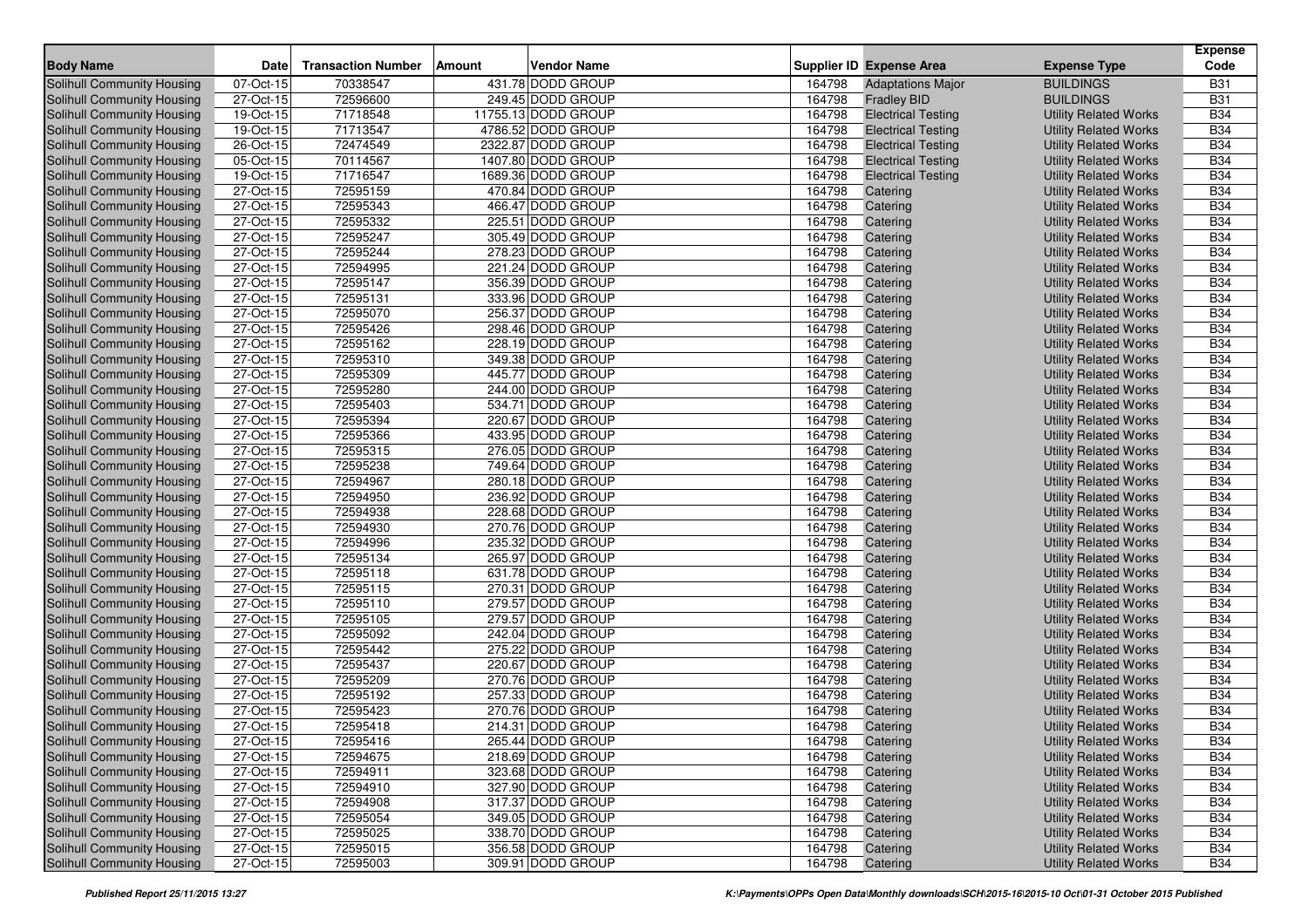| <b>Solihull Community Housing</b><br>27-Oct-15<br>72595001<br>326.92 DODD GROUP<br><b>Utility Related Works</b><br><b>B34</b><br>164798<br>Catering<br>72595059<br><b>B34</b><br>27-Oct-15<br>344.02 DODD GROUP<br>164798<br><b>Utility Related Works</b><br>Solihull Community Housing<br>Catering<br>362.97 DODD GROUP<br><b>B34</b><br>27-Oct-15<br>72595058<br>164798<br>Solihull Community Housing<br>Catering<br><b>Utility Related Works</b><br>72594740<br>334.34 DODD GROUP<br><b>B34</b><br>Solihull Community Housing<br>27-Oct-15<br>164798<br>Catering<br><b>Utility Related Works</b><br><b>B34</b><br>27-Oct-15<br>72594887<br>250.37 DODD GROUP<br>164798<br>Solihull Community Housing<br>Catering<br><b>Utility Related Works</b><br>27-Oct-15<br>72595530<br>300.83 DODD GROUP<br>164798<br><b>B34</b><br>Solihull Community Housing<br><b>Utility Related Works</b><br>Catering<br>Solihull Community Housing<br>27-Oct-15<br>72595516<br>314.60 DODD GROUP<br>164798<br><b>B34</b><br>Catering<br><b>Utility Related Works</b><br>72595499<br><b>B34</b><br>27-Oct-15<br>314.60 DODD GROUP<br>164798<br><b>Utility Related Works</b><br>Solihull Community Housing<br>Catering<br><b>B34</b><br>Solihull Community Housing<br>27-Oct-15<br>72594848<br>335.06 DODD GROUP<br>164798<br><b>Utility Related Works</b><br>Catering<br><b>B34</b><br>Solihull Community Housing<br>27-Oct-15<br>72594845<br>303.08 DODD GROUP<br>164798<br>Catering<br><b>Utility Related Works</b><br>72594837<br><b>B34</b><br>27-Oct-15<br>340.66 DODD GROUP<br>164798<br>Solihull Community Housing<br>Catering<br><b>Utility Related Works</b><br>27-Oct-15<br>72594718<br>320.58 DODD GROUP<br>164798<br><b>Utility Related Works</b><br><b>B34</b><br>Solihull Community Housing<br>Catering<br>27-Oct-15<br>72594715<br>339.68 DODD GROUP<br>164798<br><b>B34</b><br>Solihull Community Housing<br><b>Utility Related Works</b><br>Catering<br>72594714<br><b>B34</b><br><b>Solihull Community Housing</b><br>27-Oct-15<br>338.70 DODD GROUP<br>164798<br>Catering<br><b>Utility Related Works</b><br><b>B34</b><br>27-Oct-15<br>72594700<br>216.99 DODD GROUP<br>164798<br>Solihull Community Housing<br>Catering<br><b>Utility Related Works</b><br>72594699<br><b>B34</b><br>27-Oct-15<br>340.40 DODD GROUP<br>164798<br>Solihull Community Housing<br>Catering<br><b>Utility Related Works</b><br>337.84 DODD GROUP<br><b>B34</b><br>27-Oct-15<br>72594803<br>164798<br>Solihull Community Housing<br><b>Utility Related Works</b><br>Catering<br><b>B34</b><br>Solihull Community Housing<br>27-Oct-15<br>72594793<br>326.94 DODD GROUP<br>164798<br><b>Utility Related Works</b><br>Catering<br>72595482<br>27-Oct-15<br>357.86 DODD GROUP<br>164798<br><b>B34</b><br>Solihull Community Housing<br>Catering<br><b>Utility Related Works</b><br>27-Oct-15<br>72595469<br><b>B34</b><br>Solihull Community Housing<br>242.92 DODD GROUP<br>164798<br><b>Utility Related Works</b><br>Catering<br>27-Oct-15<br>72595464<br>246.01 DODD GROUP<br>164798<br><b>B34</b><br>Solihull Community Housing<br><b>Utility Related Works</b><br>Catering<br>72594568<br>683.04 DODD GROUP<br><b>B34</b><br>Solihull Community Housing<br>27-Oct-15<br>164798<br><b>Utility Related Works</b><br>Catering<br>27-Oct-15<br>72594561<br><b>B34</b><br>Solihull Community Housing<br>507.65 DODD GROUP<br>164798<br><b>Utility Related Works</b><br>Catering<br><b>B34</b><br>27-Oct-15<br>72594560<br>259.24 DODD GROUP<br>164798<br>Solihull Community Housing<br>Catering<br><b>Utility Related Works</b><br>71683554<br>R <sub>10</sub><br>19-Oct-15<br>61.25 DOORFIT PRODUCTS LTD<br>5228<br>Solihull Community Housing<br><b>Other Contracts</b><br><b>WORK IN PROGRESS</b><br>R <sub>10</sub><br>19-Oct-15<br>71683554<br>30.00 DOORFIT PRODUCTS LTD<br>5228<br><b>WORK IN PROGRESS</b><br>Solihull Community Housing<br><b>Other Contracts</b><br>71683554<br>R <sub>10</sub><br>Solihull Community Housing<br>19-Oct-15<br>54.00 DOORFIT PRODUCTS LTD<br>5228<br><b>Other Contracts</b><br><b>WORK IN PROGRESS</b><br>83.80 DOORFIT PRODUCTS LTD<br>R <sub>10</sub><br>19-Oct-15<br>71683554<br>5228<br><b>Other Contracts</b><br><b>WORK IN PROGRESS</b><br>Solihull Community Housing<br>R <sub>10</sub><br>$19-Oct-15$<br>71683554<br>88.20 DOORFIT PRODUCTS LTD<br>5228<br><b>WORK IN PROGRESS</b><br>Solihull Community Housing<br><b>Other Contracts</b><br>71683554<br>R <sub>10</sub><br>19-Oct-15<br>93.20 DOORFIT PRODUCTS LTD<br>5228<br><b>Other Contracts</b><br>Solihull Community Housing<br><b>WORK IN PROGRESS</b><br>R <sub>10</sub><br>Solihull Community Housing<br>19-Oct-15<br>71683554<br>162.50 DOORFIT PRODUCTS LTD<br>5228<br><b>Other Contracts</b><br><b>WORK IN PROGRESS</b><br>R <sub>10</sub><br>71683554<br>30.00 DOORFIT PRODUCTS LTD<br>5228<br>Solihull Community Housing<br>19-Oct-15<br><b>Other Contracts</b><br><b>WORK IN PROGRESS</b><br>71683551<br>R <sub>10</sub><br>19-Oct-15<br>100.00 DOORFIT PRODUCTS LTD<br>5228<br><b>Other Contracts</b><br><b>WORK IN PROGRESS</b><br>Solihull Community Housing<br>19-Oct-15<br>71683551<br>R <sub>10</sub><br><b>Solihull Community Housing</b><br>140.00 DOORFIT PRODUCTS LTD<br>5228<br><b>Other Contracts</b><br><b>WORK IN PROGRESS</b><br>R <sub>10</sub><br>Solihull Community Housing<br>19-Oct-15<br>71683551<br>840.00 DOORFIT PRODUCTS LTD<br>5228<br><b>Other Contracts</b><br><b>WORK IN PROGRESS</b><br>R <sub>10</sub><br>30-Oct-15<br>72934555<br>50.25 DOORFIT PRODUCTS LTD<br>5228<br><b>WORK IN PROGRESS</b><br>Solihull Community Housing<br><b>Other Contracts</b><br>30-Oct-15<br>72934555<br>599.75 DOORFIT PRODUCTS LTD<br>5228<br>R <sub>10</sub><br>Solihull Community Housing<br><b>Other Contracts</b><br><b>WORK IN PROGRESS</b><br>72934555<br>30-Oct-15<br>52.50 DOORFIT PRODUCTS LTD<br>5228<br><b>Other Contracts</b><br>R <sub>10</sub><br>Solihull Community Housing<br><b>WORK IN PROGRESS</b><br>72934556<br>R <sub>10</sub><br><b>Solihull Community Housing</b><br>30-Oct-15<br>560.00 DOORFIT PRODUCTS LTD<br>5228<br><b>Other Contracts</b><br><b>WORK IN PROGRESS</b><br>R <sub>10</sub><br>15-Oct-15<br>71386558<br>162.50 DOORFIT PRODUCTS LTD<br>5228<br><b>Other Contracts</b><br><b>WORK IN PROGRESS</b><br>Solihull Community Housing<br>71386558<br>15-Oct-15<br>32.50 DOORFIT PRODUCTS LTD<br>5228<br>R <sub>10</sub><br>Solihull Community Housing<br><b>Other Contracts</b><br><b>WORK IN PROGRESS</b><br>15-Oct-15<br>71386558<br>25.50 DOORFIT PRODUCTS LTD<br>5228<br><b>WORK IN PROGRESS</b><br>R <sub>10</sub><br>Solihull Community Housing<br><b>Other Contracts</b><br>R <sub>10</sub><br>15-Oct-15<br>71386554<br>42.00 DOORFIT PRODUCTS LTD<br>5228<br><b>WORK IN PROGRESS</b><br>Solihull Community Housing<br><b>Other Contracts</b><br>15-Oct-15<br>71386554<br>5228<br>Other Contracts<br>WORK IN PROGRESS<br>R <sub>10</sub><br>Solihull Community Housing<br>13.50 DOORFIT PRODUCTS LTD<br>Solihull Community Housing<br>15-Oct-15<br>71386554<br>51.40 DOORFIT PRODUCTS LTD<br>5228<br><b>WORK IN PROGRESS</b><br>R <sub>10</sub><br><b>Other Contracts</b><br>Solihull Community Housing<br>15-Oct-15<br>71386554<br>40.00 DOORFIT PRODUCTS LTD<br>5228<br><b>Other Contracts</b><br><b>WORK IN PROGRESS</b><br>R <sub>10</sub><br>Solihull Community Housing<br>15-Oct-15<br>71386554<br>55.00 DOORFIT PRODUCTS LTD<br>5228<br>R <sub>10</sub><br><b>Other Contracts</b><br><b>WORK IN PROGRESS</b><br>Solihull Community Housing<br>15-Oct-15<br>88.25 DOORFIT PRODUCTS LTD<br>5228<br>R <sub>10</sub><br>71386554<br><b>Other Contracts</b><br><b>WORK IN PROGRESS</b><br>Solihull Community Housing<br>15-Oct-15<br>71386554<br>79.20 DOORFIT PRODUCTS LTD<br>R <sub>10</sub><br>5228<br><b>Other Contracts</b><br><b>WORK IN PROGRESS</b><br>15-Oct-15<br>71386554<br>R <sub>10</sub><br>Solihull Community Housing<br>93.20 DOORFIT PRODUCTS LTD<br>5228<br><b>Other Contracts</b><br><b>WORK IN PROGRESS</b><br>Solihull Community Housing<br>15-Oct-15<br>71.20 DOORFIT PRODUCTS LTD<br>R <sub>10</sub><br>71386554<br>5228<br><b>Other Contracts</b><br><b>WORK IN PROGRESS</b><br>1003.50 DR GAIL YOUNG | <b>Body Name</b>           | <b>Date</b> | <b>Transaction Number</b> | <b>Amount</b> | <b>Vendor Name</b> |        | <b>Supplier ID Expense Area</b> | <b>Expense Type</b>       | <b>Expense</b><br>Code |
|-------------------------------------------------------------------------------------------------------------------------------------------------------------------------------------------------------------------------------------------------------------------------------------------------------------------------------------------------------------------------------------------------------------------------------------------------------------------------------------------------------------------------------------------------------------------------------------------------------------------------------------------------------------------------------------------------------------------------------------------------------------------------------------------------------------------------------------------------------------------------------------------------------------------------------------------------------------------------------------------------------------------------------------------------------------------------------------------------------------------------------------------------------------------------------------------------------------------------------------------------------------------------------------------------------------------------------------------------------------------------------------------------------------------------------------------------------------------------------------------------------------------------------------------------------------------------------------------------------------------------------------------------------------------------------------------------------------------------------------------------------------------------------------------------------------------------------------------------------------------------------------------------------------------------------------------------------------------------------------------------------------------------------------------------------------------------------------------------------------------------------------------------------------------------------------------------------------------------------------------------------------------------------------------------------------------------------------------------------------------------------------------------------------------------------------------------------------------------------------------------------------------------------------------------------------------------------------------------------------------------------------------------------------------------------------------------------------------------------------------------------------------------------------------------------------------------------------------------------------------------------------------------------------------------------------------------------------------------------------------------------------------------------------------------------------------------------------------------------------------------------------------------------------------------------------------------------------------------------------------------------------------------------------------------------------------------------------------------------------------------------------------------------------------------------------------------------------------------------------------------------------------------------------------------------------------------------------------------------------------------------------------------------------------------------------------------------------------------------------------------------------------------------------------------------------------------------------------------------------------------------------------------------------------------------------------------------------------------------------------------------------------------------------------------------------------------------------------------------------------------------------------------------------------------------------------------------------------------------------------------------------------------------------------------------------------------------------------------------------------------------------------------------------------------------------------------------------------------------------------------------------------------------------------------------------------------------------------------------------------------------------------------------------------------------------------------------------------------------------------------------------------------------------------------------------------------------------------------------------------------------------------------------------------------------------------------------------------------------------------------------------------------------------------------------------------------------------------------------------------------------------------------------------------------------------------------------------------------------------------------------------------------------------------------------------------------------------------------------------------------------------------------------------------------------------------------------------------------------------------------------------------------------------------------------------------------------------------------------------------------------------------------------------------------------------------------------------------------------------------------------------------------------------------------------------------------------------------------------------------------------------------------------------------------------------------------------------------------------------------------------------------------------------------------------------------------------------------------------------------------------------------------------------------------------------------------------------------------------------------------------------------------------------------------------------------------------------------------------------------------------------------------------------------------------------------------------------------------------------------------------------------------------------------------------------------------------------------------------------------------------------------------------------------------------------------------------------------------------------------------------------------------------------------------------------------------------------------------------------------------------------------------------------------------------------------------------------------------------------------------------------------------------------------------------------------------------------------------------------------------------------------------------------------------------------------------------------------------------------------------------------------------------------------------------------------------------------------------------------------------------------------------------------------------------------------------------------------------------------------------------------------------------------------------------------------------------------------------------------------------------------------------------------------------------------------------------------------------------------------------------------------------------------------------------------------------------------------------------------------------------------------------------------------------------------------------------------------------------------------------------------------------------------------------------------------------------------------------------------------------------------------------------------------------------------------------------------------------------------------------------------------------------------|----------------------------|-------------|---------------------------|---------------|--------------------|--------|---------------------------------|---------------------------|------------------------|
|                                                                                                                                                                                                                                                                                                                                                                                                                                                                                                                                                                                                                                                                                                                                                                                                                                                                                                                                                                                                                                                                                                                                                                                                                                                                                                                                                                                                                                                                                                                                                                                                                                                                                                                                                                                                                                                                                                                                                                                                                                                                                                                                                                                                                                                                                                                                                                                                                                                                                                                                                                                                                                                                                                                                                                                                                                                                                                                                                                                                                                                                                                                                                                                                                                                                                                                                                                                                                                                                                                                                                                                                                                                                                                                                                                                                                                                                                                                                                                                                                                                                                                                                                                                                                                                                                                                                                                                                                                                                                                                                                                                                                                                                                                                                                                                                                                                                                                                                                                                                                                                                                                                                                                                                                                                                                                                                                                                                                                                                                                                                                                                                                                                                                                                                                                                                                                                                                                                                                                                                                                                                                                                                                                                                                                                                                                                                                                                                                                                                                                                                                                                                                                                                                                                                                                                                                                                                                                                                                                                                                                                                                                                                                                                                                                                                                                                                                                                                                                                                                                                                                                                                                                                                                                                                                                                                                                                                                                                                                                                                                                                                                                                                                                                                                                                                                     |                            |             |                           |               |                    |        |                                 |                           |                        |
|                                                                                                                                                                                                                                                                                                                                                                                                                                                                                                                                                                                                                                                                                                                                                                                                                                                                                                                                                                                                                                                                                                                                                                                                                                                                                                                                                                                                                                                                                                                                                                                                                                                                                                                                                                                                                                                                                                                                                                                                                                                                                                                                                                                                                                                                                                                                                                                                                                                                                                                                                                                                                                                                                                                                                                                                                                                                                                                                                                                                                                                                                                                                                                                                                                                                                                                                                                                                                                                                                                                                                                                                                                                                                                                                                                                                                                                                                                                                                                                                                                                                                                                                                                                                                                                                                                                                                                                                                                                                                                                                                                                                                                                                                                                                                                                                                                                                                                                                                                                                                                                                                                                                                                                                                                                                                                                                                                                                                                                                                                                                                                                                                                                                                                                                                                                                                                                                                                                                                                                                                                                                                                                                                                                                                                                                                                                                                                                                                                                                                                                                                                                                                                                                                                                                                                                                                                                                                                                                                                                                                                                                                                                                                                                                                                                                                                                                                                                                                                                                                                                                                                                                                                                                                                                                                                                                                                                                                                                                                                                                                                                                                                                                                                                                                                                                                     |                            |             |                           |               |                    |        |                                 |                           |                        |
|                                                                                                                                                                                                                                                                                                                                                                                                                                                                                                                                                                                                                                                                                                                                                                                                                                                                                                                                                                                                                                                                                                                                                                                                                                                                                                                                                                                                                                                                                                                                                                                                                                                                                                                                                                                                                                                                                                                                                                                                                                                                                                                                                                                                                                                                                                                                                                                                                                                                                                                                                                                                                                                                                                                                                                                                                                                                                                                                                                                                                                                                                                                                                                                                                                                                                                                                                                                                                                                                                                                                                                                                                                                                                                                                                                                                                                                                                                                                                                                                                                                                                                                                                                                                                                                                                                                                                                                                                                                                                                                                                                                                                                                                                                                                                                                                                                                                                                                                                                                                                                                                                                                                                                                                                                                                                                                                                                                                                                                                                                                                                                                                                                                                                                                                                                                                                                                                                                                                                                                                                                                                                                                                                                                                                                                                                                                                                                                                                                                                                                                                                                                                                                                                                                                                                                                                                                                                                                                                                                                                                                                                                                                                                                                                                                                                                                                                                                                                                                                                                                                                                                                                                                                                                                                                                                                                                                                                                                                                                                                                                                                                                                                                                                                                                                                                                     |                            |             |                           |               |                    |        |                                 |                           |                        |
|                                                                                                                                                                                                                                                                                                                                                                                                                                                                                                                                                                                                                                                                                                                                                                                                                                                                                                                                                                                                                                                                                                                                                                                                                                                                                                                                                                                                                                                                                                                                                                                                                                                                                                                                                                                                                                                                                                                                                                                                                                                                                                                                                                                                                                                                                                                                                                                                                                                                                                                                                                                                                                                                                                                                                                                                                                                                                                                                                                                                                                                                                                                                                                                                                                                                                                                                                                                                                                                                                                                                                                                                                                                                                                                                                                                                                                                                                                                                                                                                                                                                                                                                                                                                                                                                                                                                                                                                                                                                                                                                                                                                                                                                                                                                                                                                                                                                                                                                                                                                                                                                                                                                                                                                                                                                                                                                                                                                                                                                                                                                                                                                                                                                                                                                                                                                                                                                                                                                                                                                                                                                                                                                                                                                                                                                                                                                                                                                                                                                                                                                                                                                                                                                                                                                                                                                                                                                                                                                                                                                                                                                                                                                                                                                                                                                                                                                                                                                                                                                                                                                                                                                                                                                                                                                                                                                                                                                                                                                                                                                                                                                                                                                                                                                                                                                                     |                            |             |                           |               |                    |        |                                 |                           |                        |
|                                                                                                                                                                                                                                                                                                                                                                                                                                                                                                                                                                                                                                                                                                                                                                                                                                                                                                                                                                                                                                                                                                                                                                                                                                                                                                                                                                                                                                                                                                                                                                                                                                                                                                                                                                                                                                                                                                                                                                                                                                                                                                                                                                                                                                                                                                                                                                                                                                                                                                                                                                                                                                                                                                                                                                                                                                                                                                                                                                                                                                                                                                                                                                                                                                                                                                                                                                                                                                                                                                                                                                                                                                                                                                                                                                                                                                                                                                                                                                                                                                                                                                                                                                                                                                                                                                                                                                                                                                                                                                                                                                                                                                                                                                                                                                                                                                                                                                                                                                                                                                                                                                                                                                                                                                                                                                                                                                                                                                                                                                                                                                                                                                                                                                                                                                                                                                                                                                                                                                                                                                                                                                                                                                                                                                                                                                                                                                                                                                                                                                                                                                                                                                                                                                                                                                                                                                                                                                                                                                                                                                                                                                                                                                                                                                                                                                                                                                                                                                                                                                                                                                                                                                                                                                                                                                                                                                                                                                                                                                                                                                                                                                                                                                                                                                                                                     |                            |             |                           |               |                    |        |                                 |                           |                        |
|                                                                                                                                                                                                                                                                                                                                                                                                                                                                                                                                                                                                                                                                                                                                                                                                                                                                                                                                                                                                                                                                                                                                                                                                                                                                                                                                                                                                                                                                                                                                                                                                                                                                                                                                                                                                                                                                                                                                                                                                                                                                                                                                                                                                                                                                                                                                                                                                                                                                                                                                                                                                                                                                                                                                                                                                                                                                                                                                                                                                                                                                                                                                                                                                                                                                                                                                                                                                                                                                                                                                                                                                                                                                                                                                                                                                                                                                                                                                                                                                                                                                                                                                                                                                                                                                                                                                                                                                                                                                                                                                                                                                                                                                                                                                                                                                                                                                                                                                                                                                                                                                                                                                                                                                                                                                                                                                                                                                                                                                                                                                                                                                                                                                                                                                                                                                                                                                                                                                                                                                                                                                                                                                                                                                                                                                                                                                                                                                                                                                                                                                                                                                                                                                                                                                                                                                                                                                                                                                                                                                                                                                                                                                                                                                                                                                                                                                                                                                                                                                                                                                                                                                                                                                                                                                                                                                                                                                                                                                                                                                                                                                                                                                                                                                                                                                                     |                            |             |                           |               |                    |        |                                 |                           |                        |
|                                                                                                                                                                                                                                                                                                                                                                                                                                                                                                                                                                                                                                                                                                                                                                                                                                                                                                                                                                                                                                                                                                                                                                                                                                                                                                                                                                                                                                                                                                                                                                                                                                                                                                                                                                                                                                                                                                                                                                                                                                                                                                                                                                                                                                                                                                                                                                                                                                                                                                                                                                                                                                                                                                                                                                                                                                                                                                                                                                                                                                                                                                                                                                                                                                                                                                                                                                                                                                                                                                                                                                                                                                                                                                                                                                                                                                                                                                                                                                                                                                                                                                                                                                                                                                                                                                                                                                                                                                                                                                                                                                                                                                                                                                                                                                                                                                                                                                                                                                                                                                                                                                                                                                                                                                                                                                                                                                                                                                                                                                                                                                                                                                                                                                                                                                                                                                                                                                                                                                                                                                                                                                                                                                                                                                                                                                                                                                                                                                                                                                                                                                                                                                                                                                                                                                                                                                                                                                                                                                                                                                                                                                                                                                                                                                                                                                                                                                                                                                                                                                                                                                                                                                                                                                                                                                                                                                                                                                                                                                                                                                                                                                                                                                                                                                                                                     |                            |             |                           |               |                    |        |                                 |                           |                        |
|                                                                                                                                                                                                                                                                                                                                                                                                                                                                                                                                                                                                                                                                                                                                                                                                                                                                                                                                                                                                                                                                                                                                                                                                                                                                                                                                                                                                                                                                                                                                                                                                                                                                                                                                                                                                                                                                                                                                                                                                                                                                                                                                                                                                                                                                                                                                                                                                                                                                                                                                                                                                                                                                                                                                                                                                                                                                                                                                                                                                                                                                                                                                                                                                                                                                                                                                                                                                                                                                                                                                                                                                                                                                                                                                                                                                                                                                                                                                                                                                                                                                                                                                                                                                                                                                                                                                                                                                                                                                                                                                                                                                                                                                                                                                                                                                                                                                                                                                                                                                                                                                                                                                                                                                                                                                                                                                                                                                                                                                                                                                                                                                                                                                                                                                                                                                                                                                                                                                                                                                                                                                                                                                                                                                                                                                                                                                                                                                                                                                                                                                                                                                                                                                                                                                                                                                                                                                                                                                                                                                                                                                                                                                                                                                                                                                                                                                                                                                                                                                                                                                                                                                                                                                                                                                                                                                                                                                                                                                                                                                                                                                                                                                                                                                                                                                                     |                            |             |                           |               |                    |        |                                 |                           |                        |
|                                                                                                                                                                                                                                                                                                                                                                                                                                                                                                                                                                                                                                                                                                                                                                                                                                                                                                                                                                                                                                                                                                                                                                                                                                                                                                                                                                                                                                                                                                                                                                                                                                                                                                                                                                                                                                                                                                                                                                                                                                                                                                                                                                                                                                                                                                                                                                                                                                                                                                                                                                                                                                                                                                                                                                                                                                                                                                                                                                                                                                                                                                                                                                                                                                                                                                                                                                                                                                                                                                                                                                                                                                                                                                                                                                                                                                                                                                                                                                                                                                                                                                                                                                                                                                                                                                                                                                                                                                                                                                                                                                                                                                                                                                                                                                                                                                                                                                                                                                                                                                                                                                                                                                                                                                                                                                                                                                                                                                                                                                                                                                                                                                                                                                                                                                                                                                                                                                                                                                                                                                                                                                                                                                                                                                                                                                                                                                                                                                                                                                                                                                                                                                                                                                                                                                                                                                                                                                                                                                                                                                                                                                                                                                                                                                                                                                                                                                                                                                                                                                                                                                                                                                                                                                                                                                                                                                                                                                                                                                                                                                                                                                                                                                                                                                                                                     |                            |             |                           |               |                    |        |                                 |                           |                        |
|                                                                                                                                                                                                                                                                                                                                                                                                                                                                                                                                                                                                                                                                                                                                                                                                                                                                                                                                                                                                                                                                                                                                                                                                                                                                                                                                                                                                                                                                                                                                                                                                                                                                                                                                                                                                                                                                                                                                                                                                                                                                                                                                                                                                                                                                                                                                                                                                                                                                                                                                                                                                                                                                                                                                                                                                                                                                                                                                                                                                                                                                                                                                                                                                                                                                                                                                                                                                                                                                                                                                                                                                                                                                                                                                                                                                                                                                                                                                                                                                                                                                                                                                                                                                                                                                                                                                                                                                                                                                                                                                                                                                                                                                                                                                                                                                                                                                                                                                                                                                                                                                                                                                                                                                                                                                                                                                                                                                                                                                                                                                                                                                                                                                                                                                                                                                                                                                                                                                                                                                                                                                                                                                                                                                                                                                                                                                                                                                                                                                                                                                                                                                                                                                                                                                                                                                                                                                                                                                                                                                                                                                                                                                                                                                                                                                                                                                                                                                                                                                                                                                                                                                                                                                                                                                                                                                                                                                                                                                                                                                                                                                                                                                                                                                                                                                                     |                            |             |                           |               |                    |        |                                 |                           |                        |
|                                                                                                                                                                                                                                                                                                                                                                                                                                                                                                                                                                                                                                                                                                                                                                                                                                                                                                                                                                                                                                                                                                                                                                                                                                                                                                                                                                                                                                                                                                                                                                                                                                                                                                                                                                                                                                                                                                                                                                                                                                                                                                                                                                                                                                                                                                                                                                                                                                                                                                                                                                                                                                                                                                                                                                                                                                                                                                                                                                                                                                                                                                                                                                                                                                                                                                                                                                                                                                                                                                                                                                                                                                                                                                                                                                                                                                                                                                                                                                                                                                                                                                                                                                                                                                                                                                                                                                                                                                                                                                                                                                                                                                                                                                                                                                                                                                                                                                                                                                                                                                                                                                                                                                                                                                                                                                                                                                                                                                                                                                                                                                                                                                                                                                                                                                                                                                                                                                                                                                                                                                                                                                                                                                                                                                                                                                                                                                                                                                                                                                                                                                                                                                                                                                                                                                                                                                                                                                                                                                                                                                                                                                                                                                                                                                                                                                                                                                                                                                                                                                                                                                                                                                                                                                                                                                                                                                                                                                                                                                                                                                                                                                                                                                                                                                                                                     |                            |             |                           |               |                    |        |                                 |                           |                        |
|                                                                                                                                                                                                                                                                                                                                                                                                                                                                                                                                                                                                                                                                                                                                                                                                                                                                                                                                                                                                                                                                                                                                                                                                                                                                                                                                                                                                                                                                                                                                                                                                                                                                                                                                                                                                                                                                                                                                                                                                                                                                                                                                                                                                                                                                                                                                                                                                                                                                                                                                                                                                                                                                                                                                                                                                                                                                                                                                                                                                                                                                                                                                                                                                                                                                                                                                                                                                                                                                                                                                                                                                                                                                                                                                                                                                                                                                                                                                                                                                                                                                                                                                                                                                                                                                                                                                                                                                                                                                                                                                                                                                                                                                                                                                                                                                                                                                                                                                                                                                                                                                                                                                                                                                                                                                                                                                                                                                                                                                                                                                                                                                                                                                                                                                                                                                                                                                                                                                                                                                                                                                                                                                                                                                                                                                                                                                                                                                                                                                                                                                                                                                                                                                                                                                                                                                                                                                                                                                                                                                                                                                                                                                                                                                                                                                                                                                                                                                                                                                                                                                                                                                                                                                                                                                                                                                                                                                                                                                                                                                                                                                                                                                                                                                                                                                                     |                            |             |                           |               |                    |        |                                 |                           |                        |
|                                                                                                                                                                                                                                                                                                                                                                                                                                                                                                                                                                                                                                                                                                                                                                                                                                                                                                                                                                                                                                                                                                                                                                                                                                                                                                                                                                                                                                                                                                                                                                                                                                                                                                                                                                                                                                                                                                                                                                                                                                                                                                                                                                                                                                                                                                                                                                                                                                                                                                                                                                                                                                                                                                                                                                                                                                                                                                                                                                                                                                                                                                                                                                                                                                                                                                                                                                                                                                                                                                                                                                                                                                                                                                                                                                                                                                                                                                                                                                                                                                                                                                                                                                                                                                                                                                                                                                                                                                                                                                                                                                                                                                                                                                                                                                                                                                                                                                                                                                                                                                                                                                                                                                                                                                                                                                                                                                                                                                                                                                                                                                                                                                                                                                                                                                                                                                                                                                                                                                                                                                                                                                                                                                                                                                                                                                                                                                                                                                                                                                                                                                                                                                                                                                                                                                                                                                                                                                                                                                                                                                                                                                                                                                                                                                                                                                                                                                                                                                                                                                                                                                                                                                                                                                                                                                                                                                                                                                                                                                                                                                                                                                                                                                                                                                                                                     |                            |             |                           |               |                    |        |                                 |                           |                        |
|                                                                                                                                                                                                                                                                                                                                                                                                                                                                                                                                                                                                                                                                                                                                                                                                                                                                                                                                                                                                                                                                                                                                                                                                                                                                                                                                                                                                                                                                                                                                                                                                                                                                                                                                                                                                                                                                                                                                                                                                                                                                                                                                                                                                                                                                                                                                                                                                                                                                                                                                                                                                                                                                                                                                                                                                                                                                                                                                                                                                                                                                                                                                                                                                                                                                                                                                                                                                                                                                                                                                                                                                                                                                                                                                                                                                                                                                                                                                                                                                                                                                                                                                                                                                                                                                                                                                                                                                                                                                                                                                                                                                                                                                                                                                                                                                                                                                                                                                                                                                                                                                                                                                                                                                                                                                                                                                                                                                                                                                                                                                                                                                                                                                                                                                                                                                                                                                                                                                                                                                                                                                                                                                                                                                                                                                                                                                                                                                                                                                                                                                                                                                                                                                                                                                                                                                                                                                                                                                                                                                                                                                                                                                                                                                                                                                                                                                                                                                                                                                                                                                                                                                                                                                                                                                                                                                                                                                                                                                                                                                                                                                                                                                                                                                                                                                                     |                            |             |                           |               |                    |        |                                 |                           |                        |
|                                                                                                                                                                                                                                                                                                                                                                                                                                                                                                                                                                                                                                                                                                                                                                                                                                                                                                                                                                                                                                                                                                                                                                                                                                                                                                                                                                                                                                                                                                                                                                                                                                                                                                                                                                                                                                                                                                                                                                                                                                                                                                                                                                                                                                                                                                                                                                                                                                                                                                                                                                                                                                                                                                                                                                                                                                                                                                                                                                                                                                                                                                                                                                                                                                                                                                                                                                                                                                                                                                                                                                                                                                                                                                                                                                                                                                                                                                                                                                                                                                                                                                                                                                                                                                                                                                                                                                                                                                                                                                                                                                                                                                                                                                                                                                                                                                                                                                                                                                                                                                                                                                                                                                                                                                                                                                                                                                                                                                                                                                                                                                                                                                                                                                                                                                                                                                                                                                                                                                                                                                                                                                                                                                                                                                                                                                                                                                                                                                                                                                                                                                                                                                                                                                                                                                                                                                                                                                                                                                                                                                                                                                                                                                                                                                                                                                                                                                                                                                                                                                                                                                                                                                                                                                                                                                                                                                                                                                                                                                                                                                                                                                                                                                                                                                                                                     |                            |             |                           |               |                    |        |                                 |                           |                        |
|                                                                                                                                                                                                                                                                                                                                                                                                                                                                                                                                                                                                                                                                                                                                                                                                                                                                                                                                                                                                                                                                                                                                                                                                                                                                                                                                                                                                                                                                                                                                                                                                                                                                                                                                                                                                                                                                                                                                                                                                                                                                                                                                                                                                                                                                                                                                                                                                                                                                                                                                                                                                                                                                                                                                                                                                                                                                                                                                                                                                                                                                                                                                                                                                                                                                                                                                                                                                                                                                                                                                                                                                                                                                                                                                                                                                                                                                                                                                                                                                                                                                                                                                                                                                                                                                                                                                                                                                                                                                                                                                                                                                                                                                                                                                                                                                                                                                                                                                                                                                                                                                                                                                                                                                                                                                                                                                                                                                                                                                                                                                                                                                                                                                                                                                                                                                                                                                                                                                                                                                                                                                                                                                                                                                                                                                                                                                                                                                                                                                                                                                                                                                                                                                                                                                                                                                                                                                                                                                                                                                                                                                                                                                                                                                                                                                                                                                                                                                                                                                                                                                                                                                                                                                                                                                                                                                                                                                                                                                                                                                                                                                                                                                                                                                                                                                                     |                            |             |                           |               |                    |        |                                 |                           |                        |
|                                                                                                                                                                                                                                                                                                                                                                                                                                                                                                                                                                                                                                                                                                                                                                                                                                                                                                                                                                                                                                                                                                                                                                                                                                                                                                                                                                                                                                                                                                                                                                                                                                                                                                                                                                                                                                                                                                                                                                                                                                                                                                                                                                                                                                                                                                                                                                                                                                                                                                                                                                                                                                                                                                                                                                                                                                                                                                                                                                                                                                                                                                                                                                                                                                                                                                                                                                                                                                                                                                                                                                                                                                                                                                                                                                                                                                                                                                                                                                                                                                                                                                                                                                                                                                                                                                                                                                                                                                                                                                                                                                                                                                                                                                                                                                                                                                                                                                                                                                                                                                                                                                                                                                                                                                                                                                                                                                                                                                                                                                                                                                                                                                                                                                                                                                                                                                                                                                                                                                                                                                                                                                                                                                                                                                                                                                                                                                                                                                                                                                                                                                                                                                                                                                                                                                                                                                                                                                                                                                                                                                                                                                                                                                                                                                                                                                                                                                                                                                                                                                                                                                                                                                                                                                                                                                                                                                                                                                                                                                                                                                                                                                                                                                                                                                                                                     |                            |             |                           |               |                    |        |                                 |                           |                        |
|                                                                                                                                                                                                                                                                                                                                                                                                                                                                                                                                                                                                                                                                                                                                                                                                                                                                                                                                                                                                                                                                                                                                                                                                                                                                                                                                                                                                                                                                                                                                                                                                                                                                                                                                                                                                                                                                                                                                                                                                                                                                                                                                                                                                                                                                                                                                                                                                                                                                                                                                                                                                                                                                                                                                                                                                                                                                                                                                                                                                                                                                                                                                                                                                                                                                                                                                                                                                                                                                                                                                                                                                                                                                                                                                                                                                                                                                                                                                                                                                                                                                                                                                                                                                                                                                                                                                                                                                                                                                                                                                                                                                                                                                                                                                                                                                                                                                                                                                                                                                                                                                                                                                                                                                                                                                                                                                                                                                                                                                                                                                                                                                                                                                                                                                                                                                                                                                                                                                                                                                                                                                                                                                                                                                                                                                                                                                                                                                                                                                                                                                                                                                                                                                                                                                                                                                                                                                                                                                                                                                                                                                                                                                                                                                                                                                                                                                                                                                                                                                                                                                                                                                                                                                                                                                                                                                                                                                                                                                                                                                                                                                                                                                                                                                                                                                                     |                            |             |                           |               |                    |        |                                 |                           |                        |
|                                                                                                                                                                                                                                                                                                                                                                                                                                                                                                                                                                                                                                                                                                                                                                                                                                                                                                                                                                                                                                                                                                                                                                                                                                                                                                                                                                                                                                                                                                                                                                                                                                                                                                                                                                                                                                                                                                                                                                                                                                                                                                                                                                                                                                                                                                                                                                                                                                                                                                                                                                                                                                                                                                                                                                                                                                                                                                                                                                                                                                                                                                                                                                                                                                                                                                                                                                                                                                                                                                                                                                                                                                                                                                                                                                                                                                                                                                                                                                                                                                                                                                                                                                                                                                                                                                                                                                                                                                                                                                                                                                                                                                                                                                                                                                                                                                                                                                                                                                                                                                                                                                                                                                                                                                                                                                                                                                                                                                                                                                                                                                                                                                                                                                                                                                                                                                                                                                                                                                                                                                                                                                                                                                                                                                                                                                                                                                                                                                                                                                                                                                                                                                                                                                                                                                                                                                                                                                                                                                                                                                                                                                                                                                                                                                                                                                                                                                                                                                                                                                                                                                                                                                                                                                                                                                                                                                                                                                                                                                                                                                                                                                                                                                                                                                                                                     |                            |             |                           |               |                    |        |                                 |                           |                        |
|                                                                                                                                                                                                                                                                                                                                                                                                                                                                                                                                                                                                                                                                                                                                                                                                                                                                                                                                                                                                                                                                                                                                                                                                                                                                                                                                                                                                                                                                                                                                                                                                                                                                                                                                                                                                                                                                                                                                                                                                                                                                                                                                                                                                                                                                                                                                                                                                                                                                                                                                                                                                                                                                                                                                                                                                                                                                                                                                                                                                                                                                                                                                                                                                                                                                                                                                                                                                                                                                                                                                                                                                                                                                                                                                                                                                                                                                                                                                                                                                                                                                                                                                                                                                                                                                                                                                                                                                                                                                                                                                                                                                                                                                                                                                                                                                                                                                                                                                                                                                                                                                                                                                                                                                                                                                                                                                                                                                                                                                                                                                                                                                                                                                                                                                                                                                                                                                                                                                                                                                                                                                                                                                                                                                                                                                                                                                                                                                                                                                                                                                                                                                                                                                                                                                                                                                                                                                                                                                                                                                                                                                                                                                                                                                                                                                                                                                                                                                                                                                                                                                                                                                                                                                                                                                                                                                                                                                                                                                                                                                                                                                                                                                                                                                                                                                                     |                            |             |                           |               |                    |        |                                 |                           |                        |
|                                                                                                                                                                                                                                                                                                                                                                                                                                                                                                                                                                                                                                                                                                                                                                                                                                                                                                                                                                                                                                                                                                                                                                                                                                                                                                                                                                                                                                                                                                                                                                                                                                                                                                                                                                                                                                                                                                                                                                                                                                                                                                                                                                                                                                                                                                                                                                                                                                                                                                                                                                                                                                                                                                                                                                                                                                                                                                                                                                                                                                                                                                                                                                                                                                                                                                                                                                                                                                                                                                                                                                                                                                                                                                                                                                                                                                                                                                                                                                                                                                                                                                                                                                                                                                                                                                                                                                                                                                                                                                                                                                                                                                                                                                                                                                                                                                                                                                                                                                                                                                                                                                                                                                                                                                                                                                                                                                                                                                                                                                                                                                                                                                                                                                                                                                                                                                                                                                                                                                                                                                                                                                                                                                                                                                                                                                                                                                                                                                                                                                                                                                                                                                                                                                                                                                                                                                                                                                                                                                                                                                                                                                                                                                                                                                                                                                                                                                                                                                                                                                                                                                                                                                                                                                                                                                                                                                                                                                                                                                                                                                                                                                                                                                                                                                                                                     |                            |             |                           |               |                    |        |                                 |                           |                        |
|                                                                                                                                                                                                                                                                                                                                                                                                                                                                                                                                                                                                                                                                                                                                                                                                                                                                                                                                                                                                                                                                                                                                                                                                                                                                                                                                                                                                                                                                                                                                                                                                                                                                                                                                                                                                                                                                                                                                                                                                                                                                                                                                                                                                                                                                                                                                                                                                                                                                                                                                                                                                                                                                                                                                                                                                                                                                                                                                                                                                                                                                                                                                                                                                                                                                                                                                                                                                                                                                                                                                                                                                                                                                                                                                                                                                                                                                                                                                                                                                                                                                                                                                                                                                                                                                                                                                                                                                                                                                                                                                                                                                                                                                                                                                                                                                                                                                                                                                                                                                                                                                                                                                                                                                                                                                                                                                                                                                                                                                                                                                                                                                                                                                                                                                                                                                                                                                                                                                                                                                                                                                                                                                                                                                                                                                                                                                                                                                                                                                                                                                                                                                                                                                                                                                                                                                                                                                                                                                                                                                                                                                                                                                                                                                                                                                                                                                                                                                                                                                                                                                                                                                                                                                                                                                                                                                                                                                                                                                                                                                                                                                                                                                                                                                                                                                                     |                            |             |                           |               |                    |        |                                 |                           |                        |
|                                                                                                                                                                                                                                                                                                                                                                                                                                                                                                                                                                                                                                                                                                                                                                                                                                                                                                                                                                                                                                                                                                                                                                                                                                                                                                                                                                                                                                                                                                                                                                                                                                                                                                                                                                                                                                                                                                                                                                                                                                                                                                                                                                                                                                                                                                                                                                                                                                                                                                                                                                                                                                                                                                                                                                                                                                                                                                                                                                                                                                                                                                                                                                                                                                                                                                                                                                                                                                                                                                                                                                                                                                                                                                                                                                                                                                                                                                                                                                                                                                                                                                                                                                                                                                                                                                                                                                                                                                                                                                                                                                                                                                                                                                                                                                                                                                                                                                                                                                                                                                                                                                                                                                                                                                                                                                                                                                                                                                                                                                                                                                                                                                                                                                                                                                                                                                                                                                                                                                                                                                                                                                                                                                                                                                                                                                                                                                                                                                                                                                                                                                                                                                                                                                                                                                                                                                                                                                                                                                                                                                                                                                                                                                                                                                                                                                                                                                                                                                                                                                                                                                                                                                                                                                                                                                                                                                                                                                                                                                                                                                                                                                                                                                                                                                                                                     |                            |             |                           |               |                    |        |                                 |                           |                        |
|                                                                                                                                                                                                                                                                                                                                                                                                                                                                                                                                                                                                                                                                                                                                                                                                                                                                                                                                                                                                                                                                                                                                                                                                                                                                                                                                                                                                                                                                                                                                                                                                                                                                                                                                                                                                                                                                                                                                                                                                                                                                                                                                                                                                                                                                                                                                                                                                                                                                                                                                                                                                                                                                                                                                                                                                                                                                                                                                                                                                                                                                                                                                                                                                                                                                                                                                                                                                                                                                                                                                                                                                                                                                                                                                                                                                                                                                                                                                                                                                                                                                                                                                                                                                                                                                                                                                                                                                                                                                                                                                                                                                                                                                                                                                                                                                                                                                                                                                                                                                                                                                                                                                                                                                                                                                                                                                                                                                                                                                                                                                                                                                                                                                                                                                                                                                                                                                                                                                                                                                                                                                                                                                                                                                                                                                                                                                                                                                                                                                                                                                                                                                                                                                                                                                                                                                                                                                                                                                                                                                                                                                                                                                                                                                                                                                                                                                                                                                                                                                                                                                                                                                                                                                                                                                                                                                                                                                                                                                                                                                                                                                                                                                                                                                                                                                                     |                            |             |                           |               |                    |        |                                 |                           |                        |
|                                                                                                                                                                                                                                                                                                                                                                                                                                                                                                                                                                                                                                                                                                                                                                                                                                                                                                                                                                                                                                                                                                                                                                                                                                                                                                                                                                                                                                                                                                                                                                                                                                                                                                                                                                                                                                                                                                                                                                                                                                                                                                                                                                                                                                                                                                                                                                                                                                                                                                                                                                                                                                                                                                                                                                                                                                                                                                                                                                                                                                                                                                                                                                                                                                                                                                                                                                                                                                                                                                                                                                                                                                                                                                                                                                                                                                                                                                                                                                                                                                                                                                                                                                                                                                                                                                                                                                                                                                                                                                                                                                                                                                                                                                                                                                                                                                                                                                                                                                                                                                                                                                                                                                                                                                                                                                                                                                                                                                                                                                                                                                                                                                                                                                                                                                                                                                                                                                                                                                                                                                                                                                                                                                                                                                                                                                                                                                                                                                                                                                                                                                                                                                                                                                                                                                                                                                                                                                                                                                                                                                                                                                                                                                                                                                                                                                                                                                                                                                                                                                                                                                                                                                                                                                                                                                                                                                                                                                                                                                                                                                                                                                                                                                                                                                                                                     |                            |             |                           |               |                    |        |                                 |                           |                        |
|                                                                                                                                                                                                                                                                                                                                                                                                                                                                                                                                                                                                                                                                                                                                                                                                                                                                                                                                                                                                                                                                                                                                                                                                                                                                                                                                                                                                                                                                                                                                                                                                                                                                                                                                                                                                                                                                                                                                                                                                                                                                                                                                                                                                                                                                                                                                                                                                                                                                                                                                                                                                                                                                                                                                                                                                                                                                                                                                                                                                                                                                                                                                                                                                                                                                                                                                                                                                                                                                                                                                                                                                                                                                                                                                                                                                                                                                                                                                                                                                                                                                                                                                                                                                                                                                                                                                                                                                                                                                                                                                                                                                                                                                                                                                                                                                                                                                                                                                                                                                                                                                                                                                                                                                                                                                                                                                                                                                                                                                                                                                                                                                                                                                                                                                                                                                                                                                                                                                                                                                                                                                                                                                                                                                                                                                                                                                                                                                                                                                                                                                                                                                                                                                                                                                                                                                                                                                                                                                                                                                                                                                                                                                                                                                                                                                                                                                                                                                                                                                                                                                                                                                                                                                                                                                                                                                                                                                                                                                                                                                                                                                                                                                                                                                                                                                                     |                            |             |                           |               |                    |        |                                 |                           |                        |
|                                                                                                                                                                                                                                                                                                                                                                                                                                                                                                                                                                                                                                                                                                                                                                                                                                                                                                                                                                                                                                                                                                                                                                                                                                                                                                                                                                                                                                                                                                                                                                                                                                                                                                                                                                                                                                                                                                                                                                                                                                                                                                                                                                                                                                                                                                                                                                                                                                                                                                                                                                                                                                                                                                                                                                                                                                                                                                                                                                                                                                                                                                                                                                                                                                                                                                                                                                                                                                                                                                                                                                                                                                                                                                                                                                                                                                                                                                                                                                                                                                                                                                                                                                                                                                                                                                                                                                                                                                                                                                                                                                                                                                                                                                                                                                                                                                                                                                                                                                                                                                                                                                                                                                                                                                                                                                                                                                                                                                                                                                                                                                                                                                                                                                                                                                                                                                                                                                                                                                                                                                                                                                                                                                                                                                                                                                                                                                                                                                                                                                                                                                                                                                                                                                                                                                                                                                                                                                                                                                                                                                                                                                                                                                                                                                                                                                                                                                                                                                                                                                                                                                                                                                                                                                                                                                                                                                                                                                                                                                                                                                                                                                                                                                                                                                                                                     |                            |             |                           |               |                    |        |                                 |                           |                        |
|                                                                                                                                                                                                                                                                                                                                                                                                                                                                                                                                                                                                                                                                                                                                                                                                                                                                                                                                                                                                                                                                                                                                                                                                                                                                                                                                                                                                                                                                                                                                                                                                                                                                                                                                                                                                                                                                                                                                                                                                                                                                                                                                                                                                                                                                                                                                                                                                                                                                                                                                                                                                                                                                                                                                                                                                                                                                                                                                                                                                                                                                                                                                                                                                                                                                                                                                                                                                                                                                                                                                                                                                                                                                                                                                                                                                                                                                                                                                                                                                                                                                                                                                                                                                                                                                                                                                                                                                                                                                                                                                                                                                                                                                                                                                                                                                                                                                                                                                                                                                                                                                                                                                                                                                                                                                                                                                                                                                                                                                                                                                                                                                                                                                                                                                                                                                                                                                                                                                                                                                                                                                                                                                                                                                                                                                                                                                                                                                                                                                                                                                                                                                                                                                                                                                                                                                                                                                                                                                                                                                                                                                                                                                                                                                                                                                                                                                                                                                                                                                                                                                                                                                                                                                                                                                                                                                                                                                                                                                                                                                                                                                                                                                                                                                                                                                                     |                            |             |                           |               |                    |        |                                 |                           |                        |
|                                                                                                                                                                                                                                                                                                                                                                                                                                                                                                                                                                                                                                                                                                                                                                                                                                                                                                                                                                                                                                                                                                                                                                                                                                                                                                                                                                                                                                                                                                                                                                                                                                                                                                                                                                                                                                                                                                                                                                                                                                                                                                                                                                                                                                                                                                                                                                                                                                                                                                                                                                                                                                                                                                                                                                                                                                                                                                                                                                                                                                                                                                                                                                                                                                                                                                                                                                                                                                                                                                                                                                                                                                                                                                                                                                                                                                                                                                                                                                                                                                                                                                                                                                                                                                                                                                                                                                                                                                                                                                                                                                                                                                                                                                                                                                                                                                                                                                                                                                                                                                                                                                                                                                                                                                                                                                                                                                                                                                                                                                                                                                                                                                                                                                                                                                                                                                                                                                                                                                                                                                                                                                                                                                                                                                                                                                                                                                                                                                                                                                                                                                                                                                                                                                                                                                                                                                                                                                                                                                                                                                                                                                                                                                                                                                                                                                                                                                                                                                                                                                                                                                                                                                                                                                                                                                                                                                                                                                                                                                                                                                                                                                                                                                                                                                                                                     |                            |             |                           |               |                    |        |                                 |                           |                        |
|                                                                                                                                                                                                                                                                                                                                                                                                                                                                                                                                                                                                                                                                                                                                                                                                                                                                                                                                                                                                                                                                                                                                                                                                                                                                                                                                                                                                                                                                                                                                                                                                                                                                                                                                                                                                                                                                                                                                                                                                                                                                                                                                                                                                                                                                                                                                                                                                                                                                                                                                                                                                                                                                                                                                                                                                                                                                                                                                                                                                                                                                                                                                                                                                                                                                                                                                                                                                                                                                                                                                                                                                                                                                                                                                                                                                                                                                                                                                                                                                                                                                                                                                                                                                                                                                                                                                                                                                                                                                                                                                                                                                                                                                                                                                                                                                                                                                                                                                                                                                                                                                                                                                                                                                                                                                                                                                                                                                                                                                                                                                                                                                                                                                                                                                                                                                                                                                                                                                                                                                                                                                                                                                                                                                                                                                                                                                                                                                                                                                                                                                                                                                                                                                                                                                                                                                                                                                                                                                                                                                                                                                                                                                                                                                                                                                                                                                                                                                                                                                                                                                                                                                                                                                                                                                                                                                                                                                                                                                                                                                                                                                                                                                                                                                                                                                                     |                            |             |                           |               |                    |        |                                 |                           |                        |
|                                                                                                                                                                                                                                                                                                                                                                                                                                                                                                                                                                                                                                                                                                                                                                                                                                                                                                                                                                                                                                                                                                                                                                                                                                                                                                                                                                                                                                                                                                                                                                                                                                                                                                                                                                                                                                                                                                                                                                                                                                                                                                                                                                                                                                                                                                                                                                                                                                                                                                                                                                                                                                                                                                                                                                                                                                                                                                                                                                                                                                                                                                                                                                                                                                                                                                                                                                                                                                                                                                                                                                                                                                                                                                                                                                                                                                                                                                                                                                                                                                                                                                                                                                                                                                                                                                                                                                                                                                                                                                                                                                                                                                                                                                                                                                                                                                                                                                                                                                                                                                                                                                                                                                                                                                                                                                                                                                                                                                                                                                                                                                                                                                                                                                                                                                                                                                                                                                                                                                                                                                                                                                                                                                                                                                                                                                                                                                                                                                                                                                                                                                                                                                                                                                                                                                                                                                                                                                                                                                                                                                                                                                                                                                                                                                                                                                                                                                                                                                                                                                                                                                                                                                                                                                                                                                                                                                                                                                                                                                                                                                                                                                                                                                                                                                                                                     |                            |             |                           |               |                    |        |                                 |                           |                        |
|                                                                                                                                                                                                                                                                                                                                                                                                                                                                                                                                                                                                                                                                                                                                                                                                                                                                                                                                                                                                                                                                                                                                                                                                                                                                                                                                                                                                                                                                                                                                                                                                                                                                                                                                                                                                                                                                                                                                                                                                                                                                                                                                                                                                                                                                                                                                                                                                                                                                                                                                                                                                                                                                                                                                                                                                                                                                                                                                                                                                                                                                                                                                                                                                                                                                                                                                                                                                                                                                                                                                                                                                                                                                                                                                                                                                                                                                                                                                                                                                                                                                                                                                                                                                                                                                                                                                                                                                                                                                                                                                                                                                                                                                                                                                                                                                                                                                                                                                                                                                                                                                                                                                                                                                                                                                                                                                                                                                                                                                                                                                                                                                                                                                                                                                                                                                                                                                                                                                                                                                                                                                                                                                                                                                                                                                                                                                                                                                                                                                                                                                                                                                                                                                                                                                                                                                                                                                                                                                                                                                                                                                                                                                                                                                                                                                                                                                                                                                                                                                                                                                                                                                                                                                                                                                                                                                                                                                                                                                                                                                                                                                                                                                                                                                                                                                                     |                            |             |                           |               |                    |        |                                 |                           |                        |
|                                                                                                                                                                                                                                                                                                                                                                                                                                                                                                                                                                                                                                                                                                                                                                                                                                                                                                                                                                                                                                                                                                                                                                                                                                                                                                                                                                                                                                                                                                                                                                                                                                                                                                                                                                                                                                                                                                                                                                                                                                                                                                                                                                                                                                                                                                                                                                                                                                                                                                                                                                                                                                                                                                                                                                                                                                                                                                                                                                                                                                                                                                                                                                                                                                                                                                                                                                                                                                                                                                                                                                                                                                                                                                                                                                                                                                                                                                                                                                                                                                                                                                                                                                                                                                                                                                                                                                                                                                                                                                                                                                                                                                                                                                                                                                                                                                                                                                                                                                                                                                                                                                                                                                                                                                                                                                                                                                                                                                                                                                                                                                                                                                                                                                                                                                                                                                                                                                                                                                                                                                                                                                                                                                                                                                                                                                                                                                                                                                                                                                                                                                                                                                                                                                                                                                                                                                                                                                                                                                                                                                                                                                                                                                                                                                                                                                                                                                                                                                                                                                                                                                                                                                                                                                                                                                                                                                                                                                                                                                                                                                                                                                                                                                                                                                                                                     |                            |             |                           |               |                    |        |                                 |                           |                        |
|                                                                                                                                                                                                                                                                                                                                                                                                                                                                                                                                                                                                                                                                                                                                                                                                                                                                                                                                                                                                                                                                                                                                                                                                                                                                                                                                                                                                                                                                                                                                                                                                                                                                                                                                                                                                                                                                                                                                                                                                                                                                                                                                                                                                                                                                                                                                                                                                                                                                                                                                                                                                                                                                                                                                                                                                                                                                                                                                                                                                                                                                                                                                                                                                                                                                                                                                                                                                                                                                                                                                                                                                                                                                                                                                                                                                                                                                                                                                                                                                                                                                                                                                                                                                                                                                                                                                                                                                                                                                                                                                                                                                                                                                                                                                                                                                                                                                                                                                                                                                                                                                                                                                                                                                                                                                                                                                                                                                                                                                                                                                                                                                                                                                                                                                                                                                                                                                                                                                                                                                                                                                                                                                                                                                                                                                                                                                                                                                                                                                                                                                                                                                                                                                                                                                                                                                                                                                                                                                                                                                                                                                                                                                                                                                                                                                                                                                                                                                                                                                                                                                                                                                                                                                                                                                                                                                                                                                                                                                                                                                                                                                                                                                                                                                                                                                                     |                            |             |                           |               |                    |        |                                 |                           |                        |
|                                                                                                                                                                                                                                                                                                                                                                                                                                                                                                                                                                                                                                                                                                                                                                                                                                                                                                                                                                                                                                                                                                                                                                                                                                                                                                                                                                                                                                                                                                                                                                                                                                                                                                                                                                                                                                                                                                                                                                                                                                                                                                                                                                                                                                                                                                                                                                                                                                                                                                                                                                                                                                                                                                                                                                                                                                                                                                                                                                                                                                                                                                                                                                                                                                                                                                                                                                                                                                                                                                                                                                                                                                                                                                                                                                                                                                                                                                                                                                                                                                                                                                                                                                                                                                                                                                                                                                                                                                                                                                                                                                                                                                                                                                                                                                                                                                                                                                                                                                                                                                                                                                                                                                                                                                                                                                                                                                                                                                                                                                                                                                                                                                                                                                                                                                                                                                                                                                                                                                                                                                                                                                                                                                                                                                                                                                                                                                                                                                                                                                                                                                                                                                                                                                                                                                                                                                                                                                                                                                                                                                                                                                                                                                                                                                                                                                                                                                                                                                                                                                                                                                                                                                                                                                                                                                                                                                                                                                                                                                                                                                                                                                                                                                                                                                                                                     |                            |             |                           |               |                    |        |                                 |                           |                        |
|                                                                                                                                                                                                                                                                                                                                                                                                                                                                                                                                                                                                                                                                                                                                                                                                                                                                                                                                                                                                                                                                                                                                                                                                                                                                                                                                                                                                                                                                                                                                                                                                                                                                                                                                                                                                                                                                                                                                                                                                                                                                                                                                                                                                                                                                                                                                                                                                                                                                                                                                                                                                                                                                                                                                                                                                                                                                                                                                                                                                                                                                                                                                                                                                                                                                                                                                                                                                                                                                                                                                                                                                                                                                                                                                                                                                                                                                                                                                                                                                                                                                                                                                                                                                                                                                                                                                                                                                                                                                                                                                                                                                                                                                                                                                                                                                                                                                                                                                                                                                                                                                                                                                                                                                                                                                                                                                                                                                                                                                                                                                                                                                                                                                                                                                                                                                                                                                                                                                                                                                                                                                                                                                                                                                                                                                                                                                                                                                                                                                                                                                                                                                                                                                                                                                                                                                                                                                                                                                                                                                                                                                                                                                                                                                                                                                                                                                                                                                                                                                                                                                                                                                                                                                                                                                                                                                                                                                                                                                                                                                                                                                                                                                                                                                                                                                                     |                            |             |                           |               |                    |        |                                 |                           |                        |
|                                                                                                                                                                                                                                                                                                                                                                                                                                                                                                                                                                                                                                                                                                                                                                                                                                                                                                                                                                                                                                                                                                                                                                                                                                                                                                                                                                                                                                                                                                                                                                                                                                                                                                                                                                                                                                                                                                                                                                                                                                                                                                                                                                                                                                                                                                                                                                                                                                                                                                                                                                                                                                                                                                                                                                                                                                                                                                                                                                                                                                                                                                                                                                                                                                                                                                                                                                                                                                                                                                                                                                                                                                                                                                                                                                                                                                                                                                                                                                                                                                                                                                                                                                                                                                                                                                                                                                                                                                                                                                                                                                                                                                                                                                                                                                                                                                                                                                                                                                                                                                                                                                                                                                                                                                                                                                                                                                                                                                                                                                                                                                                                                                                                                                                                                                                                                                                                                                                                                                                                                                                                                                                                                                                                                                                                                                                                                                                                                                                                                                                                                                                                                                                                                                                                                                                                                                                                                                                                                                                                                                                                                                                                                                                                                                                                                                                                                                                                                                                                                                                                                                                                                                                                                                                                                                                                                                                                                                                                                                                                                                                                                                                                                                                                                                                                                     |                            |             |                           |               |                    |        |                                 |                           |                        |
|                                                                                                                                                                                                                                                                                                                                                                                                                                                                                                                                                                                                                                                                                                                                                                                                                                                                                                                                                                                                                                                                                                                                                                                                                                                                                                                                                                                                                                                                                                                                                                                                                                                                                                                                                                                                                                                                                                                                                                                                                                                                                                                                                                                                                                                                                                                                                                                                                                                                                                                                                                                                                                                                                                                                                                                                                                                                                                                                                                                                                                                                                                                                                                                                                                                                                                                                                                                                                                                                                                                                                                                                                                                                                                                                                                                                                                                                                                                                                                                                                                                                                                                                                                                                                                                                                                                                                                                                                                                                                                                                                                                                                                                                                                                                                                                                                                                                                                                                                                                                                                                                                                                                                                                                                                                                                                                                                                                                                                                                                                                                                                                                                                                                                                                                                                                                                                                                                                                                                                                                                                                                                                                                                                                                                                                                                                                                                                                                                                                                                                                                                                                                                                                                                                                                                                                                                                                                                                                                                                                                                                                                                                                                                                                                                                                                                                                                                                                                                                                                                                                                                                                                                                                                                                                                                                                                                                                                                                                                                                                                                                                                                                                                                                                                                                                                                     |                            |             |                           |               |                    |        |                                 |                           |                        |
|                                                                                                                                                                                                                                                                                                                                                                                                                                                                                                                                                                                                                                                                                                                                                                                                                                                                                                                                                                                                                                                                                                                                                                                                                                                                                                                                                                                                                                                                                                                                                                                                                                                                                                                                                                                                                                                                                                                                                                                                                                                                                                                                                                                                                                                                                                                                                                                                                                                                                                                                                                                                                                                                                                                                                                                                                                                                                                                                                                                                                                                                                                                                                                                                                                                                                                                                                                                                                                                                                                                                                                                                                                                                                                                                                                                                                                                                                                                                                                                                                                                                                                                                                                                                                                                                                                                                                                                                                                                                                                                                                                                                                                                                                                                                                                                                                                                                                                                                                                                                                                                                                                                                                                                                                                                                                                                                                                                                                                                                                                                                                                                                                                                                                                                                                                                                                                                                                                                                                                                                                                                                                                                                                                                                                                                                                                                                                                                                                                                                                                                                                                                                                                                                                                                                                                                                                                                                                                                                                                                                                                                                                                                                                                                                                                                                                                                                                                                                                                                                                                                                                                                                                                                                                                                                                                                                                                                                                                                                                                                                                                                                                                                                                                                                                                                                                     |                            |             |                           |               |                    |        |                                 |                           |                        |
|                                                                                                                                                                                                                                                                                                                                                                                                                                                                                                                                                                                                                                                                                                                                                                                                                                                                                                                                                                                                                                                                                                                                                                                                                                                                                                                                                                                                                                                                                                                                                                                                                                                                                                                                                                                                                                                                                                                                                                                                                                                                                                                                                                                                                                                                                                                                                                                                                                                                                                                                                                                                                                                                                                                                                                                                                                                                                                                                                                                                                                                                                                                                                                                                                                                                                                                                                                                                                                                                                                                                                                                                                                                                                                                                                                                                                                                                                                                                                                                                                                                                                                                                                                                                                                                                                                                                                                                                                                                                                                                                                                                                                                                                                                                                                                                                                                                                                                                                                                                                                                                                                                                                                                                                                                                                                                                                                                                                                                                                                                                                                                                                                                                                                                                                                                                                                                                                                                                                                                                                                                                                                                                                                                                                                                                                                                                                                                                                                                                                                                                                                                                                                                                                                                                                                                                                                                                                                                                                                                                                                                                                                                                                                                                                                                                                                                                                                                                                                                                                                                                                                                                                                                                                                                                                                                                                                                                                                                                                                                                                                                                                                                                                                                                                                                                                                     |                            |             |                           |               |                    |        |                                 |                           |                        |
|                                                                                                                                                                                                                                                                                                                                                                                                                                                                                                                                                                                                                                                                                                                                                                                                                                                                                                                                                                                                                                                                                                                                                                                                                                                                                                                                                                                                                                                                                                                                                                                                                                                                                                                                                                                                                                                                                                                                                                                                                                                                                                                                                                                                                                                                                                                                                                                                                                                                                                                                                                                                                                                                                                                                                                                                                                                                                                                                                                                                                                                                                                                                                                                                                                                                                                                                                                                                                                                                                                                                                                                                                                                                                                                                                                                                                                                                                                                                                                                                                                                                                                                                                                                                                                                                                                                                                                                                                                                                                                                                                                                                                                                                                                                                                                                                                                                                                                                                                                                                                                                                                                                                                                                                                                                                                                                                                                                                                                                                                                                                                                                                                                                                                                                                                                                                                                                                                                                                                                                                                                                                                                                                                                                                                                                                                                                                                                                                                                                                                                                                                                                                                                                                                                                                                                                                                                                                                                                                                                                                                                                                                                                                                                                                                                                                                                                                                                                                                                                                                                                                                                                                                                                                                                                                                                                                                                                                                                                                                                                                                                                                                                                                                                                                                                                                                     |                            |             |                           |               |                    |        |                                 |                           |                        |
|                                                                                                                                                                                                                                                                                                                                                                                                                                                                                                                                                                                                                                                                                                                                                                                                                                                                                                                                                                                                                                                                                                                                                                                                                                                                                                                                                                                                                                                                                                                                                                                                                                                                                                                                                                                                                                                                                                                                                                                                                                                                                                                                                                                                                                                                                                                                                                                                                                                                                                                                                                                                                                                                                                                                                                                                                                                                                                                                                                                                                                                                                                                                                                                                                                                                                                                                                                                                                                                                                                                                                                                                                                                                                                                                                                                                                                                                                                                                                                                                                                                                                                                                                                                                                                                                                                                                                                                                                                                                                                                                                                                                                                                                                                                                                                                                                                                                                                                                                                                                                                                                                                                                                                                                                                                                                                                                                                                                                                                                                                                                                                                                                                                                                                                                                                                                                                                                                                                                                                                                                                                                                                                                                                                                                                                                                                                                                                                                                                                                                                                                                                                                                                                                                                                                                                                                                                                                                                                                                                                                                                                                                                                                                                                                                                                                                                                                                                                                                                                                                                                                                                                                                                                                                                                                                                                                                                                                                                                                                                                                                                                                                                                                                                                                                                                                                     |                            |             |                           |               |                    |        |                                 |                           |                        |
|                                                                                                                                                                                                                                                                                                                                                                                                                                                                                                                                                                                                                                                                                                                                                                                                                                                                                                                                                                                                                                                                                                                                                                                                                                                                                                                                                                                                                                                                                                                                                                                                                                                                                                                                                                                                                                                                                                                                                                                                                                                                                                                                                                                                                                                                                                                                                                                                                                                                                                                                                                                                                                                                                                                                                                                                                                                                                                                                                                                                                                                                                                                                                                                                                                                                                                                                                                                                                                                                                                                                                                                                                                                                                                                                                                                                                                                                                                                                                                                                                                                                                                                                                                                                                                                                                                                                                                                                                                                                                                                                                                                                                                                                                                                                                                                                                                                                                                                                                                                                                                                                                                                                                                                                                                                                                                                                                                                                                                                                                                                                                                                                                                                                                                                                                                                                                                                                                                                                                                                                                                                                                                                                                                                                                                                                                                                                                                                                                                                                                                                                                                                                                                                                                                                                                                                                                                                                                                                                                                                                                                                                                                                                                                                                                                                                                                                                                                                                                                                                                                                                                                                                                                                                                                                                                                                                                                                                                                                                                                                                                                                                                                                                                                                                                                                                                     |                            |             |                           |               |                    |        |                                 |                           |                        |
|                                                                                                                                                                                                                                                                                                                                                                                                                                                                                                                                                                                                                                                                                                                                                                                                                                                                                                                                                                                                                                                                                                                                                                                                                                                                                                                                                                                                                                                                                                                                                                                                                                                                                                                                                                                                                                                                                                                                                                                                                                                                                                                                                                                                                                                                                                                                                                                                                                                                                                                                                                                                                                                                                                                                                                                                                                                                                                                                                                                                                                                                                                                                                                                                                                                                                                                                                                                                                                                                                                                                                                                                                                                                                                                                                                                                                                                                                                                                                                                                                                                                                                                                                                                                                                                                                                                                                                                                                                                                                                                                                                                                                                                                                                                                                                                                                                                                                                                                                                                                                                                                                                                                                                                                                                                                                                                                                                                                                                                                                                                                                                                                                                                                                                                                                                                                                                                                                                                                                                                                                                                                                                                                                                                                                                                                                                                                                                                                                                                                                                                                                                                                                                                                                                                                                                                                                                                                                                                                                                                                                                                                                                                                                                                                                                                                                                                                                                                                                                                                                                                                                                                                                                                                                                                                                                                                                                                                                                                                                                                                                                                                                                                                                                                                                                                                                     |                            |             |                           |               |                    |        |                                 |                           |                        |
|                                                                                                                                                                                                                                                                                                                                                                                                                                                                                                                                                                                                                                                                                                                                                                                                                                                                                                                                                                                                                                                                                                                                                                                                                                                                                                                                                                                                                                                                                                                                                                                                                                                                                                                                                                                                                                                                                                                                                                                                                                                                                                                                                                                                                                                                                                                                                                                                                                                                                                                                                                                                                                                                                                                                                                                                                                                                                                                                                                                                                                                                                                                                                                                                                                                                                                                                                                                                                                                                                                                                                                                                                                                                                                                                                                                                                                                                                                                                                                                                                                                                                                                                                                                                                                                                                                                                                                                                                                                                                                                                                                                                                                                                                                                                                                                                                                                                                                                                                                                                                                                                                                                                                                                                                                                                                                                                                                                                                                                                                                                                                                                                                                                                                                                                                                                                                                                                                                                                                                                                                                                                                                                                                                                                                                                                                                                                                                                                                                                                                                                                                                                                                                                                                                                                                                                                                                                                                                                                                                                                                                                                                                                                                                                                                                                                                                                                                                                                                                                                                                                                                                                                                                                                                                                                                                                                                                                                                                                                                                                                                                                                                                                                                                                                                                                                                     |                            |             |                           |               |                    |        |                                 |                           |                        |
|                                                                                                                                                                                                                                                                                                                                                                                                                                                                                                                                                                                                                                                                                                                                                                                                                                                                                                                                                                                                                                                                                                                                                                                                                                                                                                                                                                                                                                                                                                                                                                                                                                                                                                                                                                                                                                                                                                                                                                                                                                                                                                                                                                                                                                                                                                                                                                                                                                                                                                                                                                                                                                                                                                                                                                                                                                                                                                                                                                                                                                                                                                                                                                                                                                                                                                                                                                                                                                                                                                                                                                                                                                                                                                                                                                                                                                                                                                                                                                                                                                                                                                                                                                                                                                                                                                                                                                                                                                                                                                                                                                                                                                                                                                                                                                                                                                                                                                                                                                                                                                                                                                                                                                                                                                                                                                                                                                                                                                                                                                                                                                                                                                                                                                                                                                                                                                                                                                                                                                                                                                                                                                                                                                                                                                                                                                                                                                                                                                                                                                                                                                                                                                                                                                                                                                                                                                                                                                                                                                                                                                                                                                                                                                                                                                                                                                                                                                                                                                                                                                                                                                                                                                                                                                                                                                                                                                                                                                                                                                                                                                                                                                                                                                                                                                                                                     |                            |             |                           |               |                    |        |                                 |                           |                        |
|                                                                                                                                                                                                                                                                                                                                                                                                                                                                                                                                                                                                                                                                                                                                                                                                                                                                                                                                                                                                                                                                                                                                                                                                                                                                                                                                                                                                                                                                                                                                                                                                                                                                                                                                                                                                                                                                                                                                                                                                                                                                                                                                                                                                                                                                                                                                                                                                                                                                                                                                                                                                                                                                                                                                                                                                                                                                                                                                                                                                                                                                                                                                                                                                                                                                                                                                                                                                                                                                                                                                                                                                                                                                                                                                                                                                                                                                                                                                                                                                                                                                                                                                                                                                                                                                                                                                                                                                                                                                                                                                                                                                                                                                                                                                                                                                                                                                                                                                                                                                                                                                                                                                                                                                                                                                                                                                                                                                                                                                                                                                                                                                                                                                                                                                                                                                                                                                                                                                                                                                                                                                                                                                                                                                                                                                                                                                                                                                                                                                                                                                                                                                                                                                                                                                                                                                                                                                                                                                                                                                                                                                                                                                                                                                                                                                                                                                                                                                                                                                                                                                                                                                                                                                                                                                                                                                                                                                                                                                                                                                                                                                                                                                                                                                                                                                                     |                            |             |                           |               |                    |        |                                 |                           |                        |
|                                                                                                                                                                                                                                                                                                                                                                                                                                                                                                                                                                                                                                                                                                                                                                                                                                                                                                                                                                                                                                                                                                                                                                                                                                                                                                                                                                                                                                                                                                                                                                                                                                                                                                                                                                                                                                                                                                                                                                                                                                                                                                                                                                                                                                                                                                                                                                                                                                                                                                                                                                                                                                                                                                                                                                                                                                                                                                                                                                                                                                                                                                                                                                                                                                                                                                                                                                                                                                                                                                                                                                                                                                                                                                                                                                                                                                                                                                                                                                                                                                                                                                                                                                                                                                                                                                                                                                                                                                                                                                                                                                                                                                                                                                                                                                                                                                                                                                                                                                                                                                                                                                                                                                                                                                                                                                                                                                                                                                                                                                                                                                                                                                                                                                                                                                                                                                                                                                                                                                                                                                                                                                                                                                                                                                                                                                                                                                                                                                                                                                                                                                                                                                                                                                                                                                                                                                                                                                                                                                                                                                                                                                                                                                                                                                                                                                                                                                                                                                                                                                                                                                                                                                                                                                                                                                                                                                                                                                                                                                                                                                                                                                                                                                                                                                                                                     |                            |             |                           |               |                    |        |                                 |                           |                        |
|                                                                                                                                                                                                                                                                                                                                                                                                                                                                                                                                                                                                                                                                                                                                                                                                                                                                                                                                                                                                                                                                                                                                                                                                                                                                                                                                                                                                                                                                                                                                                                                                                                                                                                                                                                                                                                                                                                                                                                                                                                                                                                                                                                                                                                                                                                                                                                                                                                                                                                                                                                                                                                                                                                                                                                                                                                                                                                                                                                                                                                                                                                                                                                                                                                                                                                                                                                                                                                                                                                                                                                                                                                                                                                                                                                                                                                                                                                                                                                                                                                                                                                                                                                                                                                                                                                                                                                                                                                                                                                                                                                                                                                                                                                                                                                                                                                                                                                                                                                                                                                                                                                                                                                                                                                                                                                                                                                                                                                                                                                                                                                                                                                                                                                                                                                                                                                                                                                                                                                                                                                                                                                                                                                                                                                                                                                                                                                                                                                                                                                                                                                                                                                                                                                                                                                                                                                                                                                                                                                                                                                                                                                                                                                                                                                                                                                                                                                                                                                                                                                                                                                                                                                                                                                                                                                                                                                                                                                                                                                                                                                                                                                                                                                                                                                                                                     |                            |             |                           |               |                    |        |                                 |                           |                        |
|                                                                                                                                                                                                                                                                                                                                                                                                                                                                                                                                                                                                                                                                                                                                                                                                                                                                                                                                                                                                                                                                                                                                                                                                                                                                                                                                                                                                                                                                                                                                                                                                                                                                                                                                                                                                                                                                                                                                                                                                                                                                                                                                                                                                                                                                                                                                                                                                                                                                                                                                                                                                                                                                                                                                                                                                                                                                                                                                                                                                                                                                                                                                                                                                                                                                                                                                                                                                                                                                                                                                                                                                                                                                                                                                                                                                                                                                                                                                                                                                                                                                                                                                                                                                                                                                                                                                                                                                                                                                                                                                                                                                                                                                                                                                                                                                                                                                                                                                                                                                                                                                                                                                                                                                                                                                                                                                                                                                                                                                                                                                                                                                                                                                                                                                                                                                                                                                                                                                                                                                                                                                                                                                                                                                                                                                                                                                                                                                                                                                                                                                                                                                                                                                                                                                                                                                                                                                                                                                                                                                                                                                                                                                                                                                                                                                                                                                                                                                                                                                                                                                                                                                                                                                                                                                                                                                                                                                                                                                                                                                                                                                                                                                                                                                                                                                                     |                            |             |                           |               |                    |        |                                 |                           |                        |
|                                                                                                                                                                                                                                                                                                                                                                                                                                                                                                                                                                                                                                                                                                                                                                                                                                                                                                                                                                                                                                                                                                                                                                                                                                                                                                                                                                                                                                                                                                                                                                                                                                                                                                                                                                                                                                                                                                                                                                                                                                                                                                                                                                                                                                                                                                                                                                                                                                                                                                                                                                                                                                                                                                                                                                                                                                                                                                                                                                                                                                                                                                                                                                                                                                                                                                                                                                                                                                                                                                                                                                                                                                                                                                                                                                                                                                                                                                                                                                                                                                                                                                                                                                                                                                                                                                                                                                                                                                                                                                                                                                                                                                                                                                                                                                                                                                                                                                                                                                                                                                                                                                                                                                                                                                                                                                                                                                                                                                                                                                                                                                                                                                                                                                                                                                                                                                                                                                                                                                                                                                                                                                                                                                                                                                                                                                                                                                                                                                                                                                                                                                                                                                                                                                                                                                                                                                                                                                                                                                                                                                                                                                                                                                                                                                                                                                                                                                                                                                                                                                                                                                                                                                                                                                                                                                                                                                                                                                                                                                                                                                                                                                                                                                                                                                                                                     | Solihull Community Housing | 23-Oct-15   | 72350547                  |               |                    | 221701 | Housing Aid & Homelessness      | <b>EXPENSES: VOLUNTEE</b> | D63                    |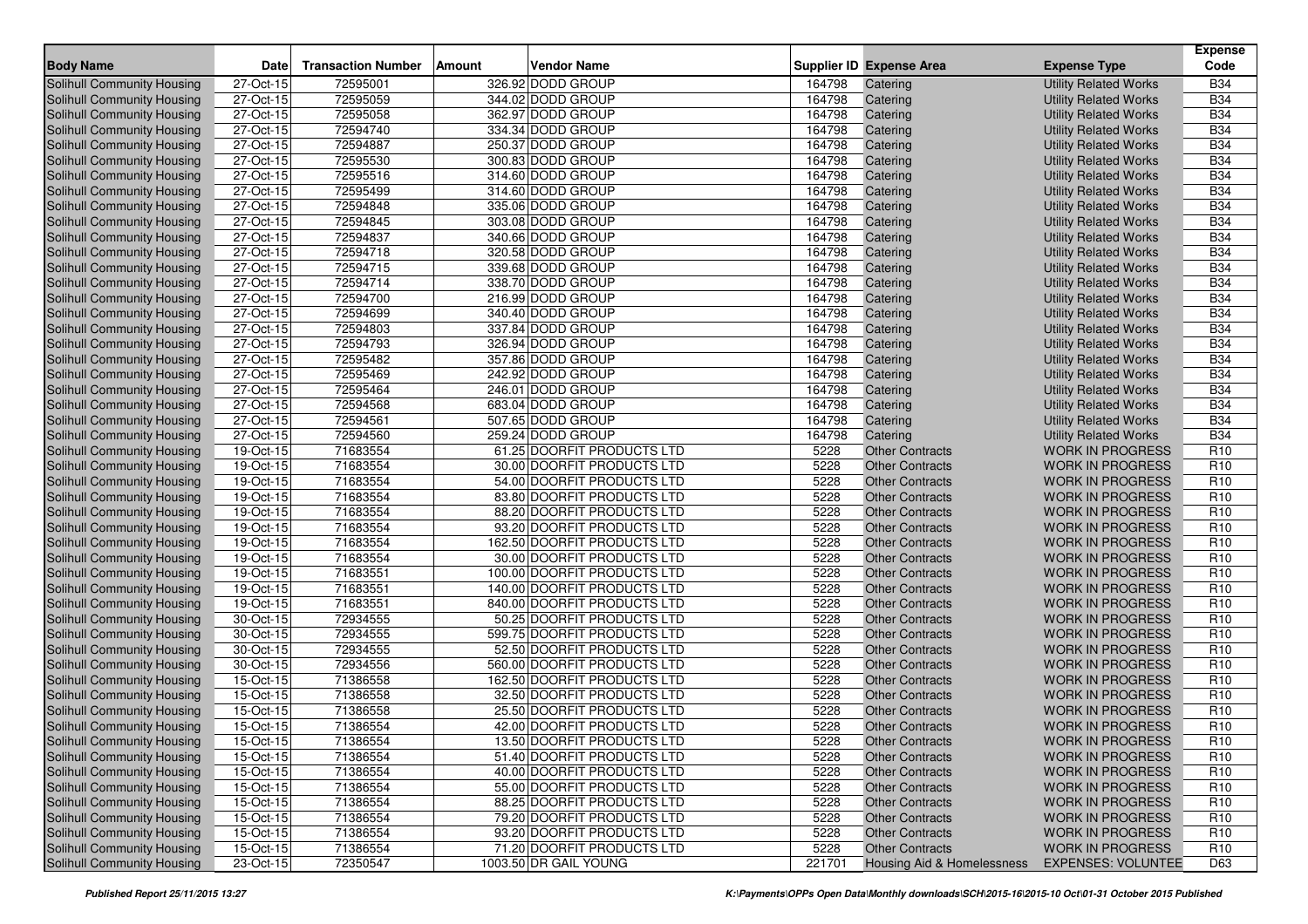| <b>Body Name</b>                                                | <b>Date</b>             | <b>Transaction Number</b> | Amount | <b>Vendor Name</b>                                                                   |                  | <b>Supplier ID Expense Area</b>                       | <b>Expense Type</b>                              | <b>Expense</b><br>Code |
|-----------------------------------------------------------------|-------------------------|---------------------------|--------|--------------------------------------------------------------------------------------|------------------|-------------------------------------------------------|--------------------------------------------------|------------------------|
| <b>Solihull Community Housing</b>                               |                         | 71436553                  |        | 602.10 DR GAIL YOUNG                                                                 |                  |                                                       | <b>EXPENSES: VOLUNTEE</b>                        | D63                    |
|                                                                 | 15-Oct-15               |                           |        |                                                                                      | 221701           | Housing Aid & Homelessness                            |                                                  | <b>B32</b>             |
| <b>Solihull Community Housing</b>                               | 19-Oct-15<br>21-Oct-15  | 71646547<br>72093588      |        | 234.50 DRAINTECH SERVICES (MIDLANDS) LTD<br>500.50 DRAINTECH SERVICES (MIDLANDS) LTD | 338596<br>338596 | <b>CHH - Sanctuary Scheme</b><br><b>Food Festival</b> | <b>Other Works</b><br><b>Contractor Payments</b> | <b>B70</b>             |
| <b>Solihull Community Housing</b><br>Solihull Community Housing | 08-Oct-15               | 70521594                  |        | 1343.50 DRAINTECH SERVICES (MIDLANDS) LTD                                            | 338596           | CHH - Sanctuary Scheme                                | <b>Other Works</b>                               | <b>B32</b>             |
| Solihull Community Housing                                      | 02-Oct-15               | 69908584                  |        | 220.00 DRAINTECH SERVICES (MIDLANDS) LTD                                             | 338596           | CHH - Sanctuary Scheme                                | <b>Other Works</b>                               | <b>B32</b>             |
| Solihull Community Housing                                      | 21-Oct-15               | 72093620                  |        | 209.50 DRAINTECH SERVICES (MIDLANDS) LTD                                             | 338596           | <b>CHH - Sanctuary Scheme</b>                         | <b>Other Works</b>                               | <b>B32</b>             |
| Solihull Community Housing                                      | 21-Oct-15               | 72093619                  |        | 236.50 DRAINTECH SERVICES (MIDLANDS) LTD                                             | 338596           | <b>CHH - Sanctuary Scheme</b>                         | <b>Other Works</b>                               | <b>B32</b>             |
| Solihull Community Housing                                      | 02-Oct-15               | 69908630                  |        | 641.98 DRAINTECH SERVICES (MIDLANDS) LTD                                             | 338596           | <b>CHH - Sanctuary Scheme</b>                         | <b>Other Works</b>                               | <b>B32</b>             |
| Solihull Community Housing                                      | 19-Oct-15               | 71641547                  |        | 278.50 DRAINTECH SERVICES (MIDLANDS) LTD                                             | 338596           | <b>CHH - Sanctuary Scheme</b>                         | <b>Other Works</b>                               | <b>B32</b>             |
| Solihull Community Housing                                      | 19-Oct-15               | 71644547                  |        | 245.50 DRAINTECH SERVICES (MIDLANDS) LTD                                             | 338596           | CHH - Sanctuary Scheme                                | <b>Other Works</b>                               | <b>B32</b>             |
| Solihull Community Housing                                      | 19-Oct-15               | 71643547                  |        | -278.50 DRAINTECH SERVICES (MIDLANDS) LTD                                            | 338596           | CHH - Sanctuary Scheme                                | <b>Other Works</b>                               | <b>B32</b>             |
| Solihull Community Housing                                      | 19-Oct-15               | 71645547                  |        | -245.50 DRAINTECH SERVICES (MIDLANDS) LTD                                            | 338596           | <b>CHH - Sanctuary Scheme</b>                         | <b>Other Works</b>                               | <b>B32</b>             |
| Solihull Community Housing                                      | 19-Oct-15               | 71647547                  |        | -234.50 DRAINTECH SERVICES (MIDLANDS) LTD                                            | 338596           | CHH - Sanctuary Scheme                                | <b>Other Works</b>                               | <b>B32</b>             |
| Solihull Community Housing                                      | 15-Oct-15               | 71386590                  |        | 130.00 DRS LTD                                                                       | 272292           | <b>Other Contracts</b>                                | <b>WORK IN PROGRESS</b>                          | R <sub>10</sub>        |
| Solihull Community Housing                                      | $15-Or-15$              | 71386590                  |        | 130.00 DRS LTD                                                                       | 272292           | <b>Other Contracts</b>                                | <b>WORK IN PROGRESS</b>                          | R <sub>10</sub>        |
| Solihull Community Housing                                      | 15-Oct-15               | 71386567                  |        | 200.38 E J GILBERT & SONS                                                            | 5296             | <b>Other Contracts</b>                                | <b>WORK IN PROGRESS</b>                          | R <sub>10</sub>        |
| Solihull Community Housing                                      | 15-Oct-15               | 71386567                  |        | 11.38 E J GILBERT & SONS                                                             | 5296             | <b>Other Contracts</b>                                | <b>WORK IN PROGRESS</b>                          | R <sub>10</sub>        |
| Solihull Community Housing                                      | 15-Oct-15               | 71386585                  |        | 300.90 E J GILBERT & SONS                                                            | 5296             | <b>Other Contracts</b>                                | <b>WORK IN PROGRESS</b>                          | R <sub>10</sub>        |
| Solihull Community Housing                                      | 21-Oct-15               | 72042547                  |        | 1594.89 EDEN ADAPTIONS LTD                                                           | 267999           | <b>Falls Prevention Services</b>                      | OTHER OPERATIONAL                                | <b>B43</b>             |
| Solihull Community Housing                                      | 21-Oct-15               | 72104554                  |        | -318.98 EDEN ADAPTIONS LTD                                                           | 267999           | Community Child & Family Tean INLAND REVENUE          |                                                  | S02                    |
| Solihull Community Housing                                      | 05-Oct-15               | 70049547                  |        | 1143.70 EDENRED                                                                      | 276843           | CASH - Call Accounts (HBOS)                           | <b>PWLB</b>                                      | S01                    |
| Solihull Community Housing                                      | 05-Oct-15               | 70049547                  |        | 4.57 EDENRED                                                                         | 276843           | Director - Leisure & Parks                            | Other Fees & Charges                             | D59                    |
| Solihull Community Housing                                      | 02-Oct-15               | 69908639                  |        | 602.00 ENVIROCALL LTD                                                                | 105902           | Gas Warm Air/B'boiler/Storage I Contractor Payments   |                                                  | <b>B70</b>             |
| Solihull Community Housing                                      | 02-Oct-15               | 69908637                  |        | 349.80 ENVIROCALL LTD                                                                | 105902           | Gas Warm Air/B'boiler/Storage I Contractor Payments   |                                                  | <b>B70</b>             |
| Solihull Community Housing                                      | 28-Oct-15               | 72736718                  |        | 330.40 ENVIROCALL LTD                                                                | 105902           | Printing                                              | <b>Contractor Payments</b>                       | <b>B70</b>             |
| Solihull Community Housing                                      | 28-Oct-15               | 72736718                  |        | 655.80 ENVIROCALL LTD                                                                | 105902           | Health & Safety - Other                               | <b>Contractor Payments</b>                       | <b>B70</b>             |
| Solihull Community Housing                                      | 02-Oct-15               | 69908637                  |        | 590.60 ENVIROCALL LTD                                                                | 105902           | Health & Safety - Other                               | <b>Contractor Payments</b>                       | <b>B70</b>             |
| Solihull Community Housing                                      | 02-Oct-15               | 69908638                  |        | 709.60 ENVIROCALL LTD                                                                | 105902           | Private Sector Leasing - Pre Wo BUILDINGS             |                                                  | <b>B31</b>             |
| Solihull Community Housing                                      | 28-Oct-15               | 72736718                  |        | 294.00 ENVIROCALL LTD                                                                | 105902           | <b>Adaptations Major</b>                              | <b>BUILDINGS</b>                                 | <b>B31</b>             |
| Solihull Community Housing                                      | 02-Oct-15               | 69908637                  |        | 3650.00 ENVIROCALL LTD                                                               | 105902           | <b>Adaptations Major</b>                              | <b>BUILDINGS</b>                                 | <b>B31</b>             |
| Solihull Community Housing                                      | 28-Oct-15               | 72736718                  |        | 1072.60 ENVIROCALL LTD                                                               | 105902           | CHH - Sanctuary Scheme                                | <b>BUILDINGS</b>                                 | <b>B31</b>             |
| Solihull Community Housing                                      | 28-Oct-15               | 72736718                  |        | 664.20 ENVIROCALL LTD                                                                | 105902           | CHH - Sanctuary Scheme                                | <b>BUILDINGS</b>                                 | <b>B31</b>             |
| Solihull Community Housing                                      | 28-Oct-15               | 72736718                  |        | 397.80 ENVIROCALL LTD                                                                | 105902           | CHH - Sanctuary Scheme                                | <b>BUILDINGS</b>                                 | <b>B31</b>             |
| Solihull Community Housing                                      | 28-Oct-15               | 72736718                  |        | 666.00 ENVIROCALL LTD                                                                | 105902           | <b>CHH - Sanctuary Scheme</b>                         | <b>BUILDINGS</b>                                 | <b>B31</b>             |
| Solihull Community Housing                                      | 02-Oct-15               | 69908639                  |        | 74.00 ENVIROCALL LTD                                                                 | 105902           | CHH - Sanctuary Scheme                                | <b>BUILDINGS</b>                                 | <b>B31</b>             |
| Solihull Community Housing                                      | 02-Oct-15               | 69908639                  |        | 92.50 ENVIROCALL LTD                                                                 | 105902           | <b>CHH - Sanctuary Scheme</b>                         | <b>BUILDINGS</b>                                 | <b>B31</b>             |
| Solihull Community Housing                                      | 02-Oct-15               | 69908639                  |        | 77.80 ENVIROCALL LTD                                                                 | 105902           | <b>CHH - Sanctuary Scheme</b>                         | <b>BUILDINGS</b>                                 | <b>B31</b>             |
| Solihull Community Housing                                      | 02-Oct-15               | 69908638                  |        | 567.20 ENVIROCALL LTD                                                                | 105902           | <b>CHH - Sanctuary Scheme</b>                         | <b>BUILDINGS</b>                                 | <b>B31</b>             |
| Solihull Community Housing                                      | 02-Oct-15               | 69908638                  |        | 328.20 ENVIROCALL LTD                                                                | 105902           | CHH - Sanctuary Scheme                                | <b>BUILDINGS</b>                                 | <b>B31</b>             |
| Solihull Community Housing                                      | $\overline{02}$ -Oct-15 | 69908637                  |        | 49.60 ENVIROCALL LTD                                                                 | 105902           | <b>CHH - Sanctuary Scheme</b>                         | <b>BUILDINGS</b>                                 | <b>B31</b>             |
| Solihull Community Housing                                      | 15-Oct-15               | 71440547                  |        | 1786.00 FAMILY CARE TRUST (SOLIHULL)                                                 | 5472             | Spatial Policy and Delivery Servi Voids               |                                                  | <b>B38</b>             |
| Solihull Community Housing                                      | 28-Oct-15               | 72711550                  |        | 525.00 FERNDOWN ESTATES                                                              | 195079           | <b>Estate Mgmt Team</b>                               | <b>RENTS</b>                                     | <b>B22</b>             |
| Solihull Community Housing                                      | 28-Oct-15               | 72711572                  |        | 615.00 FIRST RESPONSE FIRST AID LTD                                                  | 9318687          | Training                                              | Training                                         | A80                    |
| Solihull Community Housing                                      | 09-Oct-15               | 70619547                  |        | 4218.63 FRY HOUSING TRUST                                                            | 88325            | Private Sector Leasing - 87 War FOSTER PARENTS        |                                                  | D <sub>50</sub>        |
| Solihull Community Housing                                      | 15-Oct-15               | 71463575                  |        | 230.00 GRANGE REMOVAL CO LTD                                                         | 5676             | Capital Expenditure (Non Currer HRA                   |                                                  | U32                    |
| Solihull Community Housing                                      | 23-Oct-15               | 72378547                  |        | 230.00 GRANGE REMOVAL CO LTD                                                         | 5676             | Welfare Reform Work                                   | <b>FOSTER PARENTS</b>                            | D <sub>50</sub>        |
| Solihull Community Housing                                      | 23-Oct-15               | 72379547                  |        | 230.00 GRANGE REMOVAL CO LTD                                                         | 5676             | <b>Welfare Reform Work</b>                            | <b>FOSTER PARENTS</b>                            | D <sub>50</sub>        |
| Solihull Community Housing                                      | 23-Oct-15               | 72379549                  |        | 230.00 GRANGE REMOVAL CO LTD                                                         | 5676             | Welfare Reform Work                                   | <b>FOSTER PARENTS</b>                            | D <sub>50</sub>        |
| Solihull Community Housing                                      | 23-Oct-15               | 72380548                  |        | 230.00 GRANGE REMOVAL CO LTD                                                         | 5676             | <b>Welfare Reform Work</b>                            | <b>FOSTER PARENTS</b>                            | D <sub>50</sub>        |
| Solihull Community Housing                                      | 02-Oct-15               | 69821548                  |        | 230.00 GRANGE REMOVAL CO LTD                                                         | 5676             | Capital Expenditure (Non Currer HRA                   |                                                  | U32                    |
| Solihull Community Housing                                      | 02-Oct-15               | 69821550                  |        | 320.00 GRANGE REMOVAL CO LTD                                                         | 5676             | Capital Expenditure (Non Currer HRA                   |                                                  | U32                    |
| Solihull Community Housing                                      | 30-Oct-15               | 72915547                  |        | 230.00 GRANGE REMOVAL CO LTD                                                         | 5676             | Capital Expenditure (Non Currer HRA                   |                                                  | U32                    |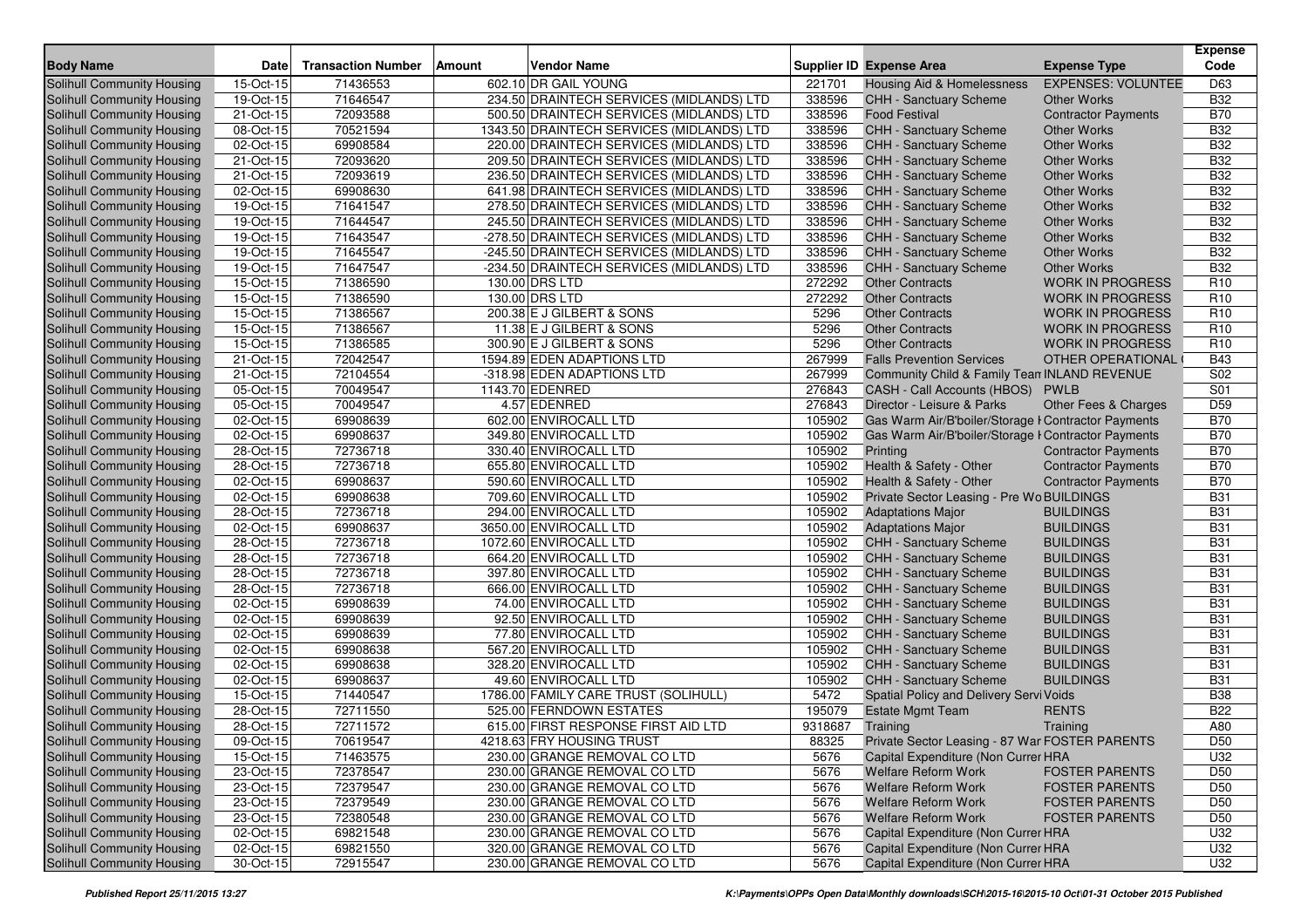| <b>Body Name</b>                                                | <b>Date</b>            | <b>Transaction Number</b> | Amount | <b>Vendor Name</b>                                                     |                   | <b>Supplier ID Expense Area</b>                        | <b>Expense Type</b>                                   | <b>Expense</b><br>Code |
|-----------------------------------------------------------------|------------------------|---------------------------|--------|------------------------------------------------------------------------|-------------------|--------------------------------------------------------|-------------------------------------------------------|------------------------|
| Solihull Community Housing                                      | 15-Oct-15              | 71463576                  |        | -230.00 GRANGE REMOVAL CO LTD                                          | 5676              | Capital Expenditure (Non Currer HRA                    |                                                       | U32                    |
| Solihull Community Housing                                      | 23-Oct-15              | 72351547                  |        | 7362.07 HAMILTON BUILDING CONTRACTORS LTD                              | 9453687           | Low Rise Overcladding                                  | <b>Contractor Payments</b>                            | <b>B70</b>             |
| Solihull Community Housing                                      | 08-Oct-15              | 70521583                  |        | 1904.00 HANDICARE ACCESSIBILITY LTD                                    | 277953            | Printing                                               | <b>Contractor Payments</b>                            | <b>B70</b>             |
| Solihull Community Housing                                      | 08-Oct-15              | 70521581                  |        | 1817.50 HANDICARE ACCESSIBILITY LTD                                    | 277953            | Printing                                               | <b>Contractor Payments</b>                            | <b>B70</b>             |
| Solihull Community Housing                                      | 08-Oct-15              | 70521580                  |        | 2547.50 HANDICARE ACCESSIBILITY LTD                                    | 277953            | Printing                                               | <b>Contractor Payments</b>                            | <b>B70</b>             |
| Solihull Community Housing                                      | 08-Oct-15              | 70521579                  |        | 3075.54 HANDICARE ACCESSIBILITY LTD                                    | 277953            | Printing                                               | <b>Contractor Payments</b>                            | <b>B70</b>             |
| Solihull Community Housing                                      | 12-Oct-15              | 70854547                  |        | 900.00 HANDICARE ACCESSIBILITY LTD                                     | 277953            | Printing                                               | <b>Contractor Payments</b>                            | <b>B70</b>             |
| Solihull Community Housing                                      | 12-Oct-15              | 70855547                  |        | 291.62 HANDICARE ACCESSIBILITY LTD                                     | 277953            | Printing                                               | <b>Contractor Payments</b>                            | <b>B70</b>             |
| Solihull Community Housing                                      | 12-Oct-15              | 70855548                  |        | 525.06 HANDICARE ACCESSIBILITY LTD                                     | 277953            | Printing                                               | <b>Contractor Payments</b>                            | <b>B70</b>             |
| Solihull Community Housing                                      | 08-Oct-15              | 70521582                  |        | 1893.00 HANDICARE ACCESSIBILITY LTD                                    | 277953            | Private Sector - Disabled Faciliti Contractor Payments |                                                       | <b>B70</b>             |
| Solihull Community Housing                                      | 21-Oct-15              | 72093583                  |        | 220.00 HARROLD-JONES SERVICES                                          | 5768              | Catering                                               | <b>Utility Related Works</b>                          | <b>B34</b>             |
| Solihull Community Housing                                      | 21-Oct-15              | 72093582                  |        | 220.00 HARROLD-JONES SERVICES                                          | 5768              | Catering                                               | <b>Utility Related Works</b>                          | <b>B34</b>             |
| Solihull Community Housing                                      | 21-Oct-15              | 72093581                  |        | 220.00 HARROLD-JONES SERVICES                                          | 5768              | Catering                                               | <b>Utility Related Works</b>                          | <b>B34</b>             |
| Solihull Community Housing                                      | 21-Oct-15              | 72093580                  |        | 220.00 HARROLD-JONES SERVICES                                          | 5768              | Catering                                               | <b>Utility Related Works</b>                          | <b>B34</b>             |
| Solihull Community Housing                                      | 21-Oct-15              | 72093579                  |        | 220.00 HARROLD-JONES SERVICES                                          | 5768              | Catering                                               | <b>Utility Related Works</b>                          | <b>B34</b>             |
| Solihull Community Housing                                      | 21-Oct-15              | 72093578                  |        | 220.00 HARROLD-JONES SERVICES                                          | 5768              | Catering                                               | <b>Utility Related Works</b>                          | <b>B34</b>             |
| Solihull Community Housing                                      | 21-Oct-15              | 72093577                  |        | 220.00 HARROLD-JONES SERVICES                                          | 5768              | Catering                                               | <b>Utility Related Works</b>                          | <b>B34</b>             |
| Solihull Community Housing                                      | 21-Oct-15              | 72093576                  |        | 220.00 HARROLD-JONES SERVICES                                          | 5768              | Catering                                               | <b>Utility Related Works</b>                          | <b>B34</b>             |
| Solihull Community Housing                                      | 21-Oct-15              | 72093575                  |        | 220.00 HARROLD-JONES SERVICES                                          | 5768              | Catering                                               | <b>Utility Related Works</b>                          | <b>B34</b>             |
| Solihull Community Housing                                      | 21-Oct-15              | 72093574                  |        | 220.00 HARROLD-JONES SERVICES                                          | 5768              | Catering                                               | <b>Utility Related Works</b>                          | <b>B34</b>             |
| Solihull Community Housing                                      | 21-Oct-15              | 72093573                  |        | 220.00 HARROLD-JONES SERVICES                                          | 5768              | Catering                                               | <b>Utility Related Works</b>                          | <b>B34</b>             |
| Solihull Community Housing                                      | 21-Oct-15              | 72093572                  |        | 220.00 HARROLD-JONES SERVICES                                          | 5768              | Catering                                               | <b>Utility Related Works</b>                          | <b>B34</b>             |
| Solihull Community Housing                                      | 05-Oct-15              | 70053547                  |        | 280.00 HMCTS                                                           | 701596            | <b>Settlement Agreement</b>                            | <b>Court Fees</b>                                     | D <sub>54</sub>        |
| Solihull Community Housing                                      | 05-Oct-15              | 70051547                  |        | 280.00 HMCTS                                                           | 701596            | <b>Settlement Agreement</b>                            | Court Fees                                            | D <sub>54</sub>        |
| Solihull Community Housing                                      | 05-Oct-15              | 70052548                  |        | 280.00 HMCTS                                                           | 701596            | <b>Settlement Agreement</b>                            | <b>Court Fees</b>                                     | D <sub>54</sub>        |
| Solihull Community Housing                                      | 06-Oct-15              | 70183547                  |        | 355.54 INLAND REVENUE ONLY                                             | 5962              | Community Child & Family Tean INLAND REVENUE           |                                                       | S02                    |
| Solihull Community Housing                                      | 06-Oct-15              | 70114574                  |        | 4374.09 J C S COCHRANE ELECTRICAL LTD                                  | 4056686           | <b>Electrical Improvement Works</b>                    | <b>Contractor Payments</b>                            | <b>B70</b>             |
| Solihull Community Housing                                      | 23-Oct-15              | 72354547                  |        | 5687.03 J C S COCHRANE ELECTRICAL LTD                                  | 4056686           | <b>Electrical Improvement Works</b>                    | <b>Contractor Payments</b>                            | <b>B70</b>             |
| Solihull Community Housing                                      | 22-Oct-15              | 72163549                  |        | 2576.62 J C S COCHRANE ELECTRICAL LTD                                  | 4056686           | <b>Electrical Improvement Works</b>                    | <b>Contractor Payments</b>                            | <b>B70</b>             |
| Solihull Community Housing                                      | 02-Oct-15              | 69839547                  |        | 799.00 JAMES ANDREWS RECRUITMENT SOLUTIO                               | 673596            | Housing Aid & Homelessness                             | <b>Agency Staff</b>                                   | A60                    |
| Solihull Community Housing                                      | 15-Oct-15              | 71451556                  |        | 822.50 JAMES ANDREWS RECRUITMENT SOLUTIO                               | 673596            | <b>Housing Aid &amp; Homelessness</b>                  | <b>Agency Staff</b>                                   | A60                    |
| Solihull Community Housing                                      | 23-Oct-15              | 72355547                  |        | 645.00 JAMES ANDREWS RECRUITMENT SOLUTIO                               | 673596            | <b>Estate Mgmt Team</b>                                | <b>Agency Staff</b>                                   | A60                    |
| Solihull Community Housing                                      | 28-Oct-15              | 72691547                  |        | 655.80 JAMES ANDREWS RECRUITMENT SOLUTIO                               | 673596            | <b>Estate Mgmt Team</b>                                | <b>Agency Staff</b>                                   | A60                    |
| Solihull Community Housing                                      | 15-Oct-15              | 71451560                  |        | 528.75 JAMES ANDREWS RECRUITMENT SOLUTIO                               | 673596            | Housing Aid & Homelessness                             | <b>Agency Staff</b>                                   | A60                    |
| <b>Solihull Community Housing</b>                               | 23-Oct-15              | 72356547                  |        | 804.88 JAMES ANDREWS RECRUITMENT SOLUTIO                               | 673596            | <b>Housing Aid &amp; Homelessness</b>                  | <b>Agency Staff</b>                                   | A60                    |
| Solihull Community Housing                                      | 23-Oct-15              | 72358547                  |        | 828.38 JAMES ANDREWS RECRUITMENT SOLUTIO                               | 673596            | Housing Aid & Homelessness                             | <b>Agency Staff</b>                                   | A60                    |
| Solihull Community Housing                                      | 30-Oct-15              | 72912548                  |        | 763.75 JAMES ANDREWS RECRUITMENT SOLUTIO                               | 673596            | Housing Aid & Homelessness                             | <b>Agency Staff</b>                                   | A60                    |
| Solihull Community Housing                                      | 09-Oct-15              | 70636547                  |        | 410.00 JAMES ANDREWS RECRUITMENT SOLUTIO                               | 673596            | Anti-Social Behaviour Team                             | <b>Agency Staff</b>                                   | A60                    |
| Solihull Community Housing<br>Solihull Community Housing        | 09-Oct-15              | 70637547                  |        | 660.00 JAMES ANDREWS RECRUITMENT SOLUTIO                               | 673596            | Anti-Social Behaviour Team                             | <b>Agency Staff</b>                                   | A60<br>A60             |
|                                                                 | 13-Oct-15<br>20-Oct-15 | 71148547<br>71790547      |        | 619.90 JAMES ANDREWS RECRUITMENT SOLUTIO<br>250.00 JESSUP BROTHERS LTD | 673596<br>3190686 | Anti-Social Behaviour Team                             | <b>Agency Staff</b>                                   | <b>B70</b>             |
| Solihull Community Housing                                      |                        |                           |        |                                                                        |                   | New Build - Temple Avenue                              | <b>Contractor Payments</b><br><b>WORK IN PROGRESS</b> | R <sub>10</sub>        |
| <b>Solihull Community Housing</b>                               | 19-Oct-15              | 71683612<br>71683612      |        | 22.74 JEWSON LTD<br>234.00 JEWSON LTD                                  | 6111              | <b>Other Contracts</b>                                 | <b>WORK IN PROGRESS</b>                               | R <sub>10</sub>        |
| Solihull Community Housing<br><b>Solihull Community Housing</b> | 19-Oct-15<br>19-Oct-15 | 71683612                  |        | 78.90 JEWSON LTD                                                       | 6111<br>6111      | <b>Other Contracts</b><br>Other Contracts              | WORK IN PROGRESS                                      | R <sub>10</sub>        |
| Solihull Community Housing                                      | 19-Oct-15              | 71683612                  |        | 84.00 JEWSON LTD                                                       | 6111              | <b>Other Contracts</b>                                 | <b>WORK IN PROGRESS</b>                               | R <sub>10</sub>        |
| Solihull Community Housing                                      | 19-Oct-15              | 71683612                  |        | 230.00 JEWSON LTD                                                      | 6111              | <b>Other Contracts</b>                                 | <b>WORK IN PROGRESS</b>                               | R <sub>10</sub>        |
| Solihull Community Housing                                      | 19-Oct-15              | 71683612                  |        | 217.98 JEWSON LTD                                                      | 6111              | <b>Other Contracts</b>                                 | <b>WORK IN PROGRESS</b>                               | R <sub>10</sub>        |
| Solihull Community Housing                                      | 19-Oct-15              | 71683612                  |        | 16.80 JEWSON LTD                                                       | 6111              | <b>Other Contracts</b>                                 | <b>WORK IN PROGRESS</b>                               | R <sub>10</sub>        |
| Solihull Community Housing                                      | 19-Oct-15              | 71683603                  |        | 543.21 JEWSON LTD                                                      | 6111              | <b>Other Contracts</b>                                 | <b>WORK IN PROGRESS</b>                               | R <sub>10</sub>        |
| Solihull Community Housing                                      | 19-Oct-15              | 71683599                  |        | 717.68 JEWSON LTD                                                      | 6111              | <b>Other Contracts</b>                                 | <b>WORK IN PROGRESS</b>                               | R <sub>10</sub>        |
| Solihull Community Housing                                      | 19-Oct-15              | 71683598                  |        | 731.43 JEWSON LTD                                                      | 6111              | <b>Other Contracts</b>                                 | <b>WORK IN PROGRESS</b>                               | R <sub>10</sub>        |
| Solihull Community Housing                                      | 19-Oct-15              | 71683595                  |        | 112.50 JEWSON LTD                                                      | 6111              | <b>Other Contracts</b>                                 | <b>WORK IN PROGRESS</b>                               | R <sub>10</sub>        |
|                                                                 |                        |                           |        |                                                                        |                   |                                                        |                                                       |                        |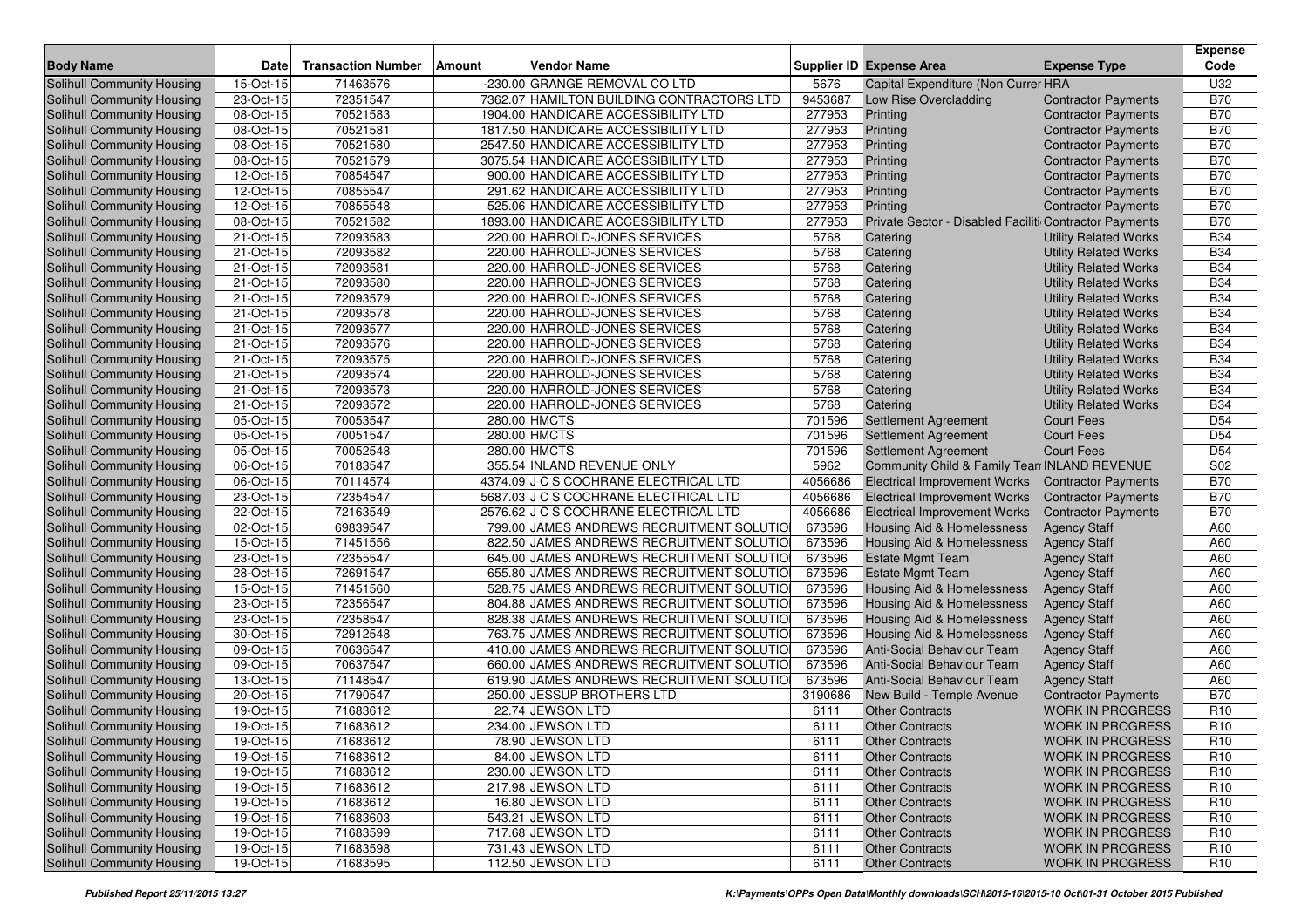| <b>Body Name</b>                  | <b>Date</b> | <b>Transaction Number</b> | Amount | <b>Vendor Name</b> |      | <b>Supplier ID Expense Area</b> | <b>Expense Type</b>     | <b>Expense</b><br>Code |
|-----------------------------------|-------------|---------------------------|--------|--------------------|------|---------------------------------|-------------------------|------------------------|
| Solihull Community Housing        | 19-Oct-15   | 71683595                  |        | 232.00 JEWSON LTD  | 6111 | <b>Other Contracts</b>          | <b>WORK IN PROGRESS</b> | R <sub>10</sub>        |
| <b>Solihull Community Housing</b> | 19-Oct-15   | 71683595                  |        | 20.00 JEWSON LTD   | 6111 | <b>Other Contracts</b>          | <b>WORK IN PROGRESS</b> | R <sub>10</sub>        |
| <b>Solihull Community Housing</b> | 19-Oct-15   | 71683595                  |        | 7.50 JEWSON LTD    | 6111 | <b>Other Contracts</b>          | <b>WORK IN PROGRESS</b> | R <sub>10</sub>        |
| Solihull Community Housing        | 19-Oct-15   | 71683595                  |        | 8.46 JEWSON LTD    | 6111 | <b>Other Contracts</b>          | <b>WORK IN PROGRESS</b> | R <sub>10</sub>        |
| Solihull Community Housing        | 19-Oct-15   | 71683589                  |        | 53.50 JEWSON LTD   | 6111 | <b>Other Contracts</b>          | <b>WORK IN PROGRESS</b> | R <sub>10</sub>        |
| Solihull Community Housing        | 19-Oct-15   | 71683589                  |        | 240.30 JEWSON LTD  | 6111 | <b>Other Contracts</b>          | <b>WORK IN PROGRESS</b> | R <sub>10</sub>        |
| Solihull Community Housing        | $19-Oct-15$ | 71683589                  |        | 314.30 JEWSON LTD  | 6111 | <b>Other Contracts</b>          | <b>WORK IN PROGRESS</b> | R <sub>10</sub>        |
| <b>Solihull Community Housing</b> | 19-Oct-15   | 71683589                  |        | 366.00 JEWSON LTD  | 6111 | <b>Other Contracts</b>          | <b>WORK IN PROGRESS</b> | R <sub>10</sub>        |
| Solihull Community Housing        | 19-Oct-15   | 71683589                  |        | 38.42 JEWSON LTD   | 6111 | <b>Other Contracts</b>          | <b>WORK IN PROGRESS</b> | R <sub>10</sub>        |
| Solihull Community Housing        | 19-Oct-15   | 71683589                  |        | 78.75 JEWSON LTD   | 6111 | <b>Other Contracts</b>          | <b>WORK IN PROGRESS</b> | R <sub>10</sub>        |
| <b>Solihull Community Housing</b> | 19-Oct-15   | 71683589                  |        | 77.15 JEWSON LTD   | 6111 | <b>Other Contracts</b>          | <b>WORK IN PROGRESS</b> | R <sub>10</sub>        |
| Solihull Community Housing        | 19-Oct-15   | 71683589                  |        | 95.00 JEWSON LTD   | 6111 | <b>Other Contracts</b>          | <b>WORK IN PROGRESS</b> | R <sub>10</sub>        |
| <b>Solihull Community Housing</b> | 19-Oct-15   | 71683589                  |        | 11.50 JEWSON LTD   | 6111 | <b>Other Contracts</b>          | <b>WORK IN PROGRESS</b> | R <sub>10</sub>        |
| <b>Solihull Community Housing</b> | 19-Oct-15   | 71683589                  |        | 79.25 JEWSON LTD   | 6111 | <b>Other Contracts</b>          | <b>WORK IN PROGRESS</b> | R <sub>10</sub>        |
| Solihull Community Housing        | 19-Oct-15   | 71683589                  |        | 29.35 JEWSON LTD   | 6111 | <b>Other Contracts</b>          | <b>WORK IN PROGRESS</b> | R <sub>10</sub>        |
| Solihull Community Housing        | 19-Oct-15   | 71683589                  |        | 3.60 JEWSON LTD    | 6111 | <b>Other Contracts</b>          | <b>WORK IN PROGRESS</b> | R <sub>10</sub>        |
| Solihull Community Housing        | 19-Oct-15   | 71683589                  |        | 21.00 JEWSON LTD   | 6111 | <b>Other Contracts</b>          | <b>WORK IN PROGRESS</b> | R <sub>10</sub>        |
| Solihull Community Housing        | 19-Oct-15   | 71683589                  |        | 20.00 JEWSON LTD   | 6111 | <b>Other Contracts</b>          | <b>WORK IN PROGRESS</b> | R <sub>10</sub>        |
| Solihull Community Housing        | 19-Oct-15   | 71683589                  |        | 16.00 JEWSON LTD   | 6111 | <b>Other Contracts</b>          | <b>WORK IN PROGRESS</b> | R <sub>10</sub>        |
| Solihull Community Housing        | 19-Oct-15   | 71683626                  |        | 797.28 JEWSON LTD  | 6111 | <b>Other Contracts</b>          | <b>WORK IN PROGRESS</b> | R <sub>10</sub>        |
| Solihull Community Housing        | 19-Oct-15   | 71683625                  |        | 499.09 JEWSON LTD  | 6111 | <b>Other Contracts</b>          | <b>WORK IN PROGRESS</b> | R <sub>10</sub>        |
| Solihull Community Housing        | 19-Oct-15   | 71683624                  |        | 620.62 JEWSON LTD  | 6111 | <b>Other Contracts</b>          | <b>WORK IN PROGRESS</b> | R <sub>10</sub>        |
| Solihull Community Housing        | 19-Oct-15   | 71683622                  |        | 393.00 JEWSON LTD  | 6111 | <b>Other Contracts</b>          | <b>WORK IN PROGRESS</b> | R <sub>10</sub>        |
| <b>Solihull Community Housing</b> | 19-Oct-15   | 71683619                  |        | 61.39 JEWSON LTD   | 6111 | <b>Other Contracts</b>          | <b>WORK IN PROGRESS</b> | R <sub>10</sub>        |
| <b>Solihull Community Housing</b> | 19-Oct-15   | 71683619                  |        | 250.92 JEWSON LTD  | 6111 | <b>Other Contracts</b>          | <b>WORK IN PROGRESS</b> | R <sub>10</sub>        |
| Solihull Community Housing        | 19-Oct-15   | 71683619                  |        | 58.24 JEWSON LTD   | 6111 | <b>Other Contracts</b>          | <b>WORK IN PROGRESS</b> | R <sub>10</sub>        |
| <b>Solihull Community Housing</b> | 19-Oct-15   | 71683619                  |        | 45.40 JEWSON LTD   | 6111 | <b>Other Contracts</b>          | <b>WORK IN PROGRESS</b> | R <sub>10</sub>        |
| Solihull Community Housing        | 19-Oct-15   | 71683619                  |        | 3.00 JEWSON LTD    | 6111 | <b>Other Contracts</b>          | <b>WORK IN PROGRESS</b> | R <sub>10</sub>        |
| Solihull Community Housing        | 19-Oct-15   | 71683619                  |        | 632.82 JEWSON LTD  | 6111 | <b>Other Contracts</b>          | <b>WORK IN PROGRESS</b> | R <sub>10</sub>        |
| Solihull Community Housing        | 19-Oct-15   | 71683619                  |        | 30.42 JEWSON LTD   | 6111 | <b>Other Contracts</b>          | <b>WORK IN PROGRESS</b> | R <sub>10</sub>        |
| Solihull Community Housing        | 19-Oct-15   | 71683619                  |        | 142.60 JEWSON LTD  | 6111 | <b>Other Contracts</b>          | <b>WORK IN PROGRESS</b> | R <sub>10</sub>        |
| Solihull Community Housing        | 19-Oct-15   | 71683619                  |        | 13.60 JEWSON LTD   | 6111 | <b>Other Contracts</b>          | <b>WORK IN PROGRESS</b> | R <sub>10</sub>        |
| Solihull Community Housing        | 19-Oct-15   | 71683619                  |        | 24.80 JEWSON LTD   | 6111 | <b>Other Contracts</b>          | <b>WORK IN PROGRESS</b> | R <sub>10</sub>        |
| Solihull Community Housing        | 19-Oct-15   | 71683619                  |        | 22.65 JEWSON LTD   | 6111 | <b>Other Contracts</b>          | <b>WORK IN PROGRESS</b> | R <sub>10</sub>        |
| <b>Solihull Community Housing</b> | 19-Oct-15   | 71683619                  |        | 103.20 JEWSON LTD  | 6111 | <b>Other Contracts</b>          | <b>WORK IN PROGRESS</b> | R <sub>10</sub>        |
| <b>Solihull Community Housing</b> | 19-Oct-15   | 71683619                  |        | 7.20 JEWSON LTD    | 6111 | <b>Other Contracts</b>          | <b>WORK IN PROGRESS</b> | R <sub>10</sub>        |
| Solihull Community Housing        | 19-Oct-15   | 71683619                  |        | 53.00 JEWSON LTD   | 6111 | <b>Other Contracts</b>          | <b>WORK IN PROGRESS</b> | R <sub>10</sub>        |
| <b>Solihull Community Housing</b> | 19-Oct-15   | 71683619                  |        | 49.74 JEWSON LTD   | 6111 | <b>Other Contracts</b>          | <b>WORK IN PROGRESS</b> | R <sub>10</sub>        |
| <b>Solihull Community Housing</b> | 19-Oct-15   | 71683619                  |        | 11.76 JEWSON LTD   | 6111 | <b>Other Contracts</b>          | <b>WORK IN PROGRESS</b> | R <sub>10</sub>        |
| Solihull Community Housing        | 19-Oct-15   | 71683619                  |        | 126.00 JEWSON LTD  | 6111 | <b>Other Contracts</b>          | <b>WORK IN PROGRESS</b> | R <sub>10</sub>        |
| Solihull Community Housing        | 19-Oct-15   | 71683619                  |        | 6.00 JEWSON LTD    | 6111 | <b>Other Contracts</b>          | <b>WORK IN PROGRESS</b> | R <sub>10</sub>        |
| Solihull Community Housing        | 19-Oct-15   | 71683619                  |        | 29.10 JEWSON LTD   | 6111 | <b>Other Contracts</b>          | <b>WORK IN PROGRESS</b> | R <sub>10</sub>        |
| Solihull Community Housing        | $19-Oct-15$ | 71683619                  |        | 388.86 JEWSON LTD  | 6111 | <b>Other Contracts</b>          | <b>WORK IN PROGRESS</b> | R <sub>10</sub>        |
| Solihull Community Housing        | 19-Oct-15   | 71683616                  |        | 72.60 JEWSON LTD   | 6111 | Other Contracts                 | WORK IN PROGRESS        | R <sub>10</sub>        |
| Solihull Community Housing        | 19-Oct-15   | 71683616                  |        | 54.40 JEWSON LTD   | 6111 | <b>Other Contracts</b>          | <b>WORK IN PROGRESS</b> | R <sub>10</sub>        |
| Solihull Community Housing        | 19-Oct-15   | 71683616                  |        | 22.10 JEWSON LTD   | 6111 | <b>Other Contracts</b>          | <b>WORK IN PROGRESS</b> | R <sub>10</sub>        |
| Solihull Community Housing        | 19-Oct-15   | 71683616                  |        | 326.00 JEWSON LTD  | 6111 | <b>Other Contracts</b>          | <b>WORK IN PROGRESS</b> | R <sub>10</sub>        |
| Solihull Community Housing        | $19-Oct-15$ | 71683616                  |        | 400.00 JEWSON LTD  | 6111 | <b>Other Contracts</b>          | <b>WORK IN PROGRESS</b> | R <sub>10</sub>        |
| Solihull Community Housing        | 19-Oct-15   | 71683616                  |        | 360.00 JEWSON LTD  | 6111 | <b>Other Contracts</b>          | <b>WORK IN PROGRESS</b> | R <sub>10</sub>        |
| Solihull Community Housing        | 19-Oct-15   | 71683616                  |        | 54.00 JEWSON LTD   | 6111 | <b>Other Contracts</b>          | <b>WORK IN PROGRESS</b> | R <sub>10</sub>        |
| Solihull Community Housing        | 19-Oct-15   | 71683616                  |        | 104.90 JEWSON LTD  | 6111 | <b>Other Contracts</b>          | <b>WORK IN PROGRESS</b> | R <sub>10</sub>        |
| Solihull Community Housing        | 19-Oct-15   | 71683616                  |        | 77.15 JEWSON LTD   | 6111 | <b>Other Contracts</b>          | WORK IN PROGRESS        | R <sub>10</sub>        |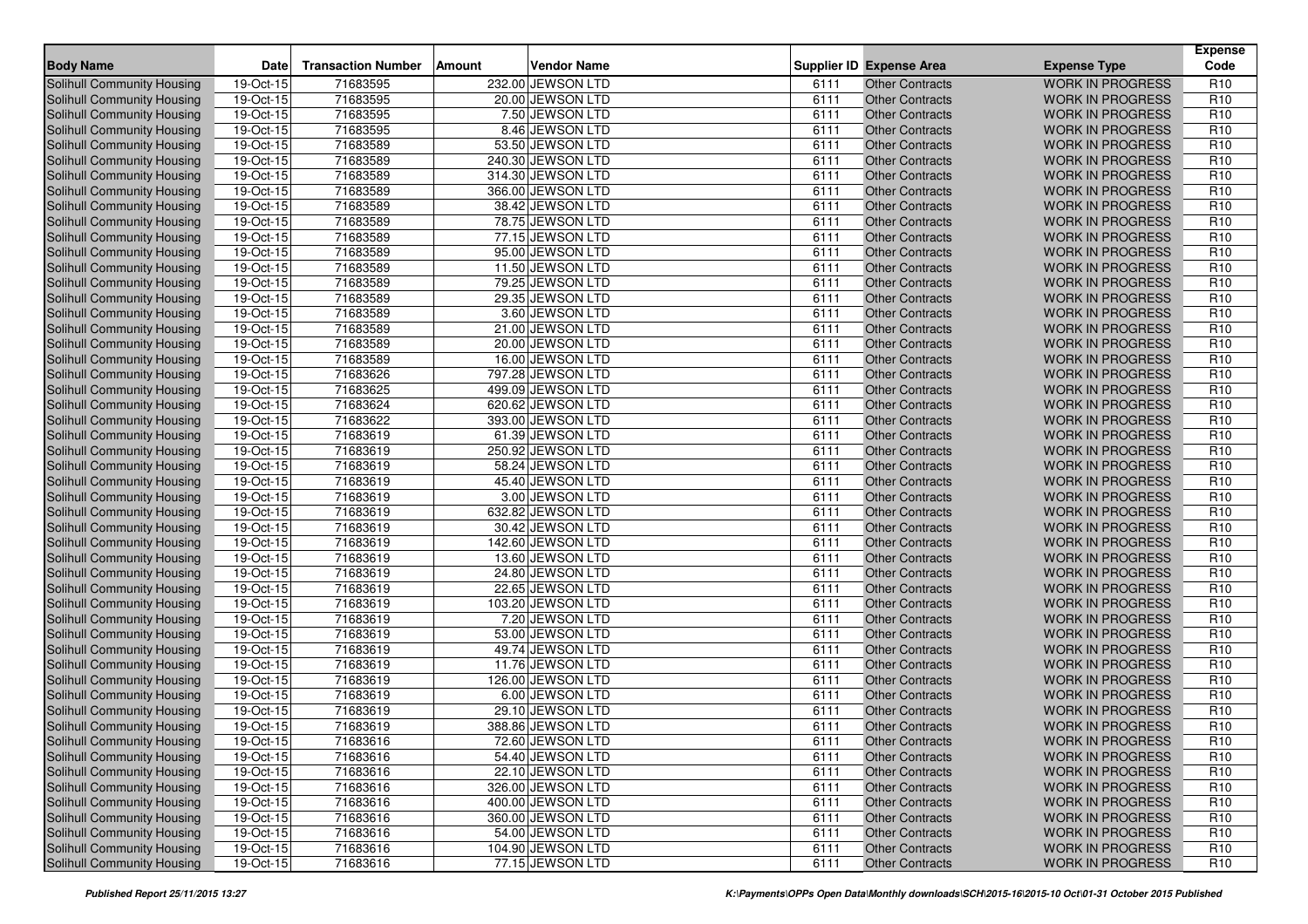| <b>Body Name</b>                  | Date                    | <b>Transaction Number</b> | <b>Amount</b> | <b>Vendor Name</b> |      | <b>Supplier ID Expense Area</b> | <b>Expense Type</b>     | <b>Expense</b><br>Code |
|-----------------------------------|-------------------------|---------------------------|---------------|--------------------|------|---------------------------------|-------------------------|------------------------|
| Solihull Community Housing        | 19-Oct-15               | 71683616                  |               | 122.20 JEWSON LTD  | 6111 | <b>Other Contracts</b>          | <b>WORK IN PROGRESS</b> | R <sub>10</sub>        |
| Solihull Community Housing        | 19-Oct-15               | 71683614                  |               | 151.50 JEWSON LTD  | 6111 | <b>Other Contracts</b>          | <b>WORK IN PROGRESS</b> | R <sub>10</sub>        |
| Solihull Community Housing        | 19-Oct-15               | 71683614                  |               | 143.00 JEWSON LTD  | 6111 | <b>Other Contracts</b>          | <b>WORK IN PROGRESS</b> | R <sub>10</sub>        |
| <b>Solihull Community Housing</b> | 19-Oct-15               | 71683614                  |               | 280.00 JEWSON LTD  | 6111 | <b>Other Contracts</b>          | <b>WORK IN PROGRESS</b> | R <sub>10</sub>        |
| Solihull Community Housing        | 19-Oct-15               | 71683613                  |               | 131.10 JEWSON LTD  | 6111 | <b>Other Contracts</b>          | <b>WORK IN PROGRESS</b> | R <sub>10</sub>        |
| Solihull Community Housing        | 19-Oct-15               | 71683613                  |               | 393.30 JEWSON LTD  | 6111 | <b>Other Contracts</b>          | <b>WORK IN PROGRESS</b> | R <sub>10</sub>        |
| Solihull Community Housing        | 19-Oct-15               | 71683613                  |               | 3.25 JEWSON LTD    | 6111 | <b>Other Contracts</b>          | <b>WORK IN PROGRESS</b> | R <sub>10</sub>        |
| Solihull Community Housing        | 19-Oct-15               | 71683613                  |               | 72.80 JEWSON LTD   | 6111 | <b>Other Contracts</b>          | <b>WORK IN PROGRESS</b> | R <sub>10</sub>        |
| Solihull Community Housing        | 19-Oct-15               | 71683613                  |               | 12.24 JEWSON LTD   | 6111 | <b>Other Contracts</b>          | <b>WORK IN PROGRESS</b> | R <sub>10</sub>        |
| <b>Solihull Community Housing</b> | 19-Oct-15               | 71683613                  |               | 251.60 JEWSON LTD  | 6111 | <b>Other Contracts</b>          | <b>WORK IN PROGRESS</b> | R <sub>10</sub>        |
| <b>Solihull Community Housing</b> | 19-Oct-15               | 71683613                  |               | 60.60 JEWSON LTD   | 6111 | <b>Other Contracts</b>          | <b>WORK IN PROGRESS</b> | R <sub>10</sub>        |
| <b>Solihull Community Housing</b> | 19-Oct-15               | 71683613                  |               | 83.40 JEWSON LTD   | 6111 | <b>Other Contracts</b>          | <b>WORK IN PROGRESS</b> | R <sub>10</sub>        |
| Solihull Community Housing        | 19-Oct-15               | 71683613                  |               | 130.00 JEWSON LTD  | 6111 | <b>Other Contracts</b>          | <b>WORK IN PROGRESS</b> | R <sub>10</sub>        |
| Solihull Community Housing        | 19-Oct-15               | 71683613                  |               | 600.00 JEWSON LTD  | 6111 | <b>Other Contracts</b>          | <b>WORK IN PROGRESS</b> | R <sub>10</sub>        |
| Solihull Community Housing        | 19-Oct-15               | 71683613                  |               | 11.70 JEWSON LTD   | 6111 | <b>Other Contracts</b>          | <b>WORK IN PROGRESS</b> | R <sub>10</sub>        |
| Solihull Community Housing        | 19-Oct-15               | 71683613                  |               | 15.30 JEWSON LTD   | 6111 | <b>Other Contracts</b>          | <b>WORK IN PROGRESS</b> | R <sub>10</sub>        |
| Solihull Community Housing        | 19-Oct-15               | 71683612                  |               | 26.00 JEWSON LTD   | 6111 | <b>Other Contracts</b>          | <b>WORK IN PROGRESS</b> | R <sub>10</sub>        |
| <b>Solihull Community Housing</b> | 19-Oct-15               | 71683612                  |               | 242.00 JEWSON LTD  | 6111 | <b>Other Contracts</b>          | <b>WORK IN PROGRESS</b> | R <sub>10</sub>        |
| Solihull Community Housing        | 19-Oct-15               | 71683612                  |               | 12.60 JEWSON LTD   | 6111 | <b>Other Contracts</b>          | <b>WORK IN PROGRESS</b> | R <sub>10</sub>        |
| Solihull Community Housing        | 19-Oct-15               | 71683612                  |               | 729.60 JEWSON LTD  | 6111 | <b>Other Contracts</b>          | <b>WORK IN PROGRESS</b> | R <sub>10</sub>        |
| Solihull Community Housing        | 19-Oct-15               | 71683612                  |               | 58.40 JEWSON LTD   | 6111 | <b>Other Contracts</b>          | <b>WORK IN PROGRESS</b> | R <sub>10</sub>        |
| Solihull Community Housing        | 19-Oct-15               | 71683612                  |               | 791.40 JEWSON LTD  | 6111 | <b>Other Contracts</b>          | <b>WORK IN PROGRESS</b> | R <sub>10</sub>        |
| Solihull Community Housing        | 19-Oct-15               | 71683612                  |               | 370.20 JEWSON LTD  | 6111 | <b>Other Contracts</b>          | <b>WORK IN PROGRESS</b> | R <sub>10</sub>        |
| Solihull Community Housing        | 19-Oct-15               | 71683612                  |               | 93.80 JEWSON LTD   | 6111 | <b>Other Contracts</b>          | <b>WORK IN PROGRESS</b> | R <sub>10</sub>        |
| Solihull Community Housing        | 19-Oct-15               | 71683612                  |               | 62.55 JEWSON LTD   | 6111 | <b>Other Contracts</b>          | <b>WORK IN PROGRESS</b> | R <sub>10</sub>        |
| <b>Solihull Community Housing</b> | 30-Oct-15               | 72934623                  |               | 390.00 JEWSON LTD  | 6111 | <b>Other Contracts</b>          | <b>WORK IN PROGRESS</b> | R <sub>10</sub>        |
| Solihull Community Housing        | 30-Oct-15               | 72934623                  |               | 78.75 JEWSON LTD   | 6111 | <b>Other Contracts</b>          | <b>WORK IN PROGRESS</b> | R <sub>10</sub>        |
| Solihull Community Housing        | 30-Oct-15               | 72934620                  |               | 59.70 JEWSON LTD   | 6111 | <b>Other Contracts</b>          | <b>WORK IN PROGRESS</b> | R <sub>10</sub>        |
| <b>Solihull Community Housing</b> | 30-Oct-15               | 72934620                  |               | 119.40 JEWSON LTD  | 6111 | Other Contracts                 | <b>WORK IN PROGRESS</b> | R <sub>10</sub>        |
| Solihull Community Housing        | 30-Oct-15               | 72934620                  |               | 1042.80 JEWSON LTD | 6111 | <b>Other Contracts</b>          | <b>WORK IN PROGRESS</b> | R <sub>10</sub>        |
| Solihull Community Housing        | 30-Oct-15               | 72934615                  |               | 192.20 JEWSON LTD  | 6111 | <b>Other Contracts</b>          | <b>WORK IN PROGRESS</b> | R <sub>10</sub>        |
| Solihull Community Housing        | 30-Oct-15               | 72934615                  |               | 171.00 JEWSON LTD  | 6111 | <b>Other Contracts</b>          | <b>WORK IN PROGRESS</b> | R <sub>10</sub>        |
| Solihull Community Housing        | 30-Oct-15               | 72934615                  |               | 318.10 JEWSON LTD  | 6111 | <b>Other Contracts</b>          | <b>WORK IN PROGRESS</b> | R <sub>10</sub>        |
| Solihull Community Housing        | 30-Oct-15               | 72934615                  |               | 275.40 JEWSON LTD  | 6111 | <b>Other Contracts</b>          | <b>WORK IN PROGRESS</b> | R <sub>10</sub>        |
| <b>Solihull Community Housing</b> | 30-Oct-15               | 72934615                  |               | 36.00 JEWSON LTD   | 6111 | <b>Other Contracts</b>          | <b>WORK IN PROGRESS</b> | R <sub>10</sub>        |
| Solihull Community Housing        | 30-Oct-15               | 72934615                  |               | 22.80 JEWSON LTD   | 6111 | <b>Other Contracts</b>          | <b>WORK IN PROGRESS</b> | R <sub>10</sub>        |
| <b>Solihull Community Housing</b> | 30-Oct-15               | 72934615                  |               | 96.00 JEWSON LTD   | 6111 | <b>Other Contracts</b>          | <b>WORK IN PROGRESS</b> | R <sub>10</sub>        |
| Solihull Community Housing        | 30-Oct-15               | 72934613                  |               | 660.15 JEWSON LTD  | 6111 | <b>Other Contracts</b>          | <b>WORK IN PROGRESS</b> | R <sub>10</sub>        |
| <b>Solihull Community Housing</b> | 30-Oct-15               | 72934632                  |               | 170.50 JEWSON LTD  | 6111 | <b>Other Contracts</b>          | <b>WORK IN PROGRESS</b> | R <sub>10</sub>        |
| <b>Solihull Community Housing</b> | 30-Oct-15               | 72934632                  |               | 83.40 JEWSON LTD   | 6111 | <b>Other Contracts</b>          | <b>WORK IN PROGRESS</b> | R <sub>10</sub>        |
| Solihull Community Housing        | 30-Oct-15               | 72934627                  |               | 75.04 JEWSON LTD   | 6111 | <b>Other Contracts</b>          | <b>WORK IN PROGRESS</b> | R <sub>10</sub>        |
| <b>Solihull Community Housing</b> | 30-Oct-15               | 72934627                  |               | 238.00 JEWSON LTD  | 6111 | <b>Other Contracts</b>          | <b>WORK IN PROGRESS</b> | R <sub>10</sub>        |
| Solihull Community Housing        | 30-Oct-15               | 72934627                  |               | 205.40 JEWSON LTD  | 6111 | <b>Other Contracts</b>          | <b>WORK IN PROGRESS</b> | R <sub>10</sub>        |
| Solihull Community Housing        | 30-Oct-15               | 72934627                  |               | 70.00 JEWSON LTD   | 6111 | <b>Other Contracts</b>          | <b>WORK IN PROGRESS</b> | R <sub>10</sub>        |
| <b>Solihull Community Housing</b> | 30-Oct-15               | 72934627                  |               | 145.60 JEWSON LTD  | 6111 | <b>Other Contracts</b>          | <b>WORK IN PROGRESS</b> | R <sub>10</sub>        |
| <b>Solihull Community Housing</b> | 30-Oct-15               | 72934627                  |               | 275.94 JEWSON LTD  | 6111 | <b>Other Contracts</b>          | <b>WORK IN PROGRESS</b> | R <sub>10</sub>        |
| <b>Solihull Community Housing</b> | 30-Oct-15               | 72934627                  |               | 78.00 JEWSON LTD   | 6111 | <b>Other Contracts</b>          | <b>WORK IN PROGRESS</b> | R <sub>10</sub>        |
| <b>Solihull Community Housing</b> | 30-Oct-15               | 72934624                  |               | 169.70 JEWSON LTD  | 6111 | <b>Other Contracts</b>          | <b>WORK IN PROGRESS</b> | R <sub>10</sub>        |
| <b>Solihull Community Housing</b> | 30-Oct-15               | 72934624                  |               | 697.90 JEWSON LTD  | 6111 | <b>Other Contracts</b>          | <b>WORK IN PROGRESS</b> | R <sub>10</sub>        |
| Solihull Community Housing        | 30-Oct-15               | 72934608                  |               | 318.10 JEWSON LTD  | 6111 | <b>Other Contracts</b>          | <b>WORK IN PROGRESS</b> | R <sub>10</sub>        |
| <b>Solihull Community Housing</b> | $\overline{30}$ -Oct-15 | 72934608                  |               | 5.40 JEWSON LTD    | 6111 | <b>Other Contracts</b>          | <b>WORK IN PROGRESS</b> | R <sub>10</sub>        |
| Solihull Community Housing        | 30-Oct-15               | 72934608                  |               | 326.00 JEWSON LTD  | 6111 | <b>Other Contracts</b>          | WORK IN PROGRESS        | R <sub>10</sub>        |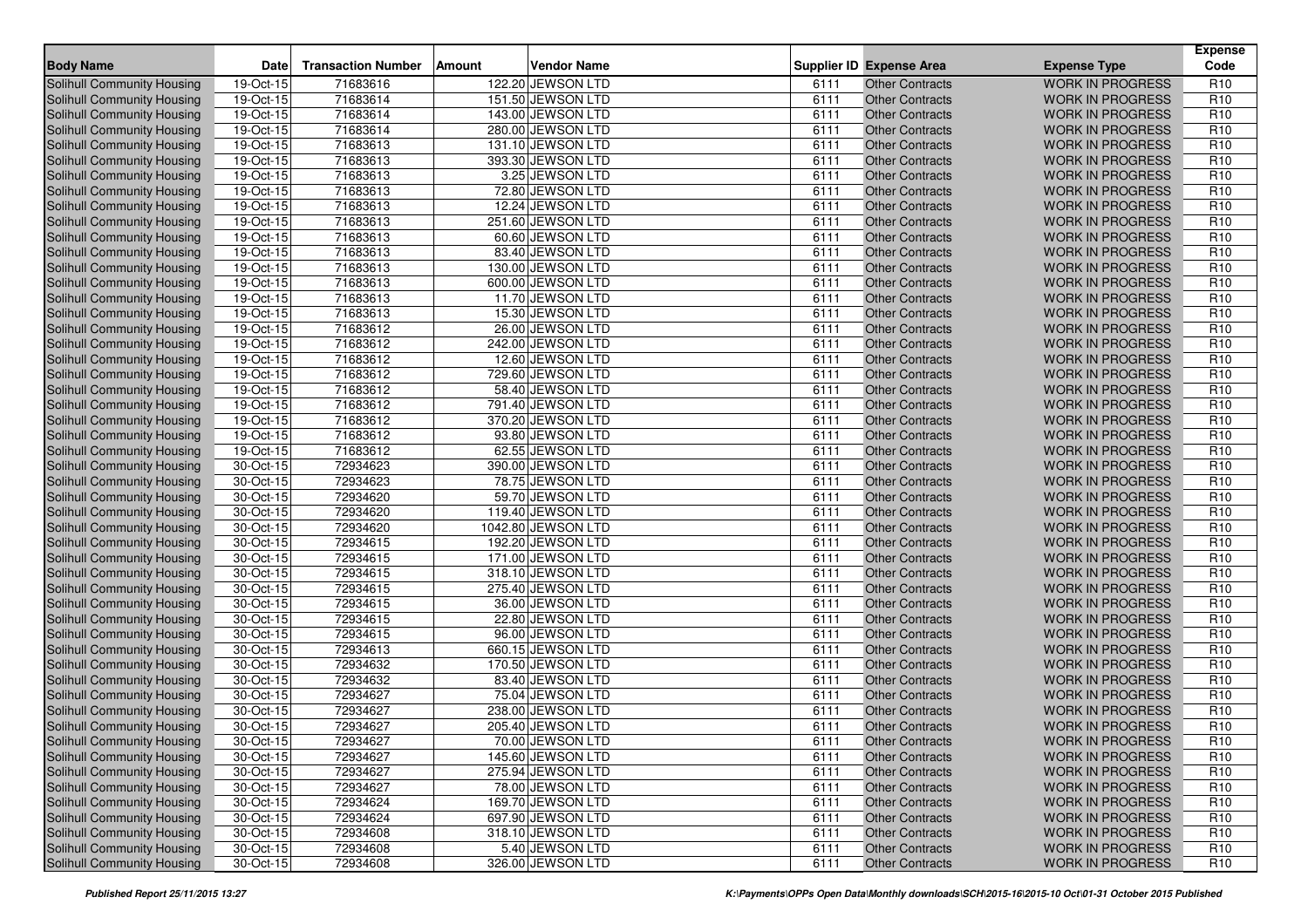| <b>Body Name</b>                  | <b>Date</b>             | <b>Transaction Number</b> | Amount | <b>Vendor Name</b> |      | <b>Supplier ID Expense Area</b> | <b>Expense Type</b>     | <b>Expense</b><br>Code |
|-----------------------------------|-------------------------|---------------------------|--------|--------------------|------|---------------------------------|-------------------------|------------------------|
| Solihull Community Housing        | 30-Oct-15               | 72934608                  |        | 16.00 JEWSON LTD   | 6111 | <b>Other Contracts</b>          | <b>WORK IN PROGRESS</b> | R <sub>10</sub>        |
| <b>Solihull Community Housing</b> | 30-Oct-15               | 72934608                  |        | 14.95 JEWSON LTD   | 6111 | <b>Other Contracts</b>          | <b>WORK IN PROGRESS</b> | R <sub>10</sub>        |
| <b>Solihull Community Housing</b> | 30-Oct-15               | 72934608                  |        | 367.40 JEWSON LTD  | 6111 | <b>Other Contracts</b>          | <b>WORK IN PROGRESS</b> | R <sub>10</sub>        |
| Solihull Community Housing        | $\overline{30}$ -Oct-15 | 72934608                  |        | 45.38 JEWSON LTD   | 6111 | <b>Other Contracts</b>          | <b>WORK IN PROGRESS</b> | R <sub>10</sub>        |
| Solihull Community Housing        | 30-Oct-15               | 72934607                  |        | 163.50 JEWSON LTD  | 6111 | <b>Other Contracts</b>          | <b>WORK IN PROGRESS</b> | R <sub>10</sub>        |
| <b>Solihull Community Housing</b> | 30-Oct-15               | 72934607                  |        | 489.00 JEWSON LTD  | 6111 | <b>Other Contracts</b>          | <b>WORK IN PROGRESS</b> | R <sub>10</sub>        |
| Solihull Community Housing        | $30-Oct-15$             | 72934607                  |        | 400.00 JEWSON LTD  | 6111 | <b>Other Contracts</b>          | <b>WORK IN PROGRESS</b> | R <sub>10</sub>        |
| <b>Solihull Community Housing</b> | 30-Oct-15               | 72934607                  |        | 141.70 JEWSON LTD  | 6111 | <b>Other Contracts</b>          | <b>WORK IN PROGRESS</b> | R <sub>10</sub>        |
| Solihull Community Housing        | 30-Oct-15               | 72934607                  |        | 200.00 JEWSON LTD  | 6111 | <b>Other Contracts</b>          | <b>WORK IN PROGRESS</b> | R <sub>10</sub>        |
| Solihull Community Housing        | 30-Oct-15               | 72934604                  |        | 70.01 JEWSON LTD   | 6111 | <b>Other Contracts</b>          | <b>WORK IN PROGRESS</b> | R <sub>10</sub>        |
| Solihull Community Housing        | 30-Oct-15               | 72934604                  |        | 139.20 JEWSON LTD  | 6111 | <b>Other Contracts</b>          | <b>WORK IN PROGRESS</b> | R <sub>10</sub>        |
| Solihull Community Housing        | 30-Oct-15               | 72934604                  |        | 5.88 JEWSON LTD    | 6111 | <b>Other Contracts</b>          | <b>WORK IN PROGRESS</b> | R <sub>10</sub>        |
| <b>Solihull Community Housing</b> | 30-Oct-15               | 72934604                  |        | 80.00 JEWSON LTD   | 6111 | <b>Other Contracts</b>          | <b>WORK IN PROGRESS</b> | R <sub>10</sub>        |
| <b>Solihull Community Housing</b> | 30-Oct-15               | 72934641                  |        | 25.00 JEWSON LTD   | 6111 | <b>Other Contracts</b>          | <b>WORK IN PROGRESS</b> | R <sub>10</sub>        |
| Solihull Community Housing        | 30-Oct-15               | 72934640                  |        | 520.00 JEWSON LTD  | 6111 | <b>Other Contracts</b>          | <b>WORK IN PROGRESS</b> | R <sub>10</sub>        |
| Solihull Community Housing        | 30-Oct-15               | 72934640                  |        | 4.75 JEWSON LTD    | 6111 | <b>Other Contracts</b>          | <b>WORK IN PROGRESS</b> | R <sub>10</sub>        |
| Solihull Community Housing        | 30-Oct-15               | 72934640                  |        | 27.00 JEWSON LTD   | 6111 | <b>Other Contracts</b>          | <b>WORK IN PROGRESS</b> | R <sub>10</sub>        |
| Solihull Community Housing        | 30-Oct-15               | 72934637                  |        | 86.40 JEWSON LTD   | 6111 | <b>Other Contracts</b>          | <b>WORK IN PROGRESS</b> | R <sub>10</sub>        |
| <b>Solihull Community Housing</b> | 30-Oct-15               | 72934637                  |        | 48.50 JEWSON LTD   | 6111 | <b>Other Contracts</b>          | <b>WORK IN PROGRESS</b> | R <sub>10</sub>        |
| Solihull Community Housing        | 30-Oct-15               | 72934637                  |        | 111.20 JEWSON LTD  | 6111 | <b>Other Contracts</b>          | <b>WORK IN PROGRESS</b> | R <sub>10</sub>        |
| Solihull Community Housing        | 30-Oct-15               | 72934637                  |        | 62.55 JEWSON LTD   | 6111 | <b>Other Contracts</b>          | <b>WORK IN PROGRESS</b> | R <sub>10</sub>        |
| Solihull Community Housing        | 30-Oct-15               | 72934637                  |        | 127.00 JEWSON LTD  | 6111 | <b>Other Contracts</b>          | <b>WORK IN PROGRESS</b> | R <sub>10</sub>        |
| Solihull Community Housing        | 30-Oct-15               | 72934637                  |        | 34.50 JEWSON LTD   | 6111 | <b>Other Contracts</b>          | <b>WORK IN PROGRESS</b> | R <sub>10</sub>        |
| <b>Solihull Community Housing</b> | 30-Oct-15               | 72934637                  |        | 44.30 JEWSON LTD   | 6111 | <b>Other Contracts</b>          | <b>WORK IN PROGRESS</b> | R <sub>10</sub>        |
| <b>Solihull Community Housing</b> | 30-Oct-15               | 72934637                  |        | 14.60 JEWSON LTD   | 6111 | <b>Other Contracts</b>          | <b>WORK IN PROGRESS</b> | R <sub>10</sub>        |
| Solihull Community Housing        | 30-Oct-15               | 72934637                  |        | 34.00 JEWSON LTD   | 6111 | <b>Other Contracts</b>          | <b>WORK IN PROGRESS</b> | R <sub>10</sub>        |
| <b>Solihull Community Housing</b> | 30-Oct-15               | 72934636                  |        | 369.72 JEWSON LTD  | 6111 | <b>Other Contracts</b>          | <b>WORK IN PROGRESS</b> | R <sub>10</sub>        |
| Solihull Community Housing        | 30-Oct-15               | 72934604                  |        | 1055.20 JEWSON LTD | 6111 | <b>Other Contracts</b>          | <b>WORK IN PROGRESS</b> | R <sub>10</sub>        |
| Solihull Community Housing        | 30-Oct-15               | 72934604                  |        | 14.50 JEWSON LTD   | 6111 | <b>Other Contracts</b>          | <b>WORK IN PROGRESS</b> | R <sub>10</sub>        |
| Solihull Community Housing        | 30-Oct-15               | 72934604                  |        | 0.31 JEWSON LTD    | 6111 | <b>Other Contracts</b>          | <b>WORK IN PROGRESS</b> | R <sub>10</sub>        |
| Solihull Community Housing        | 30-Oct-15               | 72934604                  |        | 28.60 JEWSON LTD   | 6111 | <b>Other Contracts</b>          | <b>WORK IN PROGRESS</b> | R <sub>10</sub>        |
| Solihull Community Housing        | 30-Oct-15               | 72934604                  |        | 395.70 JEWSON LTD  | 6111 | <b>Other Contracts</b>          | <b>WORK IN PROGRESS</b> | R <sub>10</sub>        |
| Solihull Community Housing        | 30-Oct-15               | 72934604                  |        | 37.80 JEWSON LTD   | 6111 | <b>Other Contracts</b>          | <b>WORK IN PROGRESS</b> | R <sub>10</sub>        |
| Solihull Community Housing        | 30-Oct-15               | 72934604                  |        | 69.50 JEWSON LTD   | 6111 | <b>Other Contracts</b>          | <b>WORK IN PROGRESS</b> | R <sub>10</sub>        |
| <b>Solihull Community Housing</b> | 30-Oct-15               | 72934604                  |        | 95.00 JEWSON LTD   | 6111 | <b>Other Contracts</b>          | <b>WORK IN PROGRESS</b> | R <sub>10</sub>        |
| <b>Solihull Community Housing</b> | 30-Oct-15               | 72934604                  |        | 366.00 JEWSON LTD  | 6111 | <b>Other Contracts</b>          | <b>WORK IN PROGRESS</b> | R <sub>10</sub>        |
| Solihull Community Housing        | 30-Oct-15               | 72934604                  |        | 14.00 JEWSON LTD   | 6111 | <b>Other Contracts</b>          | <b>WORK IN PROGRESS</b> | R <sub>10</sub>        |
| <b>Solihull Community Housing</b> | 30-Oct-15               | 72934604                  |        | 13.34 JEWSON LTD   | 6111 | <b>Other Contracts</b>          | <b>WORK IN PROGRESS</b> | R <sub>10</sub>        |
| <b>Solihull Community Housing</b> | 30-Oct-15               | 72934604                  |        | 53.50 JEWSON LTD   | 6111 | <b>Other Contracts</b>          | <b>WORK IN PROGRESS</b> | R <sub>10</sub>        |
| Solihull Community Housing        | 30-Oct-15               | 72934604                  |        | 31.60 JEWSON LTD   | 6111 | <b>Other Contracts</b>          | <b>WORK IN PROGRESS</b> | R <sub>10</sub>        |
| Solihull Community Housing        | 30-Oct-15               | 72934604                  |        | 106.80 JEWSON LTD  | 6111 | <b>Other Contracts</b>          | <b>WORK IN PROGRESS</b> | R <sub>10</sub>        |
| <b>Solihull Community Housing</b> | 30-Oct-15               | 72934604                  |        | 34.25 JEWSON LTD   | 6111 | <b>Other Contracts</b>          | <b>WORK IN PROGRESS</b> | R <sub>10</sub>        |
| Solihull Community Housing        | $\overline{30}$ -Oct-15 | 72934604                  |        | 29.90 JEWSON LTD   | 6111 | <b>Other Contracts</b>          | <b>WORK IN PROGRESS</b> | R <sub>10</sub>        |
| Solihull Community Housing        | 30-Oct-15               | 72934602                  |        | 840.00 JEWSON LTD  | 6111 | Other Contracts                 | WORK IN PROGRESS        | R <sub>10</sub>        |
| Solihull Community Housing        | 30-Oct-15               | 72934600                  |        | 1040.00 JEWSON LTD | 6111 | <b>Other Contracts</b>          | <b>WORK IN PROGRESS</b> | R <sub>10</sub>        |
| Solihull Community Housing        | 30-Oct-15               | 72934599                  |        | 514.08 JEWSON LTD  | 6111 | <b>Other Contracts</b>          | <b>WORK IN PROGRESS</b> | R <sub>10</sub>        |
| Solihull Community Housing        | 30-Oct-15               | 72934595                  |        | 527.35 JEWSON LTD  | 6111 | <b>Other Contracts</b>          | <b>WORK IN PROGRESS</b> | R <sub>10</sub>        |
| Solihull Community Housing        | $30-Oct-15$             | 72934595                  |        | 232.00 JEWSON LTD  | 6111 | <b>Other Contracts</b>          | <b>WORK IN PROGRESS</b> | R <sub>10</sub>        |
| Solihull Community Housing        | 30-Oct-15               | 72934594                  |        | 594.09 JEWSON LTD  | 6111 | <b>Other Contracts</b>          | <b>WORK IN PROGRESS</b> | R <sub>10</sub>        |
| Solihull Community Housing        | 30-Oct-15               | 72934593                  |        | 308.52 JEWSON LTD  | 6111 | <b>Other Contracts</b>          | <b>WORK IN PROGRESS</b> | R <sub>10</sub>        |
| Solihull Community Housing        | 30-Oct-15               | 72934588                  |        | 86.40 JEWSON LTD   | 6111 | <b>Other Contracts</b>          | <b>WORK IN PROGRESS</b> | R <sub>10</sub>        |
| Solihull Community Housing        | 30-Oct-15               | 72934588                  |        | 112.86 JEWSON LTD  | 6111 | <b>Other Contracts</b>          | WORK IN PROGRESS        | R <sub>10</sub>        |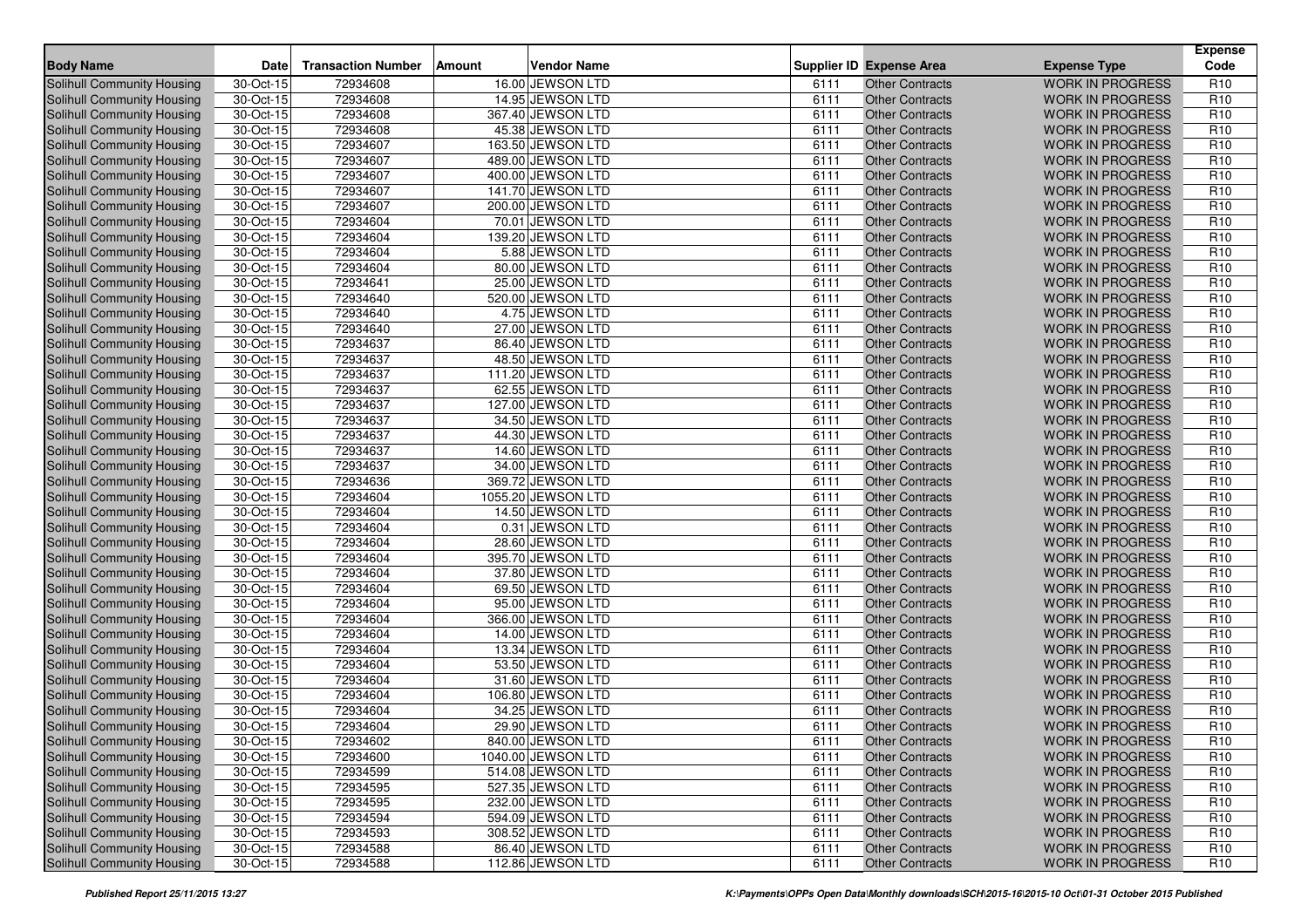| <b>Body Name</b>                  | Date                    | <b>Transaction Number</b> | <b>Amount</b> | <b>Vendor Name</b> |      | <b>Supplier ID Expense Area</b> | <b>Expense Type</b>     | <b>Expense</b><br>Code |
|-----------------------------------|-------------------------|---------------------------|---------------|--------------------|------|---------------------------------|-------------------------|------------------------|
| Solihull Community Housing        | 30-Oct-15               | 72934588                  |               | 50.27 JEWSON LTD   | 6111 | <b>Other Contracts</b>          | <b>WORK IN PROGRESS</b> | R <sub>10</sub>        |
| Solihull Community Housing        | 30-Oct-15               | 72934588                  |               | 206.39 JEWSON LTD  | 6111 | <b>Other Contracts</b>          | <b>WORK IN PROGRESS</b> | R <sub>10</sub>        |
| Solihull Community Housing        | 30-Oct-15               | 72934673                  |               | 257.40 JEWSON LTD  | 6111 | <b>Other Contracts</b>          | <b>WORK IN PROGRESS</b> | R <sub>10</sub>        |
| Solihull Community Housing        | 30-Oct-15               | 72934672                  |               | 524.40 JEWSON LTD  | 6111 | <b>Other Contracts</b>          | <b>WORK IN PROGRESS</b> | R <sub>10</sub>        |
| Solihull Community Housing        | 30-Oct-15               | 72934672                  |               | 120.00 JEWSON LTD  | 6111 | <b>Other Contracts</b>          | <b>WORK IN PROGRESS</b> | R <sub>10</sub>        |
| Solihull Community Housing        | 30-Oct-15               | 72934672                  |               | 6.30 JEWSON LTD    | 6111 | <b>Other Contracts</b>          | <b>WORK IN PROGRESS</b> | R <sub>10</sub>        |
| <b>Solihull Community Housing</b> | 30-Oct-15               | 72934672                  |               | 57.20 JEWSON LTD   | 6111 | <b>Other Contracts</b>          | <b>WORK IN PROGRESS</b> | R <sub>10</sub>        |
| Solihull Community Housing        | 30-Oct-15               | 72934672                  |               | 23.50 JEWSON LTD   | 6111 | <b>Other Contracts</b>          | <b>WORK IN PROGRESS</b> | R <sub>10</sub>        |
| Solihull Community Housing        | 30-Oct-15               | 72934670                  |               | 173.80 JEWSON LTD  | 6111 | <b>Other Contracts</b>          | <b>WORK IN PROGRESS</b> | R <sub>10</sub>        |
| Solihull Community Housing        | 30-Oct-15               | 72934670                  |               | 729.60 JEWSON LTD  | 6111 | <b>Other Contracts</b>          | <b>WORK IN PROGRESS</b> | R <sub>10</sub>        |
| Solihull Community Housing        | 30-Oct-15               | 72934670                  |               | 26.80 JEWSON LTD   | 6111 | Other Contracts                 | <b>WORK IN PROGRESS</b> | R <sub>10</sub>        |
| <b>Solihull Community Housing</b> | $30-Oct-15$             | 72934670                  |               | 8.60 JEWSON LTD    | 6111 | <b>Other Contracts</b>          | <b>WORK IN PROGRESS</b> | R <sub>10</sub>        |
| Solihull Community Housing        | 30-Oct-15               | 72934670                  |               | 18.60 JEWSON LTD   | 6111 | <b>Other Contracts</b>          | <b>WORK IN PROGRESS</b> | R <sub>10</sub>        |
| <b>Solihull Community Housing</b> | 30-Oct-15               | 72934670                  |               | 19.65 JEWSON LTD   | 6111 | <b>Other Contracts</b>          | <b>WORK IN PROGRESS</b> | R <sub>10</sub>        |
| <b>Solihull Community Housing</b> | 30-Oct-15               | 72934670                  |               | 54.40 JEWSON LTD   | 6111 | <b>Other Contracts</b>          | <b>WORK IN PROGRESS</b> | R <sub>10</sub>        |
| Solihull Community Housing        | 30-Oct-15               | 72934670                  |               | 19.00 JEWSON LTD   | 6111 | <b>Other Contracts</b>          | <b>WORK IN PROGRESS</b> | R <sub>10</sub>        |
| Solihull Community Housing        | 30-Oct-15               | 72934670                  |               | 99.36 JEWSON LTD   | 6111 | <b>Other Contracts</b>          | <b>WORK IN PROGRESS</b> | R <sub>10</sub>        |
| Solihull Community Housing        | 30-Oct-15               | 72934670                  |               | 13.85 JEWSON LTD   | 6111 | <b>Other Contracts</b>          | <b>WORK IN PROGRESS</b> | R <sub>10</sub>        |
| Solihull Community Housing        | 30-Oct-15               | 72934662                  |               | 219.36 JEWSON LTD  | 6111 | <b>Other Contracts</b>          | <b>WORK IN PROGRESS</b> | R <sub>10</sub>        |
| Solihull Community Housing        | 30-Oct-15               | 72934659                  |               | 509.52 JEWSON LTD  | 6111 | <b>Other Contracts</b>          | <b>WORK IN PROGRESS</b> | R <sub>10</sub>        |
| Solihull Community Housing        | 30-Oct-15               | 72934658                  |               | 112.50 JEWSON LTD  | 6111 | <b>Other Contracts</b>          | <b>WORK IN PROGRESS</b> | R <sub>10</sub>        |
| Solihull Community Housing        | 30-Oct-15               | 72934658                  |               | 139.20 JEWSON LTD  | 6111 | <b>Other Contracts</b>          | <b>WORK IN PROGRESS</b> | R <sub>10</sub>        |
| Solihull Community Housing        | 30-Oct-15               | 72934658                  |               | 345.20 JEWSON LTD  | 6111 | <b>Other Contracts</b>          | <b>WORK IN PROGRESS</b> | R <sub>10</sub>        |
| Solihull Community Housing        | 30-Oct-15               | 72934658                  |               | 23.70 JEWSON LTD   | 6111 | <b>Other Contracts</b>          | <b>WORK IN PROGRESS</b> | R <sub>10</sub>        |
| Solihull Community Housing        | 30-Oct-15               | 72934658                  |               | 200.90 JEWSON LTD  | 6111 | <b>Other Contracts</b>          | <b>WORK IN PROGRESS</b> | R <sub>10</sub>        |
| Solihull Community Housing        | 30-Oct-15               | 72934658                  |               | 267.00 JEWSON LTD  | 6111 | <b>Other Contracts</b>          | <b>WORK IN PROGRESS</b> | R <sub>10</sub>        |
| Solihull Community Housing        | 30-Oct-15               | 72934658                  |               | 53.15 JEWSON LTD   | 6111 | <b>Other Contracts</b>          | <b>WORK IN PROGRESS</b> | R <sub>10</sub>        |
| Solihull Community Housing        | 30-Oct-15               | 72934658                  |               | 99.99 JEWSON LTD   | 6111 | <b>Other Contracts</b>          | <b>WORK IN PROGRESS</b> | R <sub>10</sub>        |
| Solihull Community Housing        | 30-Oct-15               | 72934658                  |               | 115.80 JEWSON LTD  | 6111 | <b>Other Contracts</b>          | <b>WORK IN PROGRESS</b> | R <sub>10</sub>        |
| Solihull Community Housing        | 30-Oct-15               | 72934651                  |               | 14.80 JEWSON LTD   | 6111 | <b>Other Contracts</b>          | <b>WORK IN PROGRESS</b> | R <sub>10</sub>        |
| Solihull Community Housing        | 30-Oct-15               | 72934651                  |               | 146.00 JEWSON LTD  | 6111 | <b>Other Contracts</b>          | <b>WORK IN PROGRESS</b> | R <sub>10</sub>        |
| Solihull Community Housing        | 30-Oct-15               | 72934651                  |               | 130.80 JEWSON LTD  | 6111 | <b>Other Contracts</b>          | <b>WORK IN PROGRESS</b> | R <sub>10</sub>        |
| Solihull Community Housing        | 30-Oct-15               | 72934651                  |               | 13.00 JEWSON LTD   | 6111 | <b>Other Contracts</b>          | <b>WORK IN PROGRESS</b> | R <sub>10</sub>        |
| <b>Solihull Community Housing</b> | 30-Oct-15               | 72934650                  |               | 202.00 JEWSON LTD  | 6111 | <b>Other Contracts</b>          | <b>WORK IN PROGRESS</b> | R <sub>10</sub>        |
| Solihull Community Housing        | 30-Oct-15               | 72934650                  |               | 143.00 JEWSON LTD  | 6111 | <b>Other Contracts</b>          | <b>WORK IN PROGRESS</b> | R <sub>10</sub>        |
| Solihull Community Housing        | 30-Oct-15               | 72934650                  |               | 840.00 JEWSON LTD  | 6111 | <b>Other Contracts</b>          | <b>WORK IN PROGRESS</b> | R <sub>10</sub>        |
| <b>Solihull Community Housing</b> | 30-Oct-15               | 72934647                  |               | 84.00 JEWSON LTD   | 6111 | <b>Other Contracts</b>          | <b>WORK IN PROGRESS</b> | R <sub>10</sub>        |
| Solihull Community Housing        | 30-Oct-15               | 72934647                  |               | 460.00 JEWSON LTD  | 6111 | <b>Other Contracts</b>          | <b>WORK IN PROGRESS</b> | R <sub>10</sub>        |
| Solihull Community Housing        | 30-Oct-15               | 72934647                  |               | 319.00 JEWSON LTD  | 6111 | <b>Other Contracts</b>          | <b>WORK IN PROGRESS</b> | R <sub>10</sub>        |
| <b>Solihull Community Housing</b> | 30-Oct-15               | 72934647                  |               | 45.40 JEWSON LTD   | 6111 | <b>Other Contracts</b>          | <b>WORK IN PROGRESS</b> | R <sub>10</sub>        |
| Solihull Community Housing        | 30-Oct-15               | 72934647                  |               | 53.50 JEWSON LTD   | 6111 | <b>Other Contracts</b>          | <b>WORK IN PROGRESS</b> | R <sub>10</sub>        |
| Solihull Community Housing        | 30-Oct-15               | 72934647                  |               | 51.00 JEWSON LTD   | 6111 | <b>Other Contracts</b>          | <b>WORK IN PROGRESS</b> | R <sub>10</sub>        |
| Solihull Community Housing        | 30-Oct-15               | 72934647                  |               | 10.00 JEWSON LTD   | 6111 | <b>Other Contracts</b>          | <b>WORK IN PROGRESS</b> | R <sub>10</sub>        |
| Solihull Community Housing        | 30-Oct-15               | 72934647                  |               | 22.65 JEWSON LTD   | 6111 | Other Contracts                 | WORK IN PROGRESS        | R <sub>10</sub>        |
| Solihull Community Housing        | 30-Oct-15               | 72934647                  |               | 164.00 JEWSON LTD  | 6111 | <b>Other Contracts</b>          | <b>WORK IN PROGRESS</b> | R <sub>10</sub>        |
| <b>Solihull Community Housing</b> | 30-Oct-15               | 72934647                  |               | 13.00 JEWSON LTD   | 6111 | <b>Other Contracts</b>          | <b>WORK IN PROGRESS</b> | R <sub>10</sub>        |
| <b>Solihull Community Housing</b> | 30-Oct-15               | 72934647                  |               | 34.11 JEWSON LTD   | 6111 | <b>Other Contracts</b>          | <b>WORK IN PROGRESS</b> | R <sub>10</sub>        |
| <b>Solihull Community Housing</b> | $\overline{30}$ -Oct-15 | 72934647                  |               | 57.50 JEWSON LTD   | 6111 | <b>Other Contracts</b>          | <b>WORK IN PROGRESS</b> | R <sub>10</sub>        |
| <b>Solihull Community Housing</b> | 30-Oct-15               | 72934647                  |               | 3.00 JEWSON LTD    | 6111 | <b>Other Contracts</b>          | <b>WORK IN PROGRESS</b> | R <sub>10</sub>        |
| Solihull Community Housing        | 30-Oct-15               | 72934642                  |               | 527.35 JEWSON LTD  | 6111 | <b>Other Contracts</b>          | <b>WORK IN PROGRESS</b> | R <sub>10</sub>        |
| <b>Solihull Community Housing</b> | 30-Oct-15               | 72934641                  |               | 108.80 JEWSON LTD  | 6111 | <b>Other Contracts</b>          | <b>WORK IN PROGRESS</b> | R <sub>10</sub>        |
| Solihull Community Housing        | 30-Oct-15               | 72934641                  |               | 200.00 JEWSON LTD  | 6111 | <b>Other Contracts</b>          | <b>WORK IN PROGRESS</b> | R <sub>10</sub>        |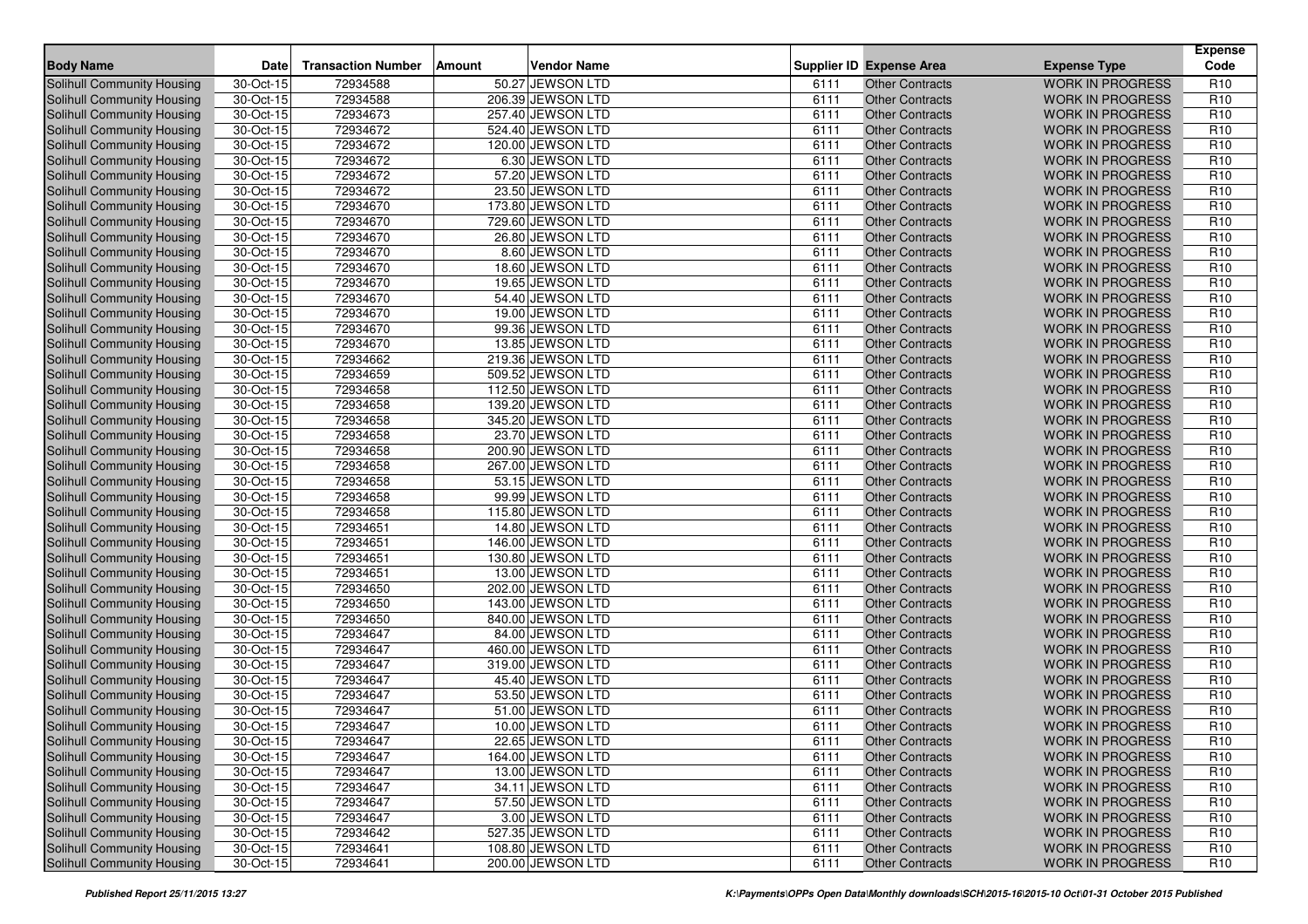| <b>Body Name</b>                  | Date         | <b>Transaction Number</b> | Amount | <b>Vendor Name</b> |      | <b>Supplier ID Expense Area</b> | <b>Expense Type</b>     | <b>Expense</b><br>Code |
|-----------------------------------|--------------|---------------------------|--------|--------------------|------|---------------------------------|-------------------------|------------------------|
| Solihull Community Housing        | 30-Oct-15    | 72934641                  |        | 471.10 JEWSON LTD  | 6111 | <b>Other Contracts</b>          | <b>WORK IN PROGRESS</b> | R <sub>10</sub>        |
| Solihull Community Housing        | 30-Oct-15    | 72934641                  |        | 574.40 JEWSON LTD  | 6111 | <b>Other Contracts</b>          | <b>WORK IN PROGRESS</b> | R <sub>10</sub>        |
| Solihull Community Housing        | 30-Oct-15    | 72934641                  |        | 358.80 JEWSON LTD  | 6111 | <b>Other Contracts</b>          | <b>WORK IN PROGRESS</b> | R <sub>10</sub>        |
| Solihull Community Housing        | 30-Oct-15    | 72934611                  |        | 430.60 JEWSON LTD  | 6111 | <b>Other Contracts</b>          | <b>WORK IN PROGRESS</b> | R <sub>10</sub>        |
| Solihull Community Housing        | 30-Oct-15    | 72934611                  |        | 30.00 JEWSON LTD   | 6111 | <b>Other Contracts</b>          | <b>WORK IN PROGRESS</b> | R <sub>10</sub>        |
| Solihull Community Housing        | 30-Oct-15    | 72934610                  |        | 180.00 JEWSON LTD  | 6111 | <b>Other Contracts</b>          | <b>WORK IN PROGRESS</b> | R <sub>10</sub>        |
| <b>Solihull Community Housing</b> | 30-Oct-15    | 72934610                  |        | 87.33 JEWSON LTD   | 6111 | <b>Other Contracts</b>          | <b>WORK IN PROGRESS</b> | R <sub>10</sub>        |
| Solihull Community Housing        | 30-Oct-15    | 72934610                  |        | 333.32 JEWSON LTD  | 6111 | <b>Other Contracts</b>          | <b>WORK IN PROGRESS</b> | R <sub>10</sub>        |
| <b>Solihull Community Housing</b> | 30-Oct-15    | 72934610                  |        | 24.80 JEWSON LTD   | 6111 | <b>Other Contracts</b>          | <b>WORK IN PROGRESS</b> | R <sub>10</sub>        |
| Solihull Community Housing        | 30-Oct-15    | 72934608                  |        | 51.10 JEWSON LTD   | 6111 | <b>Other Contracts</b>          | <b>WORK IN PROGRESS</b> | R <sub>10</sub>        |
| Solihull Community Housing        | 30-Oct-15    | 72934608                  |        | 29.28 JEWSON LTD   | 6111 | Other Contracts                 | <b>WORK IN PROGRESS</b> | R <sub>10</sub>        |
| <b>Solihull Community Housing</b> | $30-Oct-15$  | 72934608                  |        | 182.60 JEWSON LTD  | 6111 | <b>Other Contracts</b>          | <b>WORK IN PROGRESS</b> | R <sub>10</sub>        |
| Solihull Community Housing        | 30-Oct-15    | 72934608                  |        | 173.80 JEWSON LTD  | 6111 | <b>Other Contracts</b>          | <b>WORK IN PROGRESS</b> | R <sub>10</sub>        |
| Solihull Community Housing        | 30-Oct-15    | 72934608                  |        | 370.20 JEWSON LTD  | 6111 | <b>Other Contracts</b>          | <b>WORK IN PROGRESS</b> | R <sub>10</sub>        |
| <b>Solihull Community Housing</b> | 30-Oct-15    | 72934608                  |        | 7.90 JEWSON LTD    | 6111 | <b>Other Contracts</b>          | <b>WORK IN PROGRESS</b> | R <sub>10</sub>        |
| Solihull Community Housing        | 29-Oct-15    | 72824562                  |        | 242.00 JEWSON LTD  | 6111 | <b>Other Contracts</b>          | <b>WORK IN PROGRESS</b> | R <sub>10</sub>        |
| Solihull Community Housing        | 29-Oct-15    | 72824559                  |        | 668.70 JEWSON LTD  | 6111 | <b>Other Contracts</b>          | <b>WORK IN PROGRESS</b> | R <sub>10</sub>        |
| Solihull Community Housing        | 29-Oct-15    | 72824558                  |        | 63.50 JEWSON LTD   | 6111 | <b>Other Contracts</b>          | <b>WORK IN PROGRESS</b> | R <sub>10</sub>        |
| Solihull Community Housing        | 29-Oct-15    | 72824558                  |        | 31.80 JEWSON LTD   | 6111 | <b>Other Contracts</b>          | <b>WORK IN PROGRESS</b> | R <sub>10</sub>        |
| Solihull Community Housing        | 29-Oct-15    | 72824558                  |        | 39.30 JEWSON LTD   | 6111 | <b>Other Contracts</b>          | <b>WORK IN PROGRESS</b> | R <sub>10</sub>        |
| Solihull Community Housing        | 29-Oct-15    | 72824558                  |        | 8.88 JEWSON LTD    | 6111 | <b>Other Contracts</b>          | <b>WORK IN PROGRESS</b> | R <sub>10</sub>        |
| Solihull Community Housing        | 29-Oct-15    | 72824558                  |        | 471.10 JEWSON LTD  | 6111 | <b>Other Contracts</b>          | <b>WORK IN PROGRESS</b> | R <sub>10</sub>        |
| Solihull Community Housing        | 29-Oct-15    | 72824558                  |        | 146.00 JEWSON LTD  | 6111 | <b>Other Contracts</b>          | <b>WORK IN PROGRESS</b> | R <sub>10</sub>        |
| Solihull Community Housing        | 29-Oct-15    | 72824558                  |        | 12.00 JEWSON LTD   | 6111 | <b>Other Contracts</b>          | <b>WORK IN PROGRESS</b> | R <sub>10</sub>        |
| Solihull Community Housing        | 29-Oct-15    | 72824558                  |        | 110.04 JEWSON LTD  | 6111 | <b>Other Contracts</b>          | <b>WORK IN PROGRESS</b> | R <sub>10</sub>        |
| Solihull Community Housing        | 29-Oct-15    | 72824558                  |        | 57.20 JEWSON LTD   | 6111 | <b>Other Contracts</b>          | <b>WORK IN PROGRESS</b> | R <sub>10</sub>        |
| Solihull Community Housing        | 29-Oct-15    | 72824558                  |        | 46.50 JEWSON LTD   | 6111 | <b>Other Contracts</b>          | <b>WORK IN PROGRESS</b> | R <sub>10</sub>        |
| Solihull Community Housing        | 29-Oct-15    | 72824558                  |        | 48.00 JEWSON LTD   | 6111 | <b>Other Contracts</b>          | <b>WORK IN PROGRESS</b> | R <sub>10</sub>        |
| Solihull Community Housing        | 29-Oct-15    | 72824558                  |        | 119.00 JEWSON LTD  | 6111 | <b>Other Contracts</b>          | <b>WORK IN PROGRESS</b> | R <sub>10</sub>        |
| Solihull Community Housing        | 29-Oct-15    | 72824558                  |        | 69.50 JEWSON LTD   | 6111 | <b>Other Contracts</b>          | <b>WORK IN PROGRESS</b> | R <sub>10</sub>        |
| Solihull Community Housing        | 29-Oct-15    | 72824558                  |        | 13.60 JEWSON LTD   | 6111 | <b>Other Contracts</b>          | <b>WORK IN PROGRESS</b> | R <sub>10</sub>        |
| Solihull Community Housing        | 29-Oct-15    | 72824558                  |        | 9.50 JEWSON LTD    | 6111 | <b>Other Contracts</b>          | <b>WORK IN PROGRESS</b> | R <sub>10</sub>        |
| Solihull Community Housing        | 29-Oct-15    | 72824558                  |        | 26.80 JEWSON LTD   | 6111 | <b>Other Contracts</b>          | <b>WORK IN PROGRESS</b> | R <sub>10</sub>        |
| <b>Solihull Community Housing</b> | 29-Oct-15    | 72824558                  |        | 8.40 JEWSON LTD    | 6111 | <b>Other Contracts</b>          | <b>WORK IN PROGRESS</b> | R <sub>10</sub>        |
| Solihull Community Housing        | 29-Oct-15    | 72824558                  |        | 97.22 JEWSON LTD   | 6111 | <b>Other Contracts</b>          | <b>WORK IN PROGRESS</b> | R <sub>10</sub>        |
| Solihull Community Housing        | 29-Oct-15    | 72824558                  |        | 318.10 JEWSON LTD  | 6111 | <b>Other Contracts</b>          | <b>WORK IN PROGRESS</b> | R <sub>10</sub>        |
| <b>Solihull Community Housing</b> | 29-Oct-15    | 72824558                  |        | 100.45 JEWSON LTD  | 6111 | <b>Other Contracts</b>          | <b>WORK IN PROGRESS</b> | R <sub>10</sub>        |
| Solihull Community Housing        | 29-Oct-15    | 72824558                  |        | 150.60 JEWSON LTD  | 6111 | <b>Other Contracts</b>          | <b>WORK IN PROGRESS</b> | R <sub>10</sub>        |
| <b>Solihull Community Housing</b> | 29-Oct-15    | 72824558                  |        | 225.15 JEWSON LTD  | 6111 | <b>Other Contracts</b>          | <b>WORK IN PROGRESS</b> | R <sub>10</sub>        |
| <b>Solihull Community Housing</b> | 29-Oct-15    | 72824558                  |        | 367.40 JEWSON LTD  | 6111 | <b>Other Contracts</b>          | <b>WORK IN PROGRESS</b> | R <sub>10</sub>        |
| Solihull Community Housing        | $29$ -Oct-15 | 72824558                  |        | 274.00 JEWSON LTD  | 6111 | <b>Other Contracts</b>          | <b>WORK IN PROGRESS</b> | R <sub>10</sub>        |
| Solihull Community Housing        | 29-Oct-15    | 72824558                  |        | 256.20 JEWSON LTD  | 6111 | <b>Other Contracts</b>          | <b>WORK IN PROGRESS</b> | R <sub>10</sub>        |
| Solihull Community Housing        | 29-Oct-15    | 72824558                  |        | 3.50 JEWSON LTD    | 6111 | <b>Other Contracts</b>          | <b>WORK IN PROGRESS</b> | R <sub>10</sub>        |
| Solihull Community Housing        | 29-Oct-15    | 72824558                  |        | 47.50 JEWSON LTD   | 6111 | Other Contracts                 | WORK IN PROGRESS        | R <sub>10</sub>        |
| Solihull Community Housing        | 29-Oct-15    | 72824558                  |        | 22.50 JEWSON LTD   | 6111 | <b>Other Contracts</b>          | <b>WORK IN PROGRESS</b> | R <sub>10</sub>        |
| <b>Solihull Community Housing</b> | 29-Oct-15    | 72824558                  |        | 158.28 JEWSON LTD  | 6111 | <b>Other Contracts</b>          | <b>WORK IN PROGRESS</b> | R <sub>10</sub>        |
| <b>Solihull Community Housing</b> | 29-Oct-15    | 72824558                  |        | 141.30 JEWSON LTD  | 6111 | <b>Other Contracts</b>          | <b>WORK IN PROGRESS</b> | R <sub>10</sub>        |
| <b>Solihull Community Housing</b> | $29-Oct-15$  | 72824558                  |        | 21.66 JEWSON LTD   | 6111 | <b>Other Contracts</b>          | <b>WORK IN PROGRESS</b> | R <sub>10</sub>        |
| <b>Solihull Community Housing</b> | 29-Oct-15    | 72824558                  |        | 24.00 JEWSON LTD   | 6111 | <b>Other Contracts</b>          | <b>WORK IN PROGRESS</b> | R <sub>10</sub>        |
| Solihull Community Housing        | 29-Oct-15    | 72824558                  |        | 30.30 JEWSON LTD   | 6111 | <b>Other Contracts</b>          | <b>WORK IN PROGRESS</b> | R <sub>10</sub>        |
| <b>Solihull Community Housing</b> | $29-Oct-15$  | 72824558                  |        | 10.70 JEWSON LTD   | 6111 | <b>Other Contracts</b>          | <b>WORK IN PROGRESS</b> | R <sub>10</sub>        |
| Solihull Community Housing        | 29-Oct-15    | 72824553                  |        | 2108.18 JEWSON LTD | 6111 | <b>Other Contracts</b>          | <b>WORK IN PROGRESS</b> | R <sub>10</sub>        |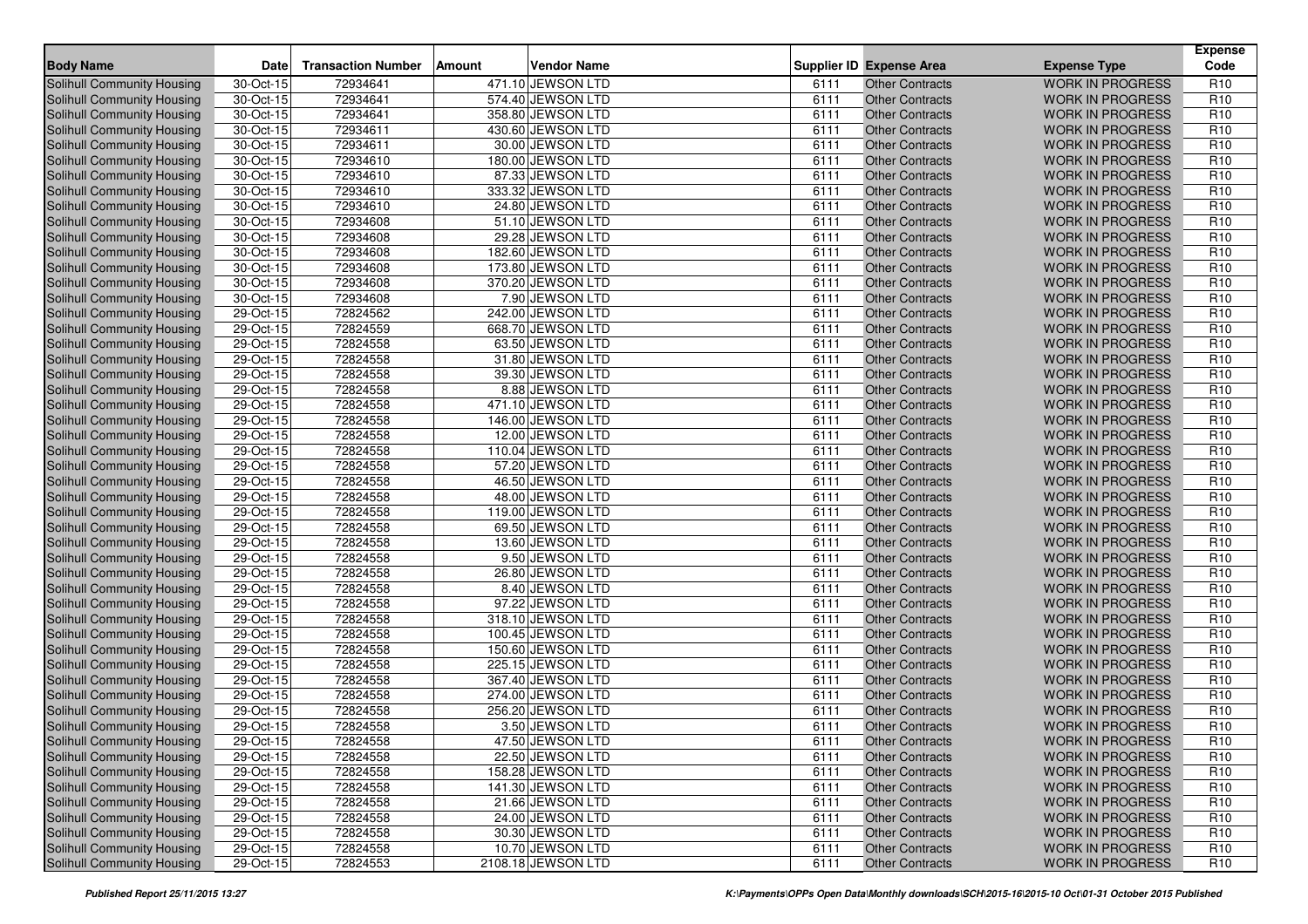| <b>Body Name</b>                  | Date        | <b>Transaction Number</b> | <b>Amount</b> | <b>Vendor Name</b> |      | <b>Supplier ID Expense Area</b> | <b>Expense Type</b>     | <b>Expense</b><br>Code |
|-----------------------------------|-------------|---------------------------|---------------|--------------------|------|---------------------------------|-------------------------|------------------------|
| Solihull Community Housing        | 29-Oct-15   | 72824552                  |               | 757.60 JEWSON LTD  | 6111 | <b>Other Contracts</b>          | <b>WORK IN PROGRESS</b> | R <sub>10</sub>        |
| Solihull Community Housing        | 29-Oct-15   | 72824552                  |               | 903.90 JEWSON LTD  | 6111 | <b>Other Contracts</b>          | <b>WORK IN PROGRESS</b> | R <sub>10</sub>        |
| Solihull Community Housing        | 29-Oct-15   | 72824550                  |               | 279.60 JEWSON LTD  | 6111 | <b>Other Contracts</b>          | <b>WORK IN PROGRESS</b> | R <sub>10</sub>        |
| Solihull Community Housing        | 29-Oct-15   | 72824550                  |               | 1950.00 JEWSON LTD | 6111 | <b>Other Contracts</b>          | <b>WORK IN PROGRESS</b> | R <sub>10</sub>        |
| Solihull Community Housing        | 29-Oct-15   | 72824550                  |               | 230.00 JEWSON LTD  | 6111 | <b>Other Contracts</b>          | <b>WORK IN PROGRESS</b> | R <sub>10</sub>        |
| Solihull Community Housing        | 29-Oct-15   | 72824550                  |               | 125.30 JEWSON LTD  | 6111 | <b>Other Contracts</b>          | <b>WORK IN PROGRESS</b> | R <sub>10</sub>        |
| Solihull Community Housing        | 29-Oct-15   | 72824550                  |               | 91.00 JEWSON LTD   | 6111 | <b>Other Contracts</b>          | <b>WORK IN PROGRESS</b> | R <sub>10</sub>        |
| Solihull Community Housing        | 29-Oct-15   | 72824550                  |               | 80.00 JEWSON LTD   | 6111 | <b>Other Contracts</b>          | <b>WORK IN PROGRESS</b> | R <sub>10</sub>        |
| <b>Solihull Community Housing</b> | 29-Oct-15   | 72824550                  |               | 10.42 JEWSON LTD   | 6111 | <b>Other Contracts</b>          | <b>WORK IN PROGRESS</b> | R <sub>10</sub>        |
| Solihull Community Housing        | 29-Oct-15   | 72824550                  |               | 58.24 JEWSON LTD   | 6111 | <b>Other Contracts</b>          | <b>WORK IN PROGRESS</b> | R <sub>10</sub>        |
| Solihull Community Housing        | 29-Oct-15   | 72824550                  |               | 12.60 JEWSON LTD   | 6111 | Other Contracts                 | <b>WORK IN PROGRESS</b> | R <sub>10</sub>        |
| <b>Solihull Community Housing</b> | 29-Oct-15   | 72824550                  |               | 46.00 JEWSON LTD   | 6111 | <b>Other Contracts</b>          | <b>WORK IN PROGRESS</b> | R <sub>10</sub>        |
| Solihull Community Housing        | 29-Oct-15   | 72824550                  |               | 4.35 JEWSON LTD    | 6111 | <b>Other Contracts</b>          | <b>WORK IN PROGRESS</b> | R <sub>10</sub>        |
| Solihull Community Housing        | 29-Oct-15   | 72824550                  |               | 9.48 JEWSON LTD    | 6111 | <b>Other Contracts</b>          | <b>WORK IN PROGRESS</b> | R <sub>10</sub>        |
| <b>Solihull Community Housing</b> | $29-Oct-15$ | 72824550                  |               | 26.00 JEWSON LTD   | 6111 | <b>Other Contracts</b>          | <b>WORK IN PROGRESS</b> | R <sub>10</sub>        |
| Solihull Community Housing        | 29-Oct-15   | 72824572                  |               | 87.84 JEWSON LTD   | 6111 | <b>Other Contracts</b>          | <b>WORK IN PROGRESS</b> | R <sub>10</sub>        |
| Solihull Community Housing        | 29-Oct-15   | 72824572                  |               | 337.50 JEWSON LTD  | 6111 | <b>Other Contracts</b>          | <b>WORK IN PROGRESS</b> | R <sub>10</sub>        |
| Solihull Community Housing        | 29-Oct-15   | 72824570                  |               | 34.00 JEWSON LTD   | 6111 | <b>Other Contracts</b>          | <b>WORK IN PROGRESS</b> | R <sub>10</sub>        |
| Solihull Community Housing        | 29-Oct-15   | 72824570                  |               | 1950.00 JEWSON LTD | 6111 | <b>Other Contracts</b>          | <b>WORK IN PROGRESS</b> | R <sub>10</sub>        |
| Solihull Community Housing        | 29-Oct-15   | 72824570                  |               | 180.18 JEWSON LTD  | 6111 | <b>Other Contracts</b>          | <b>WORK IN PROGRESS</b> | R <sub>10</sub>        |
| Solihull Community Housing        | 29-Oct-15   | 72824570                  |               | 267.00 JEWSON LTD  | 6111 | <b>Other Contracts</b>          | <b>WORK IN PROGRESS</b> | R <sub>10</sub>        |
| Solihull Community Housing        | 29-Oct-15   | 72824570                  |               | 524.40 JEWSON LTD  | 6111 | <b>Other Contracts</b>          | <b>WORK IN PROGRESS</b> | R <sub>10</sub>        |
| Solihull Community Housing        | 29-Oct-15   | 72824570                  |               | 111.20 JEWSON LTD  | 6111 | <b>Other Contracts</b>          | <b>WORK IN PROGRESS</b> | R <sub>10</sub>        |
| Solihull Community Housing        | 29-Oct-15   | 72824570                  |               | 125.20 JEWSON LTD  | 6111 | <b>Other Contracts</b>          | <b>WORK IN PROGRESS</b> | R <sub>10</sub>        |
| Solihull Community Housing        | 29-Oct-15   | 72824570                  |               | 13.50 JEWSON LTD   | 6111 | <b>Other Contracts</b>          | <b>WORK IN PROGRESS</b> | R <sub>10</sub>        |
| Solihull Community Housing        | 15-Oct-15   | 71386603                  |               | 486.40 JEWSON LTD  | 6111 | <b>Other Contracts</b>          | <b>WORK IN PROGRESS</b> | R <sub>10</sub>        |
| Solihull Community Housing        | 15-Oct-15   | 71386603                  |               | 194.43 JEWSON LTD  | 6111 | <b>Other Contracts</b>          | <b>WORK IN PROGRESS</b> | R <sub>10</sub>        |
| Solihull Community Housing        | 15-Oct-15   | 71386603                  |               | 119.40 JEWSON LTD  | 6111 | <b>Other Contracts</b>          | <b>WORK IN PROGRESS</b> | R <sub>10</sub>        |
| Solihull Community Housing        | 15-Oct-15   | 71386603                  |               | 706.40 JEWSON LTD  | 6111 | <b>Other Contracts</b>          | <b>WORK IN PROGRESS</b> | R <sub>10</sub>        |
| Solihull Community Housing        | 15-Oct-15   | 71386602                  |               | 33.60 JEWSON LTD   | 6111 | <b>Other Contracts</b>          | <b>WORK IN PROGRESS</b> | R <sub>10</sub>        |
| Solihull Community Housing        | 15-Oct-15   | 71386602                  |               | 12.72 JEWSON LTD   | 6111 | <b>Other Contracts</b>          | <b>WORK IN PROGRESS</b> | R <sub>10</sub>        |
| Solihull Community Housing        | 15-Oct-15   | 71386602                  |               | 50.70 JEWSON LTD   | 6111 | <b>Other Contracts</b>          | <b>WORK IN PROGRESS</b> | R <sub>10</sub>        |
| Solihull Community Housing        | 15-Oct-15   | 71386602                  |               | 5.40 JEWSON LTD    | 6111 | <b>Other Contracts</b>          | <b>WORK IN PROGRESS</b> | R <sub>10</sub>        |
| Solihull Community Housing        | 15-Oct-15   | 71386602                  |               | 4.00 JEWSON LTD    | 6111 | <b>Other Contracts</b>          | <b>WORK IN PROGRESS</b> | R <sub>10</sub>        |
| Solihull Community Housing        | 15-Oct-15   | 71386602                  |               | 34.50 JEWSON LTD   | 6111 | <b>Other Contracts</b>          | <b>WORK IN PROGRESS</b> | R <sub>10</sub>        |
| Solihull Community Housing        | 15-Oct-15   | 71386602                  |               | 44.30 JEWSON LTD   | 6111 | <b>Other Contracts</b>          | <b>WORK IN PROGRESS</b> | R <sub>10</sub>        |
| <b>Solihull Community Housing</b> | 15-Oct-15   | 71386602                  |               | 67.50 JEWSON LTD   | 6111 | <b>Other Contracts</b>          | <b>WORK IN PROGRESS</b> | R <sub>10</sub>        |
| Solihull Community Housing        | 15-Oct-15   | 71386602                  |               | 157.20 JEWSON LTD  | 6111 | <b>Other Contracts</b>          | <b>WORK IN PROGRESS</b> | R <sub>10</sub>        |
| <b>Solihull Community Housing</b> | 15-Oct-15   | 71386602                  |               | 56.20 JEWSON LTD   | 6111 | <b>Other Contracts</b>          | <b>WORK IN PROGRESS</b> | R <sub>10</sub>        |
| <b>Solihull Community Housing</b> | 15-Oct-15   | 71386602                  |               | 49.60 JEWSON LTD   | 6111 | <b>Other Contracts</b>          | <b>WORK IN PROGRESS</b> | R <sub>10</sub>        |
| Solihull Community Housing        | 15-Oct-15   | 71386602                  |               | 37.50 JEWSON LTD   | 6111 | <b>Other Contracts</b>          | <b>WORK IN PROGRESS</b> | R <sub>10</sub>        |
| Solihull Community Housing        | 15-Oct-15   | 71386602                  |               | 33.60 JEWSON LTD   | 6111 | <b>Other Contracts</b>          | <b>WORK IN PROGRESS</b> | R <sub>10</sub>        |
| Solihull Community Housing        | $15-Or-15$  | 71386602                  |               | 20.40 JEWSON LTD   | 6111 | <b>Other Contracts</b>          | <b>WORK IN PROGRESS</b> | R <sub>10</sub>        |
| Solihull Community Housing        | 15-Oct-15   | 71386602                  |               | 7.30 JEWSON LTD    | 6111 | Other Contracts                 | WORK IN PROGRESS        | R <sub>10</sub>        |
| Solihull Community Housing        | 15-Oct-15   | 71386602                  |               | 13.40 JEWSON LTD   | 6111 | <b>Other Contracts</b>          | <b>WORK IN PROGRESS</b> | R <sub>10</sub>        |
| <b>Solihull Community Housing</b> | 15-Oct-15   | 71386602                  |               | 159.05 JEWSON LTD  | 6111 | <b>Other Contracts</b>          | <b>WORK IN PROGRESS</b> | R <sub>10</sub>        |
| <b>Solihull Community Housing</b> | 15-Oct-15   | 71386602                  |               | 159.05 JEWSON LTD  | 6111 | <b>Other Contracts</b>          | <b>WORK IN PROGRESS</b> | R <sub>10</sub>        |
| <b>Solihull Community Housing</b> | $15-Oct-15$ | 71386602                  |               | 173.20 JEWSON LTD  | 6111 | <b>Other Contracts</b>          | <b>WORK IN PROGRESS</b> | R <sub>10</sub>        |
| <b>Solihull Community Housing</b> | 15-Oct-15   | 71386602                  |               | 183.70 JEWSON LTD  | 6111 | <b>Other Contracts</b>          | <b>WORK IN PROGRESS</b> | R <sub>10</sub>        |
| Solihull Community Housing        | 15-Oct-15   | 71386602                  |               | 3.50 JEWSON LTD    | 6111 | <b>Other Contracts</b>          | <b>WORK IN PROGRESS</b> | R <sub>10</sub>        |
| <b>Solihull Community Housing</b> | $15-Oct-15$ | 71386602                  |               | 4.00 JEWSON LTD    | 6111 | <b>Other Contracts</b>          | <b>WORK IN PROGRESS</b> | R <sub>10</sub>        |
| Solihull Community Housing        | 15-Oct-15   | 71386602                  |               | 143.60 JEWSON LTD  | 6111 | <b>Other Contracts</b>          | <b>WORK IN PROGRESS</b> | R <sub>10</sub>        |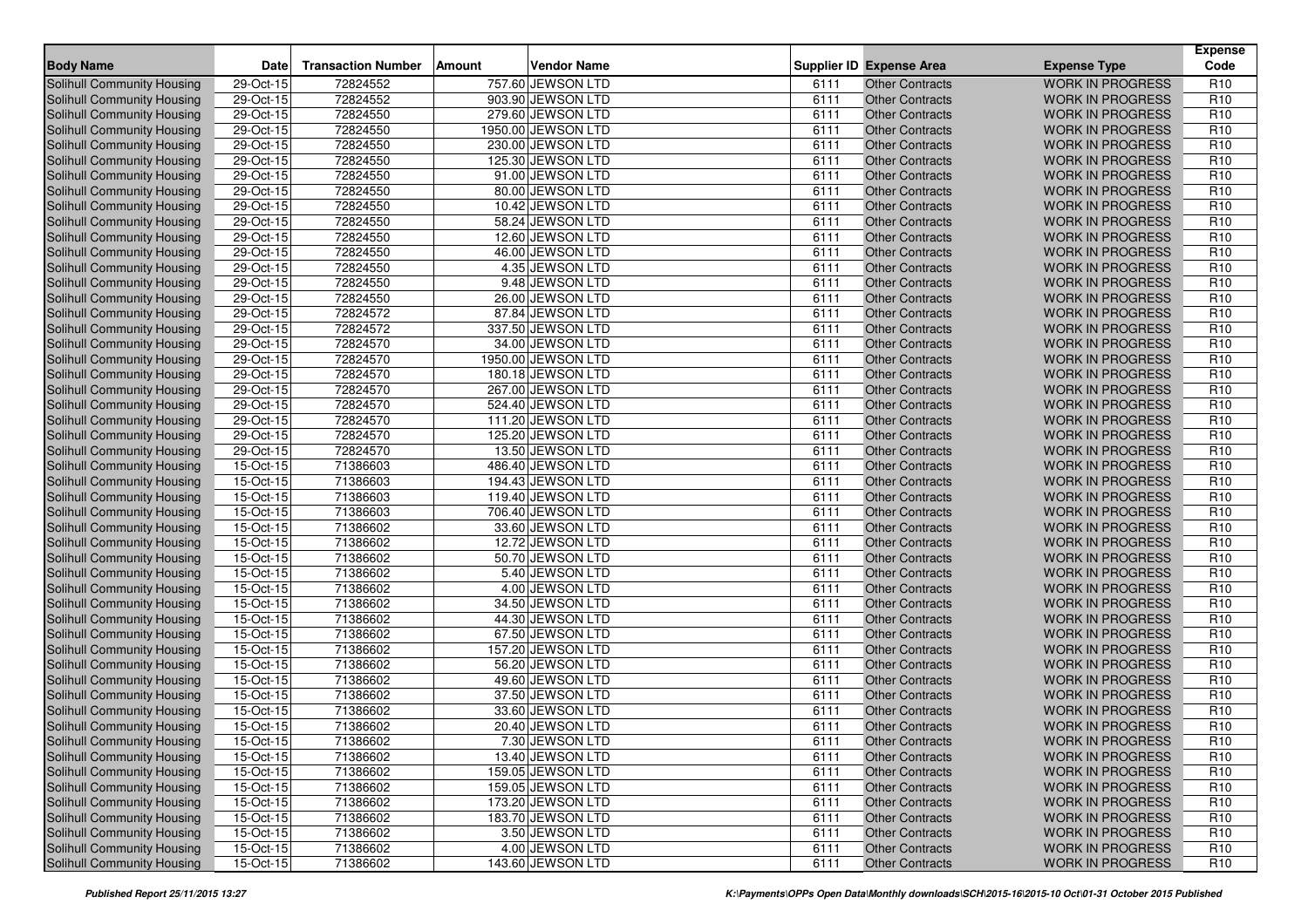| <b>Body Name</b>                  | <b>Date</b> | <b>Transaction Number</b> | Amount | <b>Vendor Name</b> |      | <b>Supplier ID Expense Area</b> | <b>Expense Type</b>     | <b>Expense</b><br>Code |
|-----------------------------------|-------------|---------------------------|--------|--------------------|------|---------------------------------|-------------------------|------------------------|
| Solihull Community Housing        | 15-Oct-15   | 71386602                  |        | 113.04 JEWSON LTD  | 6111 | <b>Other Contracts</b>          | <b>WORK IN PROGRESS</b> | R <sub>10</sub>        |
| <b>Solihull Community Housing</b> | 15-Oct-15   | 71386602                  |        | 9.00 JEWSON LTD    | 6111 | <b>Other Contracts</b>          | <b>WORK IN PROGRESS</b> | R <sub>10</sub>        |
| <b>Solihull Community Housing</b> | 15-Oct-15   | 71386600                  |        | 67.50 JEWSON LTD   | 6111 | <b>Other Contracts</b>          | <b>WORK IN PROGRESS</b> | R <sub>10</sub>        |
| Solihull Community Housing        | 15-Oct-15   | 71386600                  |        | 67.50 JEWSON LTD   | 6111 | <b>Other Contracts</b>          | <b>WORK IN PROGRESS</b> | R <sub>10</sub>        |
| Solihull Community Housing        | 15-Oct-15   | 71386600                  |        | 242.00 JEWSON LTD  | 6111 | <b>Other Contracts</b>          | <b>WORK IN PROGRESS</b> | R <sub>10</sub>        |
| Solihull Community Housing        | 15-Oct-15   | 71386644                  |        | 58.56 JEWSON LTD   | 6111 | <b>Other Contracts</b>          | <b>WORK IN PROGRESS</b> | R <sub>10</sub>        |
| Solihull Community Housing        | 15-Oct-15   | 71386644                  |        | 55.20 JEWSON LTD   | 6111 | <b>Other Contracts</b>          | <b>WORK IN PROGRESS</b> | R <sub>10</sub>        |
| <b>Solihull Community Housing</b> | 15-Oct-15   | 71386643                  |        | 975.00 JEWSON LTD  | 6111 | <b>Other Contracts</b>          | <b>WORK IN PROGRESS</b> | R <sub>10</sub>        |
| Solihull Community Housing        | 15-Oct-15   | 71386643                  |        | 70.00 JEWSON LTD   | 6111 | <b>Other Contracts</b>          | <b>WORK IN PROGRESS</b> | R <sub>10</sub>        |
| Solihull Community Housing        | 15-Oct-15   | 71386643                  |        | 91.00 JEWSON LTD   | 6111 | <b>Other Contracts</b>          | <b>WORK IN PROGRESS</b> | R <sub>10</sub>        |
| <b>Solihull Community Housing</b> | 15-Oct-15   | 71386643                  |        | 62.80 JEWSON LTD   | 6111 | <b>Other Contracts</b>          | <b>WORK IN PROGRESS</b> | R <sub>10</sub>        |
| Solihull Community Housing        | 15-Oct-15   | 71386643                  |        | 82.70 JEWSON LTD   | 6111 | <b>Other Contracts</b>          | <b>WORK IN PROGRESS</b> | R <sub>10</sub>        |
| <b>Solihull Community Housing</b> | 15-Oct-15   | 71386643                  |        | 16.80 JEWSON LTD   | 6111 | <b>Other Contracts</b>          | <b>WORK IN PROGRESS</b> | R <sub>10</sub>        |
| <b>Solihull Community Housing</b> | 15-Oct-15   | 71386643                  |        | 1319.00 JEWSON LTD | 6111 | <b>Other Contracts</b>          | <b>WORK IN PROGRESS</b> | R <sub>10</sub>        |
| Solihull Community Housing        | 15-Oct-15   | 71386643                  |        | 47.00 JEWSON LTD   | 6111 | <b>Other Contracts</b>          | <b>WORK IN PROGRESS</b> | R <sub>10</sub>        |
| <b>Solihull Community Housing</b> | 15-Oct-15   | 71386643                  |        | 46.00 JEWSON LTD   | 6111 | <b>Other Contracts</b>          | <b>WORK IN PROGRESS</b> | R <sub>10</sub>        |
| Solihull Community Housing        | 15-Oct-15   | 71386643                  |        | 62.55 JEWSON LTD   | 6111 | <b>Other Contracts</b>          | <b>WORK IN PROGRESS</b> | R <sub>10</sub>        |
| Solihull Community Housing        | 15-Oct-15   | 71386639                  |        | 587.50 JEWSON LTD  | 6111 | <b>Other Contracts</b>          | <b>WORK IN PROGRESS</b> | R <sub>10</sub>        |
| Solihull Community Housing        | 15-Oct-15   | 71386637                  |        | 163.50 JEWSON LTD  | 6111 | <b>Other Contracts</b>          | <b>WORK IN PROGRESS</b> | R <sub>10</sub>        |
| Solihull Community Housing        | 15-Oct-15   | 71386637                  |        | 163.00 JEWSON LTD  | 6111 | <b>Other Contracts</b>          | <b>WORK IN PROGRESS</b> | R <sub>10</sub>        |
| Solihull Community Housing        | 15-Oct-15   | 71386637                  |        | 77.95 JEWSON LTD   | 6111 | <b>Other Contracts</b>          | <b>WORK IN PROGRESS</b> | R <sub>10</sub>        |
| Solihull Community Housing        | 15-Oct-15   | 71386637                  |        | 115.16 JEWSON LTD  | 6111 | <b>Other Contracts</b>          | <b>WORK IN PROGRESS</b> | R <sub>10</sub>        |
| Solihull Community Housing        | $15-Oct-15$ | 71386637                  |        | 1762.50 JEWSON LTD | 6111 | <b>Other Contracts</b>          | <b>WORK IN PROGRESS</b> | R <sub>10</sub>        |
| <b>Solihull Community Housing</b> | 15-Oct-15   | 71386637                  |        | 371.20 JEWSON LTD  | 6111 | <b>Other Contracts</b>          | <b>WORK IN PROGRESS</b> | R <sub>10</sub>        |
| <b>Solihull Community Housing</b> | 15-Oct-15   | 71386637                  |        | 170.50 JEWSON LTD  | 6111 | <b>Other Contracts</b>          | <b>WORK IN PROGRESS</b> | R <sub>10</sub>        |
| Solihull Community Housing        | 15-Oct-15   | 71386637                  |        | 105.40 JEWSON LTD  | 6111 | <b>Other Contracts</b>          | <b>WORK IN PROGRESS</b> | R <sub>10</sub>        |
| <b>Solihull Community Housing</b> | 15-Oct-15   | 71386637                  |        | 15.00 JEWSON LTD   | 6111 | <b>Other Contracts</b>          | <b>WORK IN PROGRESS</b> | R <sub>10</sub>        |
| Solihull Community Housing        | 15-Oct-15   | 71386637                  |        | 69.55 JEWSON LTD   | 6111 | <b>Other Contracts</b>          | <b>WORK IN PROGRESS</b> | R <sub>10</sub>        |
| Solihull Community Housing        | 15-Oct-15   | 71386637                  |        | 30.80 JEWSON LTD   | 6111 | <b>Other Contracts</b>          | <b>WORK IN PROGRESS</b> | R <sub>10</sub>        |
| Solihull Community Housing        | 15-Oct-15   | 71386637                  |        | 29.40 JEWSON LTD   | 6111 | <b>Other Contracts</b>          | <b>WORK IN PROGRESS</b> | R <sub>10</sub>        |
| Solihull Community Housing        | 15-Oct-15   | 71386637                  |        | 31.35 JEWSON LTD   | 6111 | <b>Other Contracts</b>          | <b>WORK IN PROGRESS</b> | R <sub>10</sub>        |
| Solihull Community Housing        | $15-Or-15$  | 71386637                  |        | 54.20 JEWSON LTD   | 6111 | <b>Other Contracts</b>          | <b>WORK IN PROGRESS</b> | R <sub>10</sub>        |
| Solihull Community Housing        | 15-Oct-15   | 71386637                  |        | 61.20 JEWSON LTD   | 6111 | <b>Other Contracts</b>          | <b>WORK IN PROGRESS</b> | R <sub>10</sub>        |
| Solihull Community Housing        | 15-Oct-15   | 71386637                  |        | 13.34 JEWSON LTD   | 6111 | <b>Other Contracts</b>          | <b>WORK IN PROGRESS</b> | R <sub>10</sub>        |
| <b>Solihull Community Housing</b> | 15-Oct-15   | 71386637                  |        | 14.00 JEWSON LTD   | 6111 | <b>Other Contracts</b>          | <b>WORK IN PROGRESS</b> | R <sub>10</sub>        |
| <b>Solihull Community Housing</b> | 15-Oct-15   | 71386637                  |        | 48.50 JEWSON LTD   | 6111 | <b>Other Contracts</b>          | <b>WORK IN PROGRESS</b> | R <sub>10</sub>        |
| Solihull Community Housing        | 15-Oct-15   | 71386636                  |        | 385.49 JEWSON LTD  | 6111 | <b>Other Contracts</b>          | <b>WORK IN PROGRESS</b> | R <sub>10</sub>        |
| <b>Solihull Community Housing</b> | 15-Oct-15   | 71386622                  |        | 471.10 JEWSON LTD  | 6111 | <b>Other Contracts</b>          | <b>WORK IN PROGRESS</b> | R <sub>10</sub>        |
| <b>Solihull Community Housing</b> | 15-Oct-15   | 71386619                  |        | 835.40 JEWSON LTD  | 6111 | <b>Other Contracts</b>          | <b>WORK IN PROGRESS</b> | R <sub>10</sub>        |
| Solihull Community Housing        | 15-Oct-15   | 71386618                  |        | 510.00 JEWSON LTD  | 6111 | <b>Other Contracts</b>          | <b>WORK IN PROGRESS</b> | R <sub>10</sub>        |
| <b>Solihull Community Housing</b> | 15-Oct-15   | 71386618                  |        | 600.00 JEWSON LTD  | 6111 | <b>Other Contracts</b>          | <b>WORK IN PROGRESS</b> | R <sub>10</sub>        |
| Solihull Community Housing        | 15-Oct-15   | 71386618                  |        | 550.00 JEWSON LTD  | 6111 | <b>Other Contracts</b>          | <b>WORK IN PROGRESS</b> | R <sub>10</sub>        |
| Solihull Community Housing        | 15-Oct-15   | 71386616                  |        | 104.00 JEWSON LTD  | 6111 | <b>Other Contracts</b>          | <b>WORK IN PROGRESS</b> | R <sub>10</sub>        |
| Solihull Community Housing        | 15-Oct-15   | 71386616                  |        | 78.00 JEWSON LTD   | 6111 | Other Contracts                 | WORK IN PROGRESS        | R <sub>10</sub>        |
| Solihull Community Housing        | 15-Oct-15   | 71386616                  |        | 58.56 JEWSON LTD   | 6111 | <b>Other Contracts</b>          | <b>WORK IN PROGRESS</b> | R <sub>10</sub>        |
| Solihull Community Housing        | 15-Oct-15   | 71386612                  |        | 326.00 JEWSON LTD  | 6111 | <b>Other Contracts</b>          | <b>WORK IN PROGRESS</b> | R <sub>10</sub>        |
| Solihull Community Housing        | 15-Oct-15   | 71386609                  |        | 357.60 JEWSON LTD  | 6111 | <b>Other Contracts</b>          | <b>WORK IN PROGRESS</b> | R <sub>10</sub>        |
| Solihull Community Housing        | $15-Oct-15$ | 71386609                  |        | 520.00 JEWSON LTD  | 6111 | <b>Other Contracts</b>          | <b>WORK IN PROGRESS</b> | R <sub>10</sub>        |
| Solihull Community Housing        | 15-Oct-15   | 71386609                  |        | 163.20 JEWSON LTD  | 6111 | <b>Other Contracts</b>          | <b>WORK IN PROGRESS</b> | R <sub>10</sub>        |
| Solihull Community Housing        | 15-Oct-15   | 71386609                  |        | 174.70 JEWSON LTD  | 6111 | <b>Other Contracts</b>          | <b>WORK IN PROGRESS</b> | R <sub>10</sub>        |
| Solihull Community Housing        | 15-Oct-15   | 71386608                  |        | 527.35 JEWSON LTD  | 6111 | <b>Other Contracts</b>          | <b>WORK IN PROGRESS</b> | R <sub>10</sub>        |
| Solihull Community Housing        | 15-Oct-15   | 71386600                  |        | 262.20 JEWSON LTD  | 6111 | <b>Other Contracts</b>          | WORK IN PROGRESS        | R <sub>10</sub>        |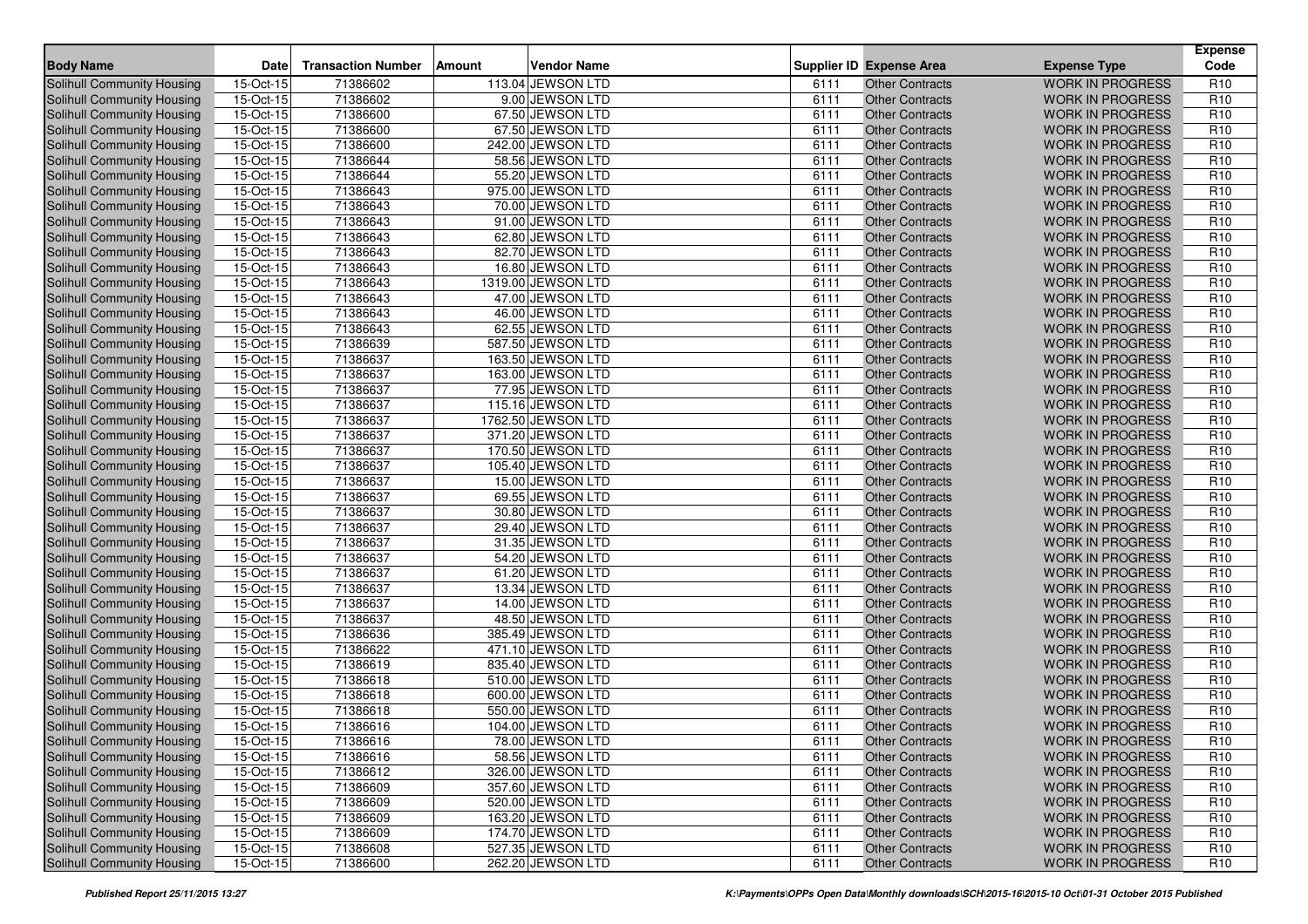|                                                          | Date                   | <b>Transaction Number</b> | Amount | <b>Vendor Name</b>                   |              |                                                  |                                                    | <b>Expense</b><br>Code             |
|----------------------------------------------------------|------------------------|---------------------------|--------|--------------------------------------|--------------|--------------------------------------------------|----------------------------------------------------|------------------------------------|
| <b>Body Name</b>                                         |                        |                           |        |                                      |              | <b>Supplier ID Expense Area</b>                  | <b>Expense Type</b>                                |                                    |
| Solihull Community Housing                               | 15-Oct-15              | 71386600                  |        | 40.00 JEWSON LTD                     | 6111         | <b>Other Contracts</b>                           | <b>WORK IN PROGRESS</b>                            | R <sub>10</sub>                    |
| <b>Solihull Community Housing</b>                        | 15-Oct-15              | 71386600                  |        | 16.80 JEWSON LTD                     | 6111         | <b>Other Contracts</b>                           | <b>WORK IN PROGRESS</b>                            | R <sub>10</sub>                    |
| <b>Solihull Community Housing</b>                        | 15-Oct-15              | 71386600                  |        | 93.90 JEWSON LTD                     | 6111         | <b>Other Contracts</b>                           | <b>WORK IN PROGRESS</b>                            | R <sub>10</sub>                    |
| Solihull Community Housing                               | 15-Oct-15              | 71386600                  |        | 6.30 JEWSON LTD                      | 6111<br>6111 | <b>Other Contracts</b>                           | <b>WORK IN PROGRESS</b><br><b>WORK IN PROGRESS</b> | R <sub>10</sub><br>R <sub>10</sub> |
| Solihull Community Housing                               | 15-Oct-15              | 71386600                  |        | 14.60 JEWSON LTD                     |              | <b>Other Contracts</b>                           |                                                    |                                    |
| <b>Solihull Community Housing</b>                        | 15-Oct-15              | 71386600                  |        | 21.60 JEWSON LTD                     | 6111         | <b>Other Contracts</b>                           | <b>WORK IN PROGRESS</b>                            | R <sub>10</sub>                    |
| Solihull Community Housing                               | 15-Oct-15              | 71386600                  |        | 791.40 JEWSON LTD                    | 6111         | <b>Other Contracts</b>                           | <b>WORK IN PROGRESS</b>                            | R <sub>10</sub>                    |
| Solihull Community Housing                               | 15-Oct-15              | 71386600                  |        | 23.50 JEWSON LTD                     | 6111         | <b>Other Contracts</b>                           | <b>WORK IN PROGRESS</b>                            | R <sub>10</sub>                    |
| Solihull Community Housing                               | 15-Oct-15              | 71386600                  |        | 45.30 JEWSON LTD                     | 6111         | <b>Other Contracts</b>                           | <b>WORK IN PROGRESS</b>                            | R <sub>10</sub>                    |
| Solihull Community Housing                               | $15-Or-15$             | 71386600                  |        | 29.00 JEWSON LTD                     | 6111         | <b>Other Contracts</b>                           | <b>WORK IN PROGRESS</b>                            | R <sub>10</sub>                    |
| Solihull Community Housing                               | 15-Oct-15              | 71386600                  |        | 246.80 JEWSON LTD                    | 6111         | <b>Other Contracts</b>                           | <b>WORK IN PROGRESS</b>                            | R <sub>10</sub>                    |
| Solihull Community Housing                               | $15-Oct-15$            | 71386600                  |        | 93.80 JEWSON LTD                     | 6111         | <b>Other Contracts</b>                           | <b>WORK IN PROGRESS</b>                            | R <sub>10</sub>                    |
| <b>Solihull Community Housing</b>                        | 15-Oct-15              | 71386600                  |        | 55.60 JEWSON LTD                     | 6111         | <b>Other Contracts</b>                           | <b>WORK IN PROGRESS</b>                            | R <sub>10</sub>                    |
| Solihull Community Housing                               | 15-Oct-15              | 71386600                  |        | 65.00 JEWSON LTD                     | 6111         | <b>Other Contracts</b>                           | <b>WORK IN PROGRESS</b>                            | R <sub>10</sub>                    |
| Solihull Community Housing                               | $15$ -Oct-15           | 71386599                  |        | 195.00 JEWSON LTD                    | 6111         | <b>Other Contracts</b>                           | <b>WORK IN PROGRESS</b>                            | R <sub>10</sub>                    |
| Solihull Community Housing                               | 15-Oct-15              | 71386599                  |        | 163.00 JEWSON LTD                    | 6111         | <b>Other Contracts</b>                           | <b>WORK IN PROGRESS</b>                            | R <sub>10</sub>                    |
| Solihull Community Housing                               | 15-Oct-15              | 71386599                  |        | 53.50 JEWSON LTD                     | 6111         | <b>Other Contracts</b>                           | <b>WORK IN PROGRESS</b>                            | R <sub>10</sub>                    |
| Solihull Community Housing                               | 15-Oct-15              | 71386599                  |        | 51.00 JEWSON LTD                     | 6111         | <b>Other Contracts</b>                           | <b>WORK IN PROGRESS</b>                            | R <sub>10</sub>                    |
| Solihull Community Housing                               | 15-Oct-15              | 71386599                  |        | 22.10 JEWSON LTD                     | 6111         | <b>Other Contracts</b>                           | <b>WORK IN PROGRESS</b>                            | R <sub>10</sub>                    |
| Solihull Community Housing                               | 15-Oct-15              | 71386599                  |        | 115.16 JEWSON LTD                    | 6111         | <b>Other Contracts</b>                           | <b>WORK IN PROGRESS</b>                            | R <sub>10</sub>                    |
| Solihull Community Housing                               | 15-Oct-15              | 71386599                  |        | 27.40 JEWSON LTD                     | 6111         | <b>Other Contracts</b>                           | <b>WORK IN PROGRESS</b>                            | R <sub>10</sub>                    |
| Solihull Community Housing                               | 15-Oct-15              | 71386599                  |        | 108.90 JEWSON LTD                    | 6111         | <b>Other Contracts</b>                           | <b>WORK IN PROGRESS</b>                            | R <sub>10</sub>                    |
| Solihull Community Housing                               | 15-Oct-15              | 71386599                  |        | 240.00 JEWSON LTD                    | 6111         | <b>Other Contracts</b>                           | <b>WORK IN PROGRESS</b>                            | R <sub>10</sub>                    |
| <b>Solihull Community Housing</b>                        | 15-Oct-15              | 71386599                  |        | 75.04 JEWSON LTD                     | 6111         | <b>Other Contracts</b>                           | <b>WORK IN PROGRESS</b>                            | R <sub>10</sub>                    |
| <b>Solihull Community Housing</b>                        | 15-Oct-15              | 71386599                  |        | 238.00 JEWSON LTD                    | 6111         | <b>Other Contracts</b>                           | <b>WORK IN PROGRESS</b>                            | R <sub>10</sub>                    |
| Solihull Community Housing                               | 15-Oct-15              | 71386599                  |        | 33.16 JEWSON LTD                     | 6111         | <b>Other Contracts</b>                           | <b>WORK IN PROGRESS</b>                            | R <sub>10</sub>                    |
| <b>Solihull Community Housing</b>                        | 15-Oct-15              | 71386599                  |        | 42.00 JEWSON LTD                     | 6111         | <b>Other Contracts</b>                           | <b>WORK IN PROGRESS</b>                            | R <sub>10</sub>                    |
| Solihull Community Housing                               | 15-Oct-15              | 71386599                  |        | 77.20 JEWSON LTD                     | 6111         | <b>Other Contracts</b>                           | <b>WORK IN PROGRESS</b>                            | R <sub>10</sub>                    |
| Solihull Community Housing                               | 15-Oct-15              | 71386599<br>71386599      |        | 31.52 JEWSON LTD                     | 6111<br>6111 | <b>Other Contracts</b>                           | <b>WORK IN PROGRESS</b>                            | R <sub>10</sub><br>R <sub>10</sub> |
| <b>Solihull Community Housing</b>                        | 15-Oct-15              |                           |        | 27.00 JEWSON LTD                     |              | <b>Other Contracts</b>                           | <b>WORK IN PROGRESS</b>                            |                                    |
| <b>Solihull Community Housing</b>                        | 15-Oct-15              | 71386599                  |        | 35.60 JEWSON LTD                     | 6111         | <b>Other Contracts</b>                           | <b>WORK IN PROGRESS</b>                            | R <sub>10</sub><br>R <sub>10</sub> |
| Solihull Community Housing                               | 15-Oct-15<br>15-Oct-15 | 71386599<br>71386599      |        | 68.20 JEWSON LTD<br>93.40 JEWSON LTD | 6111<br>6111 | <b>Other Contracts</b><br><b>Other Contracts</b> | <b>WORK IN PROGRESS</b><br><b>WORK IN PROGRESS</b> | R <sub>10</sub>                    |
| Solihull Community Housing                               | 15-Oct-15              | 71386599                  |        | 64.00 JEWSON LTD                     | 6111         | <b>Other Contracts</b>                           | <b>WORK IN PROGRESS</b>                            | R <sub>10</sub>                    |
| Solihull Community Housing<br>Solihull Community Housing | 15-Oct-15              | 71386599                  |        | 32.40 JEWSON LTD                     | 6111         | <b>Other Contracts</b>                           | <b>WORK IN PROGRESS</b>                            | R <sub>10</sub>                    |
| Solihull Community Housing                               | 15-Oct-15              | 71386599                  |        | 26.00 JEWSON LTD                     | 6111         | <b>Other Contracts</b>                           | <b>WORK IN PROGRESS</b>                            | R <sub>10</sub>                    |
| Solihull Community Housing                               | 15-Oct-15              | 71386598                  |        | 457.49 JEWSON LTD                    | 6111         | <b>Other Contracts</b>                           | <b>WORK IN PROGRESS</b>                            | R <sub>10</sub>                    |
| Solihull Community Housing                               | 15-Oct-15              | 71386597                  |        | 531.37 JEWSON LTD                    | 6111         | <b>Other Contracts</b>                           | <b>WORK IN PROGRESS</b>                            | R <sub>10</sub>                    |
| <b>Solihull Community Housing</b>                        | 15-Oct-15              | 71386595                  |        | 436.91 JEWSON LTD                    | 6111         | <b>Other Contracts</b>                           | <b>WORK IN PROGRESS</b>                            | R <sub>10</sub>                    |
| Solihull Community Housing                               | 15-Oct-15              | 71386594                  |        | 86.40 JEWSON LTD                     | 6111         | <b>Other Contracts</b>                           | <b>WORK IN PROGRESS</b>                            | R <sub>10</sub>                    |
| Solihull Community Housing                               | 15-Oct-15              | 71386594                  |        | 205.80 JEWSON LTD                    | 6111         | <b>Other Contracts</b>                           | <b>WORK IN PROGRESS</b>                            | R <sub>10</sub>                    |
| Solihull Community Housing                               | 15-Oct-15              | 71386647                  |        | 19.00 JEWSON LTD                     | 6111         | <b>Other Contracts</b>                           | <b>WORK IN PROGRESS</b>                            | R <sub>10</sub>                    |
| Solihull Community Housing                               | 15-Oct-15              | 71386647                  |        | 304.05 JEWSON LTD                    | 6111         | <b>Other Contracts</b>                           | <b>WORK IN PROGRESS</b>                            | R <sub>10</sub>                    |
| Solihull Community Housing                               | 15-Oct-15              | 71386647                  |        | 527.35 JEWSON LTD                    | 6111         | <b>Other Contracts</b>                           | <b>WORK IN PROGRESS</b>                            | R <sub>10</sub>                    |
| Solihull Community Housing                               | 15-Oct-15              | 71386647                  |        | 201.84 JEWSON LTD                    | 6111         | <b>Other Contracts</b>                           | <b>WORK IN PROGRESS</b>                            | R <sub>10</sub>                    |
| Solihull Community Housing                               | 15-Oct-15              | 71386645                  |        | 246.60 JEWSON LTD                    | 6111         | <b>Other Contracts</b>                           | <b>WORK IN PROGRESS</b>                            | R <sub>10</sub>                    |
| Solihull Community Housing                               | 15-Oct-15              | 71386645                  |        | 72.60 JEWSON LTD                     | 6111         | <b>Other Contracts</b>                           | <b>WORK IN PROGRESS</b>                            | R <sub>10</sub>                    |
| Solihull Community Housing                               | 15-Oct-15              | 71386645                  |        | 257.40 JEWSON LTD                    | 6111         | <b>Other Contracts</b>                           | <b>WORK IN PROGRESS</b>                            | R <sub>10</sub>                    |
| Solihull Community Housing                               | 15-Oct-15              | 71386645                  |        | 96.00 JEWSON LTD                     | 6111         | <b>Other Contracts</b>                           | <b>WORK IN PROGRESS</b>                            | R <sub>10</sub>                    |
| Solihull Community Housing                               | $15$ -Oct-15           | 71386645                  |        | 96.00 JEWSON LTD                     | 6111         | <b>Other Contracts</b>                           | <b>WORK IN PROGRESS</b>                            | R <sub>10</sub>                    |
| Solihull Community Housing                               | $15-Oct-15$            | 71386645                  |        | 7.00 JEWSON LTD                      | 6111         | <b>Other Contracts</b>                           | <b>WORK IN PROGRESS</b>                            | R <sub>10</sub>                    |
| Solihull Community Housing                               | 15-Oct-15              | 71386645                  |        | 164.00 JEWSON LTD                    | 6111         | <b>Other Contracts</b>                           | WORK IN PROGRESS                                   | R <sub>10</sub>                    |
|                                                          |                        |                           |        |                                      |              |                                                  |                                                    |                                    |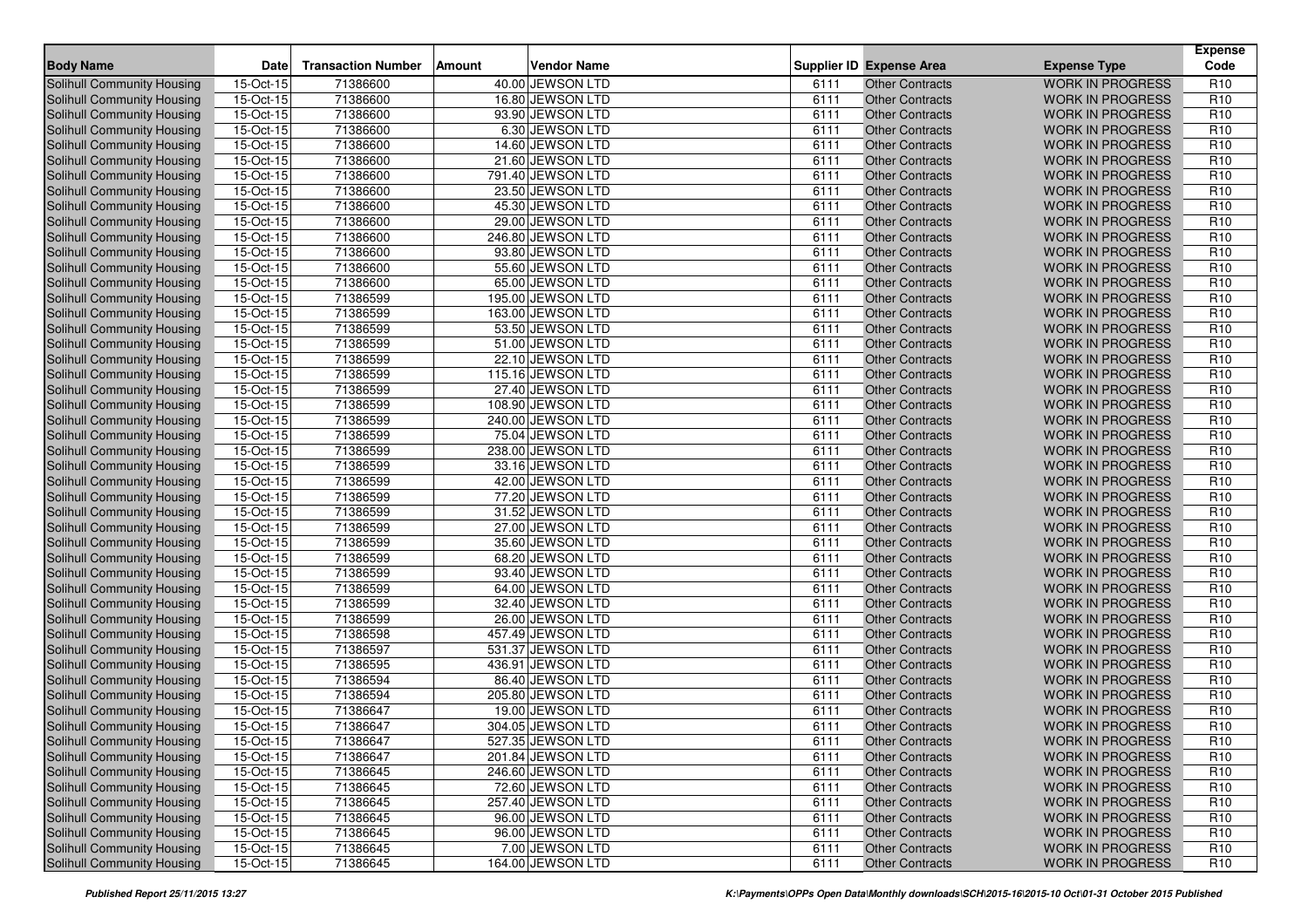| <b>Body Name</b>                  | Date      | <b>Transaction Number</b> | Amount | <b>Vendor Name</b>                        |                  | <b>Supplier ID Expense Area</b>                            | <b>Expense Type</b>          | <b>Expense</b><br>Code |
|-----------------------------------|-----------|---------------------------|--------|-------------------------------------------|------------------|------------------------------------------------------------|------------------------------|------------------------|
| <b>Solihull Community Housing</b> | 15-Oct-15 | 71386645                  |        | 210.00 JEWSON LTD                         | 6111             | <b>Other Contracts</b>                                     | <b>WORK IN PROGRESS</b>      | R <sub>10</sub>        |
| Solihull Community Housing        | 15-Oct-15 | 71386645                  |        | 21.30 JEWSON LTD                          | 6111             | <b>Other Contracts</b>                                     | <b>WORK IN PROGRESS</b>      | R <sub>10</sub>        |
| Solihull Community Housing        | 15-Oct-15 | 71386645                  |        | 474.84 JEWSON LTD                         | 6111             | <b>Other Contracts</b>                                     | <b>WORK IN PROGRESS</b>      | R <sub>10</sub>        |
| Solihull Community Housing        | 15-Oct-15 | 71386645                  |        | 574.40 JEWSON LTD                         | 6111             | <b>Other Contracts</b>                                     | <b>WORK IN PROGRESS</b>      | R <sub>10</sub>        |
| <b>Solihull Community Housing</b> | 15-Oct-15 | 71386645                  |        | 5.50 JEWSON LTD                           | 6111             | <b>Other Contracts</b>                                     | <b>WORK IN PROGRESS</b>      | R <sub>10</sub>        |
| Solihull Community Housing        | 15-Oct-15 | 71386644                  |        | 48.24 JEWSON LTD                          | 6111             | <b>Other Contracts</b>                                     | <b>WORK IN PROGRESS</b>      | R <sub>10</sub>        |
| Solihull Community Housing        | 15-Oct-15 | 71386644                  |        | 183.96 JEWSON LTD                         | 6111             | <b>Other Contracts</b>                                     | <b>WORK IN PROGRESS</b>      | R <sub>10</sub>        |
| Solihull Community Housing        | 29-Oct-15 | 72824556                  |        | -785.93 JEWSON LTD                        | 6111             | <b>Other Contracts</b>                                     | <b>WORK IN PROGRESS</b>      | R <sub>10</sub>        |
| Solihull Community Housing        | 29-Oct-15 | 72824555                  |        | -656.60 JEWSON LTD                        | 6111             | <b>Other Contracts</b>                                     | <b>WORK IN PROGRESS</b>      | R <sub>10</sub>        |
| Solihull Community Housing        | 29-Oct-15 | 72824555                  |        | -752.40 JEWSON LTD                        | 6111             | <b>Other Contracts</b>                                     | <b>WORK IN PROGRESS</b>      | R <sub>10</sub>        |
| Solihull Community Housing        | 09-Oct-15 | 70638547                  |        | 3545.10 JMG ROOFING LTD                   | 2076651          | <b>Cyclical Maintenance</b>                                | <b>Contractor Payments</b>   | <b>B70</b>             |
| <b>Solihull Community Housing</b> | 09-Oct-15 | 70639547                  |        | 3545.10 JMG ROOFING LTD                   | 2076651          | <b>Cyclical Maintenance</b>                                | <b>Contractor Payments</b>   | <b>B70</b>             |
| Solihull Community Housing        | 02-Oct-15 | 69841547                  |        | 10631.95 KELBEC CIVILS                    | 8543687          | <b>Tarmac &amp; Resurfacing Works</b>                      | <b>Contractor Payments</b>   | <b>B70</b>             |
| Solihull Community Housing        | 02-Oct-15 | 69841548                  |        | 1718.95 KELBEC CIVILS                     | 8543687          | <b>Tarmac &amp; Resurfacing Works</b>                      | <b>Contractor Payments</b>   | <b>B70</b>             |
| <b>Solihull Community Housing</b> | 09-Oct-15 | 70651547                  |        | 3533.89 LEX AUTOLEASE LIMITED             | 5540686          | CCC - Sustainability Challenge (CONTRACT HIRE              |                              | C30                    |
| Solihull Community Housing        | 09-Oct-15 | 70641547                  |        | 674.74 LEX AUTOLEASE LIMITED              | 5540686          | CCC - Sustainability Challenge (CONTRACT HIRE              |                              | C <sub>30</sub>        |
| <b>Solihull Community Housing</b> | 19-Oct-15 | 71724548                  |        | 3150.21 LEX AUTOLEASE LIMITED             | 5540686          | CCC - Sustainability Challenge (CONTRACT HIRE              |                              | C30                    |
| <b>Solihull Community Housing</b> | 19-Oct-15 | 71723547                  |        | 414.88 LEX AUTOLEASE LIMITED              | 5540686          | CCC - Sustainability Challenge (CONTRACT HIRE              |                              | C30                    |
| Solihull Community Housing        | 09-Oct-15 | 70643547                  |        | 674.74 LEX AUTOLEASE LIMITED              | 5540686          | CCC - Sustainability Challenge (CONTRACT HIRE              |                              | C <sub>30</sub>        |
| Solihull Community Housing        | 09-Oct-15 | 70644547                  |        | 303.48 LEX AUTOLEASE LIMITED              | 5540686          | CCC - Sustainability Challenge (CONTRACT HIRE              |                              | C <sub>30</sub>        |
| <b>Solihull Community Housing</b> | 09-Oct-15 | 70645547                  |        | 435.08 LEX AUTOLEASE LIMITED              | 5540686          | CCC - Sustainability Challenge (CONTRACT HIRE              |                              | C <sub>30</sub>        |
| Solihull Community Housing        | 09-Oct-15 | 70646547                  |        | 341.12 LEX AUTOLEASE LIMITED              | 5540686          | CCC - Sustainability Challenge (CONTRACT HIRE              |                              | C30                    |
| Solihull Community Housing        | 09-Oct-15 | 70647547                  |        | 589.93 LEX AUTOLEASE LIMITED              | 5540686          | CCC - Sustainability Challenge (CONTRACT HIRE              |                              | C <sub>30</sub>        |
| Solihull Community Housing        | 09-Oct-15 | 70649547                  |        | 2837.80 LEX AUTOLEASE LIMITED             | 5540686          | CCC - Sustainability Challenge (CONTRACT HIRE              |                              | C <sub>30</sub>        |
| Solihull Community Housing        | 15-Oct-15 | 71463579                  |        | 460.00 LEX AUTOLEASE LIMITED              | 5540686          | CCC - Sustainability Challenge (CONTRACT HIRE              |                              | C <sub>30</sub>        |
| Solihull Community Housing        | 19-Oct-15 | 71725549                  |        | 1530.53 LEX AUTOLEASE LIMITED             | 5540686          | CCC - Sustainability Challenge (CONTRACT HIRE              |                              | C30                    |
| Solihull Community Housing        | 19-Oct-15 | 71725550                  |        | 1888.12 LEX AUTOLEASE LIMITED             | 5540686          | CCC - Sustainability Challenge (CONTRACT HIRE              |                              | C <sub>30</sub>        |
| Solihull Community Housing        | 28-Oct-15 | 72711573                  |        | 19872.76 LEX AUTOLEASE LIMITED            | 5540686          | CCC - Sustainability Challenge (CONTRACT HIRE              |                              | C <sub>30</sub>        |
| Solihull Community Housing        | 30-Oct-15 | 72912549                  |        | 19872.76 LEX AUTOLEASE LIMITED            | 5540686          | CCC - Sustainability Challenge (CONTRACT HIRE              |                              | C <sub>30</sub>        |
| Solihull Community Housing        | 30-Oct-15 | 72912550                  |        | 413.96 LEX AUTOLEASE LIMITED              | 5540686          | CCC - Sustainability Challenge (CONTRACT HIRE              |                              | C30                    |
| Solihull Community Housing        | 30-Oct-15 | 72912551                  |        | 589.93 LEX AUTOLEASE LIMITED              | 5540686          | CCC - Sustainability Challenge (CONTRACT HIRE              |                              | C <sub>30</sub>        |
| <b>Solihull Community Housing</b> | 09-Oct-15 | 70651547                  |        | 311.91 LEX AUTOLEASE LIMITED              | 5540686          | CCC - Sustainability Challenge (Vehicle service and repail |                              | C60                    |
| Solihull Community Housing        | 09-Oct-15 | 70649547                  |        | 150.50 LEX AUTOLEASE LIMITED              | 5540686          | CCC - Sustainability Challenge (Vehicle service and repail |                              | C60                    |
| Solihull Community Housing        | 09-Oct-15 | 70649547                  |        | 66.42 LEX AUTOLEASE LIMITED               | 5540686          | CCC - Sustainability Challenge (Vehicle service and repail |                              | C60                    |
| <b>Solihull Community Housing</b> | 09-Oct-15 | 70642547                  |        | -500.00 LEX AUTOLEASE LIMITED             | 5540686          | CCC - Sustainability Challenge (CONTRACT HIRE              |                              | C30                    |
| Solihull Community Housing        | 16-Oct-15 | 71582632                  |        | 3500.00 LIBERATA UK LIMITED               | 260485           | Settlement Agreement                                       | <b>Court Fees</b>            | D <sub>54</sub>        |
| <b>Solihull Community Housing</b> | 08-Oct-15 | 70521604                  |        | 239.11 LIFT & ENGINEERING SERVICES        | 1656614          | Emergency Planning and Busine Other Building Costs         |                              | <b>B39</b>             |
| Solihull Community Housing        | 26-Oct-15 | 72474550                  |        | 21711.45 LIFT & ENGINEERING SERVICES      | 1656614          | CL - Stowe Pool                                            | <b>Contractor Payments</b>   | <b>B70</b>             |
| Solihull Community Housing        | 26-Oct-15 | 72474551                  |        | 33975.76 LIFT & ENGINEERING SERVICES      | 1656614          | CL - Stowe Pool                                            | <b>Contractor Payments</b>   | <b>B70</b>             |
| <b>Solihull Community Housing</b> | 26-Oct-15 | 72474552                  |        | 22217.72 LIFT & ENGINEERING SERVICES      | 1656614          | CL - Stowe Pool                                            | <b>Contractor Payments</b>   | <b>B70</b>             |
| Solihull Community Housing        | 26-Oct-15 | 72474553                  |        | 16488.18 LIFT & ENGINEERING SERVICES      |                  | 1656614 CL - Stowe Pool                                    | <b>Contractor Payments</b>   | <b>B70</b>             |
| Solihull Community Housing        | 28-Oct-15 | 72736580                  |        | 529.31 LIFT & ENGINEERING SERVICES        | 1656614          | Catering                                                   | <b>Utility Related Works</b> | <b>B34</b>             |
| <b>Solihull Community Housing</b> | 28-Oct-15 | 72736579                  |        | 529.31 LIFT & ENGINEERING SERVICES        | 1656614 Catering |                                                            | <b>Utility Related Works</b> | <b>B34</b>             |
| Solihull Community Housing        | 13-Oct-15 | 71149547                  |        | 3992.47 LIFT & ENGINEERING SERVICES       | 1656614 Catering |                                                            | <b>Utility Related Works</b> | <b>B34</b>             |
| Solihull Community Housing        | 21-Oct-15 | 72058547                  |        | 742.66 LYRECO UK LTD                      | 74691            | Overtime - Salaries                                        | Stationery                   | D <sub>25</sub>        |
| Solihull Community Housing        | 21-Oct-15 | 72059547                  |        | 507.35 LYRECO UK LTD                      | 74691            | Overtime - Salaries                                        | Stationery                   | D <sub>25</sub>        |
| Solihull Community Housing        | 28-Oct-15 | 72711574                  |        | 695.00 M3 HOUSING                         | 111286           | Business Support - MST Back OCATERING PROVISIONS           |                              | D <sub>20</sub>        |
| Solihull Community Housing        | 23-Oct-15 | 72363547                  |        | 320.00 MAN COMMERCIAL PROTECTION LTD      | 946596           | Private Sector Leasing - 87 War Other Works                |                              | <b>B32</b>             |
| Solihull Community Housing        | 13-Oct-15 | 71152547                  |        | 17240.43 MAN COMMERCIAL PROTECTION LTD    | 946596           | Wages - Attendants                                         | OTHER OPERATIONAL            | <b>B43</b>             |
| Solihull Community Housing        | 19-Oct-15 | 71683627                  |        | 300.50 MANSE MASTERDOR LTD                | 52547            | <b>Other Contracts</b>                                     | <b>WORK IN PROGRESS</b>      | R <sub>10</sub>        |
| Solihull Community Housing        | 09-Oct-15 | 70654547                  |        | 11256.12 MITIE PROPERTY SERVICES MIDS LTD | 6724             | High Rise - Communal Decoratii Contractor Payments         |                              | <b>B70</b>             |
| <b>Solihull Community Housing</b> | 09-Oct-15 | 70654547                  |        | 270.00 MITIE PROPERTY SERVICES MIDS LTD   | 6724             | High Rise - Communal Decoratii Contractor Payments         |                              | <b>B70</b>             |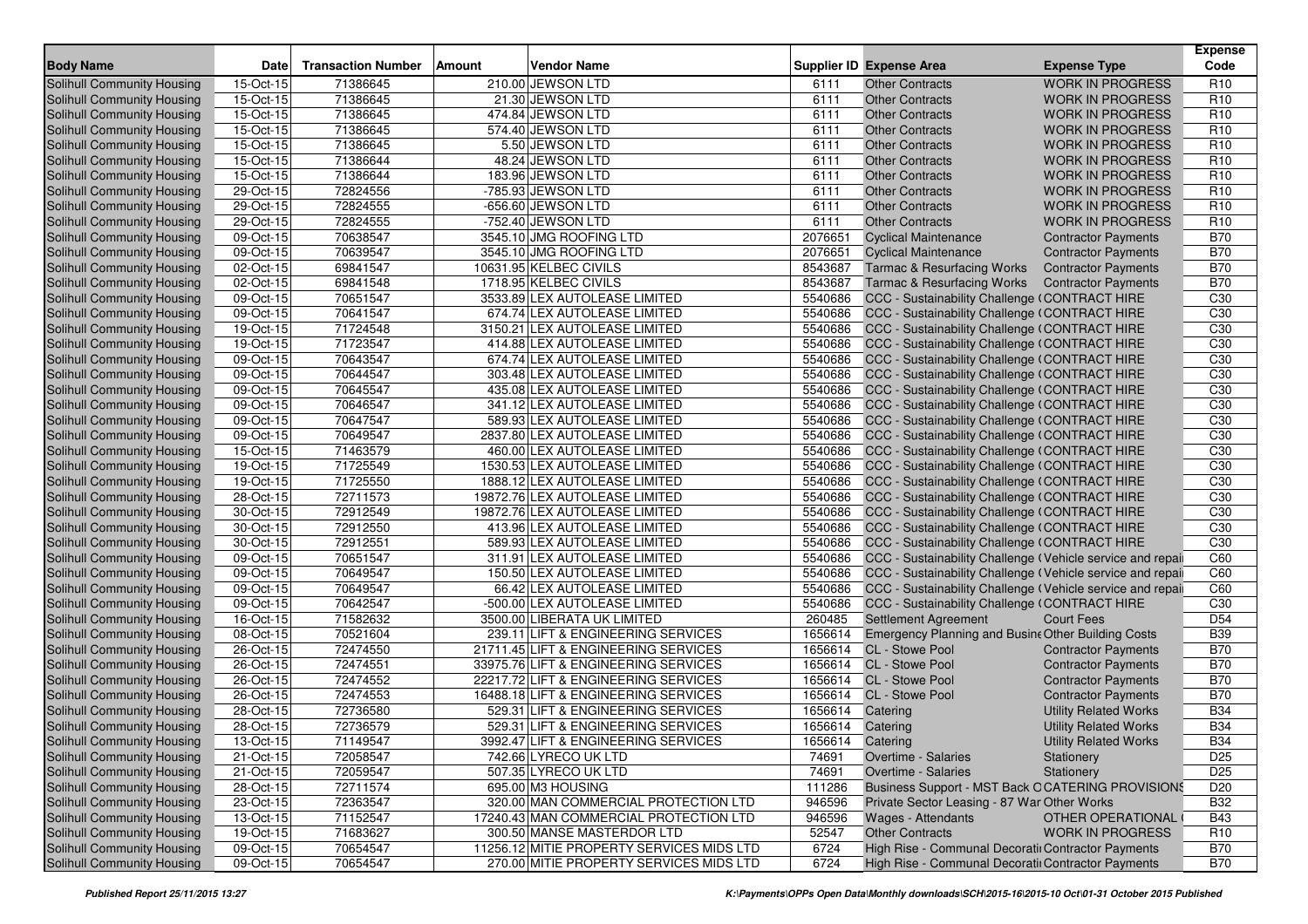| <b>Body Name</b><br><b>Expense Type</b><br><b>WORK IN PROGRESS</b><br>Solihull Community Housing<br>30-Oct-15<br>72934587<br>451.20 MOBILITY WORLD LTD<br>278858<br><b>Other Contracts</b><br>30-Oct-15<br>72934587<br>15.00 MOBILITY WORLD LTD<br>278858<br>Solihull Community Housing<br><b>Other Contracts</b><br><b>WORK IN PROGRESS</b><br>02-Oct-15<br>1950.54 MOSSVALE MAINTENANCE & SEALING SER<br>48908<br>Solihull Community Housing<br>69908632<br>Catering<br><b>Utility Related Works</b><br>233945<br>Solihull Community Housing<br>02-Oct-15<br>69908582<br>385.35 MTD SCAFFOLDING LTD<br>CHH - Sanctuary Scheme<br><b>External Structures</b><br>233945<br>08-Oct-15<br>70521577<br><b>External Structures</b><br>Solihull Community Housing<br>391.52 MTD SCAFFOLDING LTD<br>CHH - Sanctuary Scheme<br>70521576<br>233945<br>Solihull Community Housing<br>08-Oct-15<br>385.35 MTD SCAFFOLDING LTD<br>CHH - Sanctuary Scheme<br><b>External Structures</b><br>233945<br>70521575<br>385.35 MTD SCAFFOLDING LTD<br><b>CHH - Sanctuary Scheme</b><br>Solihull Community Housing<br>08-Oct-15<br><b>External Structures</b><br>70521573<br>385.35 MTD SCAFFOLDING LTD<br>233945<br>Solihull Community Housing<br>08-Oct-15<br><b>CHH - Sanctuary Scheme</b><br><b>External Structures</b><br>21-Oct-15<br>72093571<br>385.35 MTD SCAFFOLDING LTD<br>233945<br>Solihull Community Housing<br><b>CHH - Sanctuary Scheme</b><br><b>External Structures</b><br>Solihull Community Housing<br>21-Oct-15<br>72093570<br>385.35 MTD SCAFFOLDING LTD<br>233945<br><b>CHH - Sanctuary Scheme</b><br><b>External Structures</b><br>72093569<br>385.35 MTD SCAFFOLDING LTD<br>233945<br>Solihull Community Housing<br>21-Oct-15<br>CHH - Sanctuary Scheme<br><b>External Structures</b><br>21-Oct-15<br>72093568<br>512.72 MTD SCAFFOLDING LTD<br>233945<br>Solihull Community Housing<br>CHH - Sanctuary Scheme<br><b>External Structures</b><br>233945<br>21-Oct-15<br>72093566<br>Solihull Community Housing<br>431.76 MTD SCAFFOLDING LTD<br>CHH - Sanctuary Scheme<br><b>External Structures</b><br>233945<br>21-Oct-15<br>72093565<br>431.76 MTD SCAFFOLDING LTD<br><b>CHH - Sanctuary Scheme</b><br>Solihull Community Housing<br><b>External Structures</b><br>72093563<br>560.65 MTD SCAFFOLDING LTD<br>233945<br><b>CHH - Sanctuary Scheme</b><br>Solihull Community Housing<br>21-Oct-15<br><b>External Structures</b> | <b>Expense</b><br>Code             |
|--------------------------------------------------------------------------------------------------------------------------------------------------------------------------------------------------------------------------------------------------------------------------------------------------------------------------------------------------------------------------------------------------------------------------------------------------------------------------------------------------------------------------------------------------------------------------------------------------------------------------------------------------------------------------------------------------------------------------------------------------------------------------------------------------------------------------------------------------------------------------------------------------------------------------------------------------------------------------------------------------------------------------------------------------------------------------------------------------------------------------------------------------------------------------------------------------------------------------------------------------------------------------------------------------------------------------------------------------------------------------------------------------------------------------------------------------------------------------------------------------------------------------------------------------------------------------------------------------------------------------------------------------------------------------------------------------------------------------------------------------------------------------------------------------------------------------------------------------------------------------------------------------------------------------------------------------------------------------------------------------------------------------------------------------------------------------------------------------------------------------------------------------------------------------------------------------------------------------------------------------------------------------------------------------------------------------------------------------------------------------------------------------------------------------------------|------------------------------------|
|                                                                                                                                                                                                                                                                                                                                                                                                                                                                                                                                                                                                                                                                                                                                                                                                                                                                                                                                                                                                                                                                                                                                                                                                                                                                                                                                                                                                                                                                                                                                                                                                                                                                                                                                                                                                                                                                                                                                                                                                                                                                                                                                                                                                                                                                                                                                                                                                                                      | R <sub>10</sub>                    |
|                                                                                                                                                                                                                                                                                                                                                                                                                                                                                                                                                                                                                                                                                                                                                                                                                                                                                                                                                                                                                                                                                                                                                                                                                                                                                                                                                                                                                                                                                                                                                                                                                                                                                                                                                                                                                                                                                                                                                                                                                                                                                                                                                                                                                                                                                                                                                                                                                                      | R <sub>10</sub>                    |
|                                                                                                                                                                                                                                                                                                                                                                                                                                                                                                                                                                                                                                                                                                                                                                                                                                                                                                                                                                                                                                                                                                                                                                                                                                                                                                                                                                                                                                                                                                                                                                                                                                                                                                                                                                                                                                                                                                                                                                                                                                                                                                                                                                                                                                                                                                                                                                                                                                      | <b>B34</b>                         |
|                                                                                                                                                                                                                                                                                                                                                                                                                                                                                                                                                                                                                                                                                                                                                                                                                                                                                                                                                                                                                                                                                                                                                                                                                                                                                                                                                                                                                                                                                                                                                                                                                                                                                                                                                                                                                                                                                                                                                                                                                                                                                                                                                                                                                                                                                                                                                                                                                                      | <b>B33</b>                         |
|                                                                                                                                                                                                                                                                                                                                                                                                                                                                                                                                                                                                                                                                                                                                                                                                                                                                                                                                                                                                                                                                                                                                                                                                                                                                                                                                                                                                                                                                                                                                                                                                                                                                                                                                                                                                                                                                                                                                                                                                                                                                                                                                                                                                                                                                                                                                                                                                                                      | <b>B33</b>                         |
|                                                                                                                                                                                                                                                                                                                                                                                                                                                                                                                                                                                                                                                                                                                                                                                                                                                                                                                                                                                                                                                                                                                                                                                                                                                                                                                                                                                                                                                                                                                                                                                                                                                                                                                                                                                                                                                                                                                                                                                                                                                                                                                                                                                                                                                                                                                                                                                                                                      | <b>B33</b>                         |
|                                                                                                                                                                                                                                                                                                                                                                                                                                                                                                                                                                                                                                                                                                                                                                                                                                                                                                                                                                                                                                                                                                                                                                                                                                                                                                                                                                                                                                                                                                                                                                                                                                                                                                                                                                                                                                                                                                                                                                                                                                                                                                                                                                                                                                                                                                                                                                                                                                      | <b>B33</b>                         |
|                                                                                                                                                                                                                                                                                                                                                                                                                                                                                                                                                                                                                                                                                                                                                                                                                                                                                                                                                                                                                                                                                                                                                                                                                                                                                                                                                                                                                                                                                                                                                                                                                                                                                                                                                                                                                                                                                                                                                                                                                                                                                                                                                                                                                                                                                                                                                                                                                                      | <b>B33</b>                         |
|                                                                                                                                                                                                                                                                                                                                                                                                                                                                                                                                                                                                                                                                                                                                                                                                                                                                                                                                                                                                                                                                                                                                                                                                                                                                                                                                                                                                                                                                                                                                                                                                                                                                                                                                                                                                                                                                                                                                                                                                                                                                                                                                                                                                                                                                                                                                                                                                                                      | <b>B33</b>                         |
|                                                                                                                                                                                                                                                                                                                                                                                                                                                                                                                                                                                                                                                                                                                                                                                                                                                                                                                                                                                                                                                                                                                                                                                                                                                                                                                                                                                                                                                                                                                                                                                                                                                                                                                                                                                                                                                                                                                                                                                                                                                                                                                                                                                                                                                                                                                                                                                                                                      | <b>B33</b>                         |
|                                                                                                                                                                                                                                                                                                                                                                                                                                                                                                                                                                                                                                                                                                                                                                                                                                                                                                                                                                                                                                                                                                                                                                                                                                                                                                                                                                                                                                                                                                                                                                                                                                                                                                                                                                                                                                                                                                                                                                                                                                                                                                                                                                                                                                                                                                                                                                                                                                      | <b>B33</b>                         |
|                                                                                                                                                                                                                                                                                                                                                                                                                                                                                                                                                                                                                                                                                                                                                                                                                                                                                                                                                                                                                                                                                                                                                                                                                                                                                                                                                                                                                                                                                                                                                                                                                                                                                                                                                                                                                                                                                                                                                                                                                                                                                                                                                                                                                                                                                                                                                                                                                                      | <b>B33</b>                         |
|                                                                                                                                                                                                                                                                                                                                                                                                                                                                                                                                                                                                                                                                                                                                                                                                                                                                                                                                                                                                                                                                                                                                                                                                                                                                                                                                                                                                                                                                                                                                                                                                                                                                                                                                                                                                                                                                                                                                                                                                                                                                                                                                                                                                                                                                                                                                                                                                                                      | <b>B33</b>                         |
|                                                                                                                                                                                                                                                                                                                                                                                                                                                                                                                                                                                                                                                                                                                                                                                                                                                                                                                                                                                                                                                                                                                                                                                                                                                                                                                                                                                                                                                                                                                                                                                                                                                                                                                                                                                                                                                                                                                                                                                                                                                                                                                                                                                                                                                                                                                                                                                                                                      | <b>B33</b>                         |
|                                                                                                                                                                                                                                                                                                                                                                                                                                                                                                                                                                                                                                                                                                                                                                                                                                                                                                                                                                                                                                                                                                                                                                                                                                                                                                                                                                                                                                                                                                                                                                                                                                                                                                                                                                                                                                                                                                                                                                                                                                                                                                                                                                                                                                                                                                                                                                                                                                      | <b>B33</b>                         |
| 233945<br>14-Oct-15<br>71274577<br>385.35 MTD SCAFFOLDING LTD<br>Solihull Community Housing<br>CHH - Sanctuary Scheme<br><b>External Structures</b>                                                                                                                                                                                                                                                                                                                                                                                                                                                                                                                                                                                                                                                                                                                                                                                                                                                                                                                                                                                                                                                                                                                                                                                                                                                                                                                                                                                                                                                                                                                                                                                                                                                                                                                                                                                                                                                                                                                                                                                                                                                                                                                                                                                                                                                                                  | <b>B33</b>                         |
| 23-Oct-15<br>72359547<br>305.60 MULTIBRAND SERVICES LTD<br>169538<br><b>MATERIALS</b><br>Solihull Community Housing<br>Subscriptions-Employees                                                                                                                                                                                                                                                                                                                                                                                                                                                                                                                                                                                                                                                                                                                                                                                                                                                                                                                                                                                                                                                                                                                                                                                                                                                                                                                                                                                                                                                                                                                                                                                                                                                                                                                                                                                                                                                                                                                                                                                                                                                                                                                                                                                                                                                                                       | D <sub>11</sub>                    |
| Solihull Community Housing<br>71683583<br>17.98 NATIONAL PLASTICS<br>206818<br><b>WORK IN PROGRESS</b><br>19-Oct-15<br><b>Other Contracts</b>                                                                                                                                                                                                                                                                                                                                                                                                                                                                                                                                                                                                                                                                                                                                                                                                                                                                                                                                                                                                                                                                                                                                                                                                                                                                                                                                                                                                                                                                                                                                                                                                                                                                                                                                                                                                                                                                                                                                                                                                                                                                                                                                                                                                                                                                                        | R <sub>10</sub>                    |
| 19-Oct-15<br>71683584<br>37.60 NATIONAL PLASTICS<br>206818<br><b>Other Contracts</b><br>Solihull Community Housing<br><b>WORK IN PROGRESS</b>                                                                                                                                                                                                                                                                                                                                                                                                                                                                                                                                                                                                                                                                                                                                                                                                                                                                                                                                                                                                                                                                                                                                                                                                                                                                                                                                                                                                                                                                                                                                                                                                                                                                                                                                                                                                                                                                                                                                                                                                                                                                                                                                                                                                                                                                                        | R <sub>10</sub>                    |
| 19-Oct-15<br>71683584<br>23.80 NATIONAL PLASTICS<br>206818<br>Solihull Community Housing<br><b>Other Contracts</b><br><b>WORK IN PROGRESS</b>                                                                                                                                                                                                                                                                                                                                                                                                                                                                                                                                                                                                                                                                                                                                                                                                                                                                                                                                                                                                                                                                                                                                                                                                                                                                                                                                                                                                                                                                                                                                                                                                                                                                                                                                                                                                                                                                                                                                                                                                                                                                                                                                                                                                                                                                                        | R <sub>10</sub>                    |
| 206818<br>Solihull Community Housing<br>19-Oct-15<br>71683584<br>308.00 NATIONAL PLASTICS<br><b>Other Contracts</b><br><b>WORK IN PROGRESS</b>                                                                                                                                                                                                                                                                                                                                                                                                                                                                                                                                                                                                                                                                                                                                                                                                                                                                                                                                                                                                                                                                                                                                                                                                                                                                                                                                                                                                                                                                                                                                                                                                                                                                                                                                                                                                                                                                                                                                                                                                                                                                                                                                                                                                                                                                                       | R <sub>10</sub>                    |
| 71683583<br>Solihull Community Housing<br>19-Oct-15<br>308.00 NATIONAL PLASTICS<br>206818<br><b>Other Contracts</b><br><b>WORK IN PROGRESS</b>                                                                                                                                                                                                                                                                                                                                                                                                                                                                                                                                                                                                                                                                                                                                                                                                                                                                                                                                                                                                                                                                                                                                                                                                                                                                                                                                                                                                                                                                                                                                                                                                                                                                                                                                                                                                                                                                                                                                                                                                                                                                                                                                                                                                                                                                                       | R <sub>10</sub>                    |
| <b>Solihull Community Housing</b><br>19-Oct-15<br>71683583<br>18.60 NATIONAL PLASTICS<br>206818<br><b>Other Contracts</b><br><b>WORK IN PROGRESS</b>                                                                                                                                                                                                                                                                                                                                                                                                                                                                                                                                                                                                                                                                                                                                                                                                                                                                                                                                                                                                                                                                                                                                                                                                                                                                                                                                                                                                                                                                                                                                                                                                                                                                                                                                                                                                                                                                                                                                                                                                                                                                                                                                                                                                                                                                                 | R <sub>10</sub>                    |
| 19-Oct-15<br>71683631<br>8072696<br>Solihull Community Housing<br>223.50 NATIONAL SAFETY SUPPLIES<br><b>Other Contracts</b><br><b>WORK IN PROGRESS</b>                                                                                                                                                                                                                                                                                                                                                                                                                                                                                                                                                                                                                                                                                                                                                                                                                                                                                                                                                                                                                                                                                                                                                                                                                                                                                                                                                                                                                                                                                                                                                                                                                                                                                                                                                                                                                                                                                                                                                                                                                                                                                                                                                                                                                                                                               | R <sub>10</sub>                    |
| 19-Oct-15<br>71683631<br>8072696<br>Solihull Community Housing<br>20.00 NATIONAL SAFETY SUPPLIES<br><b>Other Contracts</b><br><b>WORK IN PROGRESS</b>                                                                                                                                                                                                                                                                                                                                                                                                                                                                                                                                                                                                                                                                                                                                                                                                                                                                                                                                                                                                                                                                                                                                                                                                                                                                                                                                                                                                                                                                                                                                                                                                                                                                                                                                                                                                                                                                                                                                                                                                                                                                                                                                                                                                                                                                                | R <sub>10</sub>                    |
| 30-Oct-15<br>72934685<br>25.08 NATIONAL SAFETY SUPPLIES<br>8072696<br>Solihull Community Housing<br><b>Other Contracts</b><br><b>WORK IN PROGRESS</b>                                                                                                                                                                                                                                                                                                                                                                                                                                                                                                                                                                                                                                                                                                                                                                                                                                                                                                                                                                                                                                                                                                                                                                                                                                                                                                                                                                                                                                                                                                                                                                                                                                                                                                                                                                                                                                                                                                                                                                                                                                                                                                                                                                                                                                                                                | R <sub>10</sub>                    |
| 72934685<br>Solihull Community Housing<br>30-Oct-15<br>89.90 NATIONAL SAFETY SUPPLIES<br>8072696<br><b>Other Contracts</b><br><b>WORK IN PROGRESS</b>                                                                                                                                                                                                                                                                                                                                                                                                                                                                                                                                                                                                                                                                                                                                                                                                                                                                                                                                                                                                                                                                                                                                                                                                                                                                                                                                                                                                                                                                                                                                                                                                                                                                                                                                                                                                                                                                                                                                                                                                                                                                                                                                                                                                                                                                                | R <sub>10</sub>                    |
| 30-Oct-15<br>72934685<br>21.60 NATIONAL SAFETY SUPPLIES<br>8072696<br>Solihull Community Housing<br><b>Other Contracts</b><br><b>WORK IN PROGRESS</b>                                                                                                                                                                                                                                                                                                                                                                                                                                                                                                                                                                                                                                                                                                                                                                                                                                                                                                                                                                                                                                                                                                                                                                                                                                                                                                                                                                                                                                                                                                                                                                                                                                                                                                                                                                                                                                                                                                                                                                                                                                                                                                                                                                                                                                                                                | R <sub>10</sub>                    |
| 72934685<br>8072696<br><b>WORK IN PROGRESS</b><br>Solihull Community Housing<br>30-Oct-15<br>28.80 NATIONAL SAFETY SUPPLIES<br><b>Other Contracts</b>                                                                                                                                                                                                                                                                                                                                                                                                                                                                                                                                                                                                                                                                                                                                                                                                                                                                                                                                                                                                                                                                                                                                                                                                                                                                                                                                                                                                                                                                                                                                                                                                                                                                                                                                                                                                                                                                                                                                                                                                                                                                                                                                                                                                                                                                                | R <sub>10</sub>                    |
| 30-Oct-15<br>72934685<br>8072696<br>Solihull Community Housing<br>38.64 NATIONAL SAFETY SUPPLIES<br><b>Other Contracts</b><br><b>WORK IN PROGRESS</b>                                                                                                                                                                                                                                                                                                                                                                                                                                                                                                                                                                                                                                                                                                                                                                                                                                                                                                                                                                                                                                                                                                                                                                                                                                                                                                                                                                                                                                                                                                                                                                                                                                                                                                                                                                                                                                                                                                                                                                                                                                                                                                                                                                                                                                                                                | R <sub>10</sub>                    |
| 8072696<br>Solihull Community Housing<br>30-Oct-15<br>72934685<br>10.00 NATIONAL SAFETY SUPPLIES<br><b>Other Contracts</b><br><b>WORK IN PROGRESS</b>                                                                                                                                                                                                                                                                                                                                                                                                                                                                                                                                                                                                                                                                                                                                                                                                                                                                                                                                                                                                                                                                                                                                                                                                                                                                                                                                                                                                                                                                                                                                                                                                                                                                                                                                                                                                                                                                                                                                                                                                                                                                                                                                                                                                                                                                                | R <sub>10</sub>                    |
| 72934685<br>8072696<br>Solihull Community Housing<br>30-Oct-15<br>44.30 NATIONAL SAFETY SUPPLIES<br><b>Other Contracts</b><br><b>WORK IN PROGRESS</b>                                                                                                                                                                                                                                                                                                                                                                                                                                                                                                                                                                                                                                                                                                                                                                                                                                                                                                                                                                                                                                                                                                                                                                                                                                                                                                                                                                                                                                                                                                                                                                                                                                                                                                                                                                                                                                                                                                                                                                                                                                                                                                                                                                                                                                                                                | R <sub>10</sub>                    |
| 70656547<br>5140.80 NAVMAN WIRELESS UK LTD<br>6765686<br>Solihull Community Housing<br>09-Oct-15<br>CCC - Sustainability Challenge (CONTRACT HIRE                                                                                                                                                                                                                                                                                                                                                                                                                                                                                                                                                                                                                                                                                                                                                                                                                                                                                                                                                                                                                                                                                                                                                                                                                                                                                                                                                                                                                                                                                                                                                                                                                                                                                                                                                                                                                                                                                                                                                                                                                                                                                                                                                                                                                                                                                    | C <sub>30</sub>                    |
| 90254<br>05-Oct-15<br>70114550<br>8195.08 NEOPOST LTD CREDIFON RCB ACCOUNT<br>Solihull Community Housing<br>Overtime - Salaries<br><b>CATERING EQUIPMENT</b>                                                                                                                                                                                                                                                                                                                                                                                                                                                                                                                                                                                                                                                                                                                                                                                                                                                                                                                                                                                                                                                                                                                                                                                                                                                                                                                                                                                                                                                                                                                                                                                                                                                                                                                                                                                                                                                                                                                                                                                                                                                                                                                                                                                                                                                                         | D <sub>21</sub>                    |
| Solihull Community Housing<br>21-Oct-15<br>72063547<br>3300.00 NEOPOST LTD CREDIFON RCB ACCOUNT<br>90254<br><b>Overtime - Salaries</b><br><b>CATERING EQUIPMENT</b>                                                                                                                                                                                                                                                                                                                                                                                                                                                                                                                                                                                                                                                                                                                                                                                                                                                                                                                                                                                                                                                                                                                                                                                                                                                                                                                                                                                                                                                                                                                                                                                                                                                                                                                                                                                                                                                                                                                                                                                                                                                                                                                                                                                                                                                                  | D <sub>21</sub>                    |
| 71683549<br>19-Oct-15<br>46.49 NICHOLLS & CLARKE BUILDING PRODUCTS<br>176278<br>Solihull Community Housing<br><b>Other Contracts</b><br><b>WORK IN PROGRESS</b><br>71683549<br>210.00 NICHOLLS & CLARKE BUILDING PRODUCTS<br>176278<br>Solihull Community Housing<br>19-Oct-15<br><b>Other Contracts</b><br><b>WORK IN PROGRESS</b>                                                                                                                                                                                                                                                                                                                                                                                                                                                                                                                                                                                                                                                                                                                                                                                                                                                                                                                                                                                                                                                                                                                                                                                                                                                                                                                                                                                                                                                                                                                                                                                                                                                                                                                                                                                                                                                                                                                                                                                                                                                                                                  | R <sub>10</sub><br>R <sub>10</sub> |
| 176278<br>19-Oct-15<br>71683549<br>210.00 NICHOLLS & CLARKE BUILDING PRODUCTS<br><b>Other Contracts</b><br><b>WORK IN PROGRESS</b>                                                                                                                                                                                                                                                                                                                                                                                                                                                                                                                                                                                                                                                                                                                                                                                                                                                                                                                                                                                                                                                                                                                                                                                                                                                                                                                                                                                                                                                                                                                                                                                                                                                                                                                                                                                                                                                                                                                                                                                                                                                                                                                                                                                                                                                                                                   | R <sub>10</sub>                    |
| Solihull Community Housing<br>176278<br>19-Oct-15<br>71683549<br>210.00 NICHOLLS & CLARKE BUILDING PRODUCTS<br><b>WORK IN PROGRESS</b><br>Solihull Community Housing<br><b>Other Contracts</b>                                                                                                                                                                                                                                                                                                                                                                                                                                                                                                                                                                                                                                                                                                                                                                                                                                                                                                                                                                                                                                                                                                                                                                                                                                                                                                                                                                                                                                                                                                                                                                                                                                                                                                                                                                                                                                                                                                                                                                                                                                                                                                                                                                                                                                       | R <sub>10</sub>                    |
| 19-Oct-15<br>71683549<br>4.91 NICHOLLS & CLARKE BUILDING PRODUCTS<br>176278<br><b>WORK IN PROGRESS</b><br><b>Other Contracts</b>                                                                                                                                                                                                                                                                                                                                                                                                                                                                                                                                                                                                                                                                                                                                                                                                                                                                                                                                                                                                                                                                                                                                                                                                                                                                                                                                                                                                                                                                                                                                                                                                                                                                                                                                                                                                                                                                                                                                                                                                                                                                                                                                                                                                                                                                                                     | R <sub>10</sub>                    |
| Solihull Community Housing<br>$19-Oct-15$<br>71683548<br>210.00 NICHOLLS & CLARKE BUILDING PRODUCTS<br>176278<br>Solihull Community Housing<br><b>Other Contracts</b><br><b>WORK IN PROGRESS</b>                                                                                                                                                                                                                                                                                                                                                                                                                                                                                                                                                                                                                                                                                                                                                                                                                                                                                                                                                                                                                                                                                                                                                                                                                                                                                                                                                                                                                                                                                                                                                                                                                                                                                                                                                                                                                                                                                                                                                                                                                                                                                                                                                                                                                                     | R <sub>10</sub>                    |
| 19-Oct-15<br>71683547<br>228.80 NICHOLLS & CLARKE BUILDING PRODUCTS<br>176278<br><b>Solihull Community Housing</b><br><b>Other Contracts</b><br><b>WORK IN PROGRESS</b>                                                                                                                                                                                                                                                                                                                                                                                                                                                                                                                                                                                                                                                                                                                                                                                                                                                                                                                                                                                                                                                                                                                                                                                                                                                                                                                                                                                                                                                                                                                                                                                                                                                                                                                                                                                                                                                                                                                                                                                                                                                                                                                                                                                                                                                              | R <sub>10</sub>                    |
| 72934550<br>210.00 NICHOLLS & CLARKE BUILDING PRODUCTS<br>176278<br>Solihull Community Housing<br>30-Oct-15<br><b>Other Contracts</b><br><b>WORK IN PROGRESS</b>                                                                                                                                                                                                                                                                                                                                                                                                                                                                                                                                                                                                                                                                                                                                                                                                                                                                                                                                                                                                                                                                                                                                                                                                                                                                                                                                                                                                                                                                                                                                                                                                                                                                                                                                                                                                                                                                                                                                                                                                                                                                                                                                                                                                                                                                     | R <sub>10</sub>                    |
| <b>Solihull Community Housing</b><br>30-Oct-15<br>72934550<br>176278<br>210.00 NICHOLLS & CLARKE BUILDING PRODUCTS<br><b>Other Contracts</b><br>WORK IN PROGRESS                                                                                                                                                                                                                                                                                                                                                                                                                                                                                                                                                                                                                                                                                                                                                                                                                                                                                                                                                                                                                                                                                                                                                                                                                                                                                                                                                                                                                                                                                                                                                                                                                                                                                                                                                                                                                                                                                                                                                                                                                                                                                                                                                                                                                                                                     | R <sub>10</sub>                    |
| Solihull Community Housing<br>30-Oct-15<br>72934548<br>630.00 NICHOLLS & CLARKE BUILDING PRODUCTS<br>176278<br><b>WORK IN PROGRESS</b><br><b>Other Contracts</b>                                                                                                                                                                                                                                                                                                                                                                                                                                                                                                                                                                                                                                                                                                                                                                                                                                                                                                                                                                                                                                                                                                                                                                                                                                                                                                                                                                                                                                                                                                                                                                                                                                                                                                                                                                                                                                                                                                                                                                                                                                                                                                                                                                                                                                                                     | R <sub>10</sub>                    |
| Solihull Community Housing<br>30-Oct-15<br>72934548<br>287.95 NICHOLLS & CLARKE BUILDING PRODUCTS<br>176278<br>WORK IN PROGRESS<br><b>Other Contracts</b>                                                                                                                                                                                                                                                                                                                                                                                                                                                                                                                                                                                                                                                                                                                                                                                                                                                                                                                                                                                                                                                                                                                                                                                                                                                                                                                                                                                                                                                                                                                                                                                                                                                                                                                                                                                                                                                                                                                                                                                                                                                                                                                                                                                                                                                                            | R <sub>10</sub>                    |
| Solihull Community Housing<br>30-Oct-15<br>72934548<br>73.20 NICHOLLS & CLARKE BUILDING PRODUCTS<br>176278<br><b>Other Contracts</b><br><b>WORK IN PROGRESS</b>                                                                                                                                                                                                                                                                                                                                                                                                                                                                                                                                                                                                                                                                                                                                                                                                                                                                                                                                                                                                                                                                                                                                                                                                                                                                                                                                                                                                                                                                                                                                                                                                                                                                                                                                                                                                                                                                                                                                                                                                                                                                                                                                                                                                                                                                      | R <sub>10</sub>                    |
| Solihull Community Housing<br>$30 - Oct-15$<br>26.79 NICHOLLS & CLARKE BUILDING PRODUCTS<br>72934548<br>176278<br><b>Other Contracts</b><br><b>WORK IN PROGRESS</b>                                                                                                                                                                                                                                                                                                                                                                                                                                                                                                                                                                                                                                                                                                                                                                                                                                                                                                                                                                                                                                                                                                                                                                                                                                                                                                                                                                                                                                                                                                                                                                                                                                                                                                                                                                                                                                                                                                                                                                                                                                                                                                                                                                                                                                                                  | R <sub>10</sub>                    |
| Solihull Community Housing<br>30-Oct-15<br>72934548<br>210.00 NICHOLLS & CLARKE BUILDING PRODUCTS<br>176278<br><b>Other Contracts</b><br><b>WORK IN PROGRESS</b>                                                                                                                                                                                                                                                                                                                                                                                                                                                                                                                                                                                                                                                                                                                                                                                                                                                                                                                                                                                                                                                                                                                                                                                                                                                                                                                                                                                                                                                                                                                                                                                                                                                                                                                                                                                                                                                                                                                                                                                                                                                                                                                                                                                                                                                                     | R <sub>10</sub>                    |
| 30-Oct-15<br>Solihull Community Housing<br>72934547<br>287.95 NICHOLLS & CLARKE BUILDING PRODUCTS<br>176278<br><b>Other Contracts</b><br><b>WORK IN PROGRESS</b>                                                                                                                                                                                                                                                                                                                                                                                                                                                                                                                                                                                                                                                                                                                                                                                                                                                                                                                                                                                                                                                                                                                                                                                                                                                                                                                                                                                                                                                                                                                                                                                                                                                                                                                                                                                                                                                                                                                                                                                                                                                                                                                                                                                                                                                                     | R <sub>10</sub>                    |
| <b>Solihull Community Housing</b><br>15-Oct-15<br>185.00 NICHOLLS & CLARKE BUILDING PRODUCTS<br>71386548<br>176278<br><b>Other Contracts</b><br><b>WORK IN PROGRESS</b>                                                                                                                                                                                                                                                                                                                                                                                                                                                                                                                                                                                                                                                                                                                                                                                                                                                                                                                                                                                                                                                                                                                                                                                                                                                                                                                                                                                                                                                                                                                                                                                                                                                                                                                                                                                                                                                                                                                                                                                                                                                                                                                                                                                                                                                              | R <sub>10</sub>                    |
| Solihull Community Housing<br>71386549<br>420.00 NICHOLLS & CLARKE BUILDING PRODUCTS<br>15-Oct-15<br>176278<br><b>Other Contracts</b><br>WORK IN PROGRESS                                                                                                                                                                                                                                                                                                                                                                                                                                                                                                                                                                                                                                                                                                                                                                                                                                                                                                                                                                                                                                                                                                                                                                                                                                                                                                                                                                                                                                                                                                                                                                                                                                                                                                                                                                                                                                                                                                                                                                                                                                                                                                                                                                                                                                                                            | R <sub>10</sub>                    |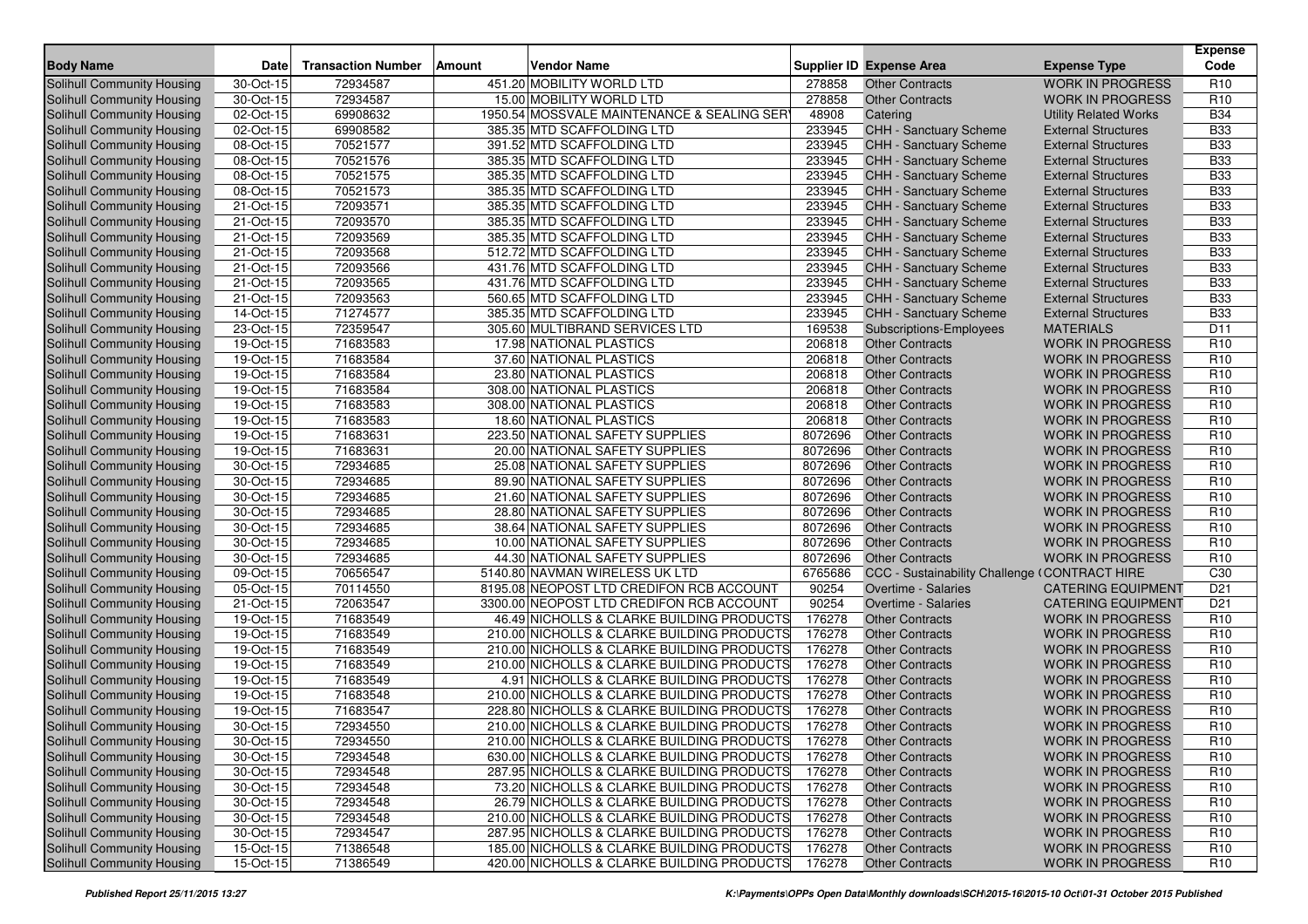| <b>Body Name</b>                  | <b>Date</b>             | <b>Transaction Number</b> | <b>Vendor Name</b><br><b>Amount</b>        |         | <b>Supplier ID Expense Area</b>                        | <b>Expense Type</b>     | <b>Expense</b><br>Code |
|-----------------------------------|-------------------------|---------------------------|--------------------------------------------|---------|--------------------------------------------------------|-------------------------|------------------------|
| Solihull Community Housing        | 15-Oct-15               | 71386549                  | 145.00 NICHOLLS & CLARKE BUILDING PRODUCTS | 176278  | <b>Other Contracts</b>                                 | <b>WORK IN PROGRESS</b> | R <sub>10</sub>        |
| Solihull Community Housing        | 15-Oct-15               | 71386549                  | 25.00 NICHOLLS & CLARKE BUILDING PRODUCTS  | 176278  | <b>Other Contracts</b>                                 | <b>WORK IN PROGRESS</b> | R <sub>10</sub>        |
| Solihull Community Housing        | 15-Oct-15               | 71386549                  | 210.00 NICHOLLS & CLARKE BUILDING PRODUCTS | 176278  | <b>Other Contracts</b>                                 | <b>WORK IN PROGRESS</b> | R <sub>10</sub>        |
| Solihull Community Housing        | 15-Oct-15               | 71386548                  | 210.00 NICHOLLS & CLARKE BUILDING PRODUCTS | 176278  | <b>Other Contracts</b>                                 | <b>WORK IN PROGRESS</b> | R <sub>10</sub>        |
| Solihull Community Housing        | 15-Oct-15               | 71386548                  | 18.00 NICHOLLS & CLARKE BUILDING PRODUCTS  | 176278  | <b>Other Contracts</b>                                 | <b>WORK IN PROGRESS</b> | R <sub>10</sub>        |
| Solihull Community Housing        | 15-Oct-15               | 71386548                  | 8.00 NICHOLLS & CLARKE BUILDING PRODUCTS   | 176278  | <b>Other Contracts</b>                                 | <b>WORK IN PROGRESS</b> | R <sub>10</sub>        |
| Solihull Community Housing        | 15-Oct-15               | 71386548                  | 210.00 NICHOLLS & CLARKE BUILDING PRODUCTS | 176278  | <b>Other Contracts</b>                                 | <b>WORK IN PROGRESS</b> | R <sub>10</sub>        |
| Solihull Community Housing        | 15-Oct-15               | 71386548                  | 38.00 NICHOLLS & CLARKE BUILDING PRODUCTS  | 176278  | <b>Other Contracts</b>                                 | <b>WORK IN PROGRESS</b> | R <sub>10</sub>        |
| Solihull Community Housing        | 15-Oct-15               | 71386548                  | 8.24 NICHOLLS & CLARKE BUILDING PRODUCTS   | 176278  | <b>Other Contracts</b>                                 | <b>WORK IN PROGRESS</b> | R <sub>10</sub>        |
| Solihull Community Housing        | 15-Oct-15               | 71386548                  | 49.00 NICHOLLS & CLARKE BUILDING PRODUCTS  | 176278  | <b>Other Contracts</b>                                 | <b>WORK IN PROGRESS</b> | R <sub>10</sub>        |
| Solihull Community Housing        | 15-Oct-15               | 71386547                  | 412.96 NICHOLLS & CLARKE BUILDING PRODUCTS | 176278  | <b>Other Contracts</b>                                 | <b>WORK IN PROGRESS</b> | R <sub>10</sub>        |
| Solihull Community Housing        | 22-Oct-15               | 72166547                  | 856.25 NIYAA PEOPLE                        | 1651616 | <b>Capital Programmes</b>                              | <b>Agency Staff</b>     | A60                    |
| Solihull Community Housing        | 14-Oct-15               | 71321547                  | 937.50 NIYAA PEOPLE                        | 1651616 | <b>Capital Programmes</b>                              | <b>Agency Staff</b>     | A60                    |
| Solihull Community Housing        | 13-Oct-15               | 71153547                  | 518.74 NIYAA PEOPLE                        | 1651616 | <b>Capital Programmes</b>                              | <b>Agency Staff</b>     | A60                    |
| Solihull Community Housing        | 13-Oct-15               | 71154547                  | 887.50 NIYAA PEOPLE                        | 1651616 | <b>Capital Programmes</b>                              | <b>Agency Staff</b>     | A60                    |
| Solihull Community Housing        | 12-Oct-15               | 70855549                  | 420.60 NIYAA PEOPLE                        | 1651616 | <b>Capital Programmes</b>                              | <b>Agency Staff</b>     | A60                    |
| Solihull Community Housing        | 02-Oct-15               | 69849549                  | 912.50 NIYAA PEOPLE                        | 1651616 | <b>Capital Programmes</b>                              | <b>Agency Staff</b>     | A60                    |
| Solihull Community Housing        | $\overline{20}$ -Oct-15 | 71800548                  | 518.74 NIYAA PEOPLE                        | 1651616 | <b>Capital Programmes</b>                              | <b>Agency Staff</b>     | A60                    |
| Solihull Community Housing        | 22-Oct-15               | 72170547                  | 552.78 NIYAA PEOPLE                        | 1651616 | Spatial Policy and Delivery Servi Agency Staff         |                         | A60                    |
| Solihull Community Housing        | 22-Oct-15               | 72171548                  | 552.78 NIYAA PEOPLE                        | 1651616 | Spatial Policy and Delivery Servi Agency Staff         |                         | A60                    |
| Solihull Community Housing        | 22-Oct-15               | 72173548                  | 552.78 NIYAA PEOPLE                        | 1651616 | Spatial Policy and Delivery Servi Agency Staff         |                         | A60                    |
| Solihull Community Housing        | 22-Oct-15               | 72174548                  | 552.78 NIYAA PEOPLE                        | 1651616 | Spatial Policy and Delivery Servi Agency Staff         |                         | A60                    |
| Solihull Community Housing        | 22-Oct-15               | 72175547                  | 444.00 NIYAA PEOPLE                        | 1651616 | Spatial Policy and Delivery Servi Agency Staff         |                         | A60                    |
| Solihull Community Housing        | 22-Oct-15               | 72176548                  | 552.78 NIYAA PEOPLE                        | 1651616 | Spatial Policy and Delivery Servi Agency Staff         |                         | A60                    |
| Solihull Community Housing        | 22-Oct-15               | 72179547                  | 530.37 NIYAA PEOPLE                        | 1651616 | Spatial Policy and Delivery Servi Agency Staff         |                         | A60                    |
| Solihull Community Housing        | 22-Oct-15               | 72180549                  | 552.78 NIYAA PEOPLE                        | 1651616 | Spatial Policy and Delivery Servi Agency Staff         |                         | A60                    |
| Solihull Community Housing        | 26-Oct-15               | 72490582                  | 552.78 NIYAA PEOPLE                        | 1651616 | Spatial Policy and Delivery Servi Agency Staff         |                         | A60                    |
| Solihull Community Housing        | 26-Oct-15               | 72490583                  | 552.78 NIYAA PEOPLE                        | 1651616 | Spatial Policy and Delivery Servi Agency Staff         |                         | A60                    |
| Solihull Community Housing        | 26-Oct-15               | 72490584                  | 552.78 NIYAA PEOPLE                        | 1651616 | Spatial Policy and Delivery Servi Agency Staff         |                         | A60                    |
| Solihull Community Housing        | 26-Oct-15               | 72490585                  | 552.78 NIYAA PEOPLE                        | 1651616 | Spatial Policy and Delivery Servi Agency Staff         |                         | A60                    |
| Solihull Community Housing        | 26-Oct-15               | 72490586                  | 444.00 NIYAA PEOPLE                        | 1651616 | Spatial Policy and Delivery Servi Agency Staff         |                         | A60                    |
| Solihull Community Housing        | 26-Oct-15               | 72490588                  | 328.68 NIYAA PEOPLE                        | 1651616 | Spatial Policy and Delivery Servi Agency Staff         |                         | A60                    |
| Solihull Community Housing        | 14-Oct-15               | 71329548                  | 552.78 NIYAA PEOPLE                        | 1651616 | Spatial Policy and Delivery Servi Agency Staff         |                         | A60                    |
| <b>Solihull Community Housing</b> | 14-Oct-15               | 71332547                  | 552.78 NIYAA PEOPLE                        | 1651616 | Spatial Policy and Delivery Servi Agency Staff         |                         | A60                    |
| Solihull Community Housing        | 14-Oct-15               | 71333548                  | 552.78 NIYAA PEOPLE                        | 1651616 | Spatial Policy and Delivery Servi Agency Staff         |                         | A60                    |
| Solihull Community Housing        | 14-Oct-15               | 71335547                  | 552.78 NIYAA PEOPLE                        | 1651616 | Spatial Policy and Delivery Servi Agency Staff         |                         | A60                    |
| Solihull Community Housing        | 14-Oct-15               | 71336548                  | 444.00 NIYAA PEOPLE                        | 1651616 | Spatial Policy and Delivery Servi Agency Staff         |                         | A60                    |
| Solihull Community Housing        | 14-Oct-15               | 71337547                  | 552.78 NIYAA PEOPLE                        | 1651616 | Spatial Policy and Delivery Servi Agency Staff         |                         | A60                    |
| Solihull Community Housing        | 14-Oct-15               | 71326547                  | 552.78 NIYAA PEOPLE                        | 1651616 | Spatial Policy and Delivery Servi Agency Staff         |                         | A60                    |
| Solihull Community Housing        | 23-Oct-15               | 72365547                  | 552.78 NIYAA PEOPLE                        | 1651616 | Spatial Policy and Delivery Servi Agency Staff         |                         | A60                    |
| Solihull Community Housing        | 23-Oct-15               | 72367547                  | 552.78 NIYAA PEOPLE                        | 1651616 | Spatial Policy and Delivery Servi Agency Staff         |                         | A60                    |
| Solihull Community Housing        | 26-Oct-15               | 72490589                  | 552.78 NIYAA PEOPLE                        | 1651616 | Spatial Policy and Delivery Servi Agency Staff         |                         | A60                    |
| Solihull Community Housing        | 12-Oct-15               | 70856547                  | 552.78 NIYAA PEOPLE                        | 1651616 | Spatial Policy and Delivery Servi Agency Staff         |                         | A60                    |
| <b>Solihull Community Housing</b> | $12-Oct-15$             | 70856548                  | 444.00 NIYAA PEOPLE                        |         | 1651616 Spatial Policy and Delivery Servi Agency Staff |                         | A60                    |
| Solihull Community Housing        | 12-Oct-15               | 70857547                  | 552.78 NIYAA PEOPLE                        |         | 1651616 Spatial Policy and Delivery Servi Agency Staff |                         | A60                    |
| Solihull Community Housing        | 12-Oct-15               | 70858547                  | 552.78 NIYAA PEOPLE                        | 1651616 | Spatial Policy and Delivery Servi Agency Staff         |                         | A60                    |
| Solihull Community Housing        | 12-Oct-15               | 70858548                  | 552.78 NIYAA PEOPLE                        |         | 1651616 Spatial Policy and Delivery Servi Agency Staff |                         | A60                    |
| Solihull Community Housing        | 12-Oct-15               | 70858549                  | 444.00 NIYAA PEOPLE                        |         | 1651616 Spatial Policy and Delivery Servi Agency Staff |                         | A60                    |
| Solihull Community Housing        | 12-Oct-15               | 70858550                  | 552.78 NIYAA PEOPLE                        |         | 1651616 Spatial Policy and Delivery Servi Agency Staff |                         | A60                    |
| Solihull Community Housing        | 12-Oct-15               | 70858551                  | 552.78 NIYAA PEOPLE                        |         | 1651616 Spatial Policy and Delivery Servi Agency Staff |                         | A60                    |
| <b>Solihull Community Housing</b> | 14-Oct-15               | 71317547                  | 552.78 NIYAA PEOPLE                        |         | 1651616 CHH - Sanctuary Scheme                         | <b>Agency Staff</b>     | A60                    |
| Solihull Community Housing        | 22-Oct-15               | 72168548                  | 552.78 NIYAA PEOPLE                        |         | 1651616 CHH - Sanctuary Scheme                         | <b>Agency Staff</b>     | A60                    |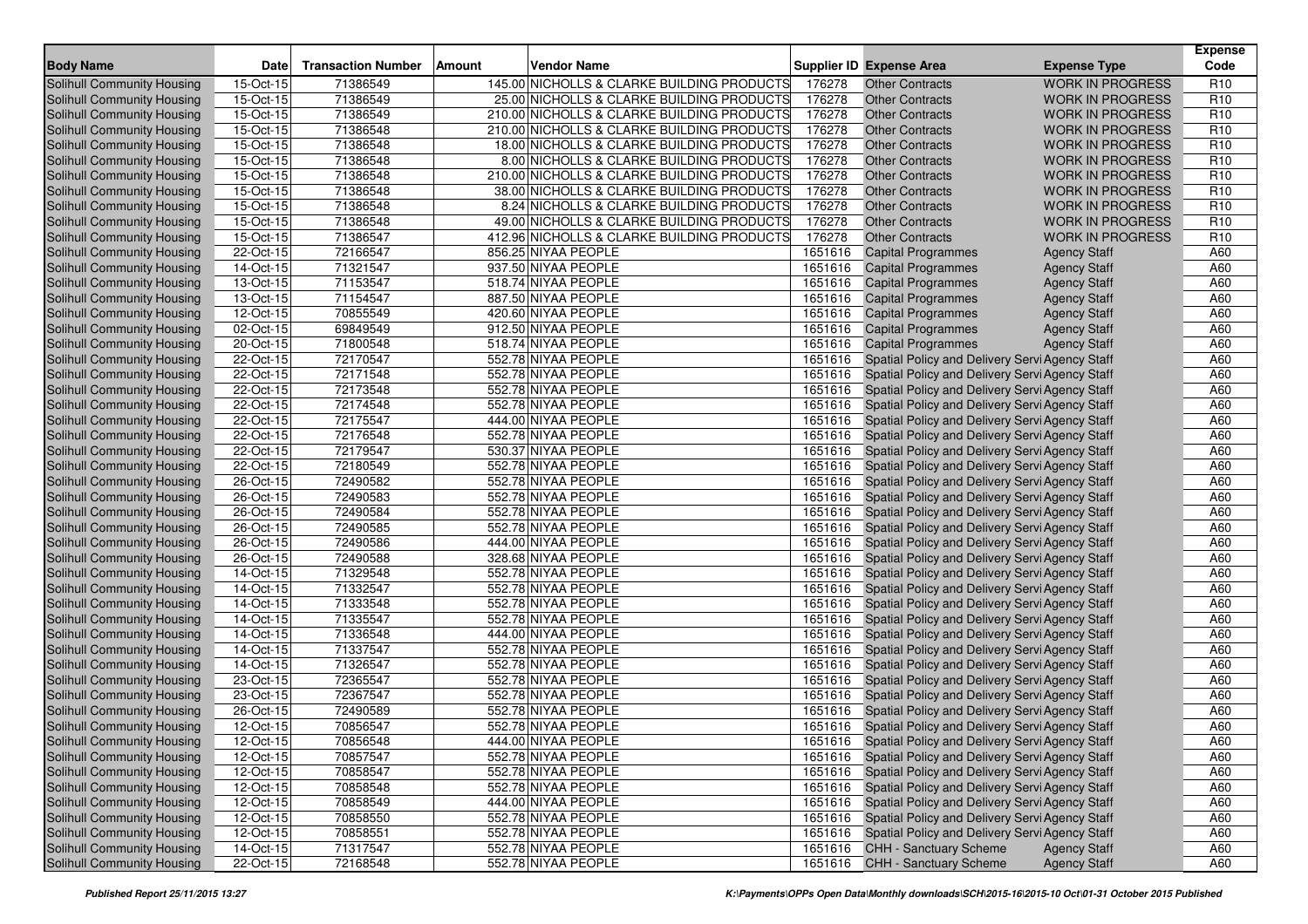|                                   |               |                           |        |                                         |         |                                                        |                              | <b>Expense</b> |
|-----------------------------------|---------------|---------------------------|--------|-----------------------------------------|---------|--------------------------------------------------------|------------------------------|----------------|
| <b>Body Name</b>                  | Date          | <b>Transaction Number</b> | Amount | <b>Vendor Name</b>                      |         | <b>Supplier ID Expense Area</b>                        | <b>Expense Type</b>          | Code           |
| <b>Solihull Community Housing</b> | 22-Oct-15     | 72169548                  |        | 343.62 NIYAA PEOPLE                     | 1651616 | CHH - Sanctuary Scheme                                 | <b>Agency Staff</b>          | A60            |
| Solihull Community Housing        | 14-Oct-15     | 71319547                  |        | 552.78 NIYAA PEOPLE                     |         | 1651616 CHH - Sanctuary Scheme                         | <b>Agency Staff</b>          | A60            |
| <b>Solihull Community Housing</b> | 14-Oct-15     | 71320547                  |        | 571.46 NIYAA PEOPLE                     | 1651616 | <b>CHH - Sanctuary Scheme</b>                          | <b>Agency Staff</b>          | A60            |
| Solihull Community Housing        | 16-Oct-15     | 71582548                  |        | 545.31 NIYAA PEOPLE                     | 1651616 | <b>CHH - Sanctuary Scheme</b>                          | <b>Agency Staff</b>          | A60            |
| Solihull Community Housing        | 06-Oct-15     | 70114590                  |        | 1073.00 NIYAA PEOPLE                    | 1651616 | CHH - Sanctuary Scheme                                 | <b>Agency Staff</b>          | A60            |
| Solihull Community Housing        | 06-Oct-15     | 70114591                  |        | 986.00 NIYAA PEOPLE                     | 1651616 | <b>CHH - Sanctuary Scheme</b>                          | <b>Agency Staff</b>          | A60            |
| Solihull Community Housing        | $06-Cct-15$   | 70114592                  |        | 1073.00 NIYAA PEOPLE                    |         | 1651616 CHH - Sanctuary Scheme                         | <b>Agency Staff</b>          | A60            |
| Solihull Community Housing        | 06-Oct-15     | 70114593                  |        | 986.00 NIYAA PEOPLE                     | 1651616 | <b>CHH - Sanctuary Scheme</b>                          | <b>Agency Staff</b>          | A60            |
| Solihull Community Housing        | 26-Oct-15     | 72490590                  |        | 552.78 NIYAA PEOPLE                     | 1651616 | Decent Homes Prog - Internal                           | <b>Agency Staff</b>          | A60            |
| Solihull Community Housing        | 20-Oct-15     | 71792547                  |        | 552.78 NIYAA PEOPLE                     | 1651616 | Decent Homes Prog - Internal                           | <b>Agency Staff</b>          | A60            |
| Solihull Community Housing        | 12-Oct-15     | 70855550                  |        | 552.78 NIYAA PEOPLE                     | 1651616 | Decent Homes Prog - Internal                           | <b>Agency Staff</b>          | A60            |
| Solihull Community Housing        | 02-Oct-15     | 69843547                  |        | 552.78 NIYAA PEOPLE                     | 1651616 | Decent Homes Prog - Internal                           | <b>Agency Staff</b>          | A60            |
| Solihull Community Housing        | 27-Oct-15     | 72575591                  |        | 552.78 NIYAA PEOPLE                     | 1651616 | <b>Adaptations Major</b>                               | <b>Agency Staff</b>          | A60            |
| <b>Solihull Community Housing</b> | 20-Oct-15     | 71791547                  |        | 552.78 NIYAA PEOPLE                     | 1651616 | <b>Adaptations Major</b>                               | <b>Agency Staff</b>          | A60            |
| Solihull Community Housing        | 06-Oct-15     | 70114576                  |        | 673.49 NIYAA PEOPLE                     | 1651616 | Catering                                               | <b>Agency Staff</b>          | A60            |
| Solihull Community Housing        | $06 - Oct-15$ | 70114577                  |        | 1017.50 NIYAA PEOPLE                    | 1651616 | Catering                                               | <b>Agency Staff</b>          | A60            |
| Solihull Community Housing        | 06-Oct-15     | 70114578                  |        | 962.50 NIYAA PEOPLE                     | 1651616 | Catering                                               | <b>Agency Staff</b>          | A60            |
| Solihull Community Housing        | 06-Oct-15     | 70114579                  |        | 1017.50 NIYAA PEOPLE                    | 1651616 | Catering                                               | <b>Agency Staff</b>          | A60            |
| Solihull Community Housing        | 06-Oct-15     | 70114580                  |        | 1017.50 NIYAA PEOPLE                    | 1651616 | Catering                                               | <b>Agency Staff</b>          | A60            |
| Solihull Community Housing        | 06-Oct-15     | 70114581                  |        | 1017.50 NIYAA PEOPLE                    | 1651616 | Catering                                               | <b>Agency Staff</b>          | A60            |
| Solihull Community Housing        | 06-Oct-15     | 70114582                  |        | 894.30 NIYAA PEOPLE                     | 1651616 | Catering                                               | <b>Agency Staff</b>          | A60            |
| Solihull Community Housing        | 06-Oct-15     | 70114583                  |        | 888.00 NIYAA PEOPLE                     | 1651616 | Catering                                               | <b>Agency Staff</b>          | A60            |
| Solihull Community Housing        | 06-Oct-15     | 70114584                  |        | 720.00 NIYAA PEOPLE                     | 1651616 | Catering                                               | <b>Agency Staff</b>          | A60            |
| Solihull Community Housing        | 06-Oct-15     | 70114585                  |        | 882.00 NIYAA PEOPLE                     | 1651616 | Catering                                               | <b>Agency Staff</b>          | A60            |
| Solihull Community Housing        | 06-Oct-15     | 70114586                  |        | 844.71 NIYAA PEOPLE                     | 1651616 | Catering                                               | <b>Agency Staff</b>          | A60            |
| Solihull Community Housing        | 06-Oct-15     | 70114587                  |        | 662.07 NIYAA PEOPLE                     | 1651616 | Catering                                               | <b>Agency Staff</b>          | A60            |
| <b>Solihull Community Housing</b> | 06-Oct-15     | 70114588                  |        | 753.39 NIYAA PEOPLE                     | 1651616 | Catering                                               | <b>Agency Staff</b>          | A60            |
| Solihull Community Housing        | 06-Oct-15     | 70114589                  |        | 856.86 NIYAA PEOPLE                     | 1651616 | Catering                                               | <b>Agency Staff</b>          | A60            |
| Solihull Community Housing        | 15-Oct-15     | 71451562                  |        | 844.71 NIYAA PEOPLE                     | 1651616 | Catering                                               | <b>Agency Staff</b>          | A60            |
| Solihull Community Housing        | 15-Oct-15     | 71451563                  |        | 844.71 NIYAA PEOPLE                     | 1651616 | Catering                                               | <b>Agency Staff</b>          | A60            |
| Solihull Community Housing        | 15-Oct-15     | 71451564                  |        | 893.55 NIYAA PEOPLE                     | 1651616 | Catering                                               | <b>Agency Staff</b>          | A60            |
| Solihull Community Housing        | 15-Oct-15     | 71451565                  |        | 912.75 NIYAA PEOPLE                     | 1651616 | Catering                                               | <b>Agency Staff</b>          | A60            |
| Solihull Community Housing        | 15-Oct-15     | 71459547                  |        | 1017.50 NIYAA PEOPLE                    | 1651616 | Catering                                               | <b>Agency Staff</b>          | A60            |
| Solihull Community Housing        | 15-Oct-15     | 71459548                  |        | 1017.50 NIYAA PEOPLE                    | 1651616 | Catering                                               | <b>Agency Staff</b>          | A60            |
| Solihull Community Housing        | 28-Oct-15     | 72711575                  |        | 904.65 NIYAA PEOPLE                     | 1651616 | Catering                                               | <b>Agency Staff</b>          | A60            |
| Solihull Community Housing        | 28-Oct-15     | 72711576                  |        | 764.81 NIYAA PEOPLE                     | 1651616 | Catering                                               | <b>Agency Staff</b>          | A60            |
| Solihull Community Housing        | 20-Oct-15     | 71796547                  |        | 889.80 NIYAA PEOPLE                     | 1651616 | Catering                                               | <b>Agency Staff</b>          | A60            |
| Solihull Community Housing        | 20-Oct-15     | 71798547                  |        | 388.11 NIYAA PEOPLE                     | 1651616 | Catering                                               | <b>Agency Staff</b>          | A60            |
| Solihull Community Housing        | 20-Oct-15     | 71799547                  |        | 618.75 NIYAA PEOPLE                     | 1651616 | Catering                                               | <b>Agency Staff</b>          | A60            |
| Solihull Community Housing        | 14-Oct-15     | 71274619                  |        | 221.40 NOVUS PROPERTY SOLUTIONS         | 3522686 | CHH - Sanctuary Scheme                                 | <b>BUILDINGS</b>             | <b>B31</b>     |
| Solihull Community Housing        | 14-Oct-15     | 71274600                  |        | 208.92 NOVUS PROPERTY SOLUTIONS         | 3522686 | <b>CHH - Sanctuary Scheme</b>                          | <b>BUILDINGS</b>             | <b>B31</b>     |
| Solihull Community Housing        | 08-Oct-15     | 70521634                  |        | 6930.24 OAKLEAF COMMERCIAL SERVICES LTD | 5136686 | Private Sector - Disabled Faciliti Contractor Payments |                              | <b>B70</b>     |
| Solihull Community Housing        | 08-Oct-15     | 70521633                  |        | 343.70 OAKLEAF COMMERCIAL SERVICES LTD  | 5136686 | Private Sector - Disabled Faciliti Contractor Payments |                              | <b>B70</b>     |
| Solihull Community Housing        | 08-Oct-15     | 70521632                  |        | 2840.86 OAKLEAF COMMERCIAL SERVICES LTD | 5136686 | Private Sector - Disabled Faciliti Contractor Payments |                              | <b>B70</b>     |
| Solihull Community Housing        | 08-Oct-15     | 70521631                  |        | 2691.78 OAKLEAF COMMERCIAL SERVICES LTD | 5136686 | Private Sector - Disabled Faciliti Contractor Payments |                              | <b>B70</b>     |
| Solihull Community Housing        | 08-Oct-15     | 70521630                  |        | 2601.45 OAKLEAF COMMERCIAL SERVICES LTD | 5136686 | Private Sector - Disabled Faciliti Contractor Payments |                              | <b>B70</b>     |
| Solihull Community Housing        | 08-Oct-15     | 70521629                  |        | 2610.45 OAKLEAF COMMERCIAL SERVICES LTD | 5136686 | Private Sector - Disabled Faciliti Contractor Payments |                              | <b>B70</b>     |
| Solihull Community Housing        | 14-Oct-15     | 71338547                  |        | 1600.00 OMFAX SYSTEMS LTD               | 97459   | <b>IT Strategy</b>                                     | <b>TELEPHONES</b>            | D30            |
| Solihull Community Housing        | 21-Oct-15     | 72093623                  |        | 2502.64 OPENVIEW SECURITY SOLUTIONS LTD | 2385686 | Catering                                               | <b>Utility Related Works</b> | <b>B34</b>     |
| Solihull Community Housing        | 08-Oct-15     | 70521614                  |        | 225.28 OPENVIEW SECURITY SOLUTIONS LTD  | 2385686 | Catering                                               | <b>Utility Related Works</b> | <b>B34</b>     |
| Solihull Community Housing        | $23-Oct-15$   | 72380549                  |        | 521.57 OPENVIEW SECURITY SOLUTIONS LTD  | 2385686 | Catering                                               | <b>Utility Related Works</b> | <b>B34</b>     |
| Solihull Community Housing        | 28-Oct-15     | 72736619                  |        | 414.26 OPENVIEW SECURITY SOLUTIONS LTD  | 2385686 | Catering                                               | <b>Utility Related Works</b> | <b>B34</b>     |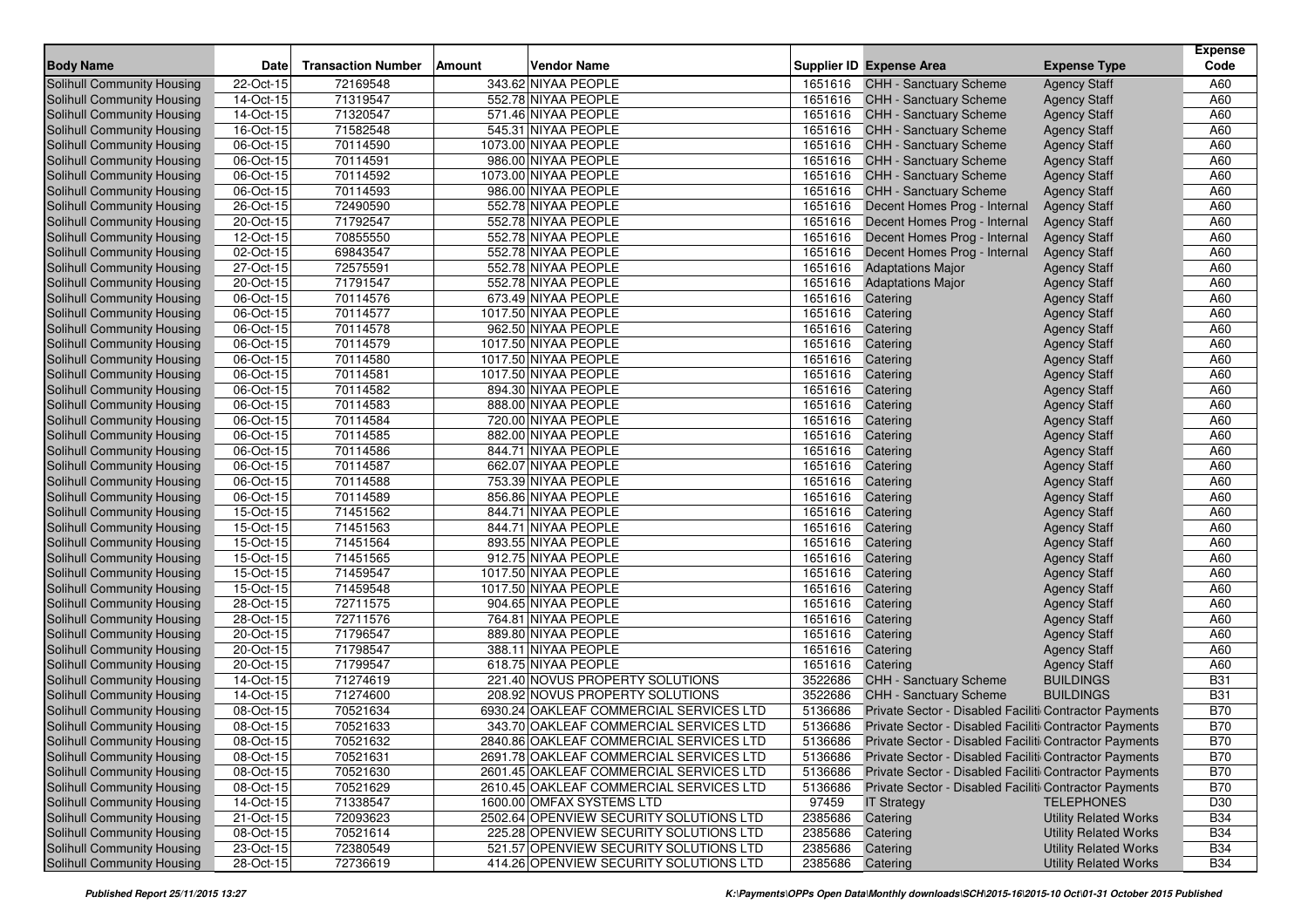| <b>Body Name</b>                  | <b>Date</b>             | <b>Transaction Number</b> | Amount | Vendor Name                               |         | Supplier ID Expense Area                              | <b>Expense Type</b>          | <b>Expense</b><br>Code |
|-----------------------------------|-------------------------|---------------------------|--------|-------------------------------------------|---------|-------------------------------------------------------|------------------------------|------------------------|
| Solihull Community Housing        | 28-Oct-15               | 72736618                  |        | 325.36 OPENVIEW SECURITY SOLUTIONS LTD    | 2385686 | Catering                                              | <b>Utility Related Works</b> | <b>B34</b>             |
| Solihull Community Housing        | 28-Oct-15               | 72736612                  |        | 325.36 OPENVIEW SECURITY SOLUTIONS LTD    | 2385686 | Catering                                              | <b>Utility Related Works</b> | <b>B34</b>             |
| Solihull Community Housing        | 28-Oct-15               | 72736640                  |        | 519.91 OPENVIEW SECURITY SOLUTIONS LTD    | 2385686 | Catering                                              | <b>Utility Related Works</b> | <b>B34</b>             |
| Solihull Community Housing        | 28-Oct-15               | 72736636                  |        | 1303.71 OPENVIEW SECURITY SOLUTIONS LTD   | 2385686 | Catering                                              | <b>Utility Related Works</b> | <b>B34</b>             |
| Solihull Community Housing        | 28-Oct-15               | 72736633                  |        | 325.36 OPENVIEW SECURITY SOLUTIONS LTD    | 2385686 | Catering                                              | <b>Utility Related Works</b> | <b>B34</b>             |
| Solihull Community Housing        | 28-Oct-15               | 72736631                  |        | 584.00 OPENVIEW SECURITY SOLUTIONS LTD    | 2385686 | Catering                                              | <b>Utility Related Works</b> | <b>B34</b>             |
| Solihull Community Housing        | 28-Oct-15               | 72736606                  |        | 367.26 OPENVIEW SECURITY SOLUTIONS LTD    | 2385686 | Catering                                              | <b>Utility Related Works</b> | <b>B34</b>             |
| Solihull Community Housing        | 28-Oct-15               | 72736599                  |        | 325.36 OPENVIEW SECURITY SOLUTIONS LTD    | 2385686 | Catering                                              | <b>Utility Related Works</b> | <b>B34</b>             |
| Solihull Community Housing        | 08-Oct-15               | 70521628                  |        | 325.36 OPENVIEW SECURITY SOLUTIONS LTD    | 2385686 | Catering                                              | <b>Utility Related Works</b> | <b>B34</b>             |
| Solihull Community Housing        | 28-Oct-15               | 72736611                  |        | 325.36 OPENVIEW SECURITY SOLUTIONS LTD    | 2385686 | Catering                                              | <b>Utility Related Works</b> | <b>B34</b>             |
| Solihull Community Housing        | 23-Oct-15               | 72380551                  |        | -521.57 OPENVIEW SECURITY SOLUTIONS LTD   | 2385686 | Catering                                              | <b>Utility Related Works</b> | <b>B34</b>             |
| <b>Solihull Community Housing</b> | 02-Oct-15               | 69908636                  |        | 295.00 OPUS STRUCTURAL SURVEYS            | 7489686 | <b>Food Festival</b>                                  | <b>Contractor Payments</b>   | <b>B70</b>             |
| Solihull Community Housing        | 02-Oct-15               | 69908635                  |        | 703.00 OPUS STRUCTURAL SURVEYS            | 7489686 | <b>Food Festival</b>                                  | <b>Contractor Payments</b>   | <b>B70</b>             |
| Solihull Community Housing        | 16-Oct-15               | 71582550                  |        | 212.88 ORBIS PROTECT LIMITED              | 6049687 | Family Housing Association Con Other Fees & Charges   |                              | D <sub>59</sub>        |
| <b>Solihull Community Housing</b> | 16-Oct-15               | 71582550                  |        | 2350.00 ORBIS PROTECT LIMITED             | 6049687 | Leisure, Parks & Play Administra Other Fees & Charges |                              | D <sub>59</sub>        |
| Solihull Community Housing        | 08-Oct-15               | 70521638                  |        | 281.00 ORBIS PROTECT LIMITED              | 6049687 | Spatial Policy and Delivery Servi Voids               |                              | <b>B38</b>             |
| Solihull Community Housing        | 09-Oct-15               | 70658547                  |        | 663.34 PENNINGTON CHOICE LTD              | 227134  | Energy Performance Certificates Other Fees & Charges  |                              | D <sub>59</sub>        |
| <b>Solihull Community Housing</b> | 15-Oct-15               | 71459570                  |        | 240.68 PERTEMPS RECRUITMENT PARTNERSHIP I | 105176  | <b>Capital Programmes</b>                             | <b>Agency Staff</b>          | A60                    |
| Solihull Community Housing        | 06-Oct-15               | 70114594                  |        | 49.66 PINNACLE HOUSING LTD                | 280244  | <b>Greenfield Centre</b>                              | OTHER OCCUPANCY CO           | <b>B50</b>             |
| Solihull Community Housing        | 06-Oct-15               | 70114595                  |        | 49.66 PINNACLE HOUSING LTD                | 280244  | <b>Greenfield Centre</b>                              | OTHER OCCUPANCY CO           | <b>B50</b>             |
| <b>Solihull Community Housing</b> | 06-Oct-15               | 70114594                  |        | 496.92 PINNACLE HOUSING LTD               | 280244  | Solihull Area Office                                  | OTHER OCCUPANCY CO           | <b>B50</b>             |
| Solihull Community Housing        | 06-Oct-15               | 70114595                  |        | 496.92 PINNACLE HOUSING LTD               | 280244  | Solihull Area Office                                  | OTHER OCCUPANCY CO           | <b>B50</b>             |
| Solihull Community Housing        | 06-Oct-15               | 70114594                  |        | 157.12 PINNACLE HOUSING LTD               | 280244  | <b>Auckland Hall</b>                                  | OTHER OCCUPANCY CO           | <b>B50</b>             |
| Solihull Community Housing        | 06-Oct-15               | 70114595                  |        | 157.12 PINNACLE HOUSING LTD               | 280244  | <b>Auckland Hall</b>                                  | OTHER OCCUPANCY CO           | <b>B50</b>             |
| Solihull Community Housing        | $\overline{06}$ -Oct-15 | 70114594                  |        | 511.25 PINNACLE HOUSING LTD               | 280244  | <b>Frontline Offices</b>                              | <b>OTHER OCCUPANCY CO</b>    | <b>B50</b>             |
| Solihull Community Housing        | 06-Oct-15               | 70114594                  |        | 154.89 PINNACLE HOUSING LTD               | 280244  | <b>Frontline Offices</b>                              | OTHER OCCUPANCY CO           | <b>B50</b>             |
| Solihull Community Housing        | 06-Oct-15               | 70114595                  |        | 511.25 PINNACLE HOUSING LTD               | 280244  | <b>Frontline Offices</b>                              | <b>OTHER OCCUPANCY CO</b>    | <b>B50</b>             |
| Solihull Community Housing        | 06-Oct-15               | 70114595                  |        | 154.89 PINNACLE HOUSING LTD               | 280244  | <b>Frontline Offices</b>                              | OTHER OCCUPANCY CO           | <b>B50</b>             |
| Solihull Community Housing        | 06-Oct-15               | 70114594                  |        | 157.12 PINNACLE HOUSING LTD               | 280244  | Whar Hall Farm Community Hall OTHER OCCUPANCY CO      |                              | <b>B50</b>             |
| Solihull Community Housing        | 06-Oct-15               | 70114595                  |        | 157.12 PINNACLE HOUSING LTD               | 280244  | Whar Hall Farm Community Hall OTHER OCCUPANCY CO      |                              | <b>B50</b>             |
| Solihull Community Housing        | 06-Oct-15               | 70114594                  |        | 157.12 PINNACLE HOUSING LTD               | 280244  | <b>Crabtree Hall</b>                                  | OTHER OCCUPANCY CO           | <b>B50</b>             |
| <b>Solihull Community Housing</b> | 06-Oct-15               | 70114595                  |        | 157.12 PINNACLE HOUSING LTD               | 280244  | <b>Crabtree Hall</b>                                  | OTHER OCCUPANCY CO           | <b>B50</b>             |
| Solihull Community Housing        | 06-Oct-15               | 70114594                  |        | 111.67 PINNACLE HOUSING LTD               | 280244  | Wages - Attendants                                    | OTHER OCCUPANCY CO           | <b>B50</b>             |
| Solihull Community Housing        | 06-Oct-15               | 70114595                  |        | 111.67 PINNACLE HOUSING LTD               | 280244  | Wages - Attendants                                    | OTHER OCCUPANCY CO           | <b>B50</b>             |
| Solihull Community Housing        | 16-Oct-15               | 71582560                  |        | 618.18 PINNACLE HOUSING LTD               | 280244  | Partnership Salary cost                               | OTHER OCCUPANCY CO           | <b>B50</b>             |
| Solihull Community Housing        | 06-Oct-15               | 70114594                  |        | 1054.30 PINNACLE HOUSING LTD              | 280244  | Business Support - MST Back OOTHER OCCUPANCY CO       |                              | <b>B50</b>             |
| <b>Solihull Community Housing</b> | 06-Oct-15               | 70114595                  |        | 1054.30 PINNACLE HOUSING LTD              | 280244  | Business Support - MST Back OOTHER OCCUPANCY CO       |                              | <b>B50</b>             |
| Solihull Community Housing        | 06-Oct-15               | 70114594                  |        | 776.85 PINNACLE HOUSING LTD               | 280244  | Overtime - Salaries                                   | OTHER OCCUPANCY CO           | <b>B50</b>             |
| Solihull Community Housing        | 06-Oct-15               | 70114595                  |        | 776.85 PINNACLE HOUSING LTD               | 280244  | Overtime - Salaries                                   | OTHER OCCUPANCY CO           | <b>B50</b>             |
| <b>Solihull Community Housing</b> | 16-Oct-15               | 71582560                  |        | 11606.35 PINNACLE HOUSING LTD             | 280244  | Elections - Canvassors / Checki OTHER OCCUPANCY CO    |                              | <b>B50</b>             |
| Solihull Community Housing        | 16-Oct-15               | 71582555                  |        | 4471.22 PINNACLE HOUSING LTD              | 280244  | Elections - Canvassors / Checkij OTHER OCCUPANCY Co   |                              | <b>B50</b>             |
| Solihull Community Housing        | 16-Oct-15               | 71582560                  |        | 7844.02 PINNACLE HOUSING LTD              | 280244  | Elections - Canvassors / Checkii OTHER OCCUPANCY C    |                              | <b>B50</b>             |
| <b>Solihull Community Housing</b> | $\overline{16}$ -Oct-15 | 71582555                  |        | 2356.99 PINNACLE HOUSING LTD              | 280244  | Elections - Canvassors / Checkii OTHER OCCUPANCY Co   |                              | <b>B50</b>             |
| Solihull Community Housing        | $16$ -Oct-15            | 71582560                  |        | 596.30 PINNACLE HOUSING LTD               | 280244  | Elections - Canvassors / Checkii OTHER OCCUPANCY Co   |                              | <b>B50</b>             |
| Solihull Community Housing        | 16-Oct-15               | 71582560                  |        | 35463.00 PINNACLE HOUSING LTD             | 280244  | Partnership Salary cost                               | OTHER OCCUPANCY CO           | <b>B50</b>             |
| Solihull Community Housing        | 16-Oct-15               | 71582555                  |        | 938.09 PINNACLE HOUSING LTD               | 280244  | Partnership Salary cost                               | OTHER OCCUPANCY CO           | <b>B50</b>             |
| Solihull Community Housing        | 16-Oct-15               | 71582560                  |        | 196.01 PINNACLE HOUSING LTD               | 280244  | 137-139 Warwick Rd (Social Re OTHER OCCUPANCY CO      |                              | <b>B50</b>             |
| Solihull Community Housing        | 08-Oct-15               | 70521584                  |        | 26.58 PINNACLE HOUSING LTD                | 280244  | Spatial Policy and Delivery Servi Voids               |                              | <b>B38</b>             |
| Solihull Community Housing        | 08-Oct-15               | 70521584                  |        | 262.73 PINNACLE HOUSING LTD               | 280244  | Spatial Policy and Delivery Servi Voids               |                              | <b>B38</b>             |
| Solihull Community Housing        | 08-Oct-15               | 70521584                  |        | 202.72 PINNACLE HOUSING LTD               | 280244  | Spatial Policy and Delivery Servi Voids               |                              | <b>B38</b>             |
| Solihull Community Housing        | 08-Oct-15               | 70521584                  |        | 186.68 PINNACLE HOUSING LTD               | 280244  | Spatial Policy and Delivery Servi Voids               |                              | <b>B38</b>             |
| <b>Solihull Community Housing</b> | 08-Oct-15               | 70521584                  |        | 256.73 PINNACLE HOUSING LTD               | 280244  | Spatial Policy and Delivery Servi Voids               |                              | <b>B38</b>             |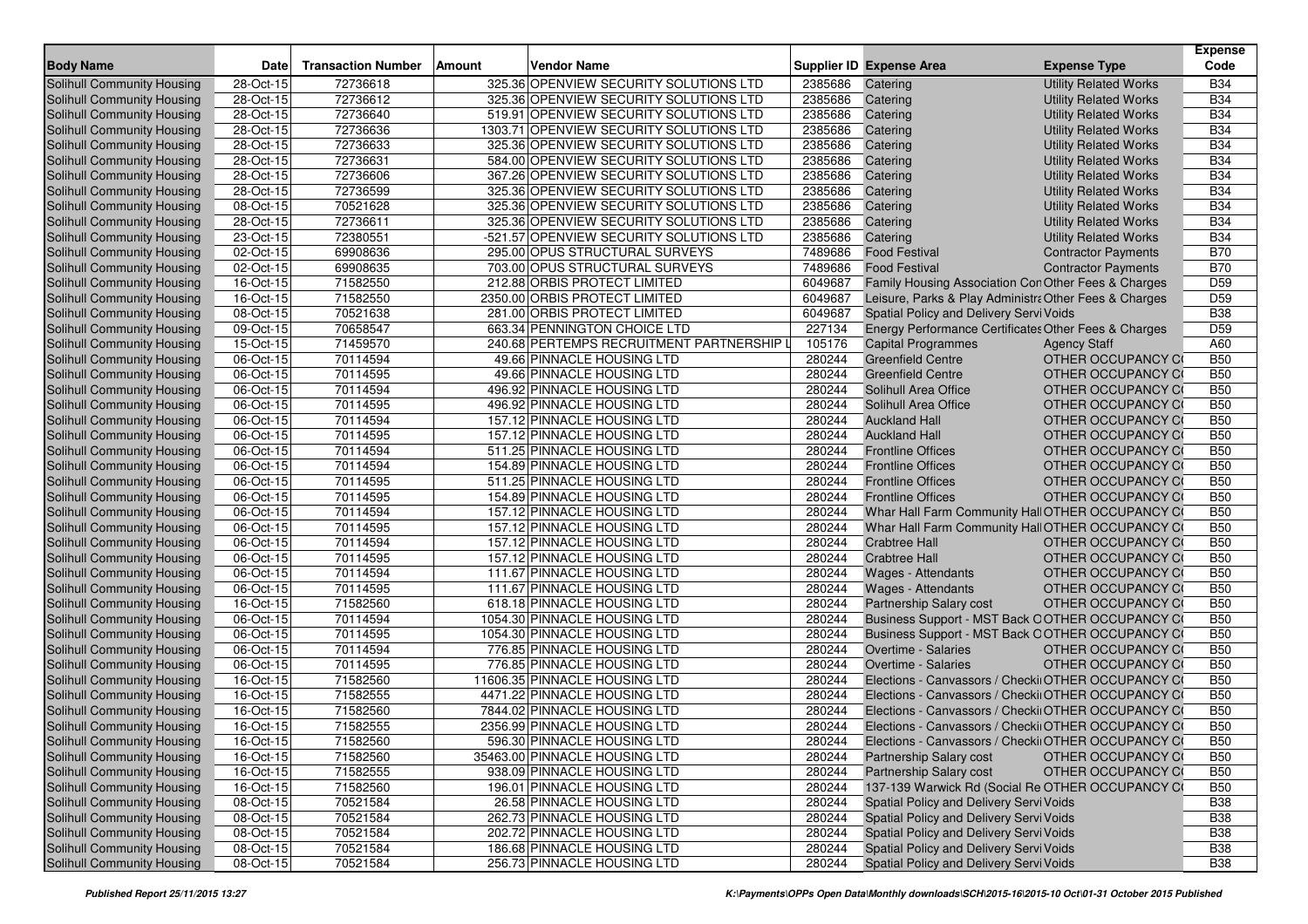| <b>Body Name</b>                  |           | <b>Transaction Number</b> | <b>Amount</b> | <b>Vendor Name</b>          |        | <b>Supplier ID Expense Area</b>         |                     | <b>Expense</b><br>Code |
|-----------------------------------|-----------|---------------------------|---------------|-----------------------------|--------|-----------------------------------------|---------------------|------------------------|
|                                   | Date      |                           |               |                             |        |                                         | <b>Expense Type</b> |                        |
| <b>Solihull Community Housing</b> | 08-Oct-15 | 70521584                  |               | 170.27 PINNACLE HOUSING LTD | 280244 | Spatial Policy and Delivery Servi Voids |                     | <b>B38</b>             |
| Solihull Community Housing        | 08-Oct-15 | 70521584                  |               | 379.68 PINNACLE HOUSING LTD | 280244 | Spatial Policy and Delivery Servi Voids |                     | <b>B38</b>             |
| Solihull Community Housing        | 08-Oct-15 | 70521584                  |               | 200.19 PINNACLE HOUSING LTD | 280244 | Spatial Policy and Delivery Servi Voids |                     | <b>B38</b>             |
| Solihull Community Housing        | 08-Oct-15 | 70521584                  |               | 246.76 PINNACLE HOUSING LTD | 280244 | Spatial Policy and Delivery Servi Voids |                     | <b>B38</b>             |
| Solihull Community Housing        | 08-Oct-15 | 70521584                  |               | 246.76 PINNACLE HOUSING LTD | 280244 | Spatial Policy and Delivery Servi Voids |                     | <b>B38</b>             |
| Solihull Community Housing        | 08-Oct-15 | 70521584                  |               | 256.73 PINNACLE HOUSING LTD | 280244 | Spatial Policy and Delivery Servi Voids |                     | <b>B38</b>             |
| Solihull Community Housing        | 08-Oct-15 | 70521584                  |               | 522.58 PINNACLE HOUSING LTD | 280244 | Spatial Policy and Delivery Servi Voids |                     | <b>B38</b>             |
| Solihull Community Housing        | 08-Oct-15 | 70521584                  |               | 286.65 PINNACLE HOUSING LTD | 280244 | Spatial Policy and Delivery Servi Voids |                     | <b>B38</b>             |
| Solihull Community Housing        | 08-Oct-15 | 70521584                  |               | 256.73 PINNACLE HOUSING LTD | 280244 | Spatial Policy and Delivery Servi Voids |                     | <b>B38</b>             |
| Solihull Community Housing        | 08-Oct-15 | 70521584                  |               | 180.68 PINNACLE HOUSING LTD | 280244 | Spatial Policy and Delivery Servi Voids |                     | <b>B38</b>             |
| Solihull Community Housing        | 08-Oct-15 | 70521584                  |               | 246.76 PINNACLE HOUSING LTD | 280244 | Spatial Policy and Delivery Servi Voids |                     | <b>B38</b>             |
| Solihull Community Housing        | 08-Oct-15 | 70521584                  |               | 256.73 PINNACLE HOUSING LTD | 280244 | Spatial Policy and Delivery Servi Voids |                     | <b>B38</b>             |
| Solihull Community Housing        | 08-Oct-15 | 70521584                  |               | 246.76 PINNACLE HOUSING LTD | 280244 | Spatial Policy and Delivery Servi Voids |                     | <b>B38</b>             |
| Solihull Community Housing        | 08-Oct-15 | 70521584                  |               | 170.27 PINNACLE HOUSING LTD | 280244 | Spatial Policy and Delivery Servi Voids |                     | <b>B38</b>             |
| Solihull Community Housing        | 08-Oct-15 | 70521584                  |               | 170.27 PINNACLE HOUSING LTD | 280244 | Spatial Policy and Delivery Servi Voids |                     | <b>B38</b>             |
| Solihull Community Housing        | 08-Oct-15 | 70521584                  |               | 360.12 PINNACLE HOUSING LTD | 280244 | Spatial Policy and Delivery Servi Voids |                     | <b>B38</b>             |
| Solihull Community Housing        | 08-Oct-15 | 70521584                  |               | 180.67 PINNACLE HOUSING LTD | 280244 | Spatial Policy and Delivery Servi Voids |                     | <b>B38</b>             |
| Solihull Community Housing        | 08-Oct-15 | 70521584                  |               | 374.61 PINNACLE HOUSING LTD | 280244 | Spatial Policy and Delivery Servi Voids |                     | <b>B38</b>             |
| Solihull Community Housing        | 08-Oct-15 | 70521584                  |               | 275.86 PINNACLE HOUSING LTD | 280244 | Spatial Policy and Delivery Servi Voids |                     | <b>B38</b>             |
| Solihull Community Housing        | 08-Oct-15 | 70521584                  |               | 286.30 PINNACLE HOUSING LTD | 280244 | Spatial Policy and Delivery Servi Voids |                     | <b>B38</b>             |
| Solihull Community Housing        | 08-Oct-15 | 70521584                  |               | 237.17 PINNACLE HOUSING LTD | 280244 | Spatial Policy and Delivery Servi Voids |                     | <b>B38</b>             |
| Solihull Community Housing        | 08-Oct-15 | 70521584                  |               | 180.67 PINNACLE HOUSING LTD | 280244 | Spatial Policy and Delivery Servi Voids |                     | <b>B38</b>             |
| Solihull Community Housing        | 08-Oct-15 | 70521584                  |               | 256.73 PINNACLE HOUSING LTD | 280244 | Spatial Policy and Delivery Servi Voids |                     | <b>B38</b>             |
| Solihull Community Housing        | 08-Oct-15 | 70521584                  |               | 190.64 PINNACLE HOUSING LTD | 280244 | Spatial Policy and Delivery Servi Voids |                     | <b>B38</b>             |
| Solihull Community Housing        | 08-Oct-15 | 70521584                  |               | 323.44 PINNACLE HOUSING LTD | 280244 | Spatial Policy and Delivery Servi Voids |                     | <b>B38</b>             |
| Solihull Community Housing        | 08-Oct-15 | 70521584                  |               | 328.37 PINNACLE HOUSING LTD | 280244 | Spatial Policy and Delivery Servi Voids |                     | <b>B38</b>             |
| Solihull Community Housing        | 08-Oct-15 | 70521584                  |               | 245.33 PINNACLE HOUSING LTD | 280244 | Spatial Policy and Delivery Servi Voids |                     | <b>B38</b>             |
| Solihull Community Housing        | 08-Oct-15 | 70521584                  |               | 160.31 PINNACLE HOUSING LTD | 280244 | Spatial Policy and Delivery Servi Voids |                     | <b>B38</b>             |
| Solihull Community Housing        | 08-Oct-15 | 70521584                  |               | 160.31 PINNACLE HOUSING LTD | 280244 | Spatial Policy and Delivery Servi Voids |                     | <b>B38</b>             |
| Solihull Community Housing        | 08-Oct-15 | 70521584                  |               | 117.48 PINNACLE HOUSING LTD | 280244 | Spatial Policy and Delivery Servi Voids |                     | <b>B</b> 38            |
| Solihull Community Housing        | 08-Oct-15 | 70521584                  |               | 340.18 PINNACLE HOUSING LTD | 280244 | Spatial Policy and Delivery Servi Voids |                     | <b>B38</b>             |
| Solihull Community Housing        | 08-Oct-15 | 70521584                  |               | 106.34 PINNACLE HOUSING LTD | 280244 | Spatial Policy and Delivery Servi Voids |                     | <b>B38</b>             |
| Solihull Community Housing        | 08-Oct-15 | 70521584                  |               | 86.46 PINNACLE HOUSING LTD  | 280244 | Spatial Policy and Delivery Servi Voids |                     | <b>B38</b>             |
| Solihull Community Housing        | 08-Oct-15 | 70521584                  |               | 416.21 PINNACLE HOUSING LTD | 280244 | Spatial Policy and Delivery Servi Voids |                     | <b>B38</b>             |
| Solihull Community Housing        | 08-Oct-15 | 70521584                  |               | 46.53 PINNACLE HOUSING LTD  | 280244 | Spatial Policy and Delivery Servi Voids |                     | <b>B38</b>             |
| Solihull Community Housing        | 08-Oct-15 | 70521584                  |               | 256.73 PINNACLE HOUSING LTD | 280244 | Spatial Policy and Delivery Servi Voids |                     | <b>B38</b>             |
| Solihull Community Housing        | 08-Oct-15 | 70521584                  |               | 256.73 PINNACLE HOUSING LTD | 280244 | Spatial Policy and Delivery Servi Voids |                     | <b>B38</b>             |
| Solihull Community Housing        | 08-Oct-15 | 70521584                  |               | 278.71 PINNACLE HOUSING LTD | 280244 | Spatial Policy and Delivery Servi Voids |                     | <b>B38</b>             |
| Solihull Community Housing        | 08-Oct-15 | 70521584                  |               | 389.65 PINNACLE HOUSING LTD | 280244 | Spatial Policy and Delivery Servi Voids |                     | <b>B38</b>             |
| Solihull Community Housing        | 08-Oct-15 | 70521584                  |               | 246.76 PINNACLE HOUSING LTD | 280244 | Spatial Policy and Delivery Servi Voids |                     | <b>B38</b>             |
| Solihull Community Housing        | 08-Oct-15 | 70521584                  |               | 319.77 PINNACLE HOUSING LTD | 280244 | Spatial Policy and Delivery Servi Voids |                     | <b>B38</b>             |
| Solihull Community Housing        | 08-Oct-15 | 70521584                  |               | 268.74 PINNACLE HOUSING LTD | 280244 | Spatial Policy and Delivery Servi Voids |                     | <b>B38</b>             |
| Solihull Community Housing        | 08-Oct-15 | 70521584                  |               | 134.83 PINNACLE HOUSING LTD | 280244 | Spatial Policy and Delivery Servi Voids |                     | <b>B38</b>             |
| Solihull Community Housing        | 08-Oct-15 | 70521584                  |               | 221.29 PINNACLE HOUSING LTD | 280244 | Spatial Policy and Delivery Servi Voids |                     | <b>B38</b>             |
| Solihull Community Housing        | 08-Oct-15 | 70521584                  |               | 246.76 PINNACLE HOUSING LTD | 280244 | Spatial Policy and Delivery Servi Voids |                     | <b>B38</b>             |
| Solihull Community Housing        | 08-Oct-15 | 70521584                  |               | 170.27 PINNACLE HOUSING LTD | 280244 | Spatial Policy and Delivery Servi Voids |                     | <b>B38</b>             |
| Solihull Community Housing        | 08-Oct-15 | 70521584                  |               | 190.64 PINNACLE HOUSING LTD | 280244 | Spatial Policy and Delivery Servi Voids |                     | <b>B38</b>             |
| Solihull Community Housing        | 08-Oct-15 | 70521584                  |               | 170.27 PINNACLE HOUSING LTD | 280244 | Spatial Policy and Delivery Servi Voids |                     | <b>B38</b>             |
| Solihull Community Housing        | 08-Oct-15 | 70521584                  |               | 370.20 PINNACLE HOUSING LTD | 280244 | Spatial Policy and Delivery Servi Voids |                     | <b>B38</b>             |
| Solihull Community Housing        | 08-Oct-15 | 70521584                  |               | 336.06 PINNACLE HOUSING LTD | 280244 | Spatial Policy and Delivery Servi Voids |                     | <b>B38</b>             |
| Solihull Community Housing        | 08-Oct-15 | 70521584                  |               | 256.73 PINNACLE HOUSING LTD | 280244 | Spatial Policy and Delivery Servi Voids |                     | <b>B38</b>             |
| Solihull Community Housing        | 08-Oct-15 | 70521584                  |               | 235.64 PINNACLE HOUSING LTD | 280244 | Spatial Policy and Delivery Servi Voids |                     | <b>B38</b>             |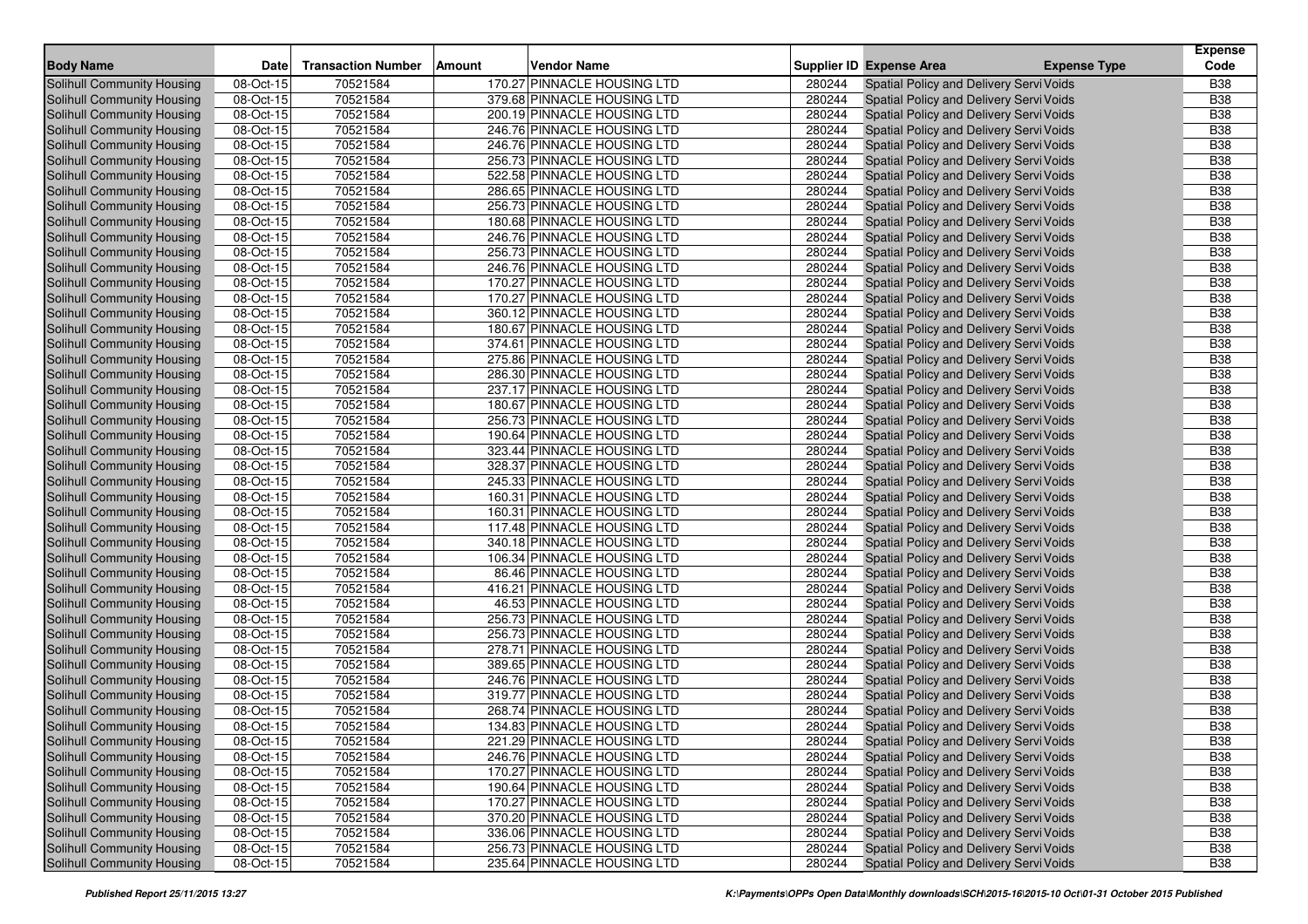| <b>Body Name</b>                  | <b>Date</b> | <b>Transaction Number</b> | <b>Vendor Name</b><br>Amount               |         | Supplier ID Expense Area<br><b>Expense Type</b>         | <b>Expense</b><br>Code |
|-----------------------------------|-------------|---------------------------|--------------------------------------------|---------|---------------------------------------------------------|------------------------|
| Solihull Community Housing        | 08-Oct-15   | 70521584                  | 256.73 PINNACLE HOUSING LTD                | 280244  | Spatial Policy and Delivery Servi Voids                 | <b>B38</b>             |
| Solihull Community Housing        | 08-Oct-15   | 70521584                  | 357.26 PINNACLE HOUSING LTD                | 280244  | Spatial Policy and Delivery Servi Voids                 | <b>B38</b>             |
| Solihull Community Housing        | 08-Oct-15   | 70521584                  | 360.34 PINNACLE HOUSING LTD                | 280244  | Spatial Policy and Delivery Servi Voids                 | <b>B38</b>             |
| Solihull Community Housing        | 08-Oct-15   | 70521584                  | 119.65 PINNACLE HOUSING LTD                | 280244  | Spatial Policy and Delivery Servi Voids                 | <b>B38</b>             |
| Solihull Community Housing        | 08-Oct-15   | 70521584                  | 160.30 PINNACLE HOUSING LTD                | 280244  | Spatial Policy and Delivery Servi Voids                 | <b>B38</b>             |
| Solihull Community Housing        | 08-Oct-15   | 70521584                  | 180.67 PINNACLE HOUSING LTD                | 280244  | Spatial Policy and Delivery Servi Voids                 | <b>B38</b>             |
| Solihull Community Housing        | 08-Oct-15   | 70521584                  | 352.77 PINNACLE HOUSING LTD                | 280244  | Spatial Policy and Delivery Servi Voids                 | <b>B38</b>             |
| Solihull Community Housing        | 08-Oct-15   | 70521584                  | 104.18 PINNACLE HOUSING LTD                | 280244  | Spatial Policy and Delivery Servi Voids                 | <b>B38</b>             |
| Solihull Community Housing        | 08-Oct-15   | 70521584                  | 220.56 PINNACLE HOUSING LTD                | 280244  | Spatial Policy and Delivery Servi Voids                 | <b>B38</b>             |
| Solihull Community Housing        | 08-Oct-15   | 70521584                  | 160.30 PINNACLE HOUSING LTD                | 280244  | Spatial Policy and Delivery Servi Voids                 | <b>B38</b>             |
| Solihull Community Housing        | 08-Oct-15   | 70521584                  | 246.76 PINNACLE HOUSING LTD                | 280244  | Spatial Policy and Delivery Servi Voids                 | <b>B38</b>             |
| Solihull Community Housing        | 08-Oct-15   | 70521584                  | 246.76 PINNACLE HOUSING LTD                | 280244  | Spatial Policy and Delivery Servi Voids                 | <b>B38</b>             |
| Solihull Community Housing        | 08-Oct-15   | 70521584                  | 233.84 PINNACLE HOUSING LTD                | 280244  | Spatial Policy and Delivery Servi Voids                 | <b>B38</b>             |
| Solihull Community Housing        | 08-Oct-15   | 70521584                  | 246.76 PINNACLE HOUSING LTD                | 280244  | Spatial Policy and Delivery Servi Voids                 | <b>B38</b>             |
| Solihull Community Housing        | 08-Oct-15   | 70521584                  | 190.64 PINNACLE HOUSING LTD                | 280244  | Spatial Policy and Delivery Servi Voids                 | <b>B38</b>             |
| Solihull Community Housing        | 08-Oct-15   | 70521584                  | 256.73 PINNACLE HOUSING LTD                | 280244  | Spatial Policy and Delivery Servi Voids                 | <b>B38</b>             |
| Solihull Community Housing        | 08-Oct-15   | 70521584                  | 180.67 PINNACLE HOUSING LTD                | 280244  | Spatial Policy and Delivery Servi Voids                 | <b>B38</b>             |
| Solihull Community Housing        | 08-Oct-15   | 70521584                  | 190.64 PINNACLE HOUSING LTD                | 280244  | Spatial Policy and Delivery Servi Voids                 | <b>B38</b>             |
| Solihull Community Housing        | 08-Oct-15   | 70521584                  | 333.40 PINNACLE HOUSING LTD                | 280244  | Spatial Policy and Delivery Servi Voids                 | <b>B38</b>             |
| Solihull Community Housing        | 08-Oct-15   | 70521584                  | 225.37 PINNACLE HOUSING LTD                | 280244  | Spatial Policy and Delivery Servi Voids                 | <b>B38</b>             |
| Solihull Community Housing        | 08-Oct-15   | 70521584                  | 313.59 PINNACLE HOUSING LTD                | 280244  | Spatial Policy and Delivery Servi Voids                 | <b>B38</b>             |
| Solihull Community Housing        | 08-Oct-15   | 70521584                  | 134.83 PINNACLE HOUSING LTD                | 280244  | Spatial Policy and Delivery Servi Voids                 | <b>B38</b>             |
| Solihull Community Housing        | 08-Oct-15   | 70521584                  | 825.89 PINNACLE HOUSING LTD                | 280244  | Spatial Policy and Delivery Servi Voids                 | <b>B38</b>             |
| Solihull Community Housing        | 08-Oct-15   | 70521584                  | 325.70 PINNACLE HOUSING LTD                | 280244  | Spatial Policy and Delivery Servi Voids                 | <b>B38</b>             |
| Solihull Community Housing        | 08-Oct-15   | 70521584                  | 308.99 PINNACLE HOUSING LTD                | 280244  | Spatial Policy and Delivery Servi Voids                 | <b>B38</b>             |
| Solihull Community Housing        | 08-Oct-15   | 70521584                  | 246.76 PINNACLE HOUSING LTD                | 280244  | Spatial Policy and Delivery Servi Voids                 | <b>B38</b>             |
| Solihull Community Housing        | 08-Oct-15   | 70521584                  | 119.65 PINNACLE HOUSING LTD                | 280244  | Spatial Policy and Delivery Servi Voids                 | <b>B38</b>             |
| Solihull Community Housing        | 08-Oct-15   | 70521584                  | 178.60 PINNACLE HOUSING LTD                | 280244  | Spatial Policy and Delivery Servi Voids                 | <b>B38</b>             |
| Solihull Community Housing        | 08-Oct-15   | 70521584                  | 196.86 PINNACLE HOUSING LTD                | 280244  | Spatial Policy and Delivery Servi Voids                 | <b>B38</b>             |
| Solihull Community Housing        | 08-Oct-15   | 70521584                  | 119.65 PINNACLE HOUSING LTD                | 280244  | Spatial Policy and Delivery Servi Voids                 | <b>B38</b>             |
| Solihull Community Housing        | 08-Oct-15   | 70521584                  | 69.27 PINNACLE HOUSING LTD                 | 280244  | Spatial Policy and Delivery Servi Voids                 | <b>B38</b>             |
| Solihull Community Housing        | 13-Oct-15   | 71155547                  | 3759.00 PRIMEXECUTIVE & CONSULTANCY SERVIC | 8888687 | <b>Capital Programmes</b><br><b>Agency Staff</b>        | A60                    |
| Solihull Community Housing        | 09-Oct-15   | 70659547                  | 2455.25 QUALITY GAS AUDIT SERVICES LTD     | 118053  | Catering<br><b>Utility Related Works</b>                | <b>B34</b>             |
| Solihull Community Housing        | 09-Oct-15   | 70669547                  | 12344.67 R S MILLER ROOFING(WOLVERHAMPTON) | 75827   | <b>Pitched Re-roofing</b><br><b>Contractor Payments</b> | <b>B70</b>             |
| Solihull Community Housing        | 30-Oct-15   | 72913547                  | 429.94 RANDSTAD EMPLOYMENT BUREAU LTD      | 54515   | Housing Management Admin<br><b>Agency Staff</b>         | A60                    |
| Solihull Community Housing        | 09-Oct-15   | 70667547                  | 429.94 RANDSTAD EMPLOYMENT BUREAU LTD      | 54515   | Housing Management Admin<br><b>Agency Staff</b>         | A60                    |
| Solihull Community Housing        | 23-Oct-15   | 72375548                  | 342.79 RANDSTAD EMPLOYMENT BUREAU LTD      | 54515   | Housing Management Admin<br><b>Agency Staff</b>         | A60                    |
| Solihull Community Housing        | 13-Oct-15   | 71157547                  | 412.51 RANDSTAD EMPLOYMENT BUREAU LTD      | 54515   | <b>Housing Management Admin</b><br><b>Agency Staff</b>  | A60                    |
| Solihull Community Housing        | 15-Oct-15   | 71463548                  | 429.94 RANDSTAD EMPLOYMENT BUREAU LTD      | 54515   | Housing Management Admin<br><b>Agency Staff</b>         | A60                    |
| Solihull Community Housing        | 26-Oct-15   | 72470551                  | 7500.00 REDACTED PERSONAL DATA             | 9061687 | Private Sector - Disabled Faciliti Contractor Payments  | <b>B70</b>             |
| Solihull Community Housing        | 30-Oct-15   | 72908547                  | 7500.00 REDACTED PERSONAL DATA             | 5664686 | Private Sector - Disabled Faciliti Contractor Payments  | <b>B70</b>             |
| Solihull Community Housing        | 12-Oct-15   | 70788547                  | 2250.00 REDACTED PERSONAL DATA             | 9342687 | <b>Pitched Re-roofing</b><br><b>Contractor Payments</b> | <b>B70</b>             |
| Solihull Community Housing        | 19-Oct-15   | 71638547                  | 7500.00 REDACTED PERSONAL DATA             | 71968   | Private Sector - Disabled Faciliti Contractor Payments  | <b>B70</b>             |
| <b>Solihull Community Housing</b> | 26-Oct-15   | 72470548                  | 3978.00 REDACTED PERSONAL DATA             | 8892687 | Private Sector - Disabled Faciliti Contractor Payments  | <b>B70</b>             |
| Solihull Community Housing        | 19-Oct-15   | 71638548                  | 7500.00 REDACTED PERSONAL DATA             | 9058687 | Private Sector - Disabled Faciliti Contractor Payments  | <b>B70</b>             |
| Solihull Community Housing        | 12-Oct-15   | 70787547                  | 529.11 REDACTED PERSONAL DATA              | 62001   | Capital Expenditure (Non Currer HRA                     | U32                    |
| Solihull Community Housing        | 19-Oct-15   | 71636547                  | 3000.00 REDACTED PERSONAL DATA             | 9335687 | Capital Expenditure (Non Currer HRA                     | U32                    |
| Solihull Community Housing        | $05-Cct-15$ | 70054547                  | 951.58 REDACTED PERSONAL DATA              | 9315688 | Capital Expenditure (Non Currer HRA                     | U32                    |
| Solihull Community Housing        | 26-Oct-15   | 72478549                  | 1698.40 REDACTED PERSONAL DATA             | 6390686 | Private Sector - Disabled Faciliti Contractor Payments  | <b>B70</b>             |
| Solihull Community Housing        | 19-Oct-15   | 71704548                  | 5000.00 REDACTED PERSONAL DATA             | 111075  | Private Sector - Disabled Faciliti Contractor Payments  | <b>B70</b>             |
| Solihull Community Housing        | 19-Oct-15   | 71635547                  | 2908.24 REDACTED PERSONAL DATA             | 9321687 | Capital Expenditure (Non Currer HRA                     | U32                    |
| Solihull Community Housing        | 14-Oct-15   | 71339547                  | 464.25 REED                                | 260459  | Leisure, Parks & Play Administra Agency Staff           | A60                    |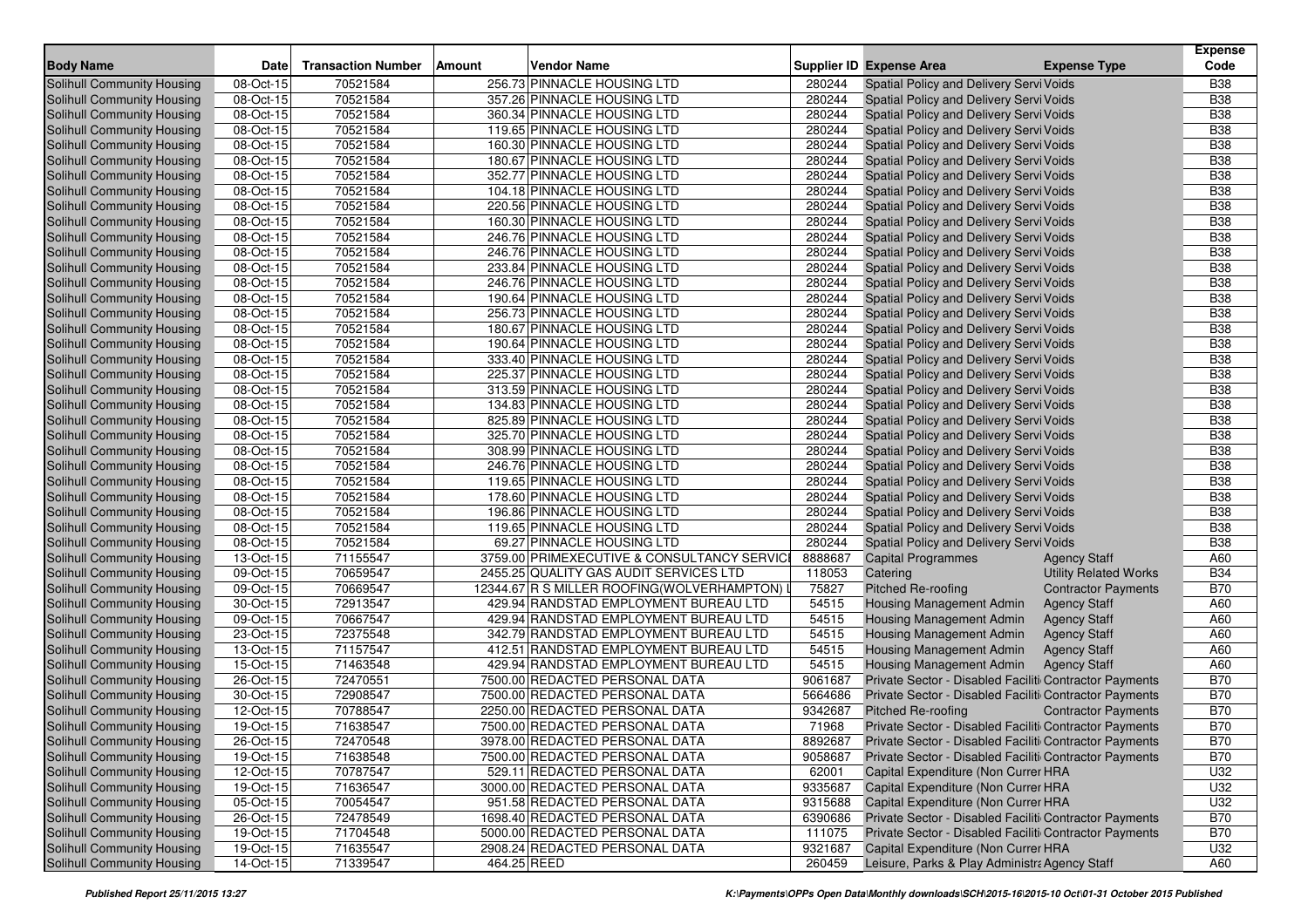| <b>Body Name</b>                  | Date                    | <b>Transaction Number</b> | Amount      | Vendor Name                               |         | Supplier ID Expense Area                       | <b>Expense Type</b>          | <b>Expense</b><br>Code |
|-----------------------------------|-------------------------|---------------------------|-------------|-------------------------------------------|---------|------------------------------------------------|------------------------------|------------------------|
| Solihull Community Housing        | 22-Oct-15               | 72186548                  | 352.83 REED |                                           | 260459  | Leisure, Parks & Play Administra Agency Staff  |                              | A60                    |
| Solihull Community Housing        | 21-Oct-15               | 72079547                  | 464.25 REED |                                           | 260459  | Leisure, Parks & Play Administra Agency Staff  |                              | A60                    |
| Solihull Community Housing        | 14-Oct-15               | 71341550                  | 464.25 REED |                                           | 260459  | Leisure, Parks & Play Administra Agency Staff  |                              | A60                    |
| Solihull Community Housing        | $\overline{28}$ -Oct-15 | 72711578                  | 464.25 REED |                                           | 260459  | Leisure, Parks & Play Administra Agency Staff  |                              | A60                    |
| Solihull Community Housing        | 28-Oct-15               | 72711581                  | 464.25 REED |                                           | 260459  | Leisure, Parks & Play Administra Agency Staff  |                              | A60                    |
| Solihull Community Housing        | 28-Oct-15               | 72711585                  | 464.25 REED |                                           | 260459  | Leisure, Parks & Play Administra Agency Staff  |                              | A60                    |
| Solihull Community Housing        | 28-Oct-15               | 72711587                  | 362.45 REED |                                           | 260459  | Leisure, Parks & Play Administra Agency Staff  |                              | A60                    |
| Solihull Community Housing        | 14-Oct-15               | 71343548                  | 464.25 REED |                                           | 260459  | Leisure, Parks & Play Administra Agency Staff  |                              | A60                    |
| Solihull Community Housing        | 14-Oct-15               | 71345547                  | 464.25 REED |                                           | 260459  | Leisure, Parks & Play Administra Agency Staff  |                              | A60                    |
| <b>Solihull Community Housing</b> | 14-Oct-15               | 71346547                  | 464.25 REED |                                           | 260459  | Leisure, Parks & Play Administra Agency Staff  |                              | A60                    |
| Solihull Community Housing        | 14-Oct-15               | 71348548                  | 464.25 REED |                                           | 260459  | Leisure, Parks & Play Administra Agency Staff  |                              | A60                    |
| <b>Solihull Community Housing</b> | 14-Oct-15               | 71349547                  | 464.25 REED |                                           | 260459  | Leisure, Parks & Play Administra Agency Staff  |                              | A60                    |
| Solihull Community Housing        | 14-Oct-15               | 71350547                  | 371.40 REED |                                           | 260459  | Leisure, Parks & Play Administra Agency Staff  |                              | A60                    |
| Solihull Community Housing        | 14-Oct-15               | 71351547                  | 241.41 REED |                                           | 260459  | Leisure, Parks & Play Administra Agency Staff  |                              | A60                    |
| <b>Solihull Community Housing</b> | 14-Oct-15               | 71352547                  | 445.68 REED |                                           | 260459  | Leisure, Parks & Play Administra Agency Staff  |                              | A60                    |
| Solihull Community Housing        | 02-Oct-15               | 69859554                  | 458.06 REED |                                           | 260459  | Leisure, Parks & Play Administra Agency Staff  |                              | A60                    |
| Solihull Community Housing        | 02-Oct-15               | 69859555                  | 458.06 REED |                                           | 260459  | Leisure, Parks & Play Administra Agency Staff  |                              | A60                    |
| Solihull Community Housing        | 02-Oct-15               | 69859556                  | 464.25 REED |                                           | 260459  | Leisure, Parks & Play Administra Agency Staff  |                              | A60                    |
| Solihull Community Housing        | 02-Oct-15               | 69859558                  | 464.25 REED |                                           | 260459  | Leisure, Parks & Play Administra Agency Staff  |                              | A60                    |
| Solihull Community Housing        | 02-Oct-15               | 69859559                  | 464.25 REED |                                           | 260459  | Leisure, Parks & Play Administra Agency Staff  |                              | A60                    |
| <b>Solihull Community Housing</b> | 02-Oct-15               | 69859561                  | 371.40 REED |                                           | 260459  | Leisure, Parks & Play Administra Agency Staff  |                              | A60                    |
| Solihull Community Housing        | 02-Oct-15               | 69859562                  | 389.97 REED |                                           | 260459  | Leisure, Parks & Play Administra Agency Staff  |                              | A60                    |
| Solihull Community Housing        | 02-Oct-15               | 69859563                  | 371.40 REED |                                           | 260459  | Leisure, Parks & Play Administra Agency Staff  |                              | A60                    |
| Solihull Community Housing        | 02-Oct-15               | 69859565                  | 377.59 REED |                                           | 260459  | Leisure, Parks & Play Administra Agency Staff  |                              | A60                    |
| Solihull Community Housing        | 02-Oct-15               | 69859567                  | 371.40 REED |                                           | 260459  | Leisure, Parks & Play Administra Agency Staff  |                              | A60                    |
| Solihull Community Housing        | 02-Oct-15               | 69859568                  | 377.59 REED |                                           | 260459  | Leisure, Parks & Play Administra Agency Staff  |                              | A60                    |
| Solihull Community Housing        | 02-Oct-15               | 69859569                  | 458.06 REED |                                           | 260459  | Leisure, Parks & Play Administra Agency Staff  |                              | A60                    |
| Solihull Community Housing        | 02-Oct-15               | 69859570                  | 458.06 REED |                                           | 260459  | Leisure, Parks & Play Administra Agency Staff  |                              | A60                    |
| Solihull Community Housing        | 22-Oct-15               | 72188547                  | 464.25 REED |                                           | 260459  | Leisure, Parks & Play Administra Agency Staff  |                              | A60                    |
| Solihull Community Housing        | 21-Oct-15               | 72069547                  | 433.30 REED |                                           | 260459  | Leisure, Parks & Play Administra Agency Staff  |                              | A60                    |
| Solihull Community Housing        | 21-Oct-15               | 72071547                  | 464.25 REED |                                           | 260459  | Leisure, Parks & Play Administra Agency Staff  |                              | A60                    |
| Solihull Community Housing        | 21-Oct-15               | 72073548                  | 371.40 REED |                                           | 260459  | Leisure, Parks & Play Administra Agency Staff  |                              | A60                    |
| Solihull Community Housing        | 22-Oct-15               | 72189548                  | 464.25 REED |                                           | 260459  | Leisure, Parks & Play Administra Agency Staff  |                              | A60                    |
| Solihull Community Housing        | 22-Oct-15               | 72192547                  | 464.25 REED |                                           | 260459  | Leisure, Parks & Play Administra Agency Staff  |                              | A60                    |
| Solihull Community Housing        | 23-Oct-15               | 72369547                  |             | 999.50 REGAL BALUSTRADES                  | 6983686 | <b>First Stop Shop</b>                         | <b>Contractor Payments</b>   | <b>B70</b>             |
| Solihull Community Housing        | 15-Oct-15               | 71463549                  |             | 1074.00 RESOURCE PRINT SOLUTIONS          | 1030596 | Customer, Communication & Inf Printing         |                              | D80                    |
| <b>Solihull Community Housing</b> | 14-Oct-15               | 71355547                  |             | 577.50 RESOURCING GROUP                   | 131156  | <b>Capital Programmes</b>                      | <b>Agency Staff</b>          | A60                    |
| Solihull Community Housing        | 02-Oct-15               | 69859548                  |             | 870.00 RESOURCING GROUP                   | 131156  | <b>Capital Programmes</b>                      | <b>Agency Staff</b>          | A60                    |
| Solihull Community Housing        | 15-Oct-15               | 71463555                  |             | 615.00 RESOURCING GROUP                   | 131156  | <b>Capital Programmes</b>                      | <b>Agency Staff</b>          | A60                    |
| <b>Solihull Community Housing</b> | 15-Oct-15               | 71463557                  |             | 826.50 RESOURCING GROUP                   | 131156  | <b>Capital Programmes</b>                      | <b>Agency Staff</b>          | A60                    |
| Solihull Community Housing        | 15-Oct-15               | 71463569                  |             | 696.00 RESOURCING GROUP                   | 131156  | <b>Capital Programmes</b>                      | <b>Agency Staff</b>          | A60                    |
| Solihull Community Housing        | 23-Oct-15               | 72372547                  |             | 611.25 RESOURCING GROUP                   | 131156  | <b>Capital Programmes</b>                      | <b>Agency Staff</b>          | A60                    |
| Solihull Community Housing        | 13-Oct-15               | 71160547                  |             | 870.00 RESOURCING GROUP                   | 131156  | <b>Capital Programmes</b>                      | <b>Agency Staff</b>          | A60                    |
| Solihull Community Housing        | 14-Oct-15               | 71358547                  |             | 642.00 RESOURCING GROUP                   | 131156  | <b>Capital Programmes</b>                      | <b>Agency Staff</b>          | A60                    |
| Solihull Community Housing        | 14-Oct-15               | 71361547                  |             | 870.00 RESOURCING GROUP                   | 131156  | <b>Capital Programmes</b>                      | <b>Agency Staff</b>          | A60                    |
| <b>Solihull Community Housing</b> | 23-Oct-15               | 72371547                  |             | 348.00 RESOURCING GROUP                   | 131156  | <b>Capital Programmes</b>                      | <b>Agency Staff</b>          | A60                    |
| Solihull Community Housing        | 02-Oct-15               | 69859552                  |             | 581.25 RESOURCING GROUP                   | 131156  | <b>Capital Programmes</b>                      | <b>Agency Staff</b>          | A60                    |
| <b>Solihull Community Housing</b> | $21-Oct-15$             | 72068548                  |             | 515.00 REYNOLDS SIGNS                     | 7530    | <b>Business Support - MST Back OPROVISIONS</b> |                              | <b>B90</b>             |
| Solihull Community Housing        | 15-Oct-15               | 71386662                  |             | 240.00 REYNOLDS SIGNS                     | 7530    | <b>Other Contracts</b>                         | <b>WORK IN PROGRESS</b>      | R <sub>10</sub>        |
| Solihull Community Housing        | 02-Oct-15               | 69879549                  |             | 294.00 SAPPHIRE MANAGEMENT SERVICES UK LT | 209446  | Housing Aid & Homelessness                     | <b>Agency Staff</b>          | A60                    |
| <b>Solihull Community Housing</b> | 13-Oct-15               | 71163547                  |             | 1570.00 SCCI ALPHATRACK LTD               | 2490687 | Catering                                       | <b>Utility Related Works</b> | <b>B34</b>             |
| <b>Solihull Community Housing</b> | 09-Oct-15               | 70620548                  |             | 372.56 SEVERN TRENT WATER LTD             | 7745    | <b>Private Sector Leasing</b>                  | Cheshunt/Dillington/Wbrc     | <b>B12</b>             |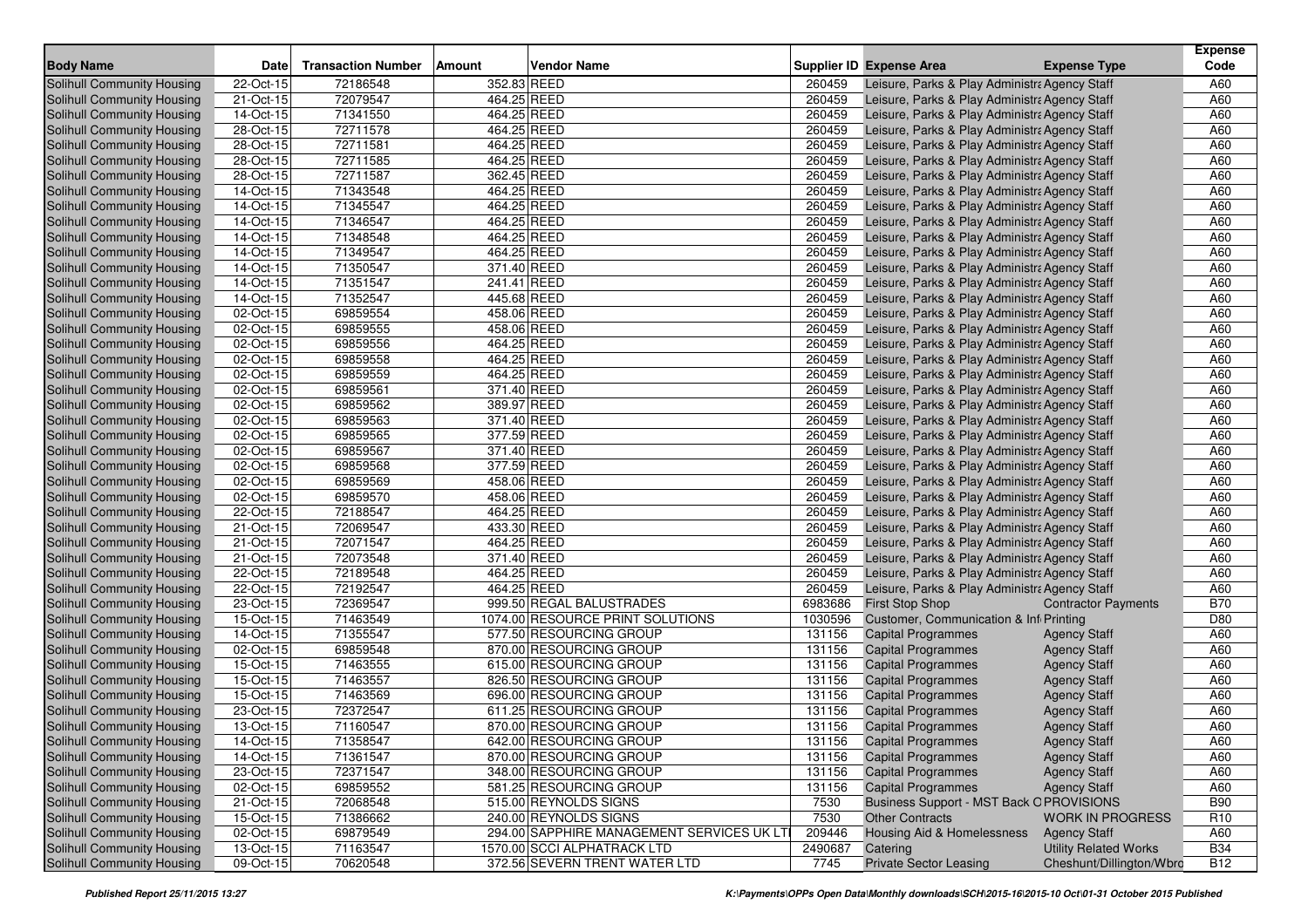| <b>Body Name</b>                                         | Date                   | <b>Transaction Number</b> | Amount | Vendor Name                                                  |               | Supplier ID Expense Area                                                       | <b>Expense Type</b>          | <b>Expense</b><br>Code   |
|----------------------------------------------------------|------------------------|---------------------------|--------|--------------------------------------------------------------|---------------|--------------------------------------------------------------------------------|------------------------------|--------------------------|
| <b>Solihull Community Housing</b>                        | 14-Oct-15              | 71361548                  |        | 295.00 SKYLINE SURVEYS                                       | 9326687       | New Build - Cambridge Drive                                                    | <b>Contractor Payments</b>   | <b>B70</b>               |
| Solihull Community Housing                               | 19-Oct-15              | 71640547                  |        | 305.00 SOLIHULL COMMUNITY HOUSING                            | 102685        | <b>Subscriptions-Employees</b>                                                 | Bangor/Keele/Wham/Ww         | <b>B11</b>               |
| Solihull Community Housing                               | 19-Oct-15              | 71640547                  |        | 10.50 SOLIHULL COMMUNITY HOUSING                             | 102685        | Housing Aid & Homelessness                                                     | <b>EXPENSES: MEMBERS</b>     | D60                      |
| Solihull Community Housing                               | 12-Oct-15              | 70828547                  |        | 2610.00 SOLIHULL MBC                                         | 80026         | Payroll - Payable to SMBC                                                      | <b>LONG TERM CREDITOR</b>    | S <sub>09</sub>          |
| Solihull Community Housing                               | $12-Oct-15$            | 70828547                  |        | 498.06 SOLIHULL MBC                                          | 80026         | Payroll - Payable to SMBC                                                      | <b>LONG TERM CREDITOR</b>    | S <sub>09</sub>          |
| Solihull Community Housing                               | 12-Oct-15              | 70828547                  |        | 291.68 SOLIHULL MBC                                          | 80026         | Payroll - Payable to SMBC                                                      | <b>LONG TERM CREDITOR</b>    | S09                      |
| Solihull Community Housing                               | 12-Oct-15              | 70828547                  |        | 2.00 SOLIHULL MBC                                            | 80026         | Payroll - Payable to SMBC                                                      | <b>LONG TERM CREDITOR</b>    | S <sub>09</sub>          |
| Solihull Community Housing                               | 28-Oct-15              | 72711589                  |        | 2500.00 SOLIHULL MBC                                         | 80026         | Gas                                                                            | <b>HEAD OFFICE CHARGE</b>    | H <sub>10</sub>          |
| Solihull Community Housing                               | 28-Oct-15              | 72711591                  |        | 4338.41 SOLIHULL MBC                                         | 80026         | Gas                                                                            | <b>HEAD OFFICE CHARGE</b>    | H <sub>10</sub>          |
| Solihull Community Housing                               | 16-Oct-15              | 71553662                  |        | 282.98 SOLIHULL MBC (COUNCIL TAX)                            | 69188         | Spatial Policy and Delivery Servi Council Tax                                  |                              | <b>B21</b>               |
| Solihull Community Housing                               | 16-Oct-15              | 71553641                  |        | 297.93 SOLIHULL MBC (COUNCIL TAX)                            | 69188         | Spatial Policy and Delivery Servi Council Tax                                  |                              | <b>B21</b>               |
| Solihull Community Housing                               | 16-Oct-15              | 71553633                  |        | 297.94 SOLIHULL MBC (COUNCIL TAX)                            | 69188         | Spatial Policy and Delivery Servi Council Tax                                  |                              | <b>B21</b>               |
| Solihull Community Housing                               | 16-Oct-15              | 71553751                  |        | 251.75 SOLIHULL MBC (COUNCIL TAX)                            | 69188         | Spatial Policy and Delivery Servi Council Tax                                  |                              | <b>B21</b>               |
| Solihull Community Housing                               | 16-Oct-15              | 71553614                  |        | 337.65 SOLIHULL MBC (COUNCIL TAX)                            | 69188         | Spatial Policy and Delivery Servi Council Tax                                  |                              | <b>B21</b>               |
| Solihull Community Housing                               | 16-Oct-15              | 71553613                  |        | 284.55 SOLIHULL MBC (COUNCIL TAX)                            | 69188         | Spatial Policy and Delivery Servi Council Tax                                  |                              | <b>B21</b>               |
| Solihull Community Housing                               | 16-Oct-15              | 71553739                  |        | 265.30 SOLIHULL MBC (COUNCIL TAX)                            | 69188         | Spatial Policy and Delivery Servi Council Tax                                  |                              | <b>B21</b>               |
| Solihull Community Housing                               | 16-Oct-15              | 71553606                  |        | 269.73 SOLIHULL MBC (COUNCIL TAX)                            | 69188         | Spatial Policy and Delivery Servi Council Tax                                  |                              | <b>B21</b>               |
| Solihull Community Housing                               | 16-Oct-15              | 71553605                  |        | 251.75 SOLIHULL MBC (COUNCIL TAX)                            | 69188         | Spatial Policy and Delivery Servi Council Tax                                  |                              | <b>B21</b>               |
| Solihull Community Housing                               | 16-Oct-15              | 71553603                  |        | 303.01 SOLIHULL MBC (COUNCIL TAX)                            | 69188         | Spatial Policy and Delivery Servi Council Tax                                  |                              | <b>B21</b>               |
| Solihull Community Housing                               | 16-Oct-15              | 71553598                  |        | 265.00 SOLIHULL MBC (COUNCIL TAX)                            | 69188         | Spatial Policy and Delivery Servi Council Tax                                  |                              | <b>B21</b>               |
| Solihull Community Housing                               | 16-Oct-15              | 71553597                  |        | 285.11 SOLIHULL MBC (COUNCIL TAX)                            | 69188         | Spatial Policy and Delivery Servi Council Tax                                  |                              | <b>B21</b>               |
| Solihull Community Housing                               | 16-Oct-15              | 71553592                  |        | 323.68 SOLIHULL MBC (COUNCIL TAX)                            | 69188         | Spatial Policy and Delivery Servi Council Tax                                  |                              | <b>B21</b>               |
| Solihull Community Housing                               | 16-Oct-15              | 71553588                  |        | 385.90 SOLIHULL MBC (COUNCIL TAX)                            | 69188         | Spatial Policy and Delivery Servi Council Tax                                  |                              | <b>B21</b>               |
| Solihull Community Housing                               | 16-Oct-15              | 71553583                  |        | 295.09 SOLIHULL MBC (COUNCIL TAX)                            | 69188         | Spatial Policy and Delivery Servi Council Tax                                  |                              | <b>B21</b>               |
| Solihull Community Housing                               | 16-Oct-15              | 71553572                  |        | 252.53 SOLIHULL MBC (COUNCIL TAX)                            | 69188         | Spatial Policy and Delivery Servi Council Tax                                  |                              | <b>B21</b>               |
| Solihull Community Housing                               | 16-Oct-15              | 71553570                  |        | 265.30 SOLIHULL MBC (COUNCIL TAX)                            | 69188         | Spatial Policy and Delivery Servi Council Tax                                  |                              | <b>B21</b>               |
| Solihull Community Housing                               | 16-Oct-15              | 71553691                  |        | 277.63 SOLIHULL MBC (COUNCIL TAX)                            | 69188         | Spatial Policy and Delivery Servi Council Tax                                  |                              | <b>B21</b>               |
| Solihull Community Housing                               | 22-Oct-15              | 72217547                  |        | 30318.85 SOLIHULL METROPOLITAN BOROUGH COU                   | 9466          | 137-139 Warwick Rd (Social Re GROUNDS                                          |                              | <b>B30</b>               |
| Solihull Community Housing                               | 09-Oct-15              | 70621548                  |        | 150706.40 SOLIHULL METROPOLITAN BOROUGH COU                  | 9466          | Capital Expenditure (Non Currer LONG TERM CREDITOR                             |                              | S <sub>09</sub>          |
| Solihull Community Housing                               | 09-Oct-15              | 70621548                  |        | 20032.30 SOLIHULL METROPOLITAN BOROUGH COU                   | 9466          | Capital Expenditure (Non Currer LONG TERM CREDITOR                             |                              | S <sub>09</sub>          |
| Solihull Community Housing                               | 09-Oct-15              | 70621548                  |        | 995.95 SOLIHULL METROPOLITAN BOROUGH COU                     | 9466          | Capital Expenditure (Non Currer LONG TERM CREDITOR                             |                              | S09                      |
| Solihull Community Housing                               | 09-Oct-15              | 70621548                  |        | 585.00 SOLIHULL METROPOLITAN BOROUGH COU                     | 9466          | Capital Expenditure (Non Currer LONG TERM CREDITOR                             |                              | S <sub>09</sub>          |
| Solihull Community Housing                               | 09-Oct-15              | 70621548                  |        | 42478.61 SOLIHULL METROPOLITAN BOROUGH COU                   | 9466          | Capital Expenditure (Non Currer LONG TERM CREDITOR                             |                              | S09                      |
| Solihull Community Housing                               | 09-Oct-15              | 70673548                  |        | 535127.00 SOLIHULL METROPOLITAN BOROUGH COU                  | 9466          | <b>SMBC Support Services</b>                                                   | <b>Support Service Costs</b> | D <sub>14</sub>          |
| Solihull Community Housing                               | 09-Oct-15              | 70673548                  |        | 25577.00 SOLIHULL METROPOLITAN BOROUGH COU                   | 9466          | <b>SMBC Support Services</b>                                                   | <b>HEAD OFFICE CHARGE</b>    | H <sub>10</sub>          |
| Solihull Community Housing                               | 09-Oct-15              | 70673548                  |        | 4797.00 SOLIHULL METROPOLITAN BOROUGH COU                    | 9466          | <b>SMBC Support Services</b>                                                   | <b>HEAD OFFICE CHARGE</b>    | H <sub>10</sub>          |
| Solihull Community Housing                               | 09-Oct-15              | 70673548                  |        | 5590.00 SOLIHULL METROPOLITAN BOROUGH COU                    | 9466          | <b>SMBC Support Services</b>                                                   | <b>HEAD OFFICE CHARGE</b>    | H <sub>10</sub>          |
| Solihull Community Housing                               | 09-Oct-15              | 70673548                  |        | 18375.00 SOLIHULL METROPOLITAN BOROUGH COU                   | 9466          | <b>SMBC Support Services</b>                                                   | <b>HEAD OFFICE CHARGE</b>    | H <sub>10</sub>          |
| Solihull Community Housing<br>Solihull Community Housing | 14-Oct-15              | 71314547                  |        | 22136.30 SOLIHULL METROPOLITAN BOROUGH COU                   | 9466<br>76903 | Capital Expenditure (Non Currer SIL Handyman Grant<br><b>Frontline Offices</b> |                              | U38                      |
| Solihull Community Housing                               | 14-Oct-15<br>14-Oct-15 | 71273547<br>71276547      |        | 534.51 SOUTHERN ELECTRIC PLC<br>534.90 SOUTHERN ELECTRIC PLC | 76903         | <b>Frontline Offices</b>                                                       | Bangor/Keele/Wham/Ww         | <b>B11</b><br><b>B11</b> |
| <b>Solihull Community Housing</b>                        | 14-Oct-15              | 71272547                  |        | 94.91 SOUTHERN ELECTRIC PLC                                  | 76903         | Whar Hall Farm Community Hall Bangor/Keele/Wham/Ww                             | Bangor/Keele/Wham/Ww         | $\overline{B11}$         |
| Solihull Community Housing                               | 14-Oct-15              | 71273547                  |        | 325.29 SOUTHERN ELECTRIC PLC                                 | 76903         | <b>Biomass System</b>                                                          | Bangor/Keele/Wham/Ww         | <b>B11</b>               |
| Solihull Community Housing                               | 14-Oct-15              | 71276547                  |        | 341.59 SOUTHERN ELECTRIC PLC                                 | 76903         | <b>Biomass System</b>                                                          | Bangor/Keele/Wham/Ww         | <b>B11</b>               |
| Solihull Community Housing                               | 14-Oct-15              | 71275547                  |        | 118.54 SOUTHERN ELECTRIC PLC                                 | 76903         | <b>Cesspool Emptying</b>                                                       | Bangor/Keele/Wham/Ww         | <b>B11</b>               |
| Solihull Community Housing                               | 14-Oct-15              | 71272547                  |        | 66.48 SOUTHERN ELECTRIC PLC                                  | 76903         | <b>Crabtree Hall</b>                                                           | Bangor/Keele/Wham/Ww         | <b>B11</b>               |
| Solihull Community Housing                               | 14-Oct-15              | 71275547                  |        | 66.70 SOUTHERN ELECTRIC PLC                                  | 76903         | <b>Crabtree Hall</b>                                                           | Bangor/Keele/Wham/Ww         | <b>B11</b>               |
| Solihull Community Housing                               | 14-Oct-15              | 71272547                  |        | 5702.68 SOUTHERN ELECTRIC PLC                                | 76903         | Partnership Salary cost                                                        | Bangor/Keele/Wham/Ww         | <b>B11</b>               |
| Solihull Community Housing                               | 14-Oct-15              | 71275547                  |        | 810.98 SOUTHERN ELECTRIC PLC                                 | 76903         | <b>Partnership Salary cost</b>                                                 | Bangor/Keele/Wham/Ww         | <b>B11</b>               |
| Solihull Community Housing                               | 14-Oct-15              | 71276547                  |        | 3256.45 SOUTHERN ELECTRIC PLC                                | 76903         | Partnership Salary cost                                                        | Bangor/Keele/Wham/Ww         | <b>B11</b>               |
| Solihull Community Housing                               | 30-Oct-15              | 72914547                  |        | 2131.34 SOUTHERN ELECTRIC PLC                                | 76903         | Partnership Salary cost                                                        | Bangor/Keele/Wham/Ww         | <b>B11</b>               |
| Solihull Community Housing                               | $14$ -Oct-15           | 71272547                  |        | 176.36 SOUTHERN ELECTRIC PLC                                 | 76903         | Subscriptions-Employees                                                        | Bangor/Keele/Wham/Ww         | <b>B11</b>               |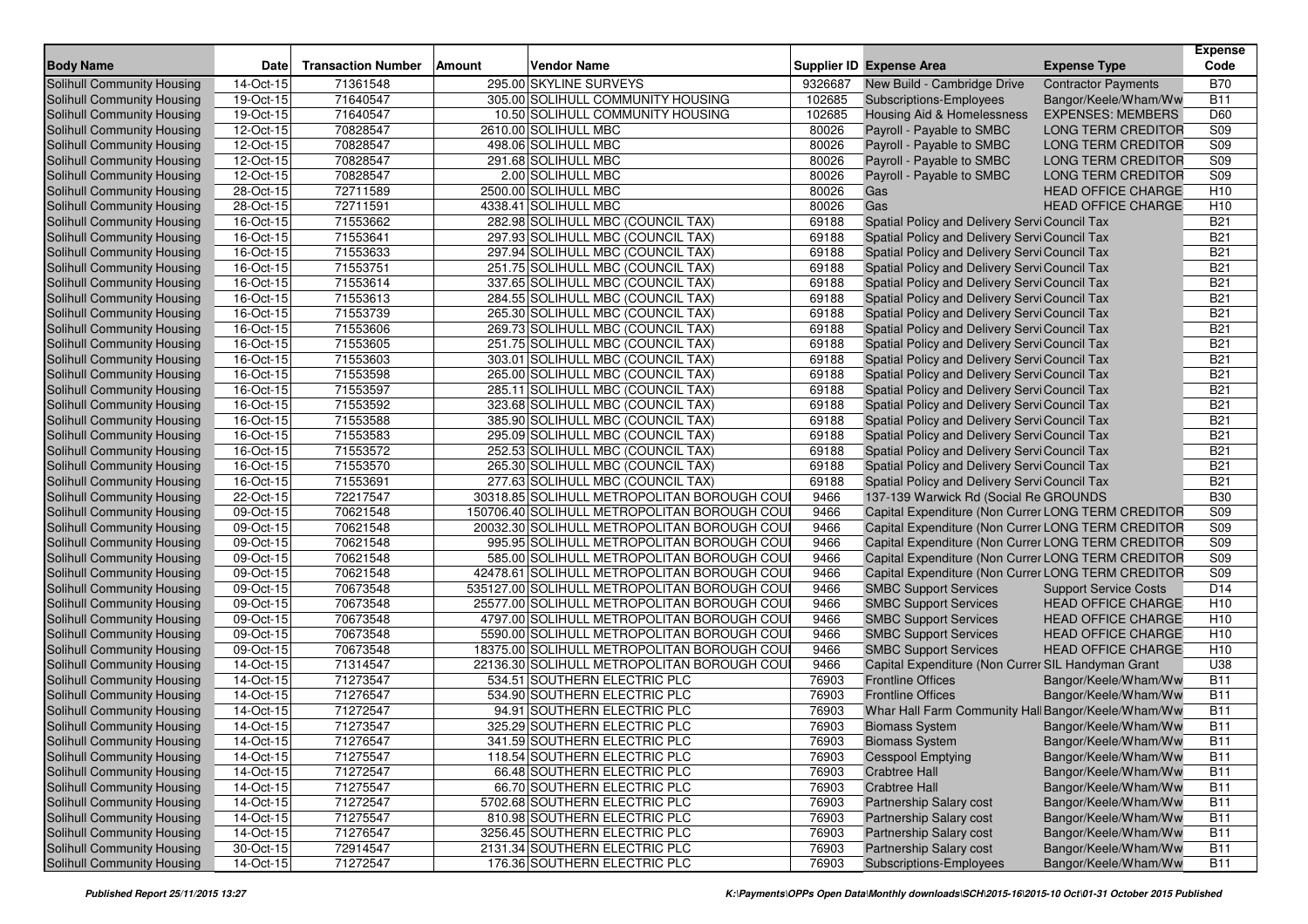| <b>Body Name</b>                  | <b>Date</b>             | <b>Transaction Number</b> | Amount | <b>Vendor Name</b>                        |         | <b>Supplier ID Expense Area</b>                       | <b>Expense Type</b>        | <b>Expense</b><br>Code |
|-----------------------------------|-------------------------|---------------------------|--------|-------------------------------------------|---------|-------------------------------------------------------|----------------------------|------------------------|
| <b>Solihull Community Housing</b> | 14-Oct-15               | 71273547                  |        | 1478.79 SOUTHERN ELECTRIC PLC             | 76903   | Overtime - Salaries                                   | Bangor/Keele/Wham/Ww       | <b>B11</b>             |
| Solihull Community Housing        | 14-Oct-15               | 71276547                  |        | 1465.20 SOUTHERN ELECTRIC PLC             | 76903   | Overtime - Salaries                                   | Bangor/Keele/Wham/Ww       | <b>B11</b>             |
| Solihull Community Housing        | 14-Oct-15               | 71273547                  |        | 6489.64 SOUTHERN ELECTRIC PLC             | 76903   | Elections - Canvassors / Checki Bangor/Keele/Wham/Ww  |                            | <b>B11</b>             |
| Solihull Community Housing        | 14-Oct-15               | 71276547                  |        | 12135.93 SOUTHERN ELECTRIC PLC            | 76903   | Elections - Canvassors / Checki Bangor/Keele/Wham/Ww  |                            | <b>B11</b>             |
| Solihull Community Housing        | 14-Oct-15               | 71273547                  |        | 6307.41 SOUTHERN ELECTRIC PLC             | 76903   | Elections - Canvassors / Checki Bangor/Keele/Wham/Ww  |                            | <b>B11</b>             |
| Solihull Community Housing        | 14-Oct-15               | 71276547                  |        | 6142.18 SOUTHERN ELECTRIC PLC             | 76903   | Elections - Canvassors / Checki Bangor/Keele/Wham/Ww  |                            | <b>B11</b>             |
| Solihull Community Housing        | 14-Oct-15               | 71273547                  |        | 2103.92 SOUTHERN ELECTRIC PLC             | 76903   | Elections - Canvassors / Checkiı Bangor/Keele/Wham/Ww |                            | <b>B11</b>             |
| Solihull Community Housing        | 14-Oct-15               | 71276547                  |        | 2131.02 SOUTHERN ELECTRIC PLC             | 76903   | Elections - Canvassors / Checki Bangor/Keele/Wham/Ww  |                            | <b>B11</b>             |
| Solihull Community Housing        | 14-Oct-15               | 71273547                  |        | 910.30 SOUTHERN ELECTRIC PLC              | 76903   | Business Support - MST Back OBangor/Keele/Wham/Ww     |                            | <b>B11</b>             |
| Solihull Community Housing        | 14-Oct-15               | 71276547                  |        | 907.23 SOUTHERN ELECTRIC PLC              | 76903   | Business Support - MST Back OBangor/Keele/Wham/Ww     |                            | <b>B11</b>             |
| Solihull Community Housing        | 15-Oct-15               | 71386671                  |        | 2427.57 SUPRA UK LTD                      | 73055   | <b>Other Contracts</b>                                | <b>WORK IN PROGRESS</b>    | R <sub>10</sub>        |
| <b>Solihull Community Housing</b> | 29-Oct-15               | 72824574                  |        | 6170.50 TATE FUEL OILS LTD                | 4158688 | <b>Other Contracts</b>                                | <b>WORK IN PROGRESS</b>    | R <sub>10</sub>        |
| Solihull Community Housing        | 12-Oct-15               | 70791548                  |        | 6000.00 THE COMMUNITY LAW PARTNERSHIP     | 2774686 | <b>Settlement Agreement</b>                           | <b>Court Fees</b>          | D <sub>54</sub>        |
| Solihull Community Housing        | 28-Oct-15               | 72691549                  |        | 444.00 TONY MARSHALL HEATING SERVICES LTD | 8939687 | Spatial Policy and Delivery Servi Agency Staff        |                            | A60                    |
| Solihull Community Housing        | 09-Oct-15               | 70681548                  |        | 204.00 TONY MARSHALL HEATING SERVICES LTD | 8939687 | Spatial Policy and Delivery Servi Agency Staff        |                            | A60                    |
| Solihull Community Housing        | 06-Oct-15               | 70114596                  |        | 444.00 TONY MARSHALL HEATING SERVICES LTD | 8939687 | Spatial Policy and Delivery Servi Agency Staff        |                            | A60                    |
| Solihull Community Housing        | 14-Oct-15               | 71363547                  |        | 444.00 TONY MARSHALL HEATING SERVICES LTD | 8939687 | Spatial Policy and Delivery Servi Agency Staff        |                            | A60                    |
| Solihull Community Housing        | 06-Oct-15               | 70114596                  |        | 444.00 TONY MARSHALL HEATING SERVICES LTD | 8939687 | Decent Homes Prog - Internal Agency Staff             |                            | A60                    |
| Solihull Community Housing        | 14-Oct-15               | 71363547                  |        | 444.00 TONY MARSHALL HEATING SERVICES LTD | 8939687 | Decent Homes Prog - Internal                          | <b>Agency Staff</b>        | A60                    |
| Solihull Community Housing        | 28-Oct-15               | 72691549                  |        | 444.00 TONY MARSHALL HEATING SERVICES LTD | 8939687 | Decent Homes Prog - Internal                          | <b>Agency Staff</b>        | A60                    |
| Solihull Community Housing        | 09-Oct-15               | 70681548                  |        | 204.00 TONY MARSHALL HEATING SERVICES LTD | 8939687 | Decent Homes Prog - Internal                          | <b>Agency Staff</b>        | A60                    |
| Solihull Community Housing        | 07-Oct-15               | 70281549                  |        | 22.09 TOTAL GAS & POWER LTD               | 687955  | <b>Greenfield Centre</b>                              | Newham                     | <b>B10</b>             |
| Solihull Community Housing        | 14-Oct-15               | 71277547                  |        | 23.49 TOTAL GAS & POWER LTD               | 687955  | Family Intervention Programme Newham                  |                            | <b>B10</b>             |
| Solihull Community Housing        | 07-Oct-15               | 70281549                  |        | 30.60 TOTAL GAS & POWER LTD               | 687955  | Solihull Area Office                                  | Newham                     | <b>B10</b>             |
| Solihull Community Housing        | 14-Oct-15               | 71277547                  |        | 29.76 TOTAL GAS & POWER LTD               | 687955  | Solihull Area Office                                  | Newham                     | <b>B10</b>             |
| Solihull Community Housing        | 14-Oct-15               | 71277547                  |        | 22.32 TOTAL GAS & POWER LTD               | 687955  | <b>Greenfield Centre</b>                              | Newham                     | <b>B10</b>             |
| Solihull Community Housing        | 14-Oct-15               | 71277547                  |        | 535.11 TOTAL GAS & POWER LTD              | 687955  | <b>Newport Centre</b>                                 | Newham                     | <b>B10</b>             |
| Solihull Community Housing        | 07-Oct-15               | 70281549                  |        | 24.88 TOTAL GAS & POWER LTD               | 687955  | <b>Birbeck House</b>                                  | Newham                     | <b>B10</b>             |
| Solihull Community Housing        | 14-Oct-15               | 71277547                  |        | 21.39 TOTAL GAS & POWER LTD               | 687955  | <b>Birbeck House</b>                                  | Newham                     | <b>B10</b>             |
| Solihull Community Housing        | 14-Oct-15               | 71277547                  |        | 23.37 TOTAL GAS & POWER LTD               | 687955  | <b>Crabtree Hall</b>                                  | Newham                     | <b>B10</b>             |
| Solihull Community Housing        | $14-Oct-15$             | 71277547                  |        | 25.11 TOTAL GAS & POWER LTD               | 687955  | Whar Hall Farm Community Hall Newham                  |                            | <b>B10</b>             |
| Solihull Community Housing        | 07-Oct-15               | 70281549                  |        | 341.97 TOTAL GAS & POWER LTD              | 687955  | <b>Subscriptions-Employees</b>                        | Newham                     | <b>B10</b>             |
| Solihull Community Housing        | 14-Oct-15               | 71277547                  |        | 63.77 TOTAL GAS & POWER LTD               | 687955  | Subscriptions-Employees                               | Newham                     | <b>B10</b>             |
| Solihull Community Housing        | 07-Oct-15               | 70281549                  |        | 30.22 TOTAL GAS & POWER LTD               | 687955  | Overtime - Salaries                                   | Newham                     | <b>B10</b>             |
| Solihull Community Housing        | 14-Oct-15               | 71278547                  |        | 119.57 TOTAL GAS & POWER LTD              | 687955  | Overtime - Salaries                                   | Newham                     | <b>B10</b>             |
| Solihull Community Housing        | 07-Oct-15               | 70281549                  |        | 36.52 TOTAL GAS & POWER LTD               | 687955  | Business Support - MST Back ONewham                   |                            | <b>B10</b>             |
| Solihull Community Housing        | 14-Oct-15               | 71277547                  |        | 169.67 TOTAL GAS & POWER LTD              | 687955  | Business Support - MST Back ONewham                   |                            | <b>B10</b>             |
| Solihull Community Housing        | 07-Oct-15               | 70281548                  |        | 513.24 TOTAL GAS & POWER LTD              | 687955  | North Lichfield Initiative                            | Newham                     | <b>B10</b>             |
| Solihull Community Housing        | 07-Oct-15               | 70281549                  |        | 1159.71 TOTAL GAS & POWER LTD             | 687955  | North Lichfield Initiative                            | Newham                     | <b>B10</b>             |
| Solihull Community Housing        | 14-Oct-15               | 71277547                  |        | 979.58 TOTAL GAS & POWER LTD              | 687955  | North Lichfield Initiative                            | Newham                     | <b>B10</b>             |
| Solihull Community Housing        | 14-Oct-15               | 71278547                  |        | 464.32 TOTAL GAS & POWER LTD              | 687955  | North Lichfield Initiative                            | Newham                     | <b>B10</b>             |
| Solihull Community Housing        | 09-Oct-15               | 70682547                  |        | 594.00 TRINITY MIRROR PUBLISHING LTD      | 4203687 | <b>Board Administration</b>                           | <b>FOSTER PARENTS</b>      | D <sub>50</sub>        |
| Solihull Community Housing        | $\overline{21}$ -Oct-15 | 72093631                  |        | 846.07 TYRER BUILDING CONTRACTORS         | 104269  | <b>Food Festival</b>                                  | <b>Contractor Payments</b> | <b>B70</b>             |
| <b>Solihull Community Housing</b> | 28-Oct-15               | 72736715                  |        | 17714.63 TYRER BUILDING CONTRACTORS       | 104269  | <b>Food Festival</b>                                  | <b>Contractor Payments</b> | <b>B70</b>             |
| Solihull Community Housing        | 14-Oct-15               | 71274624                  |        | 22654.08 TYRER BUILDING CONTRACTORS       | 104269  | <b>Food Festival</b>                                  | <b>Contractor Payments</b> | <b>B70</b>             |
| Solihull Community Housing        | 21-Oct-15               | 72093632                  |        | 519.25 TYRER BUILDING CONTRACTORS         | 104269  | <b>Food Festival</b>                                  | <b>Contractor Payments</b> | <b>B70</b>             |
| Solihull Community Housing        | 28-Oct-15               | 72736717                  |        | 4708.47 TYRER BUILDING CONTRACTORS        | 104269  | <b>Food Festival</b>                                  | <b>Contractor Payments</b> | <b>B70</b>             |
| Solihull Community Housing        | 28-Oct-15               | 72736716                  |        | 19090.60 TYRER BUILDING CONTRACTORS       | 104269  | <b>Food Festival</b>                                  | <b>Contractor Payments</b> | <b>B70</b>             |
| Solihull Community Housing        | 28-Oct-15               | 72711593                  |        | 420.32 VENN GROUP                         | 115628  | Local Land Charges-LDC                                | <b>Agency Staff</b>        | A60                    |
| Solihull Community Housing        | 06-Oct-15               | 70143547                  |        | 759.00 VENN GROUP                         | 115628  | <b>CHH - Sanctuary Scheme</b>                         | <b>Agency Staff</b>        | A60                    |
| <b>Solihull Community Housing</b> | 19-Oct-15               | 71725551                  |        | 420.43 VENN GROUP                         | 115628  | Local Land Charges-LDC                                | <b>Agency Staff</b>        | A60                    |
| Solihull Community Housing        | 28-Oct-15               | 72711598                  |        | 337.96 VENN GROUP                         | 115628  | <b>Local Land Charges-LDC</b>                         | <b>Agency Staff</b>        | A60                    |